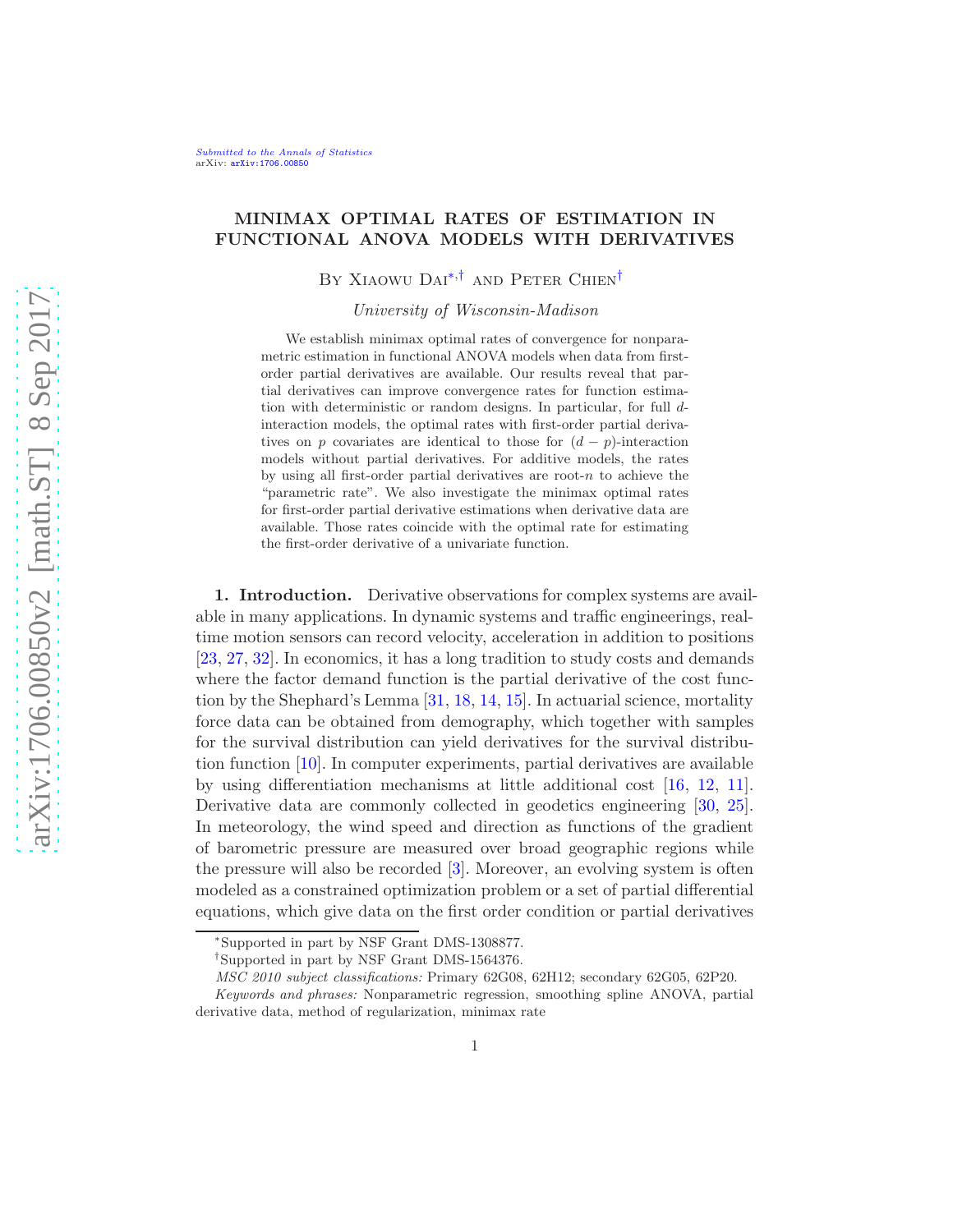as well as the objective function itself [\[9](#page-59-5), [26](#page-60-9)].

Let  $\partial f(\mathbf{t})/\partial t_i$  denote the jth first-order partial derivative of a scalar function  $f(\mathbf{t})$  of d variables  $\mathbf{t} = (t_1, \ldots, t_d)$ . Consider the following multivariate regression model

<span id="page-1-1"></span>(1.1) 
$$
\begin{cases} Y^{e_0} = f_0(\mathbf{t}^{e_0}) + \epsilon^{e_0}, \\ Y^{e_j} = \partial f_0 / \partial t_j(\mathbf{t}^{e_j}) + \epsilon^{e_j}, \quad 1 \le j \le p. \end{cases}
$$

Here,  $e_i$  is a d-dimensional vector with jth entry one and others zero and  $e_0$  is a zero vector. The response  $Y^{e_0}$  is the function observation and  $Y^{e_j}$ is the observation of the first-order partial derivative on the jth covariate. Assume that the design points  $\mathbf{t}^{e_0}$  and  $\mathbf{t}^{e_j}$  are in a compact product space  $\mathcal{X}_1^d$ , where  $\mathcal{X}_1 = [0, 1]$ . The random errors  $\epsilon^{e_0}$  and  $\epsilon^{e_j}$  are assumed to be independent centered noises with variances  $\sigma_0^2$  and  $\sigma_j^2$ s, respectively. Let  $p \in \{1, \ldots, d\}$  denote the number of the different types of first-order partial derivatives being observed. Without loss of generality, we focus on the first  $p$ components for notational convenience. Let  $\{(\mathbf{t}^{e_j}_i$  $_{i}^{e_{j}},y_{i}^{\check{e}_{j}}$  $i_j^{(i)}$  :  $i = 1, ..., n$ } be independent copies of  $(\mathbf{t}^{e_j}, Y^{e_j})$  for  $j = 1, \ldots, p$ , and  $\{(\mathbf{t}_i^{e_0}, y_i^{e_0}) : i = 1, \ldots, n\}$ be independent copies of  $(\mathbf{t}^{e_0}, Y^{e_0})$ .

We now discuss two popular approaches for modeling the d-dimensional nonparametric unknown function  $f_0(\cdot)$ . The first uses a multivariate function with smoothness assumption on all d dimensions. The second uses a function with tensor product structure and smoothness properties on lower dimensions. The latter approach is represented by the smoothing spline analysis of variance (SS-ANOVA). See, for example, [\[45](#page-61-0), [38](#page-61-1), [20](#page-60-10), [13\]](#page-59-6) and references therein. As a general framework for nonparametric multivariate estimation, SS-ANOVA can adaptively control the complexity of the model with interpretable estimates. The SS-ANOVA model for a function  $f(\mathbf{t})$  is

<span id="page-1-0"></span>(1.2) 
$$
f(\mathbf{t}) = \text{constant} + \sum_{k=1}^{d} f_k(t_k) + \sum_{k < j} f_{kj}(t_k, t_j) + \cdots,
$$

where the  $f_k$ s are the main effects, the  $f_{kj}$ s are the two-way interactions, and so on. Components on the right hand side satisfy side conditions to assure identifiability. The series is truncated to some order  $r$  of interactions to enhance interpretability, where  $1 \leq r \leq d$ . This model generalizes the popular additive model where  $r = 1$  and fitted with smoothing splines (see, e.g., [\[4](#page-59-7), [17\]](#page-60-11)).

We assume that the true function  $f_0(\cdot)$  is a SS-ANOVA model and reside in a certain reproducing kernel Hilbert space (RKHS)  $\mathcal{H}$  on  $\mathcal{X}_1^d$ . Let  $\mathcal{H}^{(k)}$ be an RKHS of functions of  $t_k$  on  $\mathcal{X}_1$  with  $\int_{\mathcal{X}_1} f_k(t_k) dt_k = 0$  for  $f_k(t_k) \in$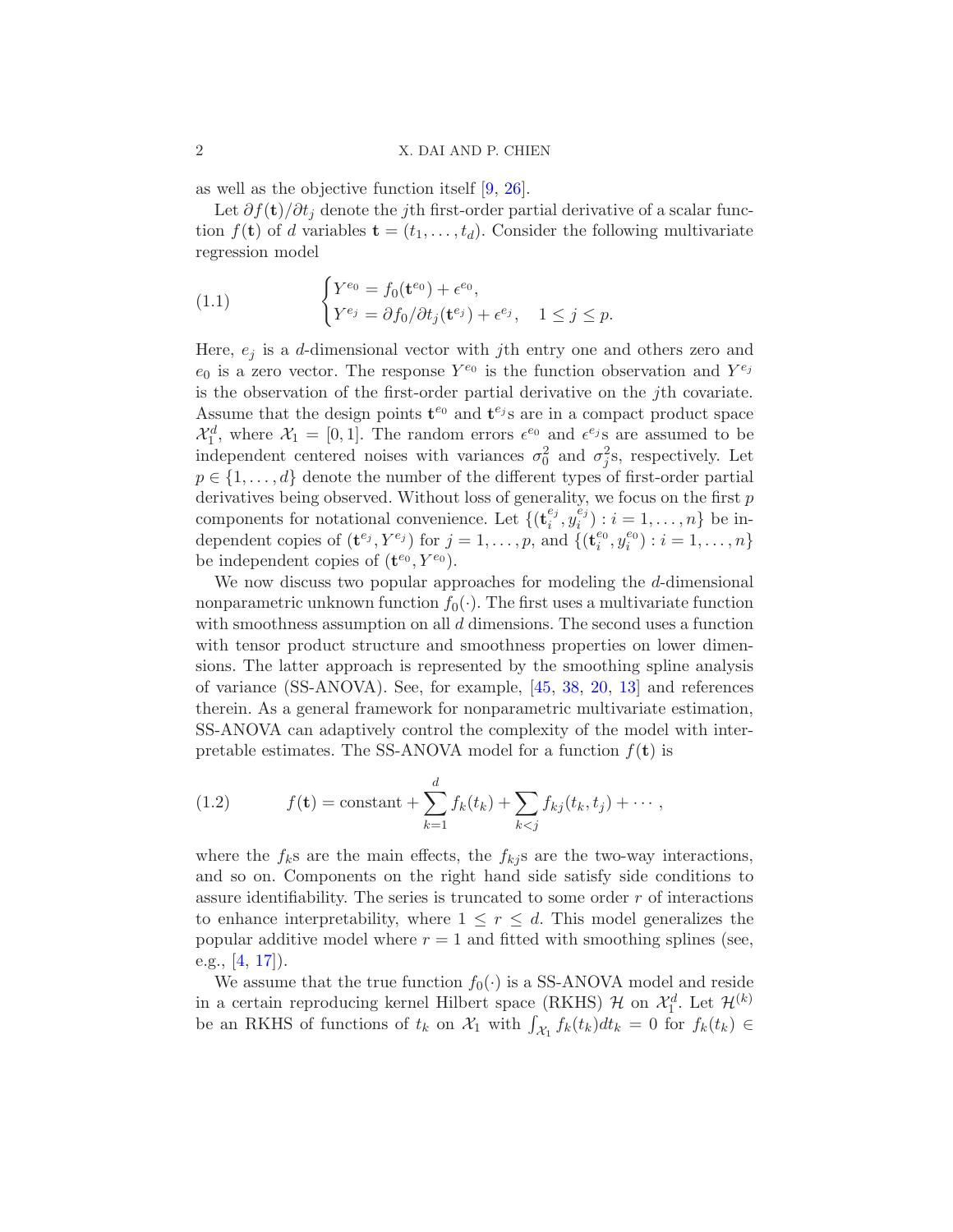$\mathcal{H}^{(k)}$  and  $[1^{(k)}]$  be the one-dimensional space of constant functions on  $\mathcal{R}_1$ . Construct H as

<span id="page-2-0"></span>(1.3)  
\n
$$
\mathcal{H} = \prod_{k=1}^{d} \left( \left\{ [1^{(k)}] \right\} \oplus \left\{ \mathcal{H}^{(k)} \right\} \right)
$$
\n
$$
= [1] \oplus \sum_{k=1}^{d} \mathcal{H}^{(k)} \oplus \sum_{k < j} [\mathcal{H}^{(k)} \otimes \mathcal{H}^{(j)}] \oplus \cdots,
$$

where [1] denotes the constant functions on  $\mathcal{X}_1^d$ . The components of the SS-ANOVA decomposition [\(1.2\)](#page-1-0) are now in mutually orthogonal subspaces of  $H$  in  $(1.3)$ . We further assume that all component functions come from a common RKHS  $(\mathcal{H}_1, \|\cdot\|_{\mathcal{H}_1})$ , that is  $\mathcal{H}^{(k)} \equiv \mathcal{H}_1$  for  $k = 1, \ldots, d$ . Let  $K: \mathcal{X}_1 \times \mathcal{X}_1 \mapsto \mathbb{R}$  be a Mercer kernel generating the RKHS  $\mathcal{H}_1$  and write  $K_d ((t_1, ..., t_d)^{\top}, (t'_1, ..., t'_d)^{\top}) = K(t_1, t'_1) \cdots K(t_d, t'_d)$ . Then  $K_d$  is the reproducing kernel of RKHS  $(\mathcal{H}, \|\cdot\|_{\mathcal{H}})$  (see, e.g., [\[1](#page-59-8)]).

1.1. Deterministic designs. We are interested in the minimax optimal convergence rates for estimating  $f_0(\cdot)$  and its partial derivatives  $\partial f_0/\partial t_i(\cdot)$ . We begin by considering regular lattices, also known as tensor product designs  $[2, 28]$  $[2, 28]$  $[2, 28]$ . Suppose that the eigenvalues of the K decay polynomially with the *ν*th largest eigenvalue of the order  $\nu^{-2m}$ . We show that the minimax rate for estimating  $f_0 \in \mathcal{H}$  for full d-interaction SS-ANOVA model is

<span id="page-2-1"></span>
$$
\inf_{\tilde{f}} \sup_{f_0 \in \mathcal{H}} \mathbb{E} \int_{\mathcal{X}_1^d} \left[ \tilde{f}(\mathbf{t}) - f_0(\mathbf{t}) \right]^2 d\mathbf{t}
$$
\n
$$
= \begin{cases}\n\left[ n(\log n)^{1+p-d} \right]^{-2m/(2m+1)} & \text{if } 0 \le p < d, \\
n^{-1}(\log n)^{d-1} + n^{-2md/[(2m+1)d-2]} & \text{if } p = d,\n\end{cases}
$$

up to a constant scaling factor. If  $0 \leq p < d$ , the above rate is the minimax optimal rate for estimating a  $(d-p)$  dimensional full interaction SS-ANOVA model with only function observations; see, for example, [\[13,](#page-59-6) [20](#page-60-10)]. If  $p = d$ and  $d \geq 3$ , the minimax optimal rate in  $(1.4)$  becomes

<span id="page-2-2"></span>(1.5) 
$$
\inf_{\tilde{f}} \sup_{f_0 \in \mathcal{H}} \mathbb{E} \int_{\mathcal{X}_1^d} \left[ \tilde{f}(\mathbf{t}) - f_0(\mathbf{t}) \right]^2 d\mathbf{t} \approx n^{-2md/[(2m+1)d-2]}.
$$

For two positive sequences  $a_n$  and  $b_n$ , we write  $a_n \nightharpoonup b_n$  if  $a_n/b_n$  is bounded away from zero and infinity. The rate given by  $(1.5)$  converges *faster* than the well known optimal rate  $n^{-2m/(2m+1)}$  for additive models given in [\[17](#page-60-11), [35](#page-60-13)]. If  $p = d$  and  $d = 2$ , the minimax optimal rate in [\(1.4\)](#page-2-1) is  $n^{-1} \log n$ . If  $p = d$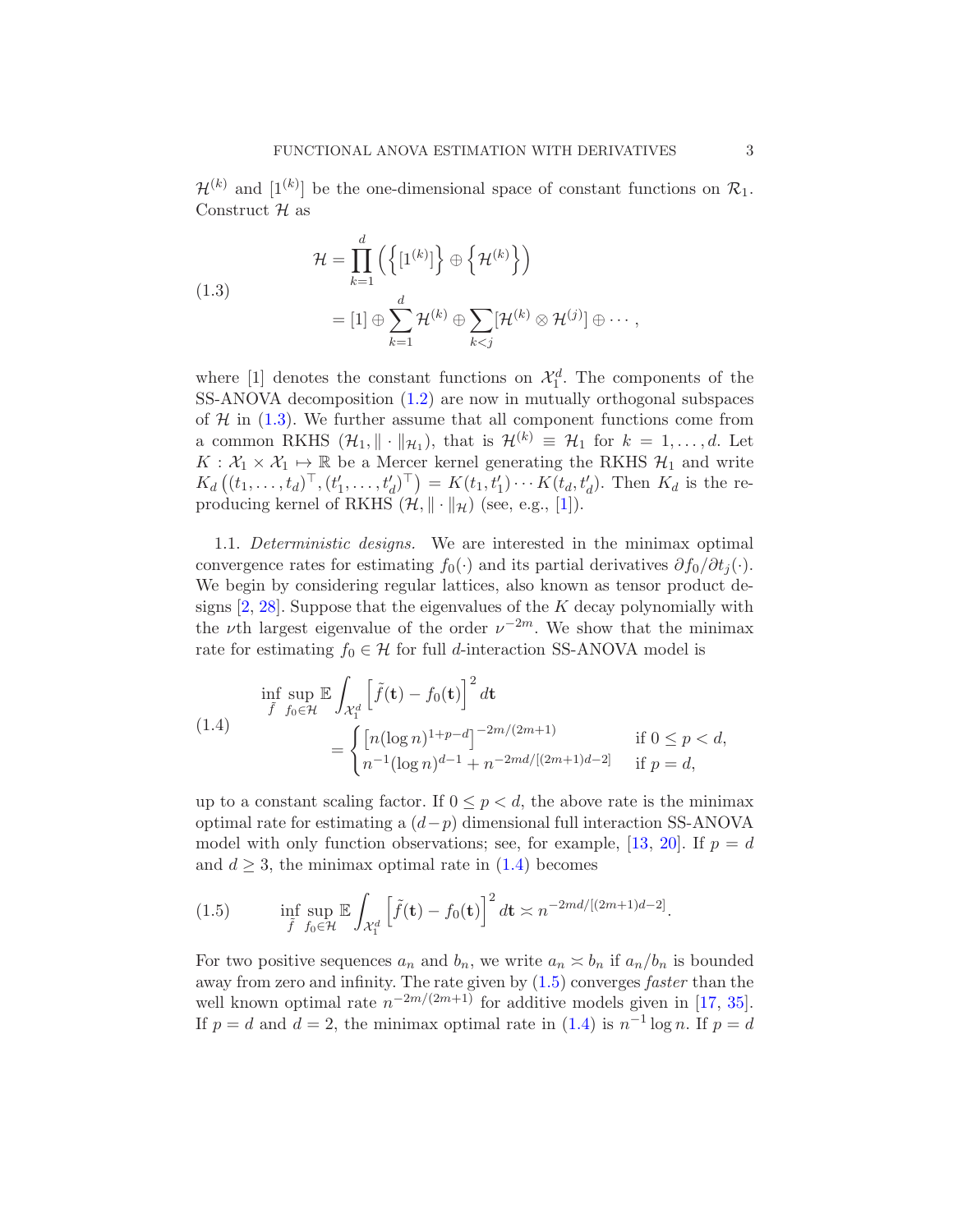and  $d = 1$ , the root-n consistency is achieved in  $(1.4)$  and this specific phenomenon has been observed earlier (see, e.g., [\[42,](#page-61-2) [14](#page-59-0)]).

We are the first to systematically investigate the estimation of general d-dimensional SS-ANOVA models with derivatives. Other convergence rate results for truncated SS-ANOVA models  $(r < d)$  will be given in Section [2.](#page-4-0) In particular, for the additive model  $r = 1$  and  $p = d$ , the minimax optimal rate is  $n^{-1}$ , which coincides with the *parametric* convergence rate.

1.2. Random designs. We are interested in obtaining sharp results for random designs. Suppose that design points  $\mathbf{t}^{e_0}$  and  $\mathbf{t}^{e_j}$  are independently drawn from distributions  $\Pi^{e_0}$  and  $\Pi^{e_j}$ s, where they are supported on  $\mathcal{X}_1^d$ . We show that the minimax optimal rate for estimating the full  $d$ -interaction SS-ANOVA model is

<span id="page-3-0"></span>
$$
\inf_{\tilde{f}} \sup_{f_0 \in \mathcal{H}} \mathbb{P} \left\{ \int_{\mathcal{X}_1^d} \left[ \tilde{f}(\mathbf{t}) - f_0(\mathbf{t}) \right]^2 d\mathbf{t} \ge C_1 \left( \left[ n (\log n)^{1+p-d} \right]^{-2m/(2m+1)} \mathbb{1}_{0 \le p < d} \right. \right. \\ \left. + \left[ n^{-1} (\log n)^{d-1} + n^{-2md/[(2m+1)d-2]} \right] \mathbb{1}_{p=d} \right) \right\} = 0,
$$

where  $C_1$  is a constant scalar not depending on n. The minimax optimal rates are also obtained for estimating  $\partial f_0/\partial t_i(\cdot)$  for any  $j \in \{1, \ldots, p\}$  and both full and truncated SS-ANOVA models with  $r \leq d$ , which are

<span id="page-3-1"></span>
$$
(1.7) \quad \inf_{\tilde{f}} \sup_{f_0 \in \mathcal{H}} \mathbb{P} \left\{ \int_{\mathcal{X}_1^d} \left[ \tilde{f}(\mathbf{t}) - \partial f_0 / \partial t_j(\mathbf{t}) \right]^2 d\mathbf{t} \ge C_2 n^{-2(m-1)/(2m-1)} \right\} > 0,
$$

where  $C_2$  does not depend on n. This result holds regardless of the value of  $d, r$  and  $p$ . In particular, the rate is the same as the optimal rate for estimating  $\partial f_0/\partial t_j(\cdot)$  if  $f_0$  actually comes from a univariate function space  $\mathcal{H}_1$  instead of the *d*-variate function space  $\mathcal{H}$ . See, for example, [\[33](#page-60-14), [34\]](#page-60-15).

We achieve the minimax rates under deterministic designs  $(1.4)$  and random designs [\(1.6\)](#page-3-0) by using the method of regularization in the framework of RKHS. Unlike the regularization method, alternative methods for modeling derivative data typically assume that data have no random noises. See, for example, [\[5,](#page-59-10) [21](#page-60-16), [22](#page-60-17), [32\]](#page-60-2) among others. Despite these existing works, theoretical understandings of observed first-order partial derivatives is limited. Our work fills some gap in this direction. It is worth pointing out the differences between this work and  $[14]$ . The estimator provided in  $[14]$  relies on observing the complete set of  $2<sup>s</sup>$  types of mixed derivatives on  $s$  variables of a d-dimensional function with  $s \leq d$ . Their requirement could be infeasible

(1.6)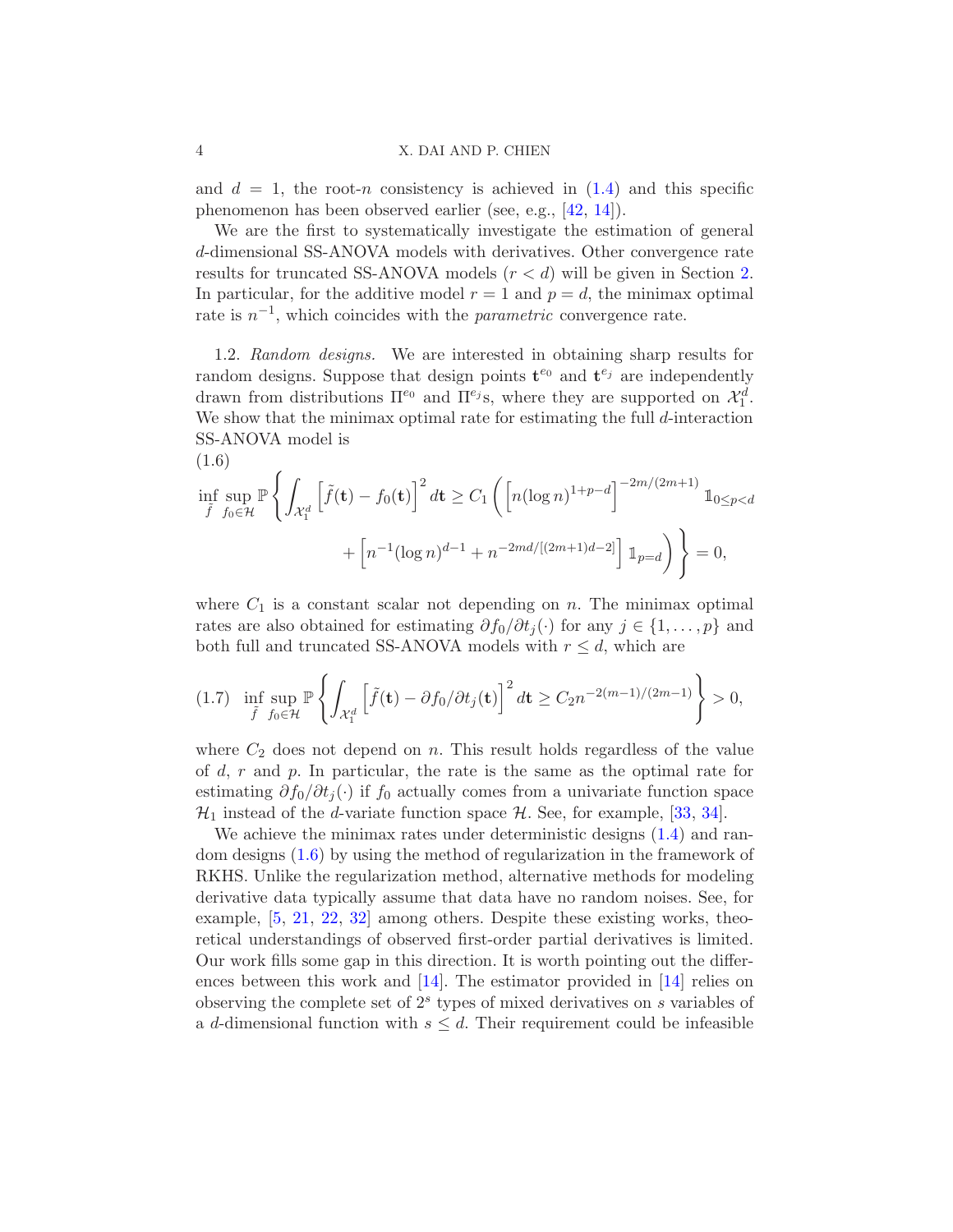for some problems in practice while our setting fits for any observed firstorder partial derivatives. Moreover, [\[14](#page-59-0)] does not provide the minimax risk analysis and considers the estimation of d-dimensional functions without the tensor product structure. Thus, [\[14](#page-59-0)] concludes that adding more than one type first-order partial derivative data *does not* further improve the convergence rate of their estimator. These results are different from our work in, for exmaple, [\(1.4\)](#page-2-1), [\(1.6\)](#page-3-0) and [\(1.7\)](#page-3-1) for functional ANOVA models.

The rest of the article is organized as follows. We give the main results on estimating functions with deterministic designs in Section [2,](#page-4-0) where [\(1.4\)](#page-2-1) and [\(1.5\)](#page-2-2) are included. We present the main results with random designs in Section [3](#page-7-0) including [\(1.6\)](#page-3-0). We consider the optimal rates of estimating first-order partial derivatives in Section [4,](#page-10-0) where [\(1.7\)](#page-3-1) is elaborated. Proofs of the results with random designs are given in Section [5.](#page-11-0) Proofs of other results and auxiliary technical lemmas are relegated to the supplementary material.

<span id="page-4-0"></span>2. Minimax risks with regular lattices. This section provides the minimax optimal rates of estimating  $f_0(\cdot)$  with model [\(1.1\)](#page-1-1) and regular lattices. A regular lattice of size  $n = l_1 \times \cdots \times l_d$  on  $\mathcal{X}_1^d$  is a collection of design points

<span id="page-4-1"></span>
$$
(2.1) \qquad \{\mathbf{t}_1, \ldots, \mathbf{t}_n\} = \{(t_{i_1,1}, t_{i_2,2}, \ldots, t_{i_d,d}) | i_k = 1, \ldots, l_k, k = 1, \ldots, d\},
$$

where  $t_{j,k} = j/l_k$ ,  $j = 1, \ldots, l_k, k = 1, \ldots, d$ . This design is often used in the statistical literature when the true function  $f_0$  is a functional ANOVA model. This design is D−optimal in the sense of Kiefer and Wolfowitz [\[19](#page-60-18)]. Readers are referred to [\[2,](#page-59-9) [28](#page-60-12)] for further details. Under the regular lattice design, it is reasonable to assume  $f_0: \mathcal{X}_1^d \mapsto \mathbb{R}$  to have a periodic boundary condition. This is because any finite-length sequence  $\{f(t_1), \ldots, f(t_n)\}\)$  can be associated with a periodic sequence

$$
f^{\text{per}}\left(\frac{i_1}{l_1}, \dots, \frac{i_d}{l_d}\right)
$$
  
= 
$$
\sum_{q_1=-\infty}^{\infty} \dots \sum_{q_d=-\infty}^{\infty} f\left(\frac{i_1}{l_1} - q_1, \dots, \frac{i_d}{l_d} - q_d\right), \quad \forall (i_1, \dots, i_d) \in \mathbb{Z}^d
$$

by letting  $f(\cdot) \equiv 0$  outside  $\mathcal{X}_1^d$  and at the unobserved boundaries of  $\mathcal{X}_1^d$ . On the other hand, any finite-length sequence  $\{f(\mathbf{t}_1), \ldots, f(\mathbf{t}_n)\}\)$  can be recovered from the periodic sequence  $f<sup>per</sup>(.)$ .

Recall that K is the reproducing kernel for component RKHS  $\mathcal{H}_1$ , which is a symmetric positive semi-definite, square integrable function on  $\mathcal{X}_1 \times \mathcal{X}_1$ .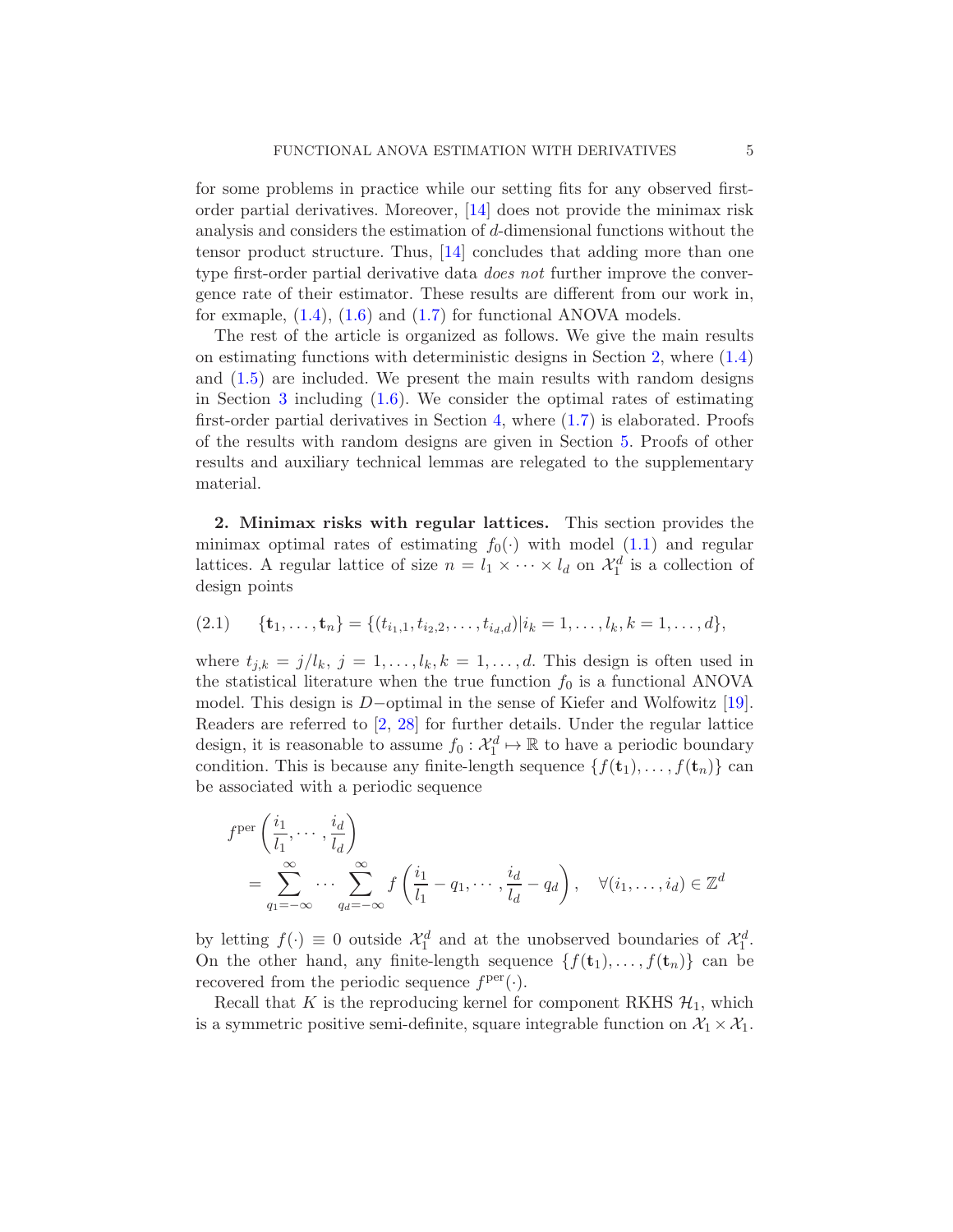In our setting, we require an additional differentiability condition on kernel  $K$ , which is given by

<span id="page-5-3"></span>(2.2) 
$$
\frac{\partial^2}{\partial t \partial t'} K(t, t') \in C(\mathcal{X}_1 \times \mathcal{X}_1).
$$

An straightforward explanation on this condition is as follows. Denote by  $\langle \cdot, \cdot \rangle_{\mathcal{H}}$  the inner product of RKHS  $\mathcal{H}$  in [\(1.3\)](#page-2-0). Then, for any  $g \in \mathcal{H}$ , we have

<span id="page-5-0"></span>(2.3) 
$$
\frac{\partial g(\mathbf{t})}{\partial t_j} = \frac{\partial \langle g, K_d(\mathbf{t}, \cdot) \rangle_{\mathcal{H}}}{\partial t_j} = \left\langle g, \frac{\partial K_d(\mathbf{t}, \cdot)}{\partial t_j} \right\rangle_{\mathcal{H}},
$$

where the last step is by the continuity of  $\langle \cdot, \cdot \rangle_{\mathcal{H}}$ . This implies that the composite functional of evaluation and partial differentiation,  $\partial g/\partial t_i(t)$ , is a bounded linear functional in H and has a representer  $\partial K_d(\mathbf{t},\cdot)/\partial t_j$  in H.

<span id="page-5-2"></span>From Mercer's theorem [\[29\]](#page-60-19), K admits a spectral decomposition

(2.4) 
$$
K(t,t') = \sum_{\nu=1}^{\infty} \lambda_{\nu} \psi_{\nu}(t) \psi_{\nu}(t'),
$$

where  $\lambda_1 \geq \lambda_2 \geq \cdots \geq 0$  are its eigenvalues and  $\{\psi_{\nu} : \nu \geq 1\}$  are the corresponding eigenfunctions. A canonical example of  $\mathcal{H}_1$  is the mth order Sobolev space  $\mathcal{W}_2^m(\mathcal{X}_1)$  whose eigenvalues satisfy  $\lambda_\nu \asymp \nu^{-2m}$ . See, for exam-ple, Wahba [\[45](#page-61-0)] for further examples. Here,  $(2.3)$  implies that  $\partial g/\partial t_i(t)$  is a continuous function. Thus, if  $\mathcal{H}_1 = \mathcal{W}_2^m(\mathcal{X}_1)$ , we shall require  $m > 3/2$  by Sobolev embedding theorem.

We are now in the position to present our main results. We first state a minimax lower bound under regular lattices.

<span id="page-5-1"></span>THEOREM 2.1. Assume that  $\lambda_{\nu} \approx \nu^{-2m}$  for some  $m > 3/2$ , and design points  $\mathbf{t}^{e_0}$  and  $\mathbf{t}^{e_j}, j = 1, \ldots, d$ , are from the regular lattice [\(2.1\)](#page-4-1). Suppose that  $f_0 \in \mathcal{H}$  has periodic boundaries on  $\mathcal{X}_1^d$  and is truncated up to r inter-actions in [\(1.2\)](#page-1-0). Then, as  $n \to \infty$ ,

$$
\inf_{\tilde{f}} \sup_{f_0 \in \mathcal{H}} \mathbb{E} \int_{\mathcal{X}_1^d} \left[ \tilde{f}(\mathbf{t}) - f_0(\mathbf{t}) \right]^2 d\mathbf{t} \n= \begin{cases} \left[ n(\log n)^{1 - (d - p) \wedge r} \right]^{-2m/(2m+1)}, & \text{if } 0 \le p < d \\ n^{-1}(\log n)^{r - 1} + n^{-2mr/[(2m+1)r - 2]}, & \text{if } p = d \end{cases}
$$

up to a constant factor which only depends on bounded values  $\sigma_0^2$ ,  $\sigma_j^2$ s, m, r, p, and d.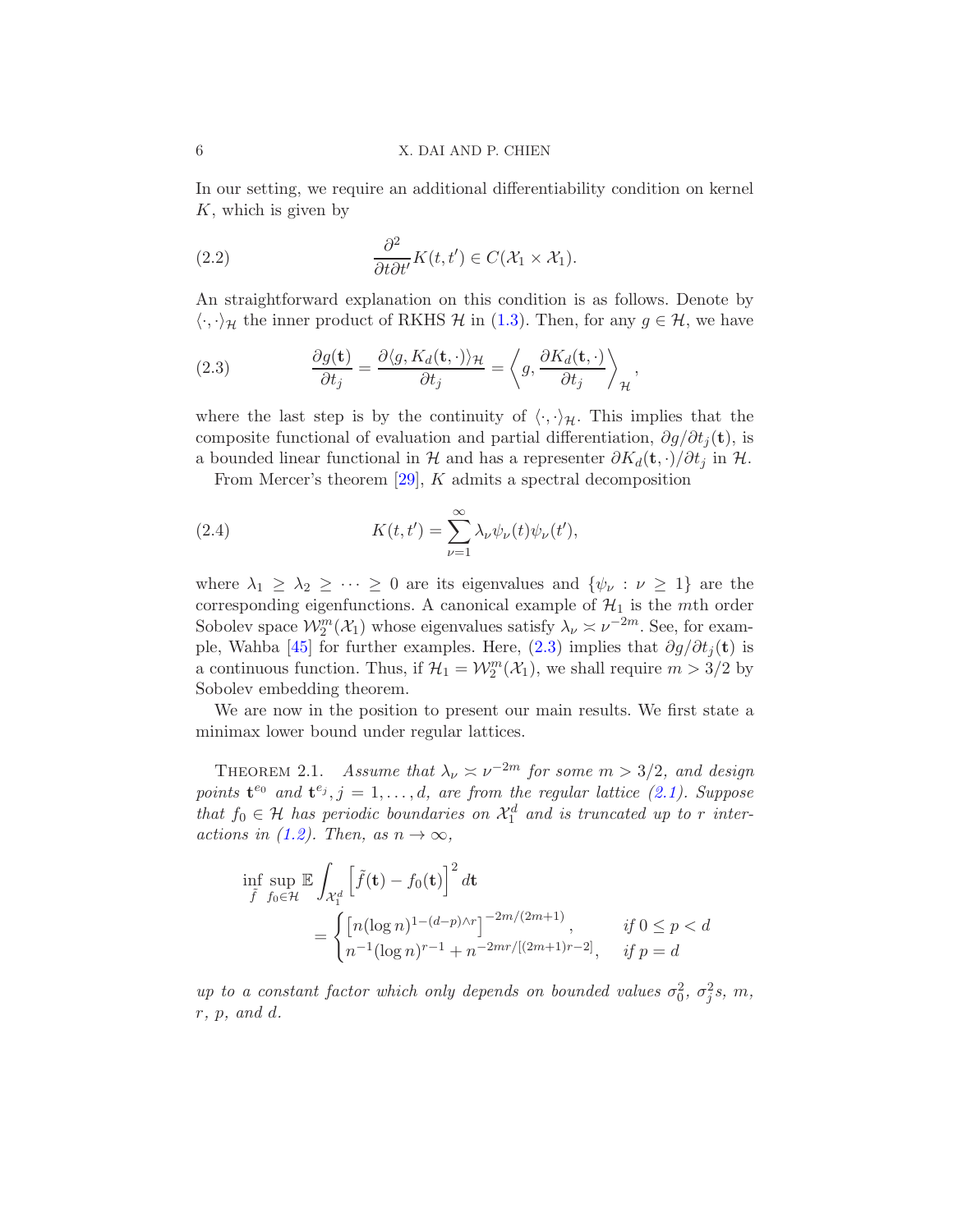We relegate the proof to Section [A.2.1](#page-29-0) in the supplementary material. Next, we show the lower bounds of convergence rates in Theorem [2.1](#page-5-1) are obtainable. In particular, we consider the method of regularization by simultaneously minimize the empirical losses of function observations and partial derivative observations with a single penalty:

<span id="page-6-0"></span>(2.5) 
$$
\hat{f}_{n\lambda} = \underset{f \in \mathcal{H}}{\arg \min} \left\{ \frac{1}{n(p+1)} \left[ \frac{1}{\sigma_0^2} \sum_{i=1}^n \{y_i^{e_0} - f(\mathbf{t}_i^{e_0})\}^2 + \sum_{j=1}^p \frac{1}{\sigma_j^2} \sum_{i=1}^n \{y_i^{e_j} - \partial f/\partial t_j(\mathbf{t}_i^{e_j})\}^2 \right] + \lambda J(f) \right\},
$$

where the weighted squared error loss may be replaced by other convex losses, and  $J(\cdot)$  is a quadratic penalty associated with RKHS  $H$ , and  $\lambda \geq 0$ is a tuning parameter. The following theorem shows  $f_{n\lambda}$  in [\(2.5\)](#page-6-0) is indeed minimax rate optimal.

<span id="page-6-1"></span>THEOREM 2.2. Under the conditions of Theorem [2.1,](#page-5-1)  $f_{n\lambda}$  given by [\(2.5\)](#page-6-0) satisfies

$$
\mathbb{E} \int_{\mathcal{X}_1^d} \left[ \hat{f}_{n\lambda}(\mathbf{t}) - f_0(\mathbf{t}) \right]^2 d\mathbf{t} \n= \begin{cases} \left[ n(\log n)^{1 - (d - p)\wedge r} \right]^{-2m/(2m+1)} & \text{if } 0 \le p < d, \\ n^{-1}(\log n)^{r-1} + n^{-2mr/[(2m+1)r-2]} & \text{if } p = d, \end{cases}
$$

up to a constant factor which only depends on bounded values  $\sigma_0^2$ ,  $\sigma_j^2$ s, m, r, p, and d, if tuning parameter  $\lambda$  is chosen by  $\lambda \asymp \left[ n(\log n)^{1-(d-p)\wedge r} \right]^{-2m/(2m+1)}$ when  $0 \leq p \leq d$ , and  $\lambda \geq n^{-(2mr-2)/[(2m+1)r-2]}$  when  $p = d, r \geq 3$ , and  $\lambda \asymp (n \log n)^{-(2m-1)/2m}$  when  $p = d, r = 2$ , and  $\lambda \lesssim n^{-(m-1)/m}$  when  $p = d$ ,  $r=1$ .

The proof of this theorem is presented in Section [A.2.2](#page-34-0) in the supplementary material. Theorems [2.1](#page-5-1) and [2.2](#page-6-1) together immediately imply that with model [\(1.1\)](#page-1-1) and regular lattices, the minimax optimal rate for estimating  $f_0 \in \mathcal{H}$  is

<span id="page-6-2"></span>
$$
\mathbb{E} \int_{\mathcal{X}_1^d} \left[ \hat{f}(\mathbf{t}) - f_0(\mathbf{t}) \right]^2 d\mathbf{t}
$$
\n
$$
= \begin{cases} \left[ n(\log n)^{1 - (d - p) \wedge r} \right]^{-2m/(2m + 1)}, & \text{if } 0 \le p < d, \\ n^{-1}(\log n)^{r - 1} + n^{-2mr/[(2m + 1)r - 2]}, & \text{if } p = d, \end{cases}
$$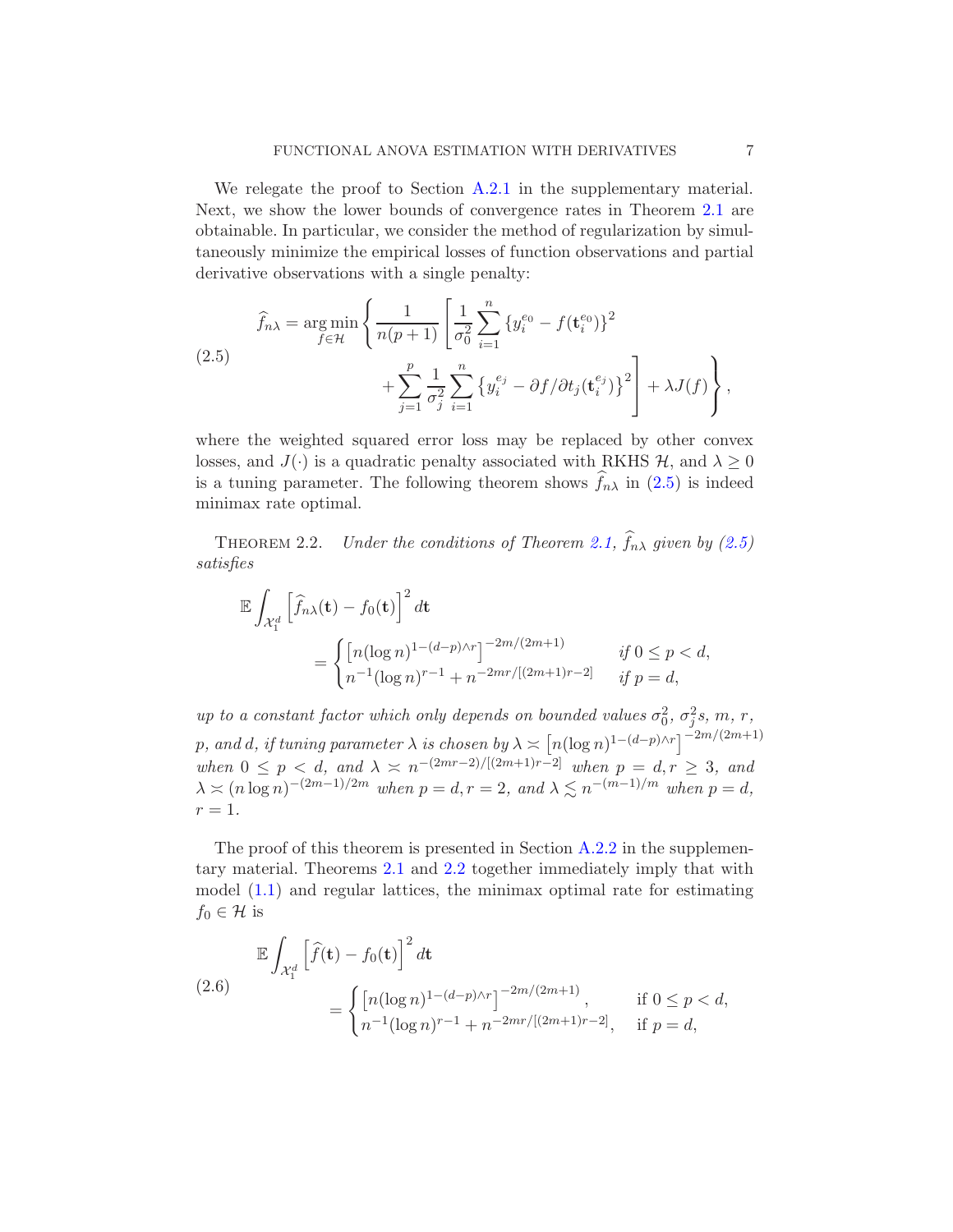#### 8 X. DAI AND P. CHIEN

and the method of regularization achieves [\(2.6\)](#page-6-2). We make several remarks on this result. First, suppose there is no derivative data, for example,  $p = 0$  and  $r = d$ . Then,  $(2.6)$  recovers  $\lbrack n(\log n)^{1-d}\rbrack^{-2m/(2m+1)}$  and this rate is known in literature (see, e.g., [\[13](#page-59-6)]). For a large n, the exponential term  $(\log n)^{d-1}$ makes the full d-interaction SS-ANOVA model impractical for large d. On the contrary, suppose partial derivatives data are available, for example,  $p = d - 1$  and  $r = d$ . Then, [\(2.6\)](#page-6-2) gives  $n^{-2m/(2m+1)}$  for any  $d \ge 1$ , which coincides with the classical optimal rate for additive models [\[17](#page-60-11), [35\]](#page-60-13) and is not affected by the dimension d.

Second, if partial derivative observations are available on all covariates with  $p = d$ , then the optimal rate can be much improved. Besides [\(1.5\)](#page-2-2) for  $r = d$  and  $d \geq 3$ , we point out some other interesting cases. For the additive model with  $r = 1$  and  $d \ge 1$ , [\(2.6\)](#page-6-2) provides the minimax rate  $n^{-1}$ . For the pairwise interaction model with  $r = 2$  and  $d \ge 1$ ,  $(2.6)$  provides the minimax rate  $n^{-1} \log n$ , which is different from  $n^{-1}$  only by a log n multiplier.

Third, we remark on an "interaction reduction" phenomenon. That is to say, the optimal rate for estimating an unknown SS-ANOVA model by incorporating partial derivative data is the same as the optimal rate for estimating a reduced interaction SS-ANOVA without derivative data. For example, with  $r = d$  and  $p = 1$ , [\(2.6\)](#page-6-2) gives  $[n(\log n)^{1-(d-1)}]^{-2m/(2m+1)}$ , which is the same rate as  $r = d - 1$  and  $p = 0$  involving no derivative observations but a lower degree of interactions. And, with  $r = d$  and  $p = 2$ ,  $(2.6)$  gives  $[n(\log n)^{1-(d-2)}]^{-2m/(2m+1)}$ , which is the same rate as  $r = d - 2$ and  $p = 0$  involving no derivative observations but two lower degrees of interactions. Similarly, we can extend the same discussion to  $p = 3, \ldots, d-1$ .

Fourth, by reviewing the proof for Theorem [2.1](#page-5-1) and [2.2,](#page-6-1) we find that when  $p = d$ , both the squared bias and variance are smaller in magnitude than  $p < d$ , and when  $d - r < p < d$ , only the variance is smaller in magnitude than  $0 \leq p \leq d-r$ .

Finally, let  $n_0$  denote the sample size on  $(\mathbf{t}^{e_0}, Y^{e_0})$  and  $n_j$  denote the sample sizes on  $(\mathbf{t}^{e_j}, Y^{e_j})$ , where  $1 \leq j \leq p$ . If  $n_0$  and  $n_j$ s are not all identical to n, we can show that n in [\(2.6\)](#page-6-2) can be replaced by  $\min_{1 \leq j \leq p} n_j$ .

<span id="page-7-0"></span>3. Minimax risks with random designs. We now turn to random designs for the minimax optimal rates of estimating  $f_0(\cdot)$  with the regression model [\(1.1\)](#page-1-1). Parallel to Theorem [2.1,](#page-5-1) we have the following minimax lower bound of estimation under random designs.

<span id="page-7-1"></span>THEOREM 3.1. Assume that  $\lambda_{\nu} \approx \nu^{-2m}$  for some  $m > 3/2$ , and design points  $\mathbf{t}^{e_0}$  and  $\mathbf{t}^{e_j}$ ,  $j = 1, \ldots, d$ , are independently drawn from  $\Pi^{e_0}$  and  $\Pi^{e_j}$ s, respectively. Suppose that  $\Pi^{e_0}$  and  $\Pi^{e_j}$  s have densities bounded away from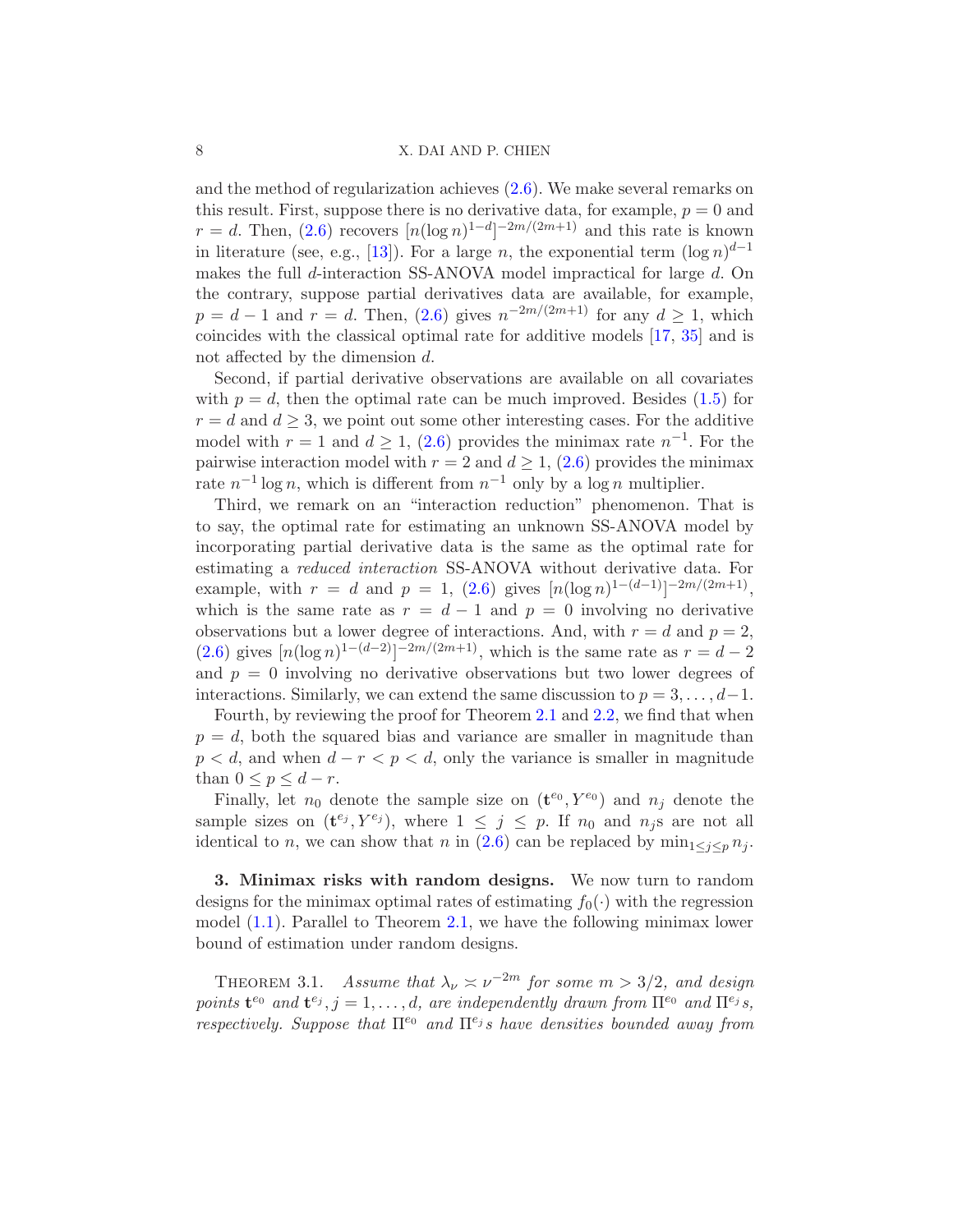zero and infinity, and  $f_0 \in \mathcal{H}$  is truncated up to r interactions in [\(1.2\)](#page-1-0). Then, as  $n \to \infty$ ,

$$
\inf_{\tilde{f}} \sup_{f_0 \in \mathcal{H}} \mathbb{P} \left\{ \int_{\mathcal{X}_1^d} \left[ \tilde{f}(\mathbf{t}) - f_0(\mathbf{t}) \right]^2 d\mathbf{t} \ge C_1 \left( \left[ n(\log n)^{1 - (d - p)\wedge r} \right]^{-2m/(2m+1)} \mathbb{1}_{0 \le p < d} \right. \right. \\ \left. + \left[ n^{-1}(\log n)^{r-1} + n^{-2mr/[(2m+1)r-2]} \right] \mathbb{1}_{p = d} \right) \right\} > 0
$$

where the constant  $C_1$  only depends on bounded values  $\sigma_0^2$ ,  $\sigma_j^2$ s, m, r, p, and d.

The lower bound is established via Fano's lemma; see, for example, [\[36](#page-60-20), [6](#page-59-11)]. The proof is deferred to Section [5.1.](#page-11-1) Next, we show the lower bounds of convergence rates in Theorem [3.1](#page-7-1) can be achieved by using the regularized estimator in [\(2.5\)](#page-6-0).

<span id="page-8-0"></span>Theorem 3.2. Under the conditions of Theorem [3.1,](#page-7-1) we assume that  $\Pi^{e_0}$  and  $\Pi^{e_j}$ s are known, and  $m > 2$ . Then,  $\widehat{f}_{n\lambda}$  in  $(2.5)$  satisfies

$$
\lim_{D_1 \to \infty} \limsup_{n \to \infty} \sup_{f_0 \in \mathcal{H}} \mathbb{P}\left\{ \int_{\mathcal{X}_1^d} \left[ \hat{f}_{n\lambda}(\mathbf{t}) - f_0(\mathbf{t}) \right]^2 d\mathbf{t} > D_1 \left( \left[ n(\log n)^{1 - (d - p)\wedge r} \right]^{-2m/(2m+1)} \right] \right\}
$$

$$
\cdot \mathbb{1}_{0 \le p < d} + \left[ n^{-1} (\log n)^{r-1} + n^{-2mr/[(2m+1)r-2]} \right] \mathbb{1}_{p=d} \right) \right\} = 0
$$

if the tuning parameter  $\lambda$  is chosen by  $\lambda \asymp [n(\log n)^{1-(d-p)\wedge r}]^{-2m/(2m+1)}$ when  $0 \leq p \leq d$ , and  $\lambda \geq n^{-(2mr-2)/[(2m+1)r-2]}$  when  $p = d, r \geq 3$ , and  $\lambda \asymp (n \log n)^{-(2m-1)/2m}$  when  $p = d, r = 2$ , and  $\lambda \lesssim n^{-(m-1)/m}$  when  $p = d$ ,  $r = 1$ . In other words,  $f_{n\lambda}$  is rate optimal.

We use the linearization method in [\[8\]](#page-59-12) to prove Theorem [3.2.](#page-8-0) The key ingredient of this method is to chose a suitable basis such that the expected loss of the regularization and the quadratic penalty  $J(\cdot)$  can be simultaneously diagonalized. For applications where these two functionals are positive semi-definite, the existence of such a basis is guaranteed by the classical operator theory (see, e.g., [\[46](#page-61-3)]). These are done in [\[20,](#page-60-10) [40,](#page-61-4) [13\]](#page-59-6). Our situation is different in the sense that the loss function in  $(2.5)$  is the sum of squared error losses for both the function and partial derivatives but we are only interested in estimating the function itself in Theorem [3.2.](#page-8-0) This induces a third positive semi-definite functional, which is the squared error loss of function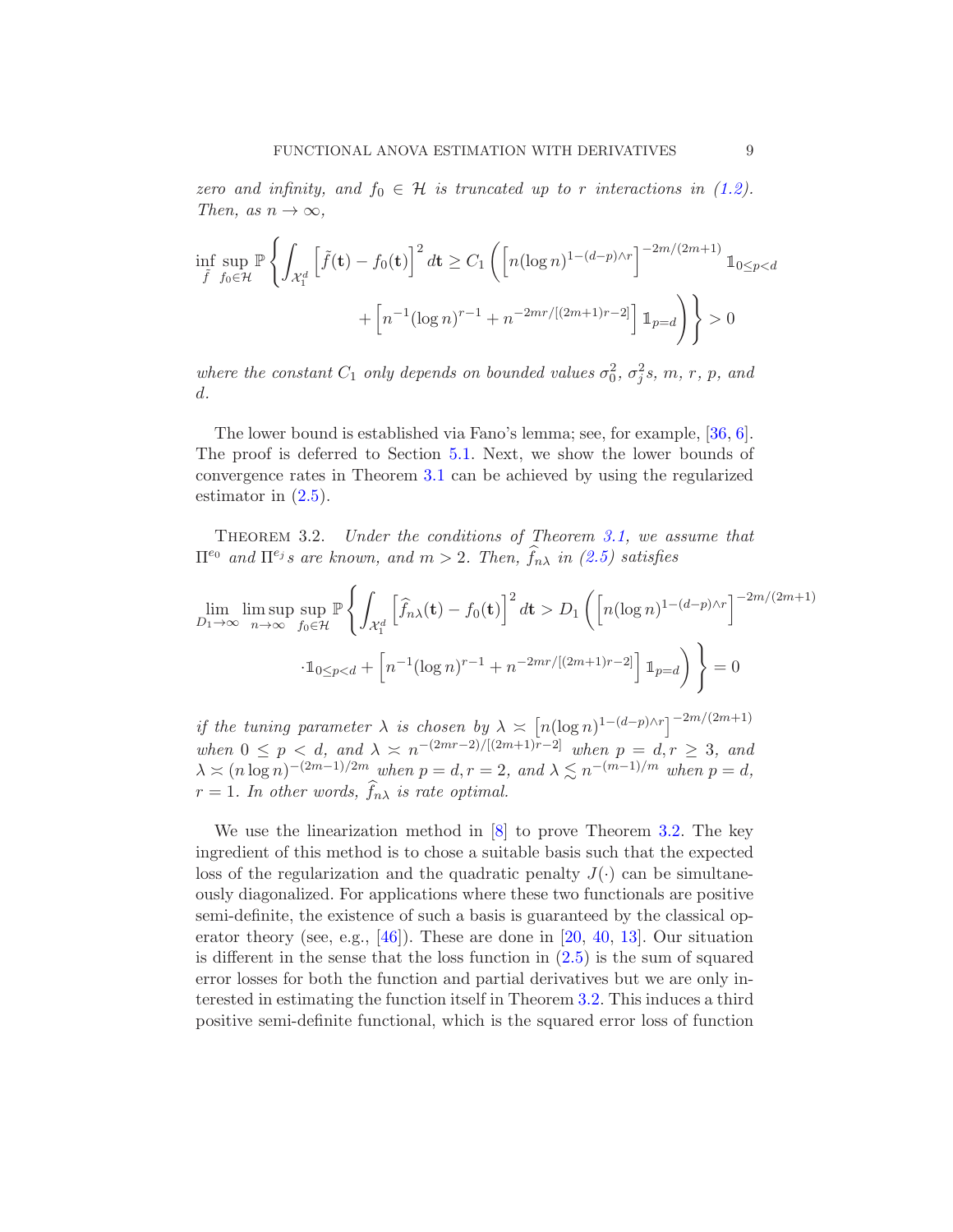estimation. But three functionals are not guaranteed to be simultaneously diagonized, making the direct application of the linearization method infeasible. We present a detailed proof in Section [5.1.](#page-11-1)

Theorems [3.1](#page-7-1) and [3.2](#page-8-0) together demonstrate the fundamental limit rate of the squared error loss for estimating  $f_0 \in \mathcal{H}$  with model  $(1.1)$  and random designs is

<span id="page-9-0"></span>(3.1) 
$$
\left[ n(\log n)^{1-(d-p)\wedge r} \right]^{-2m/(2m+1)} \mathbb{1}_{0 \le p < d} + \left[ n^{-1}(\log n)^{r-1} + n^{-2mr/[(2m+1)r-2]} \right] \mathbb{1}_{p=d}
$$

in a probabilistic sense, and the regularized estimator achieves [\(3.1\)](#page-9-0). The minimax rate is the same as that with the regular lattice. We make several remarks on [\(3.1\)](#page-9-0). First, all five remarks following [\(2.6\)](#page-6-2) for the mean squared situation hold for  $(3.1)$  in a probabilistic sense.

Second, for the special case when  $p = 0$ , [\(3.1\)](#page-9-0) recovers the minimax optimal rate of convergence  $O_{\mathbb{P}}\left\{ [n(\log n)^{1-r}]^{-2m/(2m+1)} \right\}$  for SS-ANOVA models, which is known in [\[20\]](#page-60-10).

Third, the squared error loss in Theorems [3.1](#page-7-1) and [3.2](#page-8-0) can be replaced by squared prediction error  $\int {\{\hat{f}_{n\lambda}(\mathbf{t}) - f_0(\mathbf{t})\}^2} d\Pi^{\epsilon_0}(\mathbf{t})$  and it achieves the same minimax optimal rate as  $(3.1)$ .

Fourth, although [\(3.1\)](#page-9-0) is established by assuming design points are drawn independently, it also holds for designs of function and derivatives can be grouped to some sets, where within the sets the design points are drawn identically and across the sets the design points are drawn independently. For example, when  $p = 2$ , [\(3.1\)](#page-9-0) still holds if the designs can be grouped to  $\{t^{e_0}$  are drawn from  $\Pi^{e_0}\}$  and  $\{t^{e_1} \equiv t^{e_2}$  are drawn from  $\Pi^{e_1}\}$  and these two sets are drawn independently.

As a byproduct of Theorem [3.2,](#page-8-0) we show the following result of estimating the mixed partial derivatives  $\frac{\partial^d f_0}{\partial t_1 \dots \partial t_n}$  $\frac{\partial^d f_0}{\partial t_1 \cdots \partial t_d}(\mathbf{t})$  by its natural estimator  $\frac{\partial^d \hat{f}_{n\lambda}}{\partial t_1 \cdots \partial t_d}(\mathbf{t})$ .

<span id="page-9-1"></span>COROLLARY 3.3. Under the conditions of Theorem [3.2](#page-8-0) and  $m > 3$ , we have

$$
\lim_{D'_1 \to \infty} \limsup_{n \to \infty} \sup_{f_0 \in \mathcal{H}} \mathbb{P} \left\{ \int_{\mathcal{X}_1^d} \left[ \frac{\partial^d \widehat{f}_{n\lambda}(\mathbf{t})}{\partial t_1 \cdots \partial t_d} - \frac{\partial^d f_0(\mathbf{t})}{\partial t_1 \cdots \partial t_d} \right]^2 d\mathbf{t} \right\}
$$
\n
$$
> D'_1 \left( \left[ n (\log n)^{1 - (d - p) \wedge r} \right]^{-2(m - 1)/(2m + 1)} \mathbb{1}_{0 \le p < d} + \left[ n^{-2(m - 1)r / [(2m + 1)r - 2]} \right] \mathbb{1}_{p = d} \right) \right\} = 0,
$$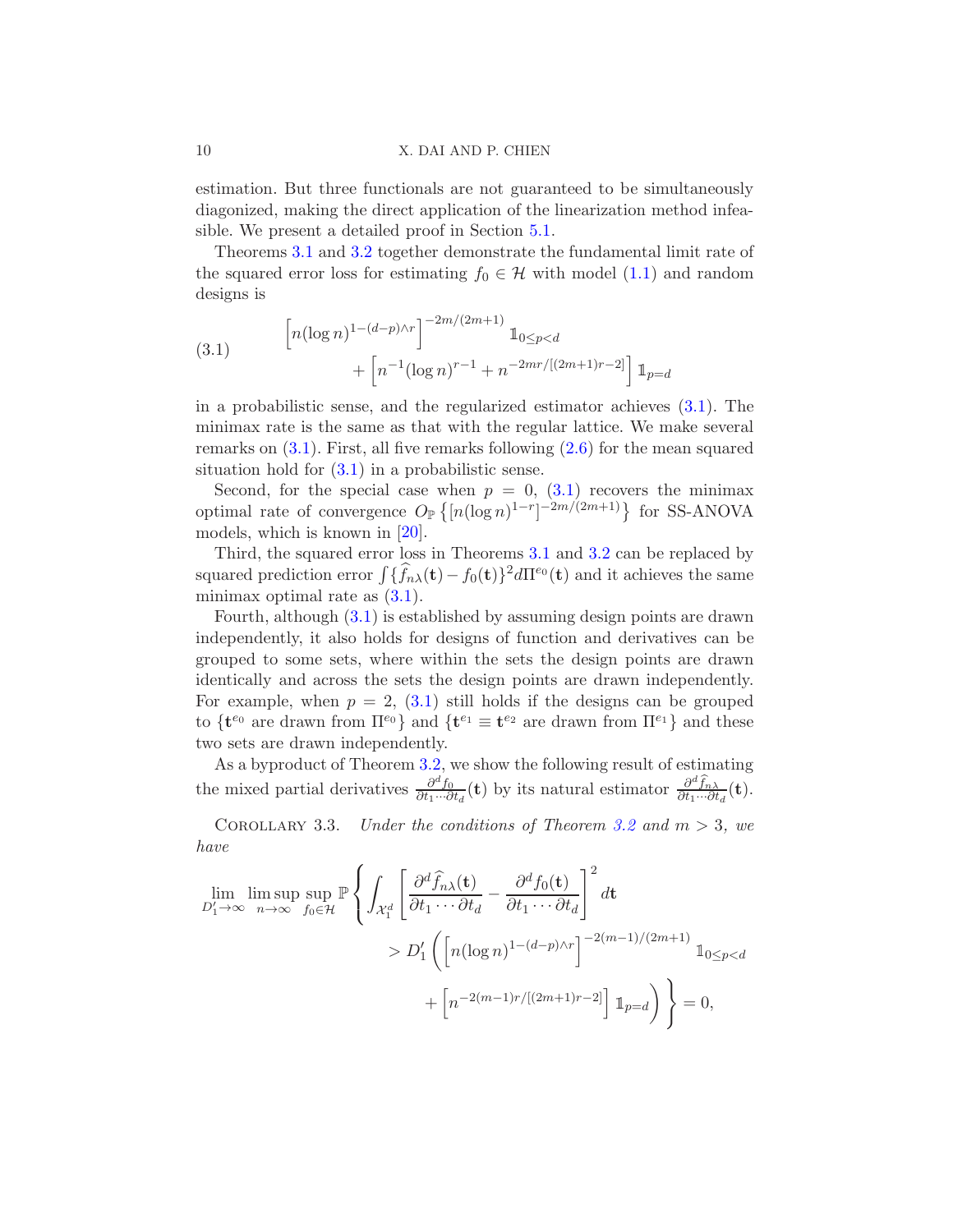if the tuning parameter  $\lambda$  is chosen by  $\lambda \asymp \left[ n(\log n)^{1-(d-p)\wedge r} \right]^{-2m/(2m+1)}$ when  $0 \le p < d$ , and  $\lambda \asymp n^{-(2mr-2)/[(2m+1)r-2]}$  when  $p = d$ .

<span id="page-10-0"></span>4. Minimax risk for estimating partial derivatives. If one observes noisy data on the function and some partial derivatives in  $(1.1)$ , it is natural to ask what is the optimal rate for estimating first-order partial derivatives by using all observed data. For brevity, we only consider random designs although similar results can be derived for regular lattices by using techniques in Section [2.](#page-4-0) The following theorem gives the minimax lower bound for estimating  $\partial f_0/\partial t_j$ ,  $1 \leq j \leq p$ .

<span id="page-10-1"></span>THEOREM 4.1. Assume that  $\lambda_{\nu} \approx \nu^{-2m}$  for some  $m > 2$  and design points  $\mathbf{t}^{e_0}$  and  $\mathbf{t}^{e_j}$ ,  $j = 1, \ldots, d$ , are independently drawn from  $\Pi^{e_0}$  and  $\Pi^{e_j}$ s, respectively. Suppose that  $\Pi^{e_0}$  and  $\Pi^{e_j}$  s have densities bounded away from zero and infinity, and  $f_0 \in \mathcal{H}$  is truncated up to r interactions in [\(1.2\)](#page-1-0). Then, for any  $j \in \{1, \ldots, p\}$  and  $1 \leq r \leq d$ , as  $n \to \infty$ ,

$$
\inf_{\tilde{f}} \sup_{f_0 \in \mathcal{H}} \mathbb{P} \left\{ \int_{\mathcal{X}_1^d} \left[ \tilde{f}(\mathbf{t}) - \frac{\partial f_0(\mathbf{t})}{\partial t_j} \right]^2 d\mathbf{t} \ge C_2 n^{-2(m-1)/(2m-1)} \right\} > 0,
$$

where  $C_2$  only depends on bounded values  $\sigma_0^2$ ,  $\sigma_j^2 s$ , m, r, p, and d.

We will prove this theorem in Section [A.3.1](#page-36-0) in the supplementary material. As a natural estimator for  $\partial f_0/\partial t_j$ ,  $\partial f_{n\lambda}/\partial t_j$  achieves the lower bound of convergence rates in Theorem [4.1.](#page-10-1)

<span id="page-10-2"></span>THEOREM 4.2. Under the conditions of Theorem [4.1,](#page-10-1)  $f_{n\lambda}$  given by [\(2.5\)](#page-6-0) satisfies that for any  $j \in \{1, \ldots, p\}$  and  $1 \leq r \leq d$ ,

$$
\lim_{D_2 \to \infty} \limsup_{n \to \infty} \sup_{f_0 \in \mathcal{H}} \mathbb{P} \left\{ \int_{\mathcal{X}_1^d} \left[ \frac{\partial \widehat{f}_{n\lambda}(\mathbf{t})}{\partial t_j} - \frac{\partial f_0(\mathbf{t})}{\partial t_j} \right]^2 d\mathbf{t} > D_2 n^{-2(m-1)/(2m-1)} \right\} = 0,
$$

if the tuning parameter  $\lambda$  is chosen by  $\lambda \asymp n^{-2(m-1)/(2m-1)}$ .

The proof of this theorem is given in Section  $A.3.2$  in the supplementary material. When  $r = 1$ , this result coincides with Corollary [3.3.](#page-9-1) Different from Theorem [3.2](#page-8-0) and Corollary [3.3,](#page-9-1) the distributions  $\Pi^{e_0}$  and  $\Pi^{e_j}$  s are not assumed to be known.

Theorems [4.1](#page-10-1) and [4.2](#page-10-2) together give the minimax optimal rate for estimating  $\partial f_0/\partial t_j$ , which is given in [\(1.7\)](#page-3-1). To the best of our knowledge, there are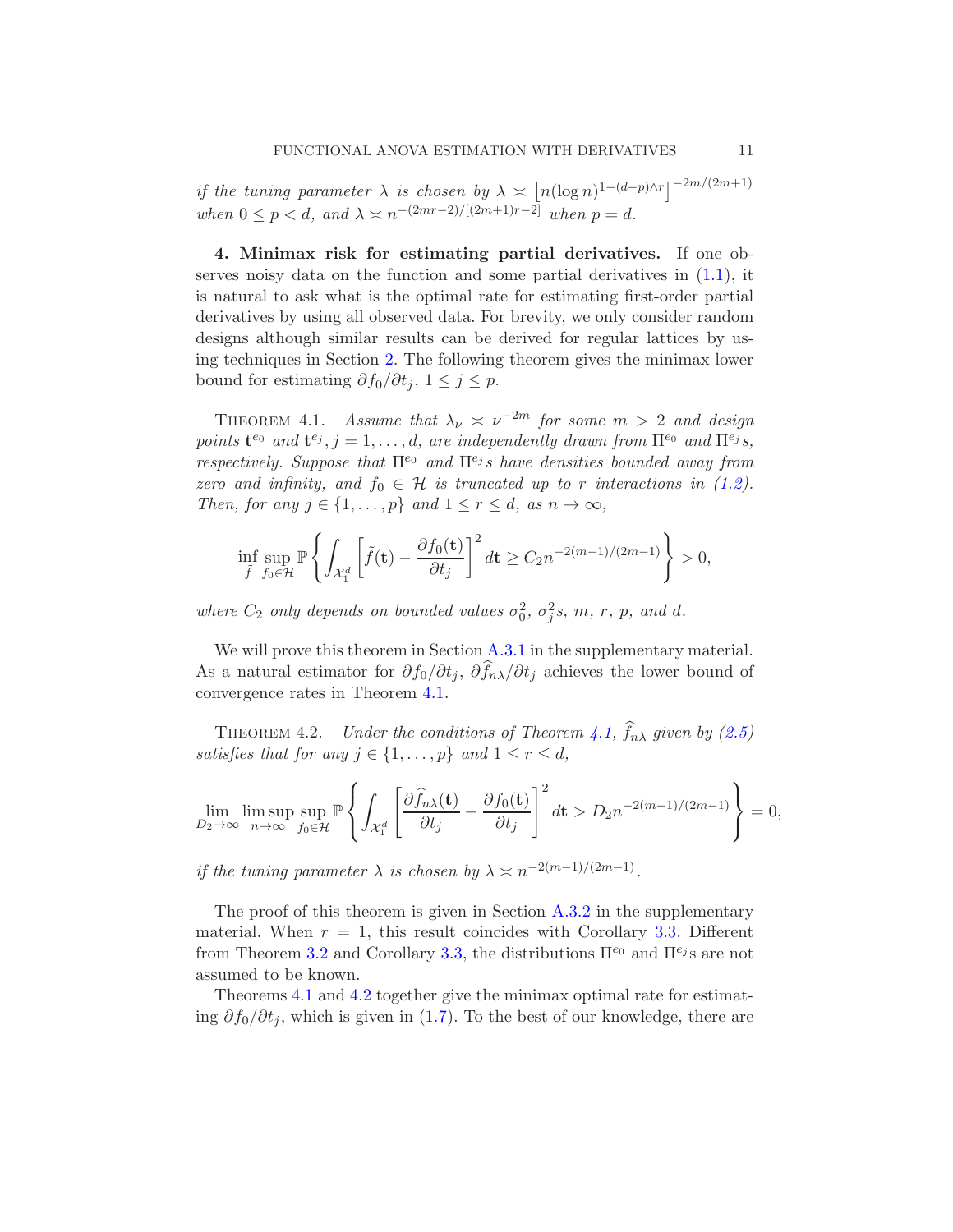#### 12 X. DAI AND P. CHIEN

few existing results in literature about estimating first-order partial deriva-tives. Since the optimal rate in [\(1.7\)](#page-3-1) holds regardless of the value of  $p \geq 1$ , first-order partial derivative data on different covariates do not improve the optimal rates for estimating each other. For example, given noisy data on  $f_0(\cdot)$  and  $\partial f_0/\partial t_i(\cdot)$ , the data on  $\partial f_0/\partial t_k(\cdot)$  does not improve the minimax optimal rate for estimating  $\partial f_0/\partial t_i(\cdot)$  if  $1 \leq k \neq j \leq p$ .

<span id="page-11-0"></span>5. Proofs for Section [3:](#page-7-0) random designs. Before proving the main results, we give some preliminary background on the RKHS  $H$ . Since the SS-ANOVA model  $(1.2)$  truncates a sequence up to r interactions, without loss of generality, we still denote the corresponding function space in [\(1.3\)](#page-2-0) by  $H$ , which is the direct sum of some set of the orthogonal subspaces in the decomposition  $\otimes_{j=1}^d \mathcal{H}_1$ . Define  $\|\cdot\|_{\otimes_{j=1}^d \mathcal{H}_1}$  as the norm on  $\otimes_{j=1}^d \mathcal{H}_1$  induced by component norms  $\lVert \cdot \rVert_{\mathcal{H}_1}$ , and define  $\lVert \cdot \rVert_{\mathcal{H}}$  as the norm on H by restricting  $\|\cdot\|_{\otimes_{j=1}^d\mathcal{H}_1}$  to H. Then H is a RKHS equipped with  $\|\cdot\|_{\mathcal{H}}$ . The quadratic penalty  $J(\cdot)$  in [\(2.5\)](#page-6-0) is defined as a squared semi-norm on H induced by a univariate penalty in  $\mathcal{H}_1$ . For example,  $\mathcal{H}_1 = \mathcal{W}_2^m(\mathcal{X}_1)$ , it is common to chose  $J(\cdot)$  for penalizing only the smooth components of a function and an explicit form is given in Wahba [\[45\]](#page-61-0).

Now we introduce some notations used in the proof. We define a family of the multi-index  $\vec{\nu}$  by

<span id="page-11-2"></span>(5.1) 
$$
V = {\vec{\nu} = (\nu_1, ..., \nu_d)^\top \in \mathbb{N}^d, \text{where at most } r \ge 1 \text{ of } \nu_k \text{s are not equal to 1}}.
$$

which will be referred later since  $f_0$  in the model  $(1.2)$  is truncated up to r interactions. We write for two nonnegative sequences  $\{a_n\}$  and  $\{b_n\}$  as  $a_n \lesssim b_n$  (or  $a_n \gtrsim b_n$ ) if there exists constant  $c > 0$  (or  $c' > 0$ ) which are independent of the problem parameters, such that  $a_n \leq cb_n$  (or  $a_n \geq c'b_n$ ) for all *n*. Let the maximizer of two scalars  $\{a, b\}$  is denoted by  $a \vee b$  and their the minimizer is denoted by  $a \wedge b$ .

<span id="page-11-1"></span>5.1. Proof of the minimax lower bound: Theorem [3.1.](#page-7-1) We establish the lower bound for the random design via Fano's lemma. It suffices to consider a special case where noises  $\epsilon^{e_0}$  and  $\epsilon^{e_j}$ s are Gaussian with  $\sigma_0 = 1$  and  $\sigma_j = 1$ , and  $\Pi^{e_0}$  and  $\Pi^{e_j}$ s are uniform, and  $\mathcal{H}_1$  is generated by periodic kernels.

Let N be a natural number whose value will be clear later. We first derive the eigenvalue decay rate for kernel  $K_d$  which generates the RKHS  $H$ . For a given  $\tau > 0$ , the number of multi-indices  $\vec{\nu} = (\nu_1, \dots, \nu_r) \in \mathbb{N}^r$  satisfying  $\nu_1^{-2m} \cdots \nu_r^{-2m} \geq \tau$  is the same as the number of multi-indices such that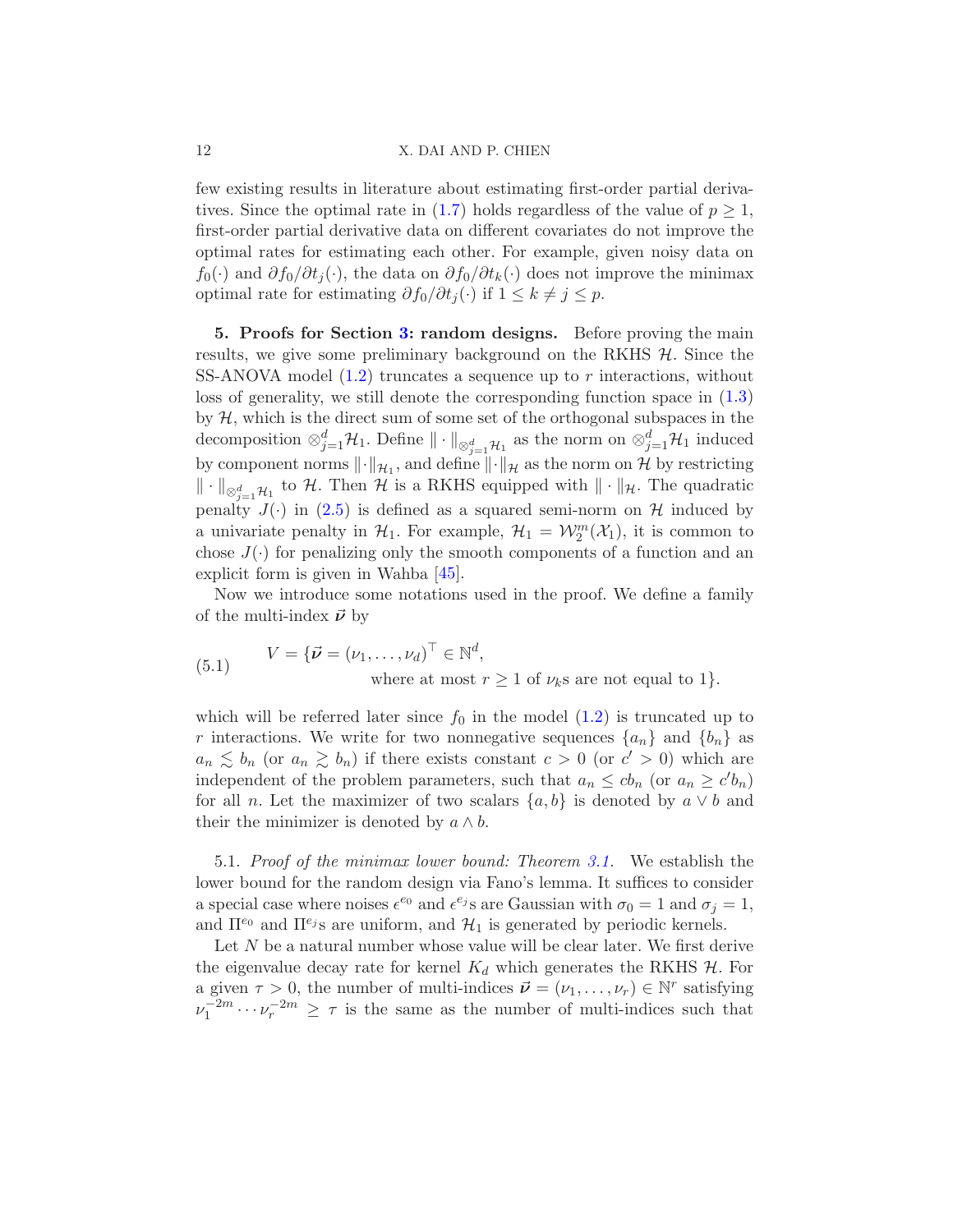$\nu_1 \cdots \nu_r \leq \tau^{-1/(2m)}$ , which amounts to

<span id="page-12-0"></span>
$$
(5.2) \quad \sum_{\nu_2 \cdots \nu_r \le \tau^{-1/(2m)}} \tau^{-1/(2m)}/(\nu_2 \cdots \nu_r) = \tau^{-1/(2m)} \left(\sum_{\nu \le \tau^{-1/(2m)}} 1/\nu\right)^{r-1} \approx \tau^{-1/(2m)} (\log 1/\tau)^{r-1}.
$$

Denote by  $\lambda_N(K_d)$  the Nth eigenvalues of  $K_d$ . By inverting [\(5.2\)](#page-12-0), we obtain

$$
\lambda_N(K_d) \asymp \left[ N (\log N)^{1-r} \right]^{-2m}.
$$

Hence, the multi-indices  $\vec{\nu} = (\nu_1, \dots, \nu_r) \in \mathbb{N}^r$  satisfying  $\nu_1 \cdots \nu_r \leq N$ correspond to the first

$$
c_0 N (\log N)^{r-1}
$$

eigenvalues of  $K_d$  for some constant  $c_0$ . Let  $b = \{b_{\vec{v}} : v_1 \cdots v_r \leq N\}$  $\{0,1\}^{c_0N(\log N)^{r-1}}$  be a length- $\{c_0N(\log N)^{r-1}\}$  binary sequence, and  $\{\tilde{\lambda}_{\vec{\nu}}\}$ :  $\nu_1 \cdots \nu_r \leq N$  be the first  $c_0 N (\log N)^{r-1}$  eigenvalues of  $K_d$ . Denote by  $\{\tilde{\lambda}_{\vec{\nu}+c_0N(\log N)^{r-1}} : \nu_1\cdots\nu_r\leq N\}$  the  $\{c_0N(\log N)^{r-1}+1\}$ th,  $\{c_0N(\log N)^{r-1}+1\}$  $2\}$ th,...,  $\{2c_0N(\log N)^{r-1}\}$ th eigenvalues of  $K_d$ .

For brevity, we only prove for the case  $p = d$  and  $r \geq 3$  while the other cases  $p = d, r \leq 2$  and  $0 \leq p < d$  follow similar arguments. We deal with the differences among these cases for deterministic designs in Section [A.2.1](#page-29-0) of the supplementary material. Write

$$
f_b(t_1,\ldots,t_r) = N^{-1/2+1/r} \sum_{\nu_1\cdots\nu_r \le N} b_{\vec{\nu}} \left(1 + \nu_1^2 + \cdots + \nu_r^2\right)^{-1/2}
$$
  
 
$$
\times \tilde{\lambda}_{\vec{\nu}+c_0 N(\log N)^{r-1}}^{1/2} \psi_{\vec{\nu}+c_0 N(\log N)^{r-1}}(t_1,\ldots,t_r),
$$

where  $\psi_{\vec{\boldsymbol{\nu}}+c_0N(\log N)^{r-1}}(t_1,\ldots,t_r)$  are the corresponding eigenfunctions of  $\tilde{\lambda}_{\vec{\nu}+c_0N(\log N)^{r-1}}$  of  $K_d$ . Note that

$$
||f_b||_{\mathcal{H}}^2 = N^{-1+2/r} \sum_{\nu_1 \cdots \nu_r \le N} b_{\vec{\nu}}^2 (1 + \nu_1^2 + \cdots + \nu_r^2)^{-1}
$$
  
 
$$
\le N^{-1+2/r} \sum_{\nu_1 \cdots \nu_r \le N} (1 + \nu_1^2 + \cdots + \nu_r^2)^{-1} \asymp 1,
$$

where the last step by Lemma  $A.14$  in the supplementary material, and this implies  $f_b(\cdot) \in \mathcal{H}$ .

By the Varshamov-Gilbert bound (see, e.g., [\[36](#page-60-20)]), there exists a collection of binary sequences  $\{b^{(1)}, \ldots, b^{(M)}\} \subset \{0,1\}^{c_0 N(\log N)^{r-1}}$  such that  $M \geq$  $2^{c_0 N (\log N)^{r-1}/8}$  and

$$
H(b^{(l)}, b^{(q)}) \ge c_0 N (\log N)^{r-1} / 8, \quad \forall 1 \le l < q \le M,
$$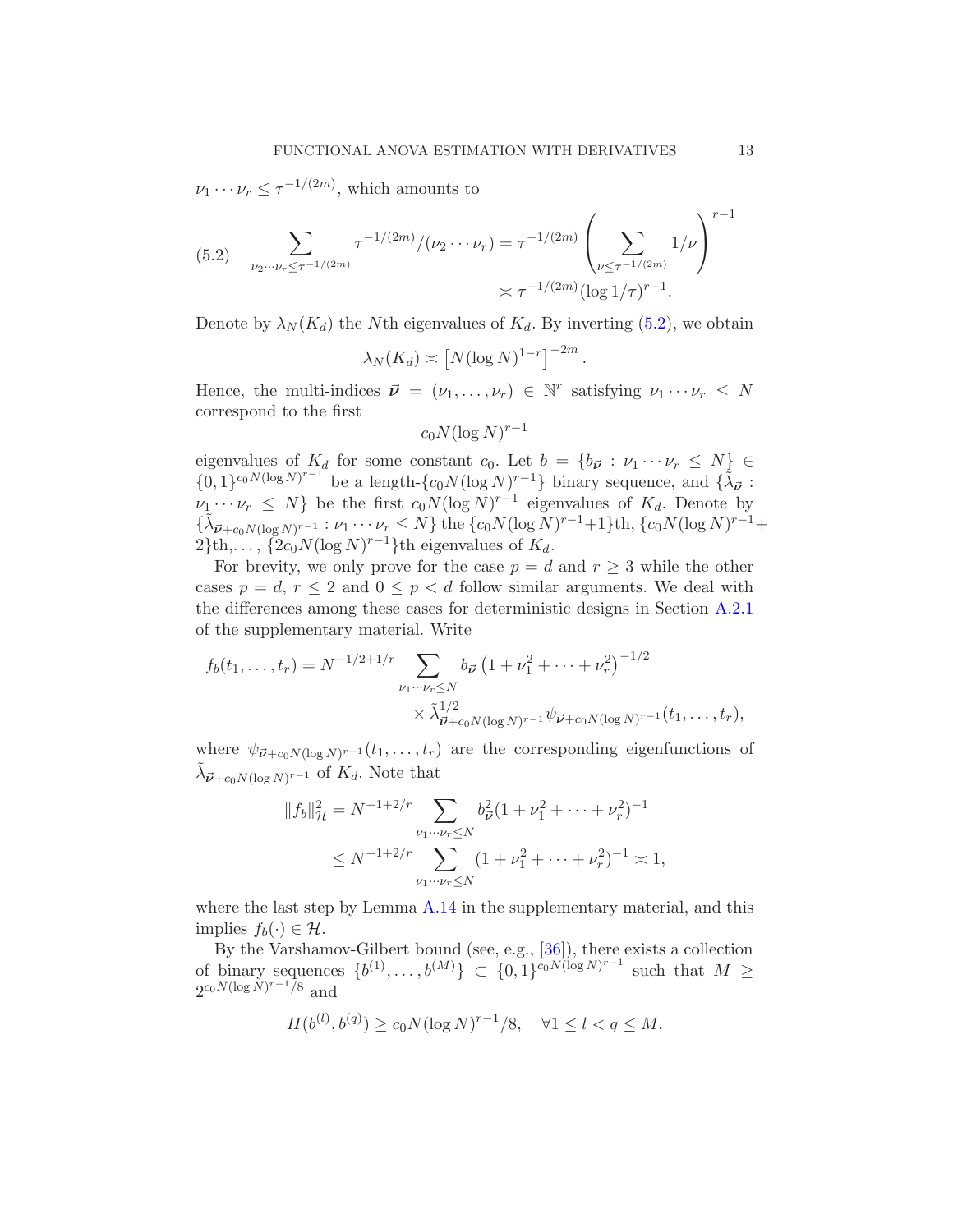where  $H(\cdot, \cdot)$  is the Hamming distance. Then, for  $b^{(l)}, b^{(q)} \in \{0, 1\}^{c_0 N (\log N)^{r-1}},$ we have

$$
||f_{b^{(l)}} - f_{b^{(q)}}||_{L_2}^2
$$
  
\n
$$
\geq N^{-1+2/r} (2N)^{-2m} \sum_{\nu_1 \cdots \nu_r \leq N} (1 + \nu_1^2 + \cdots + \nu_r^2)^{-1} \left[ b_{\vec{\nu}}^{(l)} - b_{\vec{\nu}}^{(q)} \right]^2
$$
  
\n
$$
\geq N^{-1+2/r} (2N)^{-2m} \sum_{c_1 7N/8 \leq \nu_1 \cdots \nu_r \leq N} (1 + \nu_1^2 + \cdots + \nu_r^2)^{-1}
$$
  
\n
$$
= c_2 N^{-2m}
$$

for some constants  $c_1$  and  $c_2$ , where the last step is by Lemma [A.14](#page-55-0) in the supplementary material.

On the other hand, for any  $b^{(l)} \in \{b^{(1)}, \ldots, b^{(M)}\}$  and by Lemma [A.14,](#page-55-0)

$$
||f_{b^{(l)}}||_{L_2}^2 + \sum_{j=1}^p ||\partial f_{b^{(l)}}/\partial t_j||_{L_2}^2
$$
  
\n
$$
\leq N^{-1+2/r} \sum_{\substack{\nu_1 \cdots \nu_r \leq N}} \nu_1^{-2m} \cdots \nu_r^{-2m} \left[b_{\vec{\nu}}^{(l)}\right]^2
$$
  
\n
$$
\leq N^{-1+2/r} \sum_{\substack{\nu_1 \cdots \nu_r \leq N}} \nu_1^{-2m} \cdots \nu_r^{-2m}
$$
  
\n
$$
= c_3 N^{-2m+2/r} (\log N)^{r-1}
$$

for some constant  $c_3$ .

A standard argument gives that the lower bound can be reduced to the error probability in a multi-way hypothesis test [\[36](#page-60-20)]. Specifically, let  $\Theta$  be a random variable uniformly distributed on  $\{1, \ldots, M\}$ . Note that

<span id="page-13-1"></span>(5.3) 
$$
\inf_{\tilde{f}} \sup_{f_0 \in \mathcal{H}} \mathbb{P} \left\{ \| \tilde{f} - f_0 \|_{L_2}^2 \ge \frac{1}{4} \min_{b^{(l)} \ne b^{(q)}} \| f_{b^{(l)}} - f_{b^{(q)}} \|_{L_2}^2 \right\} \\ \ge \inf_{\hat{\Theta}} \mathbb{P} \{ \hat{\Theta} \ne \Theta \},
$$

where the infimum on RHS is taken over all decision rules that are measurable functions of the data. By Fano's lemma,

<span id="page-13-0"></span>
$$
(5.4) \quad \mathbb{P}\left\{\widehat{\Theta} \neq \Theta|\mathbf{t}_{1}^{e_{0}},\ldots,\mathbf{t}_{n}^{e_{0}};\ldots;\mathbf{t}_{1}^{e_{p}},\ldots,\mathbf{t}_{n}^{e_{p}}\right\} \geq 1 - \frac{1}{\log M} \times \left[\mathbb{1}_{\mathbf{t}_{1}^{e_{0}},\ldots,\mathbf{t}_{n}^{e_{0}};\ldots;\mathbf{t}_{1}^{e_{p}},\ldots,\mathbf{t}_{n}^{e_{n}}}(y_{1}^{e_{0}},\ldots,y_{n}^{e_{0}},\ldots,y_{1}^{e_{p}},\ldots,y_{n}^{e_{p}};\Theta) + \log 2\right],
$$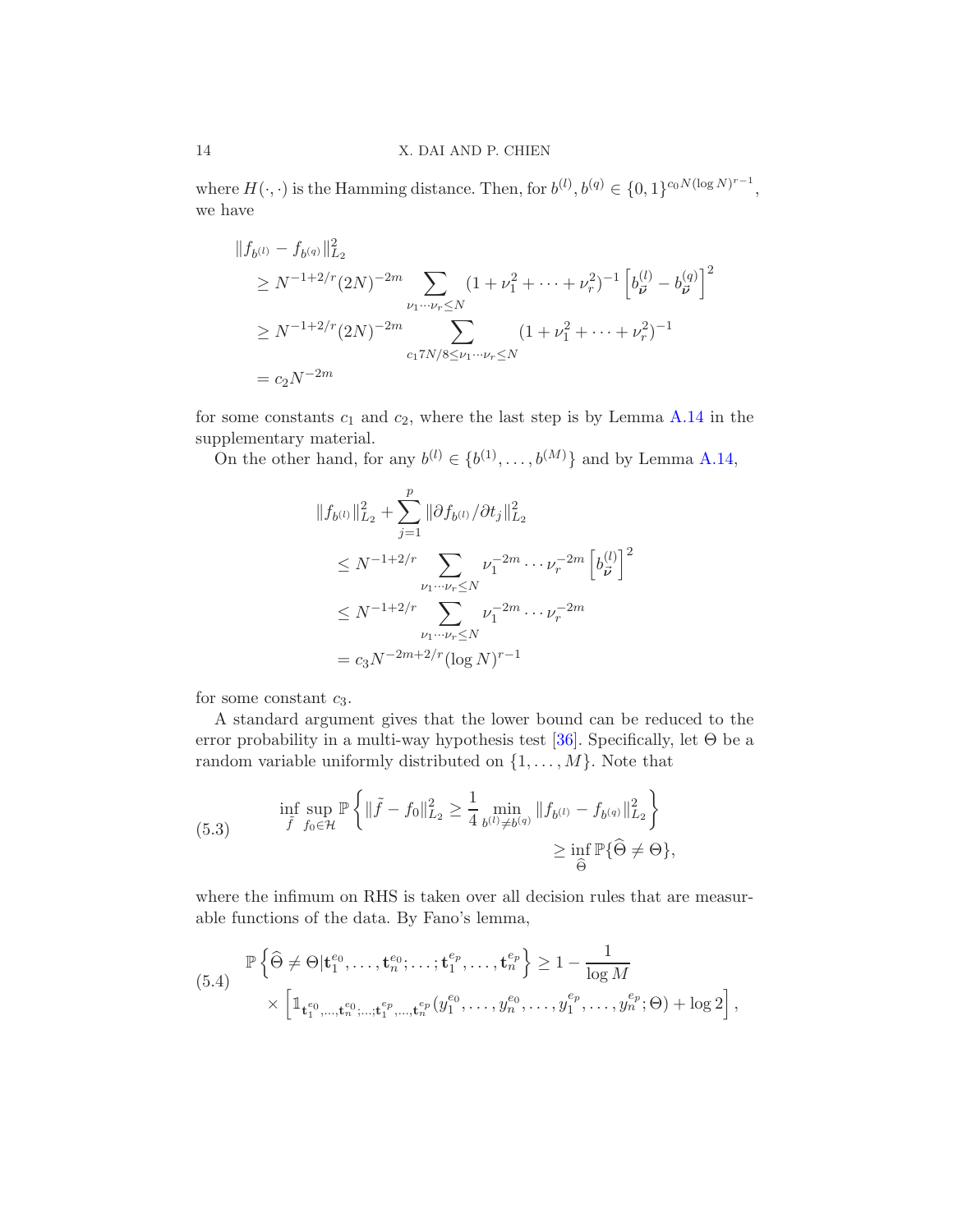where  $\mathbb{1}_{\mathbf{t}_{1}^{e_{0}},\ldots,\mathbf{t}_{n}^{e_{0}};\ldots,\mathbf{t}_{1}^{e_{p}},\ldots,\mathbf{t}_{n}^{e_{p}}}(y_{1}^{e_{0}},\ldots,y_{n}^{e_{0}},\ldots,y_{1}^{e_{p}})$  $\binom{e_p}{1}, \ldots, \binom{e_p}{n}$  is the mutual information between  $\Theta$  and  $\{y_1^{e_0}, \ldots, y_n^{e_0}, \ldots, y_1^{e_p}\}$  $\binom{e_p}{1}, \ldots, \binom{e_p}{n}$  with the design points  $\{{\bf t}^{e_0}_1,\ldots,{\bf t}^{e_0}_n;\ldots; {\bf t}^{e_p}_1$  $\{e_p, \ldots, \mathbf{t}_n^{e_p}\}$  being fixed. We can derive that

<span id="page-14-0"></span>
$$
\mathbb{E}_{\mathbf{t}_{1}^{e_{0}},\ldots,\mathbf{t}_{n}^{e_{0}};\ldots,\mathbf{t}_{n}^{e_{p}},\ldots,\mathbf{t}_{n}^{e_{p}}}\cdot\left[\mathbb{1}_{\mathbf{t}_{1}^{e_{0}},\ldots,\mathbf{t}_{n}^{e_{0}};\ldots,\mathbf{t}_{1}^{e_{p}},\ldots,\mathbf{t}_{n}^{e_{p}}}(y_{1}^{e_{0}},\ldots,y_{n}^{e_{0}},\ldots,y_{1}^{e_{p}},\ldots,y_{n}^{e_{p}};\Theta)\right]
$$
\n
$$
\leq \binom{M}{2}^{-1} \sum_{b^{(l)}\neq b^{(q)}} \mathbb{E}_{\mathbf{t}_{1}^{e_{0}},\ldots,\mathbf{t}_{n}^{e_{0}};\ldots,\mathbf{t}_{1}^{e_{p}},\ldots,\mathbf{t}_{n}^{e_{p}}}\mathcal{K}\left(\mathbf{P}_{f_{b^{(l)}}}|\mathbf{P}_{f_{b^{(q)}}}\right)
$$
\n
$$
\leq \frac{n(p+1)}{2} \binom{M}{2}^{-1} \sum_{b^{(l)}\neq b^{(q)}} \mathbb{E}_{\mathbf{t}_{1}^{e_{0}},\ldots,\mathbf{t}_{n}^{e_{0}};\ldots,\mathbf{t}_{1}^{e_{p}},\ldots,\mathbf{t}_{n}^{e_{p}} \|f_{b^{(l)}} - f_{b^{(q)}}\|_{*n}^{2},
$$

where  $\mathcal{K}(\cdot|\cdot)$  is the Kullback-Leibler distance,  $\mathbf{P}_{f}$  is conditional distribution of  $y_i^{e_0}$  and  $y_i^{e_j}$  ${}_{i}^{e_{j}}$ s given  $\{\mathbf{t}_{1}^{e_{0}}, \ldots, \mathbf{t}_{n}^{e_{0}}; \ldots; \mathbf{t}_{1}^{e_{p}}\}$  $\{\mathbf{t}_p^{e_p}, \ldots, \mathbf{t}_n^{e_p}\},$  and the norm  $\|\cdot\|_*$  is defined as

$$
||f||_{*n}^{2} = \frac{1}{n(p+1)} \sum_{i=1}^{n} \left\{ [f(\mathbf{t}_{i}^{e_0})]^{2} + \sum_{j=1}^{p} [\partial f(\mathbf{t}_{i}^{e_j})/\partial t_{j}]^{2} \right\}, \quad \forall f : \mathcal{X}_{1}^{r} \mapsto \mathbb{R}.
$$

Thus,

<span id="page-14-1"></span>
$$
\mathbb{E}_{\mathbf{t}_{1}^{e_{0},..., \mathbf{t}_{n}^{e_{0}};...; \mathbf{t}_{1}^{e_{p}},..., \mathbf{t}_{n}^{e_{p}}}} \cdot \left[ \mathbb{1}_{\mathbf{t}_{1}^{e_{0},..., \mathbf{t}_{n}^{e_{0}};...; \mathbf{t}_{1}^{e_{p}},..., \mathbf{t}_{n}^{e_{p}}}(y_{1}^{e_{0}},..., y_{n}^{e_{0}},..., y_{1}^{e_{p}},..., y_{n}^{e_{p}};\Theta) \right] \leq \frac{n(p+1)}{2} {n \choose 2}^{-1} \sum_{b^{(l)} \neq b^{(q)}} \left\{ \|f_{b^{(l)}} - f_{b^{(q)}}\|_{L_{2}}^{2} + \sum_{j=1}^{p} \|\partial f_{b^{(l)}}/\partial t_{j} - \partial f_{b^{(q)}}/\partial t_{j}\|_{L_{2}}^{2} \right\}
$$
\n(5.6)  
\n
$$
\leq \frac{n(p+1)}{2} \max_{b^{(l)} \neq b^{(q)}} \left\{ \|f_{b^{(l)}} - f_{b^{(q)}}\|_{L_{2}}^{2} + \sum_{j=1}^{p} \|\partial f_{b^{(l)}}/\partial t_{j} - \partial f_{b^{(q)}}/\partial t_{j}\|_{L_{2}}^{2} \right\}
$$
\n
$$
\leq 2n(p+1) \max_{b^{(l)} \in \{b^{(1)},...,b^{(M)}\}} \left\{ \|f_{b^{(l)}}\|_{L_{2}}^{2} + \sum_{j=1}^{p} \|\partial f_{b^{(l)}}/\partial t_{j}\|_{L_{2}}^{2} \right\}
$$
\n
$$
\leq 2c_{3}n(p+1)N^{-2m+2/r} (\log N)^{r-1}.
$$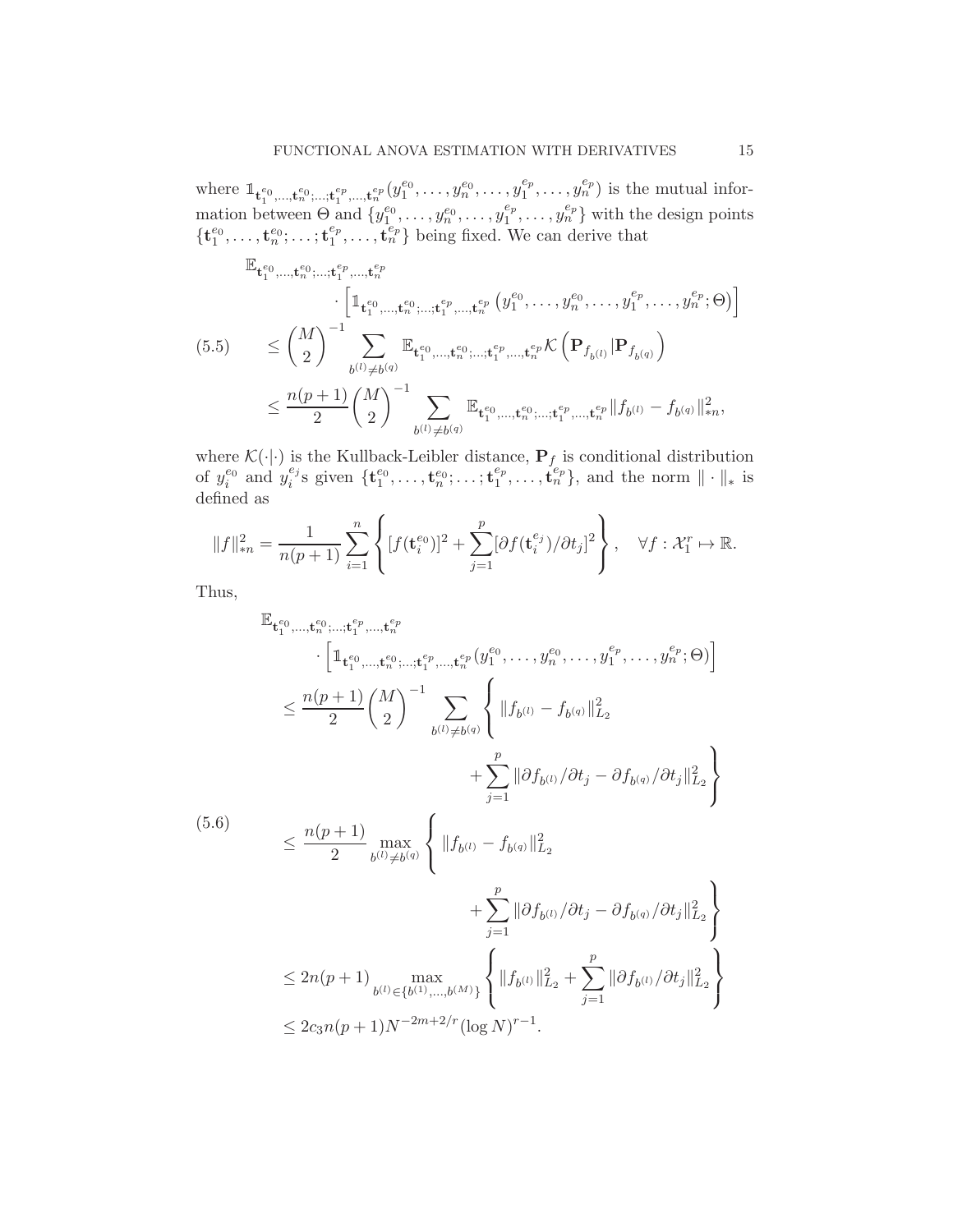Now, [\(5.4\)](#page-13-0) yields

$$
\inf_{\tilde{f}} \sup_{f_0 \in \mathcal{H}} \mathbb{P} \left\{ \| \tilde{f} - f_0 \|_{L_2}^2 \ge \frac{1}{4} c_2 N^{-2m} \right\}
$$
\n
$$
\ge \inf_{\hat{\Theta}} \mathbb{P} \{ \hat{\Theta} \neq \Theta \}
$$
\n
$$
\ge 1 - \frac{1}{\log M} \left[ \mathbb{E} \mathbb{1}_{\mathbf{t}_1^{e_0}, \dots, \mathbf{t}_n^{e_0}; \dots; \mathbf{t}_1^{e_p}, \dots, \mathbf{t}_n^{e_p}} (y_1^{e_0}, \dots, y_n^{e_0}, \dots, y_1^{e_p}, \dots, y_n^{e_p}; \Theta) + \log 2 \right]
$$
\n
$$
\ge 1 - \frac{2c_3 n (p+1) N^{-2m+2/r} (\log N)^{r-1} + \log 2}{c_0 (\log 2) N (\log N)^{r-1} / 8}.
$$

Taking  $N = c_4 n^{r/(2mr+r-2)}$  with an appropriate choice of  $c_4$ , we have

$$
\limsup_{n \to \infty} \inf_{\tilde{f}} \sup_{f_0 \in \mathcal{H}} \mathbb{P} \left\{ \| \tilde{f} - f_0 \|_{L_2}^2 \ge C_1 n^{-2mr/(2mr + r - 2)} \right\} > 0,
$$

<span id="page-15-3"></span>where  $C_1$  only depends on  $\sigma_0^2$ ,  $\sigma_j^2$ s, m, r, p, and d. This completes the proof.

5.2. Proof of the minimax upper bound: Theorem [3.2.](#page-8-0)

**Preliminaries for the proof.** Denote by  $\pi^{e_j}$  the density of the distribution  $\Pi^{e_j}$ , which by assumption is bounded away from 0 and infinity,  $j = 0, 1, \ldots, p$ . First we introduce a norm on H for any  $f \in \mathcal{H}$ ,

<span id="page-15-2"></span>(5.7) 
$$
||f||_R^2 = \frac{1}{p+1} \left[ \frac{1}{\sigma_0^2} \int f^2(\mathbf{t}) \pi^{e_0}(\mathbf{t}) + \sum_{j=1}^p \frac{1}{\sigma_j^2} \int \left\{ \frac{\partial f(\mathbf{t})}{\partial t_j} \right\}^2 \pi^{e_j}(\mathbf{t}) \right] + J(f).
$$

Note that  $\|\cdot\|_R$  is a norm since it is a quadratic form and is equal to zero if and only if  $f = 0$ . Let  $\langle \cdot, \cdot \rangle_R$  be the inner product associated with  $\|\cdot\|_R$ . The following lemma shows that  $\lVert \cdot \rVert_R$  is well defined in H and is equivalent to the RKHS norm  $\|\cdot\|_{\mathcal{H}}$ . In particular,  $\|g\|_{R} < \infty$  if and only if  $\|g\|_{\mathcal{H}} < \infty$ . The proof of this lemma is given in Section [A.4.1](#page-42-0) in the supplementary material.

<span id="page-15-1"></span>LEMMA 5.1. The norm  $\|\cdot\|_R$  is equivalent to  $\|\cdot\|_{\mathcal{H}}$  in  $\mathcal{H}$ .

We introduce another norm  $\|\cdot\|_0$  as follows:

<span id="page-15-0"></span>(5.8) 
$$
||f||_0^2 = \frac{1}{p+1} \left[ \frac{1}{\sigma_0^2} \int f^2(\mathbf{t}) \pi^{e_0}(\mathbf{t}) + \sum_{j=1}^p \frac{1}{\sigma_j^2} \int \left\{ \frac{\partial f(\mathbf{t})}{\partial t_j} \right\}^2 \pi^{e_j}(\mathbf{t}) \right].
$$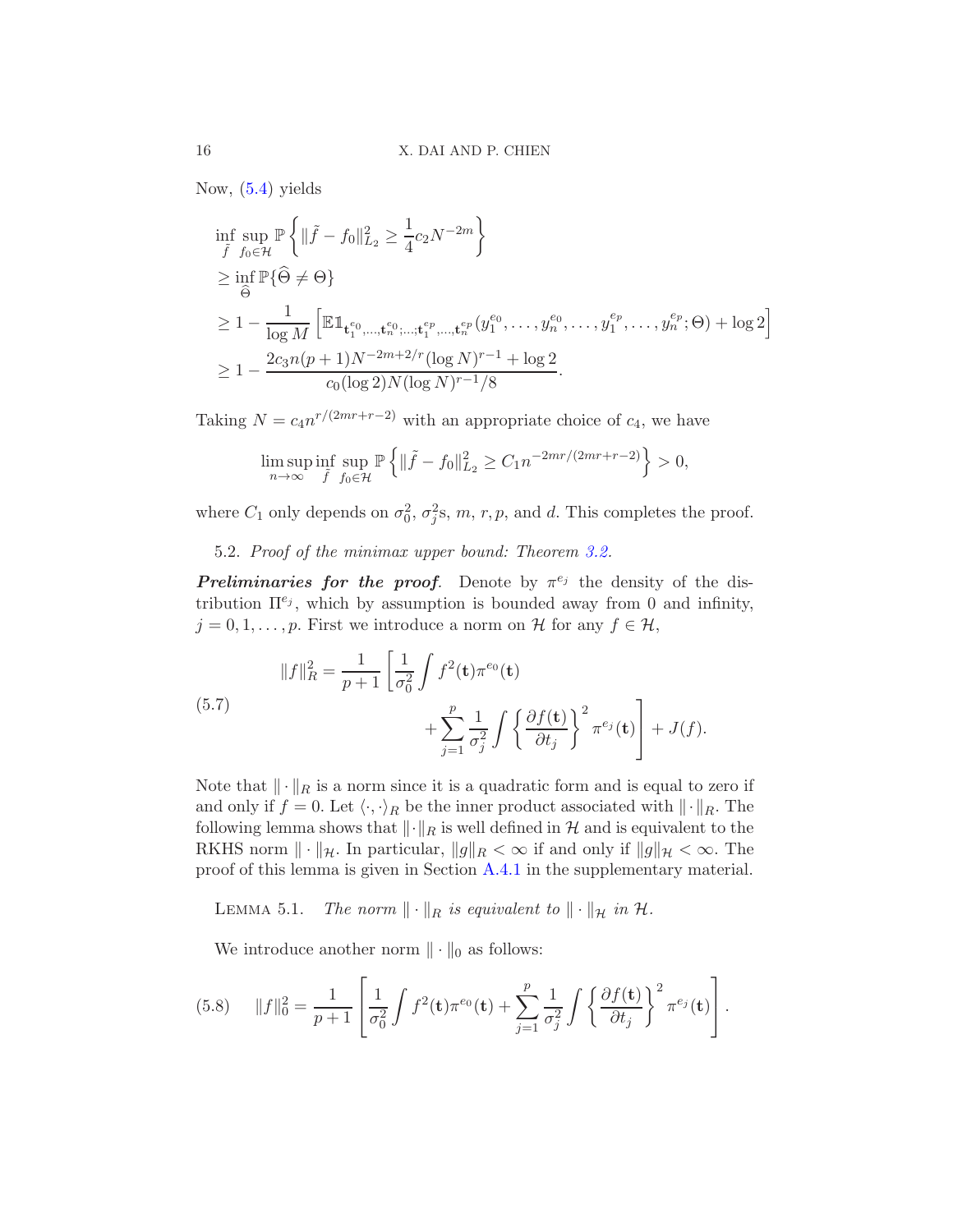Based on  $(5.8)$ , we define a function space  $F_0$  to be the direct sum of some set of the orthogonal subspaces in the decomposition of  $\otimes_{j=1}^d L_2(\mathcal{X}_1)$  as in [\(1.3\)](#page-2-0) and equipped with the norm  $\|\cdot\|_0$ . Let  $\langle \cdot, \cdot \rangle_0$  be the inner product associated with  $\|\cdot\|_0$  in  $F_0$ .

With the above two norms, we introduce one additional notation. Denote the loss function in  $(2.5)$  by

$$
l_n(f) = \frac{1}{n(p+1)} \left[ \frac{1}{\sigma_0^2} \sum_{i=1}^n \{ f(\mathbf{t}_i^{e_0}) - y_i^{e_0} \}^2 + \sum_{j=1}^p \frac{1}{\sigma_j^2} \sum_{i=1}^n \left\{ \frac{\partial f(\mathbf{t}_i^{e_j})}{\partial t_j} - y_i^{e_j} \right\}^2 \right],
$$

and write  $l_{n\lambda}(f) = l_n(f) + \lambda J(f)$ . Then the regularized estimator  $f_{n\lambda} =$  $\arg \min_{f \in \mathcal{H}} l_{n\lambda}(f)$ . Denote the expected loss by  $l_{\infty}(f) = \mathbb{E}l_{n}(f) = ||f - f||$  $f_0\|_0^2 + 1$ , and write  $l_{\infty\lambda}(f) = l_{\infty}(f) + \lambda J(f)$ . Note that  $l_{\infty\lambda}(f)$  a positive quadratic form in  $f \in \mathcal{H}$  and hence it has a unique minimizer in  $\mathcal{H}$ ,

$$
\bar{f}_{\infty\lambda} = \underset{f \in \mathcal{H}}{\arg\min} l_{\infty\lambda}(f).
$$

Thus, we decompose

$$
\widehat{f}_{n\lambda} - f_0 = (\widehat{f}_{n\lambda} - \bar{f}_{\infty\lambda}) + (\bar{f}_{\infty\lambda} - f_0),
$$

where  $(\widehat{f}_{n\lambda} - \bar{f}_{\infty\lambda})$  is referred to the stochastic error and  $(\bar{f}_{\infty\lambda} - f_0)$  is referred to the deterministic error. If data  $Y^{e_0}$  and  $Y^{e_j}$ s in  $(1.1)$  are observed without random noises as in deterministic computer experiments, then the total error is only the deterministic error with  $\widehat{f}_{n\lambda} - f_0 = \bar{f}_{\infty\lambda} - f_0$ . For brevity, we omit the subscripts of  $\bar{f}_{\infty\lambda}$  and  $\hat{f}_{n\lambda}$  hereafter if no confusion occurs.

**Outline of the proof.** Before proceeding to the proof, we make two re-marks on the setup of Theorem [3.2.](#page-8-0) First, since the distributions  $\Pi^{e_0}$  and  $\Pi^{e_j}$  s are known, by the inverse transform sampling, it suffices to consider uniform distributions. A detailed discussion on this inverse transform is given in Lemma [A.12](#page-53-0) in the supplementary material. Second, it suffices to consider  $f_0$  having a periodic boundary on  $\mathcal{X}_1^d$  in the proof of this theorem. This is because  $f_0$  is a tensor product function and each component function space is supported in a compact domain, thus we can smoothly extend  $f_0$  to a larger compact support domain and achieve periodicity on the new boundary, for example, uniformly zero on the new boundary. These two simplifications can make the proof easier to understand.

Recall the trigonometrical basis on  $L_2(\mathcal{X}_1)$  is  $\psi_1(t) = 1$ ,  $\psi_{2\nu}(t) = \sqrt{2} \cos 2\pi \nu t$ and  $\psi_{2\nu+1}(t) = \sqrt{2} \sin 2\pi \nu t$  for  $\nu \ge 1$ . Write

<span id="page-16-0"></span>(5.9) 
$$
\phi_{\vec{\nu}}(t_1,\ldots,t_d) = \frac{\psi_{\nu_1}(t_1)\cdots\psi_{\nu_d}(t_d)}{\|\psi_{\nu_1}(t_1)\cdots\psi_{\nu_d}(t_d)\|_0}.
$$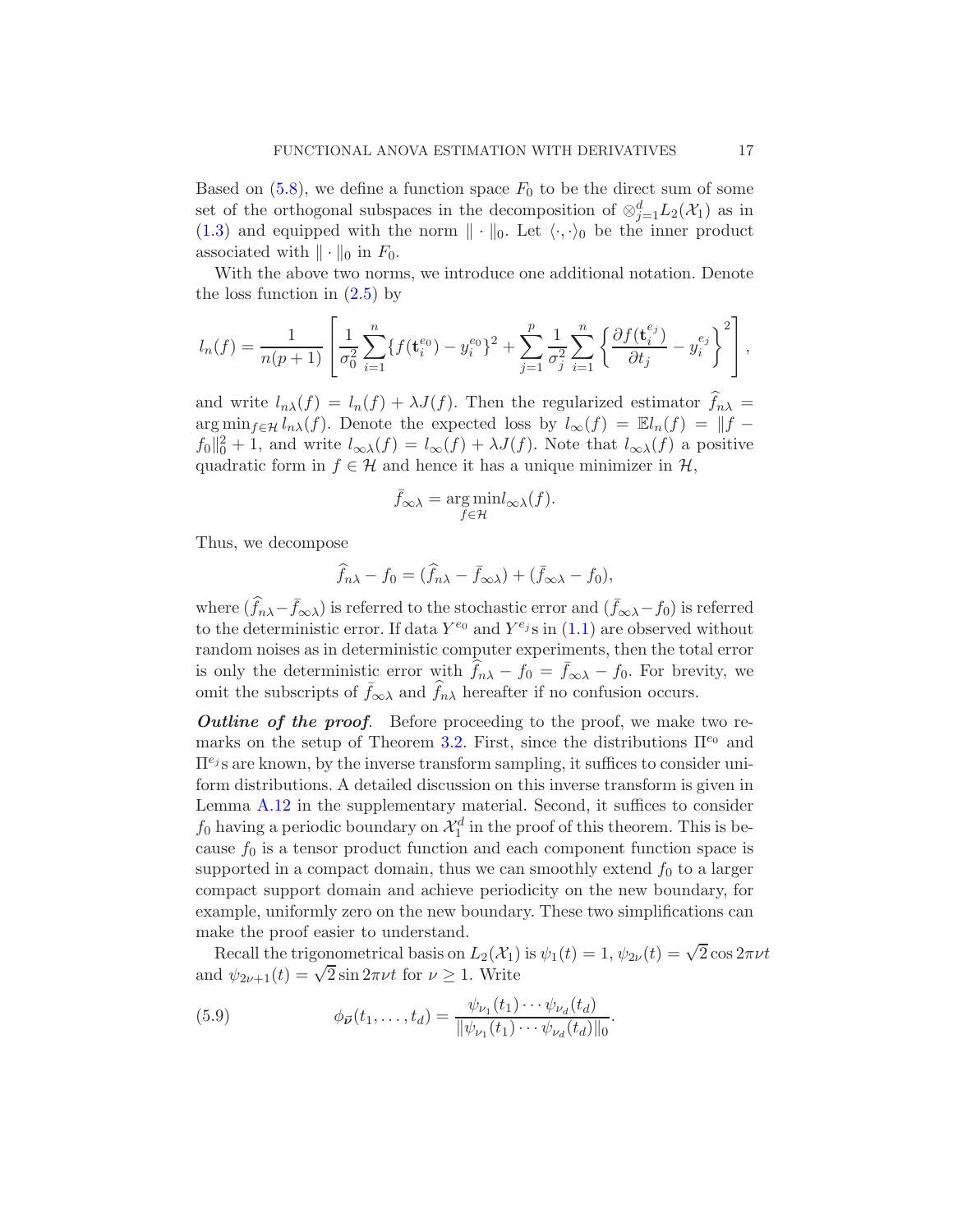### 18 X. DAI AND P. CHIEN

Since  $f_0$  has a periodic boundary on  $\mathcal{X}_1^d$  and  $\pi^{e_j} \equiv 1$ , we know  $\{\phi_{\vec{\nu}}(\mathbf{t}) :$  $\vec{\nu} \in V$ , where V in [\(5.1\)](#page-11-2) forms an orthogonal basis for H in  $\langle \cdot, \cdot \rangle_R$ ; an orthogonal system for  $L_2(\mathcal{X}_1^d)$ ; and an orthonormal basis for  $F_0$  in  $\langle \cdot, \cdot \rangle_0$ , that is  $\langle \phi_{\vec{\nu}}(t), \phi_{\vec{\mu}}(t)\rangle_0 = \delta_{\vec{\nu}\vec{\mu}}$ , where  $\delta_{\vec{\nu}\vec{\mu}}$  is Kronecker's delta. Hence, any  $f\in\mathcal{H}$  has the decomposition

<span id="page-17-0"></span>(5.10) 
$$
f(t_1,...,t_d) = \sum_{\vec{\nu} \in V} f_{\vec{\nu}} \phi_{\vec{\nu}}(t_1,...,t_d), \text{ where } f_{\vec{\nu}} = \langle f(\mathbf{t}), \phi_{\vec{\nu}}(\mathbf{t}) \rangle_0.
$$

We denote a positive scalar series  $\{\rho_{\vec{v}}\}_{\nu\in V}$  such that  $\langle \phi_{\vec{v}}, \phi_{\vec{\mu}} \rangle_R = (1 +$  $\rho_{\vec{\nu}}\big)\delta_{\vec{\nu}\vec{\mu}}.$  Then,

<span id="page-17-1"></span>(5.11) 
$$
J(f) = \langle f, f \rangle_R - \langle f, f \rangle_0 = \sum_{\vec{\nu} \in V} \rho_{\vec{\nu}} f_{\vec{\nu}}^2.
$$

First, we analyze the deterministic error  $({\bar f} - f_0)$ . By [\(5.10\)](#page-17-0), we write  $f_0(\mathbf{t}) = \sum_{\vec{\boldsymbol{\nu}} \in V} f_{\vec{\boldsymbol{\nu}}}^0 \phi_{\vec{\boldsymbol{\nu}}}(\mathbf{t})$  and  $\bar{f}(\mathbf{t}) = \sum_{\vec{\boldsymbol{\nu}} \in V} \bar{f}_{\vec{\boldsymbol{\nu}}} \phi_{\vec{\boldsymbol{\nu}}}(\mathbf{t})$ . Then,  $l_{\infty}(f) = \sum_{\vec{\boldsymbol{\nu}} \in V} (f_{\vec{\boldsymbol{\nu}}}-f_{\vec{\boldsymbol{\nu}}}^0)$  $(f_{\vec{\nu}}^0)^2 + 1$ , and

<span id="page-17-2"></span>(5.12) 
$$
\bar{f}_{\vec{\nu}} = \frac{f_{\vec{\nu}}^0}{1 + \lambda \rho_{\vec{\nu}}}, \quad \vec{\nu} \in V.
$$

An upper bound of the deterministic error will be given in Lemma [5.2.](#page-19-0)

Second, we analyze the stochastic error  $(\tilde{f} - \bar{f})$ . The existence the following Fréchet derivatives, for any  $g, h \in \mathcal{H}$ , is guaranteed by Lemma [A.1](#page-27-0) in the supplementary material:

<span id="page-17-3"></span>
$$
Dl_n(f)g = \frac{2}{n(p+1)} \left[ \frac{1}{\sigma_0^2} \sum_{i=1}^n \{ f(\mathbf{t}_i^{e_0}) - y_i^{e_0} \} g(\mathbf{t}_i^{e_0}) + \sum_{j=1}^p \frac{1}{\sigma_j^2} \sum_{i=1}^n \left\{ \frac{\partial f(\mathbf{t}_i^{e_j})}{\partial t_j} - y_i^{e_j} \right\} \frac{\partial g(\mathbf{t}_i^{e_j})}{\partial t_j} \right],
$$

<span id="page-17-4"></span>
$$
Dl_{\infty}(f)g = \frac{2}{p+1} \left[ \frac{1}{\sigma_0^2} \int \{f(\mathbf{t}) - f_0(\mathbf{t})\} \frac{\partial g(\mathbf{t})}{\partial t_j} \pi^{e_j}(\mathbf{t}) + \sum_{j=1}^p \frac{1}{\sigma_j^2} \int \left\{ \frac{\partial f(\mathbf{t})}{\partial t_j} - \frac{\partial f_0(\mathbf{t})}{\partial t_j} \right\} \frac{\partial g(\mathbf{t})}{\partial t_j} \pi^{e_j}(\mathbf{t}) \right],
$$

<span id="page-17-5"></span>(5.15) 
$$
D^{2}l_{n}(f)gh = \frac{2}{n(p+1)} \left[ \frac{1}{\sigma_{0}^{2}} \sum_{i=1}^{n} g(\mathbf{t}_{i}^{e_{0}}) h(\mathbf{t}_{i}^{e_{0}}) + \sum_{j=1}^{p} \frac{1}{\sigma_{j}^{2}} \sum_{i=1}^{n} \frac{\partial g(\mathbf{t}_{i}^{e_{j}})}{\partial t_{j}} \frac{\partial h(\mathbf{t}_{i}^{e_{j}})}{\partial t_{j}} \right],
$$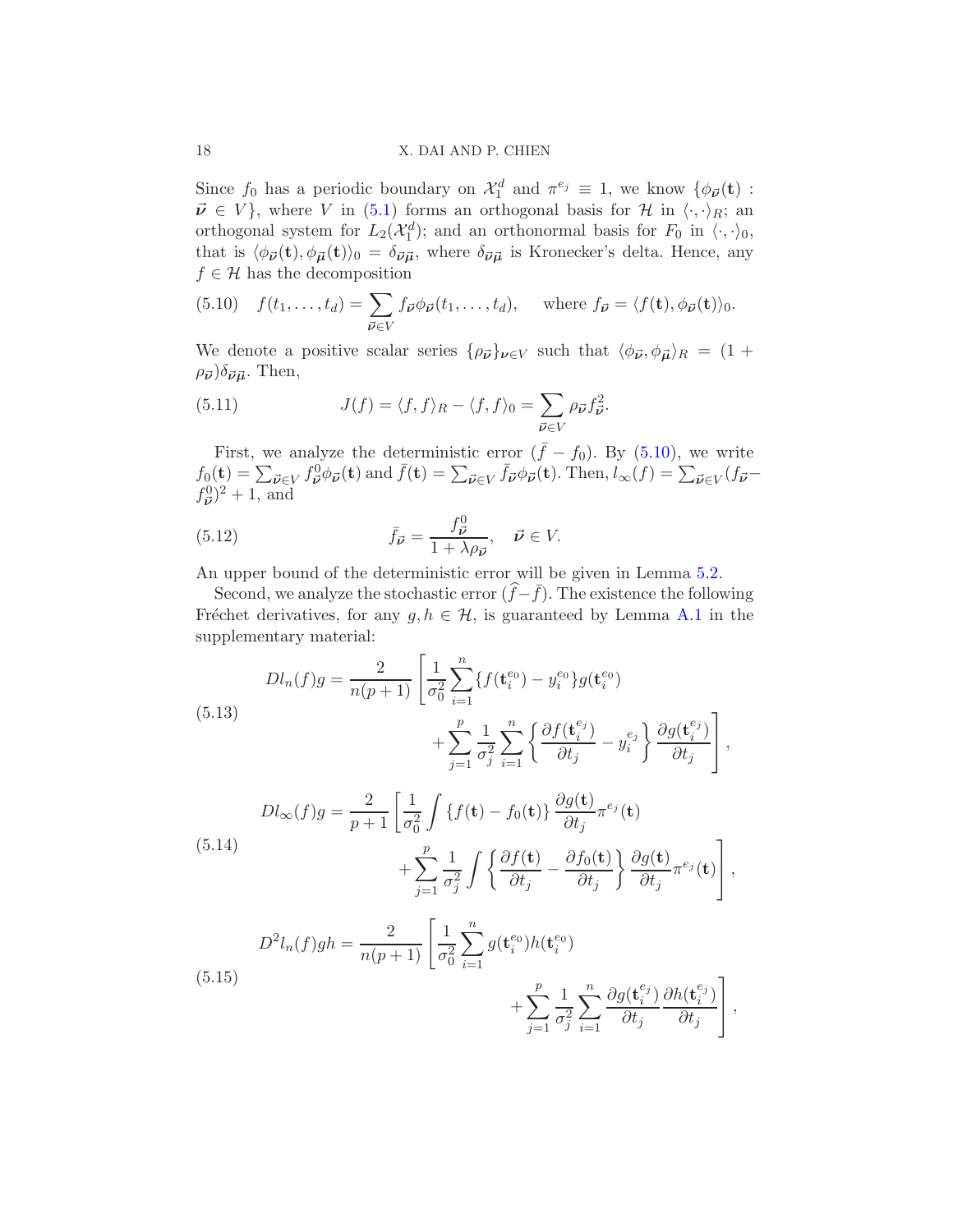<span id="page-18-0"></span>
$$
D^{2}l_{\infty}(f)gh = \frac{2}{p+1} \left[ \frac{1}{\sigma_{0}^{2}} \int g(\mathbf{t})h(\mathbf{t})\pi^{e_{0}}(\mathbf{t}) + \sum_{j=1}^{p} \frac{1}{\sigma_{j}^{2}} \int \frac{\partial g(\mathbf{t})}{\partial t_{j}} \frac{\partial h(\mathbf{t})}{\partial t_{j}} \pi^{e_{j}}(\mathbf{t}) \right] = 2\langle g, h \rangle_{0},
$$

where  $Dl_n(f)$ ,  $Dl_\infty(f)$ ,  $D^2l_n(f)g$ , and  $D^2l_\infty(f)g$  are bounded linear operators on  $H$ . By Riesz representation theorem, with slight abuse of notation, write

$$
Dl_n(f)g = \langle Dl_n(f), g \rangle_R, \quad Dl_\infty(f)g = \langle Dl_\infty(f), g \rangle_R,
$$
  

$$
D^2l_n(f)gh = \langle D^2l_n(f)g, h \rangle_R, \quad D^2l_\infty(f)gh = \langle D^2l_\infty(f)g, h \rangle_R.
$$

From [\[24](#page-60-21), [46\]](#page-61-3), there exists a bounded linear operator  $U : F_0 \mapsto \mathcal{H}$  such that  $U\phi_{\vec{\boldsymbol{\nu}}} = (1 + \rho_{\vec{\boldsymbol{\nu}}})^{-1}\phi_{\vec{\boldsymbol{\nu}}}$  and  $\langle f, Ug\rangle_R = \langle f, g\rangle_0$  for any  $f \in \mathcal{H}$  and  $g \in F_0$ , and the restriction of U to H is self-adjoint and positive definite. By  $(5.16)$ , we further derive

$$
D^2 l_{\infty\lambda}(f) \phi_{\vec{\boldsymbol{\nu}}}(\mathbf{t}) = 2(U + \lambda (I - U)) \phi_{\vec{\boldsymbol{\nu}}}(\mathbf{t}) = 2(1 + \rho_{\vec{\boldsymbol{\nu}}})^{-1} (1 + \lambda \rho_{\vec{\boldsymbol{\nu}}}) \phi_{\vec{\boldsymbol{\nu}}}(\mathbf{t}).
$$

Define that  $G_{\lambda}\phi_{\vec{\boldsymbol{\nu}}} = \frac{1}{2}D^2 l_{\infty\lambda}(\bar{f})\phi_{\vec{\boldsymbol{\nu}}}$ . By the Lax-Milgram theorem,  $G_{\lambda}: \mathcal{H} \mapsto$  $\mathcal{H}$  has a bounded inverse  $G_{\lambda}^{-1}$  on  $\mathcal{H}$ , and

(5.17) 
$$
G_{\lambda}^{-1} \phi_{\vec{\nu}} = (1 + \rho_{\vec{\nu}})(1 + \lambda \rho_{\vec{\nu}})^{-1} \phi_{\vec{\nu}}.
$$

Define

<span id="page-18-1"></span>
$$
\tilde{f}^* = \bar{f} - \frac{1}{2} G_{\lambda}^{-1} D l_{n\lambda}(\bar{f}).
$$

Then the stochastic error can be decomposed as

$$
\hat{f} - \bar{f} = (\tilde{f}^* - \bar{f}) + (\hat{f} - \tilde{f}^*).
$$

The two terms on RHS will be studied separately and their upper bounds will be given in Lemma [5.3](#page-20-0) and Lemma [5.4,](#page-22-0) respectively.

Finally, we define the following norm which is important in our later analysis, for  $f \in \mathcal{H}$ 

(5.18) 
$$
||f||_{L_2(a)}^2 = \sum_{\vec{\nu} \in V} \left(1 + \frac{\rho_{\vec{\nu}}}{||\phi_{\vec{\nu}}||_{L_2}^2}\right)^a f_{\vec{\nu}}^2 ||\phi_{\vec{\nu}}||_{L_2}^2, \text{ for } 0 \le a \le 1,
$$

where  $f_{\vec{\nu}} = \langle f, \phi_{\vec{\nu}} \rangle_0$ . By direct calculations, note that when  $a = 0$  this norm coincides with  $\|\cdot\|_{L_2}$  on  $F_0$ , and when  $a = 1$  this norm is equivalent to  $\|\cdot\|_{R}$ on H.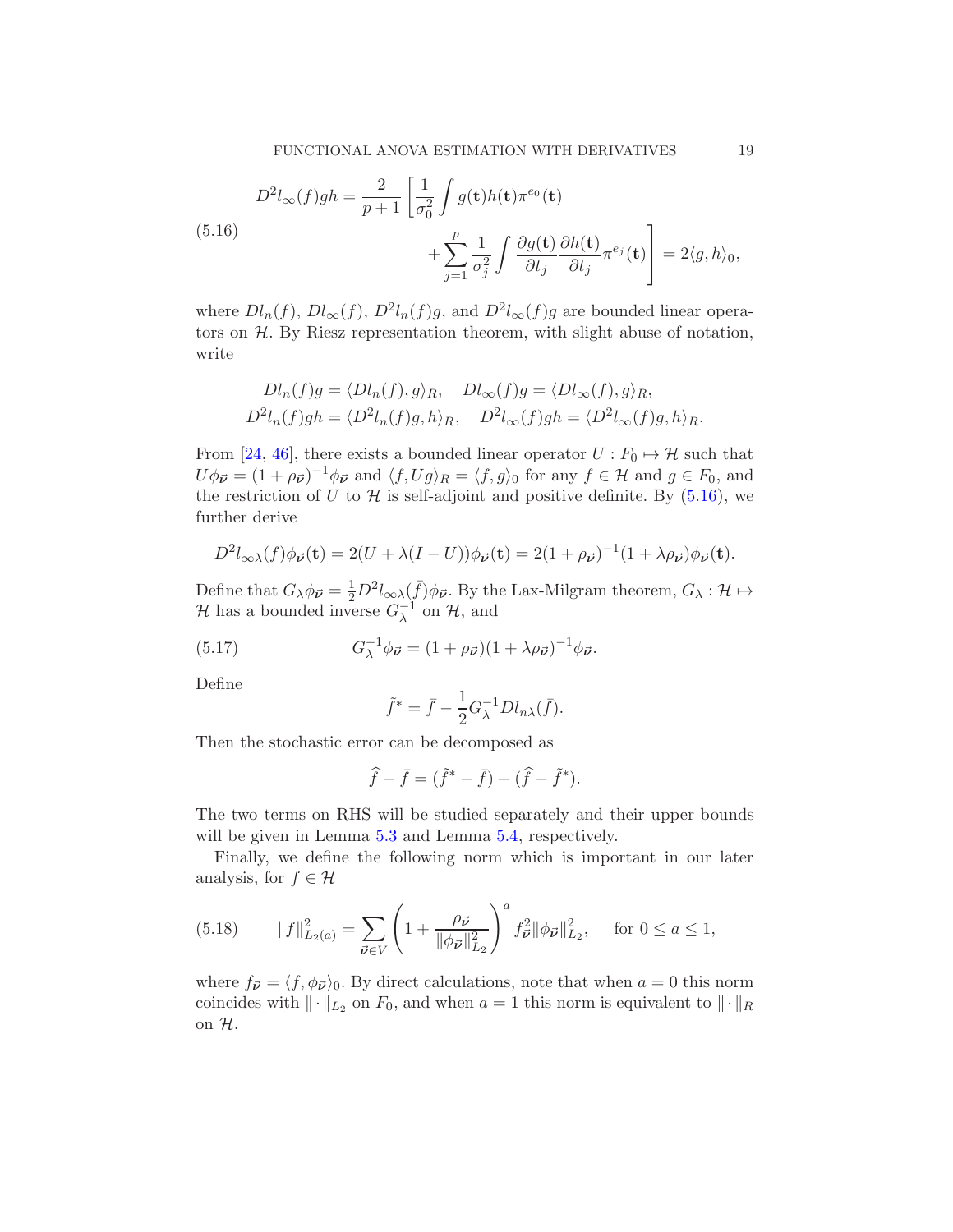**Details of the proof.** Now we give the details following the outline above. First, we present an upper bound of the deterministic error  $({\bar f} - f_0)$ .

<span id="page-19-0"></span>LEMMA 5.2. For any  $0 \le a \le 1$ , the deterministic error satisfies

$$
\|\bar{f} - f_0\|_{L_2(a)}^2 = \begin{cases} O\left\{\lambda^{1-a} J(f_0)\right\} & \text{when } 0 \le p < d, \\ O\left\{\lambda^{\frac{(1-a)mr}{mr-1}} J(f_0)\right\} & \text{when } p = d. \end{cases}
$$

PROOF. For any  $0 \le a \le 1$ , by  $(5.11)$  and  $(5.12)$ , we have

<span id="page-19-1"></span>
$$
\|\bar{f} - f_0\|_{L_2(a)}^2 = \sum_{\vec{\nu} \in V} \left(1 + \frac{\rho_{\vec{\nu}}}{\|\phi_{\vec{\nu}}\|_{L_2}^2}\right)^a \left(\frac{\lambda \rho_{\vec{\nu}}}{1 + \lambda \rho_{\vec{\nu}}}\right)^2 (f_{\vec{\nu}}^0)^2 \|\phi_{\vec{\nu}}\|_{L_2}^2
$$
\n
$$
\leq \lambda^2 \sup_{\vec{\nu} \in V} \frac{(1 + \rho_{\vec{\nu}}/\|\phi_{\vec{\nu}}\|_{L_2}^2)^a \rho_{\vec{\nu}} \|\phi_{\vec{\nu}}\|_{L_2}^2}{(1 + \lambda \rho_{\vec{\nu}})^2} \sum_{\vec{\nu} \in V} \rho_{\vec{\nu}} (f_{\vec{\nu}}^0)^2
$$
\n
$$
\lesssim \lambda^2 J(f_0) \sup_{\vec{\nu} \in V} \frac{(\prod_{k=1}^d \nu_k^{2m})^{1+a}}{(1 + \sum_{j=1}^p \nu_j^2 + \lambda \prod_{k=1}^d \nu_k^{2m})^2}.
$$

Write

$$
B_{\lambda}(\vec{\nu}) = \frac{(\prod_{k=1}^{d} \nu_k^{2m})^{1+a}}{(1 + \sum_{j=1}^{p} \nu_j^2 + \lambda \prod_{k=1}^{d} \nu_k^{2m})^2}, \quad \vec{\nu} \in V.
$$

We discuss  $B_{\lambda}(\vec{\nu})$  for  $0 \le p \le d-1$  and  $p = d$  separately.

For  $0 \le p \le d-1$ , since  $\vec{\nu} \in V$ , there are at most r of  $\nu_1, \ldots, \nu_d$  not equal to 1. Suppose for any  $x = \prod_{k=1}^{d} \nu_k^{-2m} > 0$  fixed. Then  $B_\lambda(\vec{\nu})$  is maximized by letting  $\sum_{j=1}^p \nu_j^2$  be as small as possible, which implying  $\nu_1 = \nu_2 = \cdots =$  $\nu_p = 1$ . Then

<span id="page-19-2"></span>
$$
(5.20) \quad \sup_{\vec{\nu} \in V} B_{\lambda}(\vec{\nu}) \asymp \sup_{(\nu_{p+1}, \dots, \nu_{(p+r)\wedge d})^{\top} \in \mathbb{N}^{r\wedge (d-p)}} \frac{\prod_{k=p+1}^{(p+r)\wedge d} \nu_k^{2m(1+a)}}{(1+\lambda \prod_{k=p+1}^{(p+r)\wedge d} \nu_k^{2m})^2}
$$
\n
$$
\asymp \sup_{x>0} \frac{x^{-(1+a)}}{(1+\lambda x^{-1})^2} \asymp \lambda^{-(a+1)},
$$

where the last step is achieved when  $x \approx \lambda$ .

For  $p = d$ , since  $\vec{\nu} \in V$  and by the symmetry of coordinates  $v_1, \ldots, v_d$ , assume that all indices except  $v_1, \ldots, v_r$  being 1. Letting  $z = \prod_{j=1}^r \nu_j^{-2m} > 0$ , then

<span id="page-19-3"></span>(5.21) 
$$
\sup_{\vec{\boldsymbol{\nu}} \in V} B_{\lambda}(\vec{\boldsymbol{\nu}}) \asymp \sup_{z > 0} \frac{z^{-(1+a)}}{(z^{-1/mr} + \lambda z^{-1})^2} \asymp \lambda^{\frac{2 - (1+a)mr}{mr-1}},
$$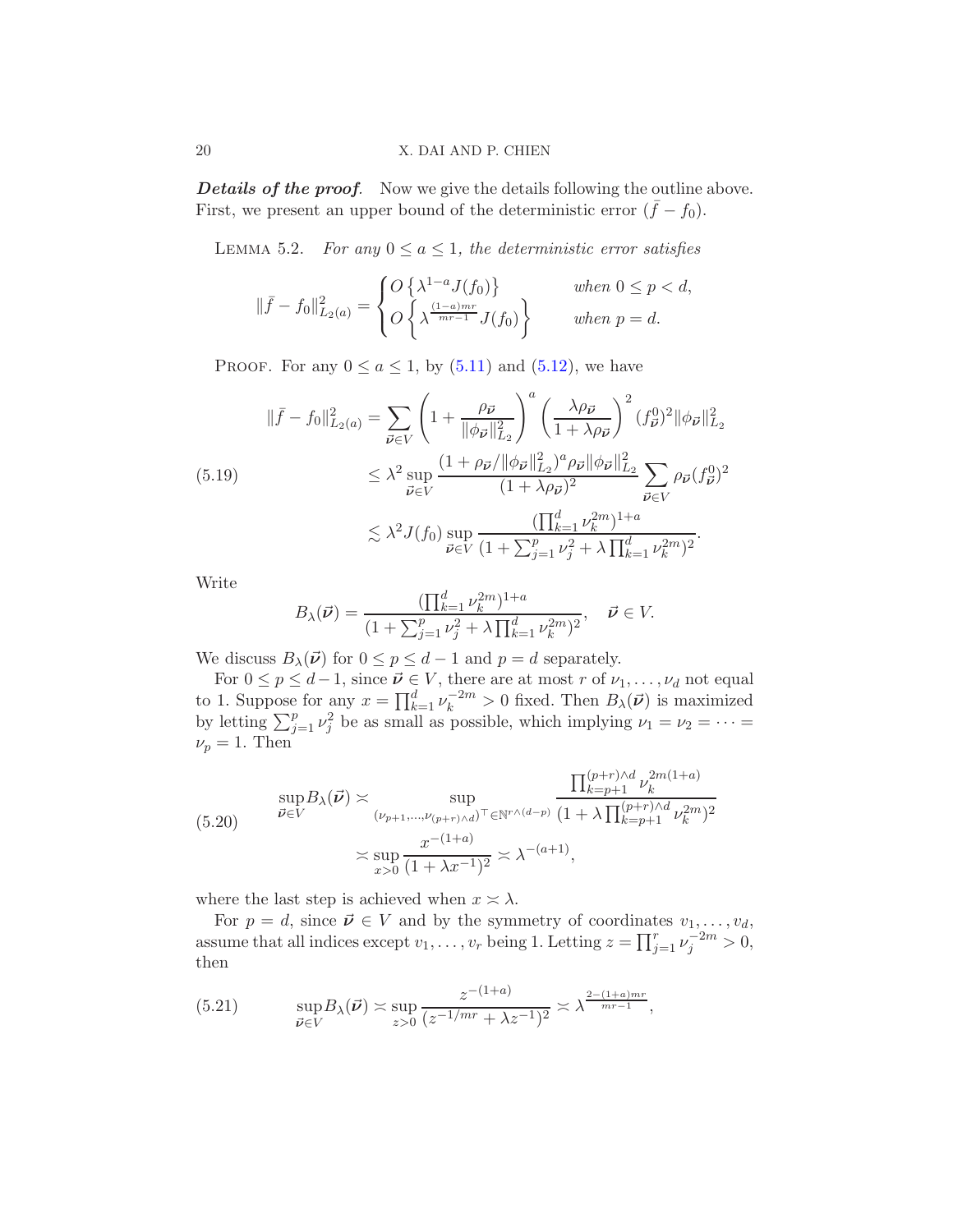where the last step is achieved when  $z \leq \lambda^{mr/(mr-1)}$ . Combining [\(5.19\)](#page-19-1),  $(5.20)$  and  $(5.21)$ , we complete the proof.  $\Box$ 

Second, we show an upper bound of  $(\tilde{f}^* - \bar{f})$ , which is a part of the stochastic error.

<span id="page-20-0"></span>LEMMA 5.3. When  $0 \le p < d$ , we have for any  $0 \le a < 1 - 1/2m$ ,

$$
\|\tilde{f}^* - \bar{f}\|_{L_2(a)}^2 = O_{\mathbb{P}}\left\{n^{-1}\lambda^{-(a+1/2m)}[\log(1/\lambda)]^{(d-p)\wedge r-1}\right\}.
$$

When  $p = d$ , we have for any  $0 \le a \le 1$ ,

$$
\|\tilde{f}^* - \bar{f}\|_{L_2(a)}^2
$$
\n
$$
= \begin{cases}\nO_{\mathbb{P}}\left\{n^{-1}\lambda^{\frac{mr}{1-mr}(a+\frac{r-2}{2mr})}\right\}, & \text{if } r \ge 3; \\
O_{\mathbb{P}}\left\{n^{-1}\log(1/\lambda)\right\}, & \text{if } r = 2, a = 0; \quad O_{\mathbb{P}}\left\{n^{-1}\right\}, & \text{if } r = 2, 0 < a \le 1; \\
O_{\mathbb{P}}\left\{n^{-1}\right\}, & \text{if } r = 1, a < \frac{1}{2m}; \quad O_{\mathbb{P}}\left\{n^{-1}\log(1/\lambda)\right\}, & \text{if } r = 1, a = \frac{1}{2m}; \\
O_{\mathbb{P}}\left\{n^{-1}\lambda^{\frac{1-2ma}{2m-2}}\right\}, & \text{if } r = 1, a > \frac{1}{2m}.\n\end{cases}
$$

PROOF. Notice that  $Dl_{n,\lambda}(\bar{f}) = Dl_{n,\lambda}(\bar{f}) - Dl_{\infty,\lambda}(\bar{f}) = Dl_n(\bar{f}) - Dl_{\infty}(\bar{f}).$ Hence, for any  $g \in \mathcal{H}$ , (5.22)

<span id="page-20-1"></span>
$$
\mathbb{E}\left[\frac{1}{2}Dl_{n,\lambda}(\bar{f})g\right]^{2} = \mathbb{E}\left[\frac{1}{2}Dl_{n}(\bar{f})g - \frac{1}{2}Dl_{\infty}(\bar{f})g\right]^{2}
$$
\n
$$
= \frac{1}{n(p+1)^{2}}\text{Var}\left[\frac{1}{\sigma_{0}^{2}}\left\{\bar{f}(\mathbf{t}^{e_{0}}) - Y^{e_{0}}\right\}g(\mathbf{t}^{e_{0}}) + \sum_{j=1}^{p}\frac{1}{\sigma_{j}^{2}}\left\{\frac{\partial\bar{f}(\mathbf{t}^{e_{j}})}{\partial t_{j}} - Y^{e_{j}}\right\}\frac{\partial g(\mathbf{t}^{e_{j}})}{\partial t_{j}}\right]
$$
\n
$$
\leq \frac{1}{n(p+1)}\left[\frac{1}{\sigma_{0}^{4}}\mathbb{E}\left\{\bar{f}(\mathbf{t}^{e_{0}}) - f_{0}(\mathbf{t}^{e_{0}})\right\}^{2}\left\{g(\mathbf{t}^{e_{0}})\right\}^{2} + \frac{1}{\sigma_{0}^{2}}\mathbb{E}\left\{g(\mathbf{t}^{e_{0}})\right\}^{2}
$$
\n
$$
+ \sum_{j=1}^{p}\frac{1}{\sigma_{j}^{4}}\mathbb{E}\left\{\frac{\partial\bar{f}(\mathbf{t}^{e_{j}})}{\partial t_{j}} - \frac{\partial f_{0}(\mathbf{t}^{e_{j}})}{\partial t_{j}}\right\}^{2}\left\{\frac{\partial g(\mathbf{t}^{e_{j}})}{\partial t_{j}}\right\}^{2} + \sum_{j=1}^{p}\frac{1}{\sigma_{j}^{2}}\mathbb{E}\left\{\frac{\partial g(\mathbf{t}^{e_{j}})}{\partial t_{j}}\right\}^{2}\right]
$$
\n
$$
\leq \frac{1}{n(p+1)}\left[\frac{1}{\sigma_{0}^{4}}c_{K}^{2d}\|\bar{f} - f_{0}\|_{R}^{2}\mathbb{E}\left\{g(\mathbf{t}^{e_{0}})\right\}^{2} + \frac{1}{\sigma_{0}^{2}}\mathbb{E}\left\{g(\mathbf{t}^{e_{0}})\right\}^{2}
$$
\n
$$
+ \sum_{j=1}^{p}\frac{1}{\
$$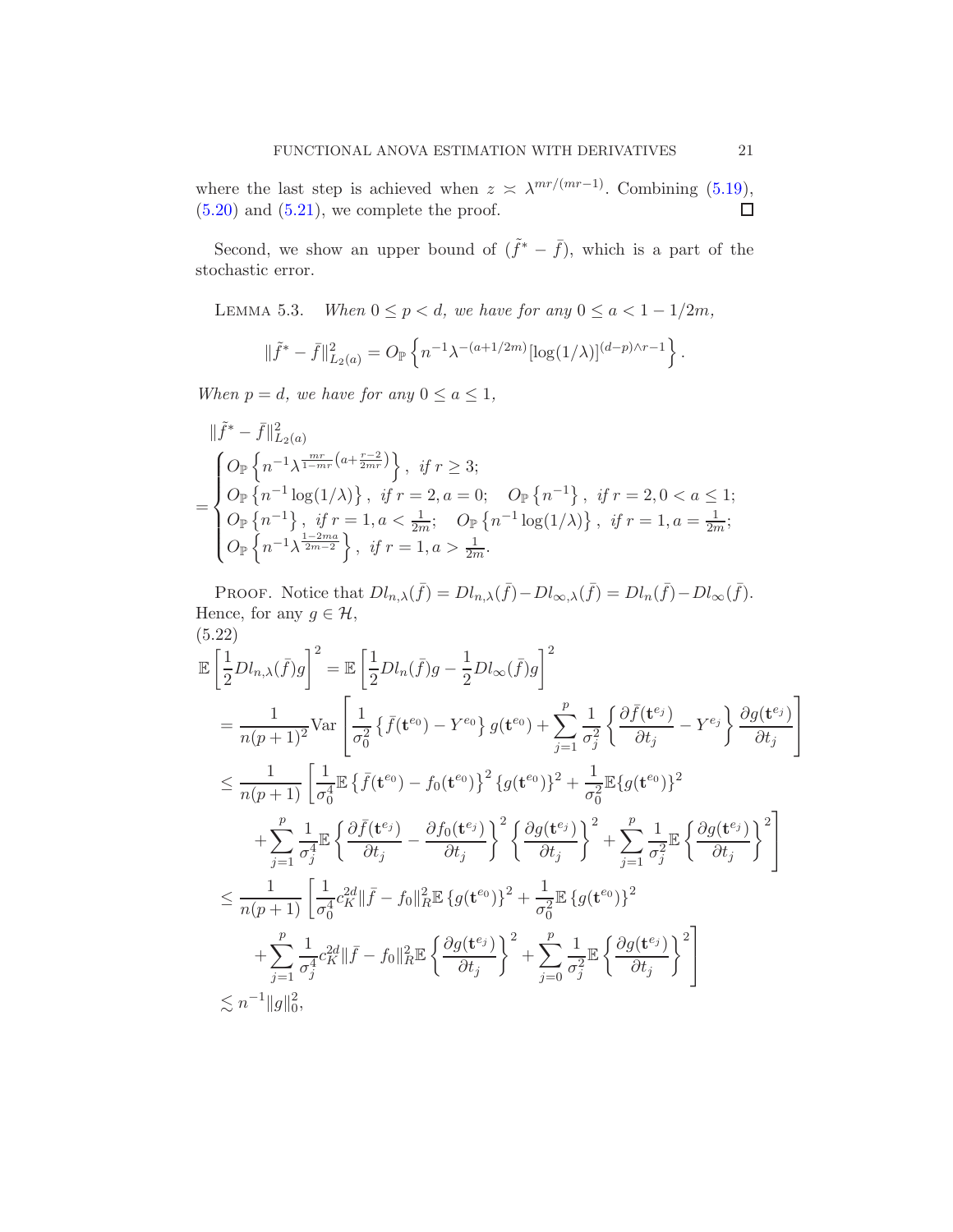## 22 X. DAI AND P. CHIEN

where the third step is by Lemma [5.1](#page-15-1) and Lemma [A.9](#page-50-0) in the supplementary material, and the last step is by Lemma [5.2](#page-19-0) and the definition of the norm  $\|\cdot\|_0$ . From the definition of  $G_{\lambda}^{-1}$  in [\(5.17\)](#page-18-1), we have that  $\forall g \in \mathcal{H}$ ,

$$
\left\|G_{\lambda}^{-1}g\right\|_{L_2(a)}^2 = \sum_{\vec{\nu}\in V} \left(1 + \frac{\rho_{\vec{\nu}}}{\|\phi_{\vec{\nu}}\|_{L_2}^2}\right)^a \left(1 + \lambda\rho_{\vec{\nu}}\right)^{-2} \|\phi_{\vec{\nu}}\|_{L_2}^2 \langle g, \phi_{\vec{\nu}}\rangle_R^2.
$$

Then by the definition of  $\tilde{f}^*$ , we have

$$
\mathbb{E}\|\tilde{f}^* - \bar{f}\|_{L_2(a)}^2 = \mathbb{E}\left\|\frac{1}{2}G_{\lambda}^{-1}Dl_{n\lambda}(\bar{f})\right\|_{L_2(a)}^2
$$
\n
$$
= \frac{1}{4}\mathbb{E}\left[\sum_{\vec{\nu}\in V} \left(1 + \frac{\rho_{\vec{\nu}}}{\|\phi_{\vec{\nu}}\|_{L_2}^2}\right)^a (1 + \lambda \rho_{\vec{\nu}})^{-2} \|\phi_{\vec{\nu}}\|_{L_2}^2 \langle Dl_{n\lambda}(\bar{f}), \phi_{\vec{\nu}}\rangle_R^2\right]
$$
\n
$$
\leq \sum_{\vec{\nu}\in V} \left(1 + \frac{\rho_{\vec{\nu}}}{\|\phi_{\vec{\nu}}\|_{L_2}^2}\right)^a (1 + \lambda \rho_{\vec{\nu}})^{-2} \|\phi_{\vec{\nu}}\|_{L_2}^2 \mathbb{E}\left[\frac{1}{2}Dl_{n\lambda}(\bar{f})\phi_{\vec{\nu}}\right]^2
$$
\n
$$
\lesssim n^{-1} \sum_{\vec{\nu}\in V} \left(1 + \frac{\rho_{\vec{\nu}}}{\|\phi_{\vec{\nu}}\|_{L_2}^2}\right)^a (1 + \lambda \rho_{\vec{\nu}})^{-2} \|\phi_{\vec{\nu}}\|_{L_2}^2 \|\phi_{\vec{\nu}}\|_0^2
$$
\n
$$
\asymp n^{-1} N_a(\lambda),
$$

where the fourth step is by [\(5.22\)](#page-20-1) and the last step is because of  $\|\phi_{\vec{\nu}}\|_0 = 1$ ,  $\|\phi_{\vec{\nu}}\|^2_{L_2} \asymp (1 + \sum_{j=1}^p \nu_j^2)^{-1}, \ \rho_{\vec{\nu}} \asymp (1 + \sum_{j=1}^p \nu_j^2)^{-1} \prod_{k=1}^d \nu_k^{2m}, \text{ and } N_a(\lambda)$  is defined in Lemma [A.7](#page-44-0) in the supplementary material. Hence, by Lemma [A.7,](#page-44-0) we complete the proof.  $\Box$ 

Then, we give an upper bound of  $(\hat{f} - \tilde{f}^*)$ , which is another part of the stochastic error. Since  $l_{n\lambda}(f)$  is a quadratic form of f, the Taylor expansion of  $Dl_{n\lambda}(\widehat{f}) = 0$  at  $\overline{f}$  gives

$$
Dl_{n\lambda}(\bar{f}) + D^2l_{n\lambda}(\bar{f})(\hat{f} - \bar{f}) = 0,
$$

and by the definition of  $\tilde{f}^*$  and  $G_{\lambda}$ , we have

$$
Dl_{n\lambda}(\bar{f}) + D^2l_{\infty\lambda}(\bar{f})(\tilde{f}^* - \bar{f}) = 0.
$$

Thus,  $G_{\lambda}(\hat{f} - \tilde{f}^*) = \frac{1}{2}D^2 l_{\infty}(\bar{f})(\hat{f} - \bar{f}) - \frac{1}{2}D^2 l_n(\bar{f})(\hat{f} - \bar{f})$ , and

<span id="page-21-0"></span>(5.23) 
$$
\hat{f} - \tilde{f}^* = G_{\lambda}^{-1} \left[ \frac{1}{2} D^2 l_{\infty}(\bar{f}) (\hat{f} - \bar{f}) - \frac{1}{2} D^2 l_n(\bar{f}) (\hat{f} - \bar{f}) \right].
$$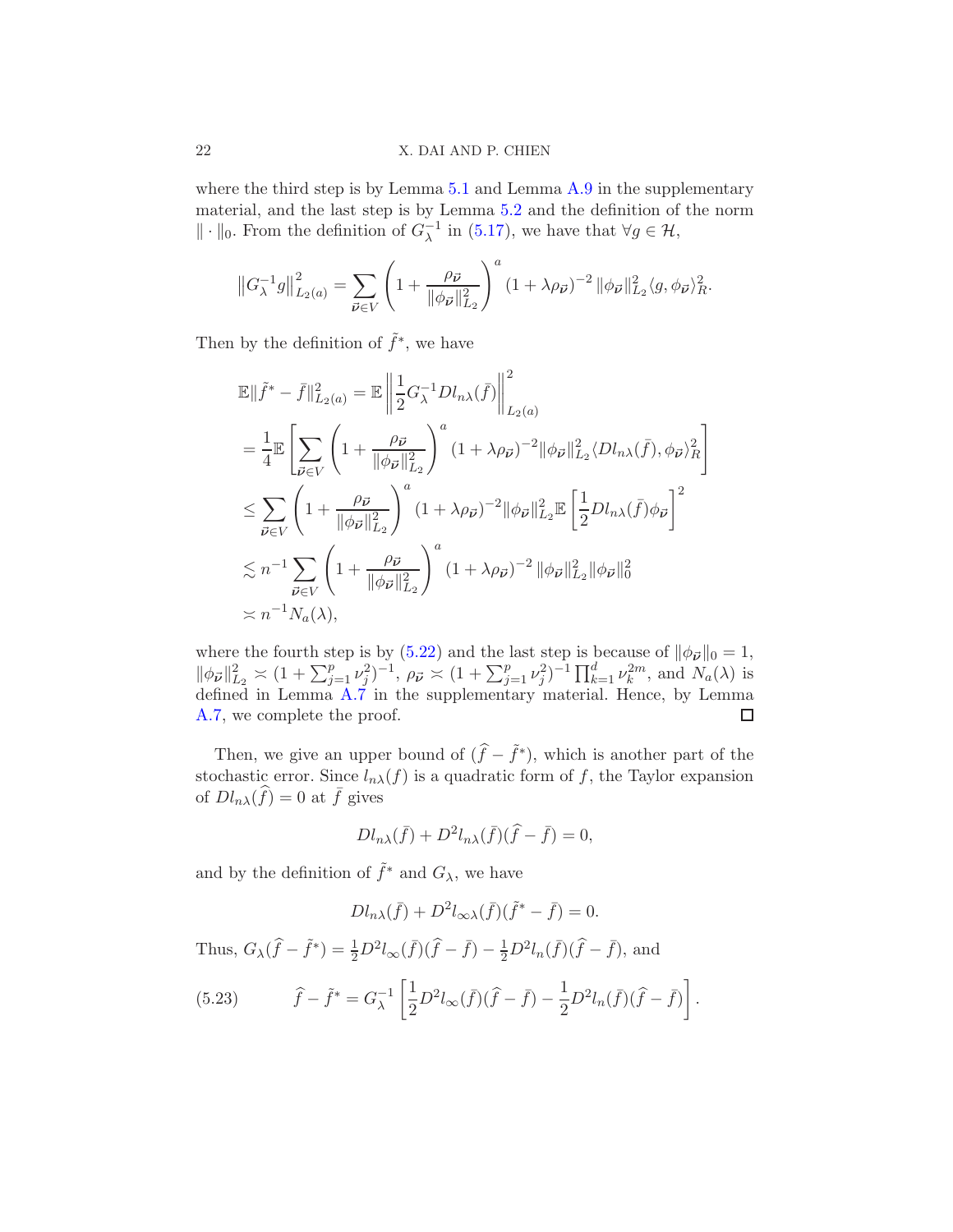<span id="page-22-0"></span>LEMMA 5.4. If  $n^{-1}\lambda^{-(2a+3/2m)}[\log(1/\lambda)]^{r-1} \to 0$  and  $1/2m < a <$  $(2m-3)/4m$ , we have for any  $0 \leq c \leq a+1/m$ ,

$$
\|\widehat{f} - \widetilde{f}^*\|_{L_2(c)}^2 = o_{\mathbb{P}}\left\{\|\widetilde{f}^* - \bar{f}\|_{L_2(c)}^2\right\}.
$$

PROOF. A sufficient condition for this lemma is that for any  $1/(2m)$  <  $a < (2m - 3)/(4m)$  and  $0 \le c \le a + 1/m$ , (5.24)  $\|\hat{f} - \tilde{f}^*\|_{L_2(c)}^2$ =  $\sqrt{ }$  $\Bigg\}$  $\overline{\mathcal{L}}$  $O_{\mathbb{P}}\left\{n^{-1}\lambda^{-(c+a+1/2m)}[\log(1/\lambda)]^{r\wedge(d-p)-1}\right\}\|\widehat{f}-\bar{f}\|_{L_2(a+1/m)}^2, \text{ if } 0 \leq p < d,$  $O_{\mathbb{P}}\left\{n^{-1}\lambda^{\frac{mr}{1-mr}(a+c+\frac{r-2}{2mr})}\right\}\|\widehat{f}-\bar{f}\|_{L_2(a+1/m)}^2,$  if  $p=d, r\geq 3$ ,  $O_{\mathbb{P}}\left\{n^{-1}\right\} \|\widehat{f} - \bar{f}\|_{L_2(a+1/m)},$  if  $p = d, r = 2,$  $O_\mathbb{P}$  $\tilde{f}$  $n^{-1}\lambda^{\frac{1-2m(a+c)}{2m-2}}$   $\left\| \widehat{f} - \overline{f} \right\|_{L_2(a+1/m)},$  if  $p = d, r = 1$ .

<span id="page-22-1"></span>This is because once [\(5.24\)](#page-22-1) established, by letting  $c = a + 1/m$  and under the assumption  $n^{-1}\lambda^{-(2a+3/2m)}[\log(1/\lambda)]^{r-1} \to 0$ , we have

$$
\|\widehat{f} - \widetilde{f}^*\|_{L_2(a+1/m)}^2 = o_{\mathbb{P}}(1) \|\widehat{f} - \overline{f}\|_{L_2(a+1/m)}^2.
$$

By the triangle inequality, we have  $\|\tilde{f}^* - \bar{f}\|_{L_2(a+1/m)} \ge \|\hat{f} - \bar{f}\|_{L_2(a+1/m)} \|\widehat{f}-\widetilde{f}^*\|_{L_2(a+1/m)} = [1-o_{\mathbb{P}}(1)]\|\widehat{f}-\overline{f}\|_{L_2(a+1/m)}$ , which implies  $\|\widehat{f}-\overline{f}\|_{L_2(a+1/m)}^2 =$  $O_{\mathbb{P}}\{\|\tilde{f}^* - \bar{f}\|^2_{L_2(a+1/m)}\}$ . Thus by [\(5.24\)](#page-22-1) and Lemma [5.3,](#page-20-0) we complete the proof.

We now are in the position to prove [\(5.24\)](#page-22-1). For any  $0 \leq c \leq a + 1/m$ , by  $(5.23)$ , we have

<span id="page-22-2"></span>
$$
\|\hat{f} - \tilde{f}^*\|_{L_2(c)}^2
$$
\n
$$
= \sum_{\vec{\nu} \in V} \left(1 + \frac{\rho_{\vec{\nu}}}{\|\phi_{\vec{\nu}}\|_{L_2}^2}\right)^c (1 + \lambda \rho_{\vec{\nu}})^{-2} \|\phi_{\vec{\nu}}\|_{L_2}^2
$$
\n
$$
\times \left[\frac{1}{2}D^2 l_{\infty}(\bar{f})(\hat{f} - \bar{f})\phi_{\vec{\nu}} - \frac{1}{2}D^2 l_n(\bar{f})(\hat{f} - \bar{f})\phi_{\vec{\nu}}\right]^2
$$
\n
$$
\leq \sum_{\vec{\nu} \in V} \left(1 + \frac{\rho_{\vec{\nu}}}{\|\phi_{\vec{\nu}}\|_{L_2}^2}\right)^c (1 + \lambda \rho_{\vec{\nu}})^{-2} \|\phi_{\vec{\nu}}\|_{L_2}^2
$$
\n(5.25)\n
$$
\times \frac{1}{p+1} \left\{ \left[\frac{\sum_{i=1}^n (\hat{f} - \bar{f})(\mathbf{t}_i^{e_0})\phi_{\vec{\nu}}(\mathbf{t}_i^{e_0})}{n\sigma_0^2} - \frac{\int (\hat{f} - \bar{f})(\mathbf{t})\phi_{\vec{\nu}}(\mathbf{t})}{\sigma_0^2}\right)^2 \right\}
$$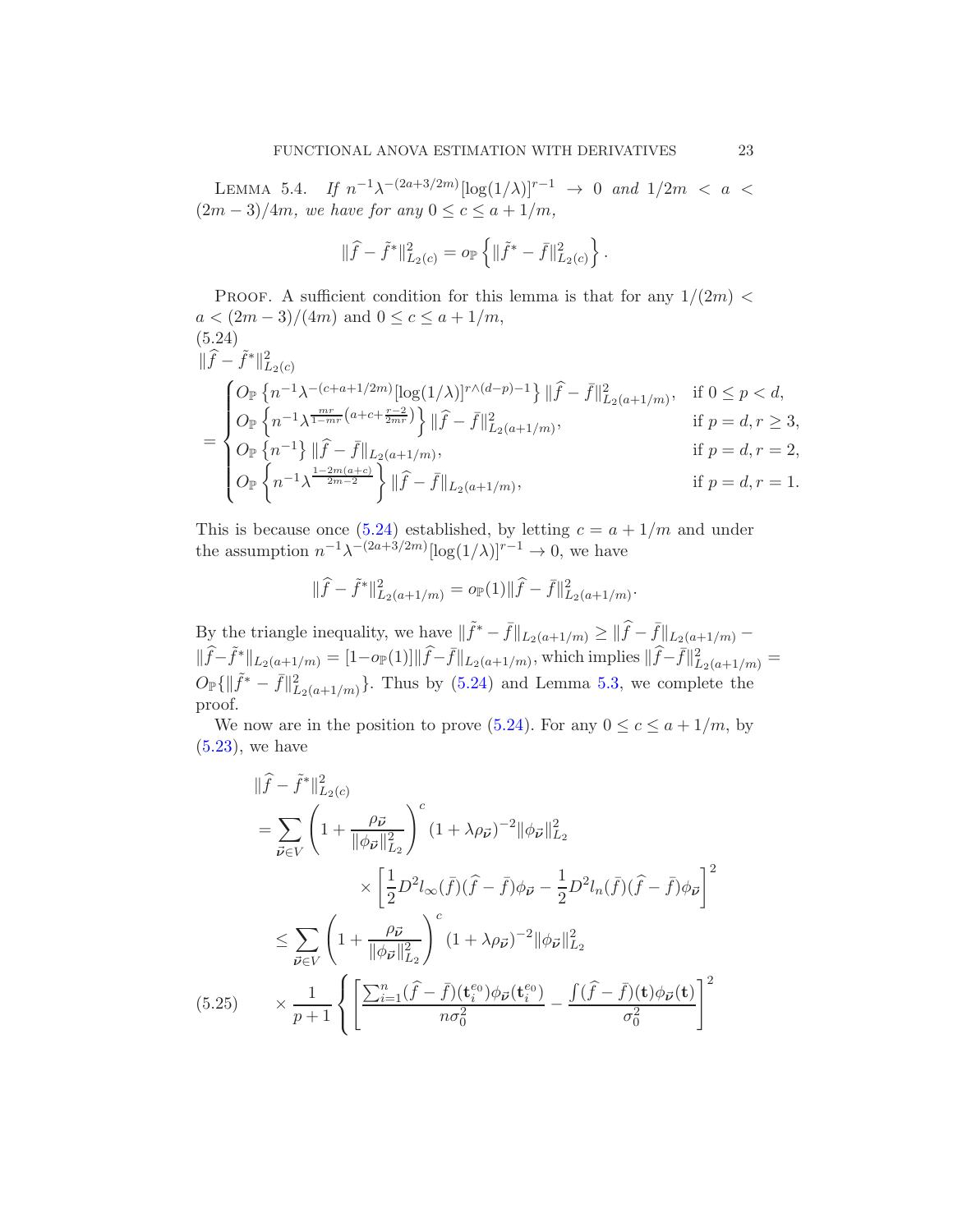$$
+\sum_{j=1}^p\left[\frac{\sum_{i=1}^n\frac{\partial(\widehat{f}-\bar{f})}{\partial t_j}(\mathbf{t}_i^{e_j})\frac{\partial\phi_{\vec{p}}}{\partial t_j}(\mathbf{t}_i^{e_j})}{n\sigma_j^2}-\frac{\int\frac{\partial(\widehat{f}-\bar{f})(\mathbf{t})}{\partial t_j}\frac{\partial\phi_{\vec{p}}(\mathbf{t})}{\partial t_j}}{\sigma_j^2}\right]^2\right\}.
$$

Denote  $g_j(\mathbf{t}) = \frac{1}{\sigma_j^2}$  $\frac{\partial (\widehat{f}-\bar{f})}{\partial t_j}$  $\partial \phi_{\vec{\bm{\nu}}}$  $\frac{\partial \phi_{\vec{p}}}{\partial t_j}$  and  $g_0(\mathbf{t}) = \frac{1}{\sigma_0^2}(\hat{f} - \bar{f})\phi_{\vec{p}}$ . Hence, we can do the expansion on the basis  $\{\phi_{\vec{\mu}}\}_{\vec{\mu} \in \mathbb{N}^d}$ ,

<span id="page-23-0"></span>(5.26) 
$$
g_j(\mathbf{t}) = \sum_{\vec{\boldsymbol{\mu}} \in \mathbb{N}^d} Q_{\vec{\boldsymbol{\mu}}}^j \phi_{\vec{\boldsymbol{\mu}}}(\mathbf{t}), \text{ where } Q_{\vec{\boldsymbol{\mu}}}^j = \langle g_j(\mathbf{t}), \phi_{\vec{\boldsymbol{\mu}}}(\mathbf{t}) \rangle_0.
$$

Unlike [\(5.10\)](#page-17-0) with the multi-index  $\vec{\nu} \in V$ , we require  $\vec{\mu} \in \mathbb{N}^d$  in [\(5.26\)](#page-23-0) since now  $g_j(\mathbf{t})$  is a product function. By Cauchy-Schwarz inequality,

$$
\left[\frac{1}{n\sigma_j^2} \sum_{i=1}^n \frac{\partial(\widehat{f} - \bar{f})}{\partial t_j} (\mathbf{t}_i^{e_j}) \frac{\partial \phi_{\vec{\boldsymbol{\nu}}}}{\partial t_j} (\mathbf{t}_i^{e_j}) - \frac{1}{\sigma_j^2} \int \frac{\partial(\widehat{f} - \bar{f})(\mathbf{t})}{\partial t_j} \frac{\partial \phi_{\vec{\boldsymbol{\nu}}}(\mathbf{t})}{\partial t_j}\right]^2
$$
\n
$$
= \left[\sum_{\vec{\boldsymbol{\mu}} \in \mathbb{N}^d} Q_{\vec{\boldsymbol{\mu}}}^j \left(\frac{1}{n} \sum_{i=1}^n \phi_{\vec{\boldsymbol{\mu}}}(\mathbf{t}_i^{e_j}) - \int \phi_{\vec{\boldsymbol{\mu}}}(\mathbf{t})\right)\right]^2
$$
\n
$$
\leq \left[\sum_{\vec{\boldsymbol{\mu}} \in \mathbb{N}^d} (Q_{\vec{\boldsymbol{\mu}}}^j)^2 \left(1 + \frac{\rho_{\vec{\boldsymbol{\mu}}}}{\|\phi_{\vec{\boldsymbol{\mu}}}\|_{L_2}^2}\right)^a \|\phi_{\vec{\boldsymbol{\mu}}}\|_{L_2}^2\right]
$$
\n(5.27)

<span id="page-23-1"></span>
$$
\times \left[ \sum_{\vec{\mu} \in \mathbb{N}^d} \left( 1 + \frac{\rho_{\vec{\mu}}}{\|\phi_{\vec{\mu}}\|_{L_2}^2} \right)^{-a} \|\phi_{\vec{\mu}}\|_{L_2}^{-2} \left( \frac{1}{n} \sum_{i=1}^n \phi_{\vec{\mu}}(\mathbf{t}_i^{e_j}) - \int \phi_{\vec{\mu}}(\mathbf{t}) \right)^2 \right].
$$

For brevity, we write  $f(t) = \partial f / \partial t_0$ . By Lemma [A.11](#page-51-0) in the supplementary material we have that if  $a > 1/2m$ , the sum of the first part in  $(5.27)$  over  $j = 0, \ldots, p$  is bounded by

<span id="page-23-2"></span>
$$
\sum_{j=0}^{p} \sum_{\vec{\mu} \in \mathbb{N}^d} \left( 1 + \frac{\rho_{\vec{\mu}}}{\|\phi_{\vec{\mu}}\|_{L_2}^2} \right)^a \|\phi_{\vec{\mu}}\|_{L_2}^2 \left\langle \frac{\partial(\hat{f} - \bar{f})}{\partial t_j} \frac{\partial \phi_{\vec{\nu}}}{\partial t_j}, \phi_{\vec{\mu}} \right\rangle_0^2
$$
\n
$$
\lesssim \|\hat{f} - \bar{f}\|_{L_2(a+1/m)}^2 \sum_{j=0}^{p} \sum_{\vec{\mu} \in \mathbb{N}^d} \left( 1 + \frac{\rho_{\vec{\mu}}}{\|\phi_{\vec{\mu}}\|_{L_2}^2} \right)^a \|\phi_{\vec{\mu}}\|_{L_2}^2 \left\langle \frac{\partial \phi_{\vec{\nu}}}{\partial t_j}, \phi_{\vec{\mu}} \right\rangle_0^2
$$
\n(5.28)\n
$$
\lesssim \|\hat{f} - \bar{f}\|_{L_2(a+1/m)}^2 \left( 1 + \frac{\rho_{\vec{\nu}}}{\|\phi_{\vec{\nu}}\|_{L_2}^2} \right)^a \|\phi_{\vec{\nu}}\|_{L_2}^2 \left( 1 + \sum_{j=1}^{p} \nu_j^2 \right)
$$
\n
$$
\asymp \|\hat{f} - \bar{f}\|_{L_2(a+1/m)}^2 \left( 1 + \frac{\rho_{\vec{\nu}}}{\|\phi_{\vec{\nu}}\|_{L_2}^2} \right)^a.
$$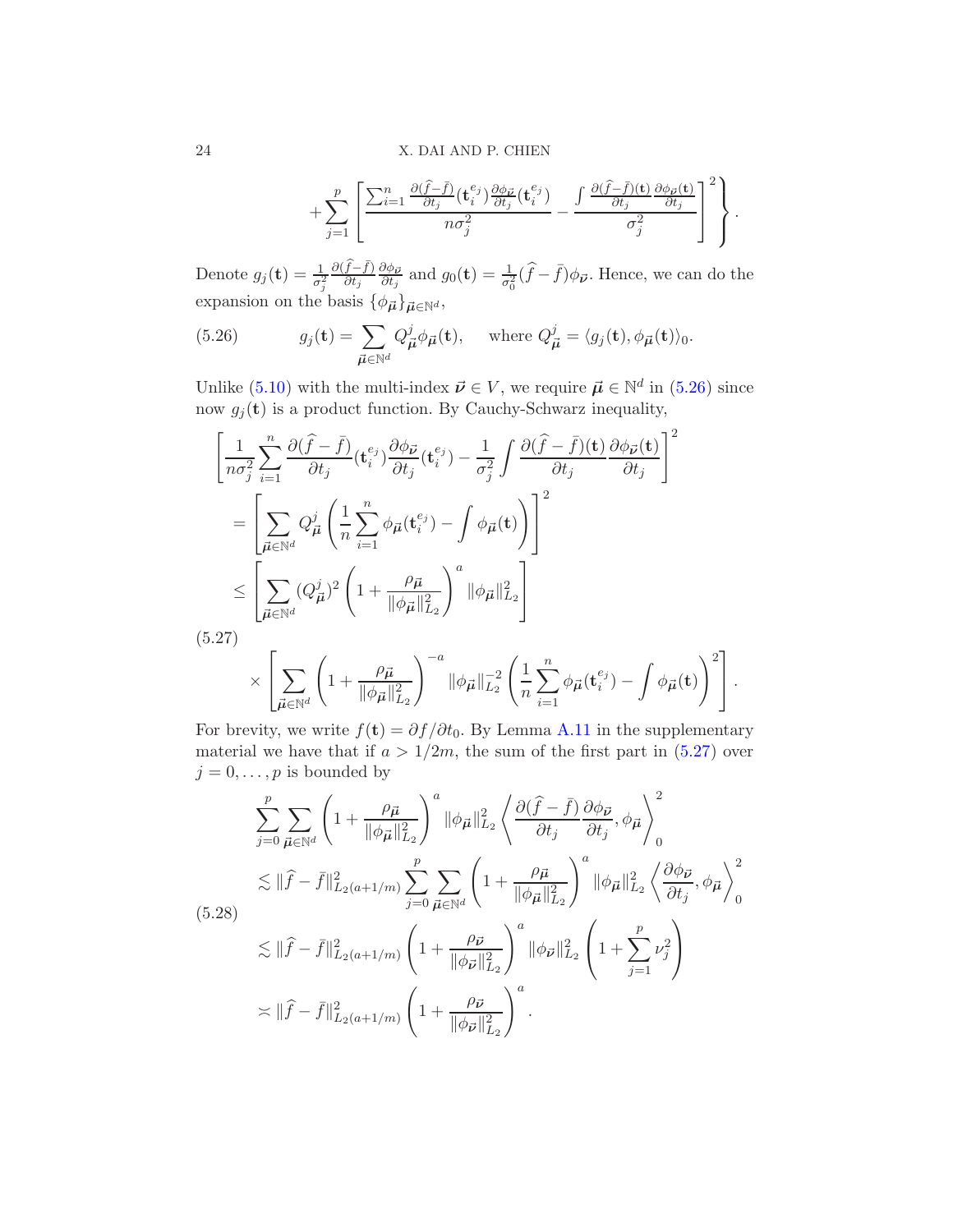The second part of [\(5.27\)](#page-23-1) can be bounded by

<span id="page-24-0"></span>
$$
\mathbb{E}\left[\sum_{\vec{\mu}\in\mathbb{N}^{d}}\left(1+\frac{\rho_{\vec{\mu}}}{\|\phi_{\vec{\mu}}\|_{L_{2}}^{2}}\right)^{-a}\|\phi_{\vec{\mu}}\|_{L_{2}}^{-2}\left(\frac{1}{n}\sum_{i=1}^{n}\phi_{\vec{\mu}}(\mathbf{t}_{i}^{e_{j}})-\int\phi_{\vec{\mu}}(\mathbf{t})\right)^{2}\right]
$$
\n
$$
\leq \sum_{\vec{\mu}\in\mathbb{N}^{d}}\left(1+\frac{\rho_{\vec{\mu}}}{\|\phi_{\vec{\mu}}\|_{L_{2}}^{2}}\right)^{-a}\|\phi_{\vec{\mu}}\|_{L_{2}}^{-2}\left(\frac{1}{n}\int\phi_{\vec{\mu}}^{2}(\mathbf{t})\right)
$$
\n
$$
\approx n^{-1}\sum_{\vec{\mu}\in\mathbb{N}^{d}}\left(1+\frac{\rho_{\vec{\mu}}}{\|\phi_{\vec{\mu}}\|_{L_{2}}^{2}}\right)^{-a}\lesssim n^{-1}\sum_{\vec{\mu}\in\mathbb{N}^{d}}\mu_{1}^{-2ma}\cdots\mu_{d}^{-2ma}
$$
\n
$$
\leq n^{-1}\left(\sum_{\mu_{1}=1}^{\infty}\mu_{1}^{-2ma}\right)^{d}\asymp n^{-1},
$$

where the third step uses  $\rho_{\vec{\mu}} / ||\phi_{\vec{\mu}}||_{L_2}^2 \ge \mu_1^{2m} \cdots \mu_d^{2m}$ , and the fourth step holds for  $a > 1/2m$ . Combing  $(5.27)$ ,  $(5.28)$  and  $(5.29)$ , we have for  $a >$ 1/2m,

$$
\mathbb{E}\left\{\left[\frac{1}{n\sigma_0^2}\sum_{i=1}^n(\hat{f}-\bar{f})(\mathbf{t}_i^{e_0})\phi_{\vec{\nu}}(\mathbf{t}_i^{e_0})-\frac{1}{\sigma_0^2}\int(\hat{f}-\bar{f})(\mathbf{t})\phi_{\vec{\nu}}(\mathbf{t})\right]^2\right.\n+\sum_{j=1}^p\left[\frac{1}{n\sigma_j^2}\sum_{i=1}^n\frac{\partial(\hat{f}-\bar{f})}{\partial t_j}(\mathbf{t}_i^{e_j})\frac{\partial\phi_{\vec{\nu}}}{\partial t_j}(\mathbf{t}_i^{e_j})-\sum_{j=1}^p\frac{1}{\sigma_j^2}\int\frac{\partial(\hat{f}-\bar{f})(\mathbf{t})}{\partial t_j}\frac{\partial\phi_{\vec{\nu}}(\mathbf{t})}{\partial t_j}\right]^2\right\}
$$
\n(5.30)\n
$$
\lesssim \frac{1}{n}\|\hat{f}-\bar{f}\|_{L_2(a+1/m)}^2\left(1+\frac{\rho\vec{\nu}}{\|\phi_{\vec{\nu}}\|_{L_2}^2}\right)^a.
$$

<span id="page-24-1"></span>Therefore, if  $1/2m < a < (2m-3)/4m$  and  $0 \le c \le a + 1/m$ , [\(5.25\)](#page-22-2) and [\(5.30\)](#page-24-1) imply that

$$
\mathbb{E} \|\widehat{f} - \tilde{f}^*\|_{L_2(c)}^2 \lesssim n^{-1} \|\widehat{f} - \bar{f}\|_{L_2(a+1/m)}^2 N_{a+c}(\lambda).
$$

By Lemma [A.7](#page-44-0) in the supplementary material, we complete the proof for [\(5.24\)](#page-22-1) and this lemma.  $\Box$ 

Last, we combine Lemma [5.2,](#page-19-0) Lemma [5.3](#page-20-0) and Lemma [5.4](#page-22-0) and get the following proposition.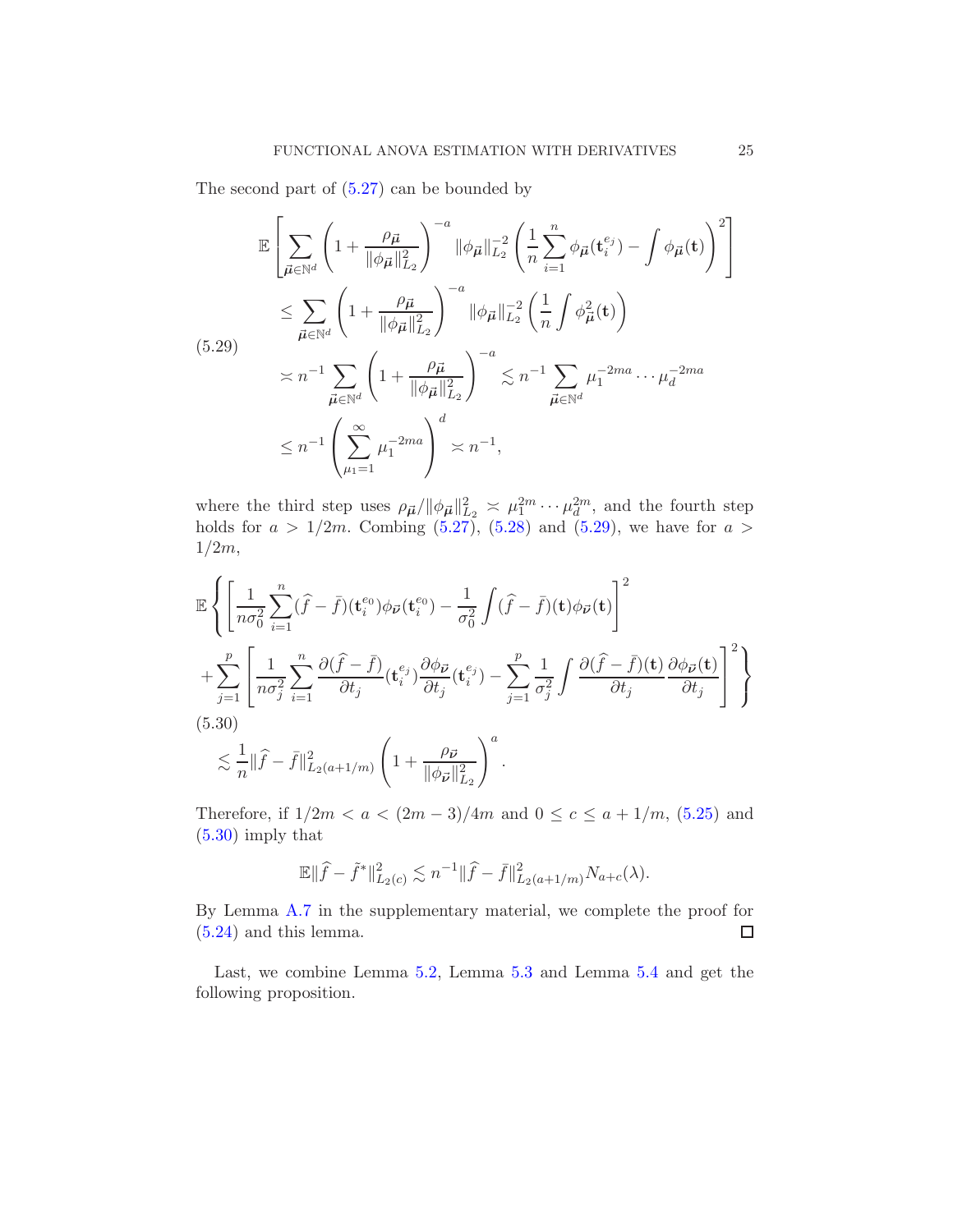<span id="page-25-0"></span>PROPOSITION 5.5. Under the conditions of Theorem [3.1](#page-7-1) and assuming the distributions  $\Pi^{e_0}$  and  $\Pi^{e_j} s$  are known. If  $1/2m < a < (2m-3)/4m$ ,  $m > 2$ , and  $n^{-1}\lambda^{-(2a+3/2m)}[\log(1/\lambda)]^{r-1} \to 0$ , then for any  $c \in [0, a+1/m]$ , the f given by [\(2.5\)](#page-6-0) satisfies, when  $0 \le p < d$ ,

$$
\|\widehat{f} - f_0\|_{L_2(c)}^2 = O\{\lambda^{1-c} J(f_0)\} + O_{\mathbb{P}}\left\{n^{-1}\lambda^{-(c+1/2m)}[\log(1/\lambda)]^{r\wedge(d-p)-1}\right\},\,
$$

and when  $p = d$ ,

$$
\|\hat{f} - f_0\|_{L_2(c)}^2
$$
\n
$$
= \begin{cases}\nO\left\{\lambda^{\frac{(1-c)mr}{mr-1}} J(f_0)\right\} + O_{\mathbb{P}}\left\{n^{-1}\lambda^{\frac{mr}{1-mr}}(c+\frac{r-2}{2mr})\right\} & \text{if } r \ge 3, \\
O\left\{\lambda^{\frac{2m}{2m-1}} J(f_0)\right\} + O_{\mathbb{P}}\left\{n^{-1}\log(1/\lambda)\right\} & \text{if } r = 2, c = 0, \\
O\left\{\lambda^{\frac{2(1-c)m}{2m-1}} J(f_0)\right\} + O_{\mathbb{P}}\left\{n^{-1}\lambda^{\frac{2mc}{1-2m}}\right\} & \text{if } r = 2, c > 0, \\
O\left\{\lambda^{\frac{(1-c)m}{m-1}} J(f_0)\right\} + O_{\mathbb{P}}\left\{n^{-1}\right\} & \text{if } r = 1, c < \frac{1}{2m}, \\
O\left\{\lambda^{\frac{2m-1}{2m-1}} J(f_0)\right\} + O_{\mathbb{P}}\left\{n^{-1}\log(1/\lambda)\right\} & \text{if } r = 1, c = \frac{1}{2m}, \\
O\left\{\lambda^{\frac{(1-c)m}{m-1}} J(f_0)\right\} + O_{\mathbb{P}}\left\{n^{-1}\lambda^{\frac{1-2mc}{2m-2}}\right\} & \text{if } r = 1, c > \frac{1}{2m}.\n\end{cases}
$$

Many results on the regularized estimator  $\hat{f}$  can be derived from Propo-sition [5.5](#page-25-0) including Theorem [3.2.](#page-8-0) In fact, consider for  $p = d$  and  $r \ge 3$ , by letting  $\lambda \approx n^{-\frac{2mr-2}{(2m+1)r-2}}$ ,  $a = 1/2m + \epsilon$  for some  $\epsilon > 0$  and  $c = 0$ , then the condition  $n^{-1}\lambda^{-(2a+3/2m)}[\log(1/\lambda)]^{r-1} \to 0$  is equivalent to

<span id="page-25-1"></span>(5.31) 
$$
-1 + \frac{5(mr-1)}{2m^2r + mr - 2m} < 0,
$$

and  $m > 2$  is sufficient for  $(5.31)$ . Thus the conditions for Proposition [5.5](#page-25-0) are satisfied. Similarly, we can verify that when  $p = d$  and  $r = 2$ ,  $\lambda \approx$  $[n(\log n)]^{-(2m-1)/2m}$  satisfies the conditions for Proposition [5.5.](#page-25-0) When  $p = d$ and  $r = 1, \lambda \leq n^{-(m-1)/m}$  satisfies the conditions for the above Proposition. When  $0 \le p \le d-r$ ,  $\lambda \asymp [n(\log n)^{1-r}]^{-2m/(2m+1)}$  satisfies the conditions for the above Proposition, as well as when  $d - r < p < d$  by letting  $\lambda \ge$  $[n(\log n)^{1+p-d}]^{-2m/(2m+1)}$ . This completes the proof for Theorem [3.2.](#page-8-0)

5.3. Proof of Corollary [3.3.](#page-9-1) This corollary can be directly derived from Proposition [5.5.](#page-25-0) Observe that

$$
\int_{\mathcal{X}_1^d} \left[ \frac{\partial^d \widehat{f}_{n\lambda}(\mathbf{t})}{\partial t_1 \cdots \partial t_d} - \frac{\partial^d f_0(\mathbf{t})}{\partial t_1 \cdots \partial t_d} \right]^2 d\mathbf{t} \asymp ||\widehat{f}_{n\lambda} - f_0||_{L_2(1/m)}.
$$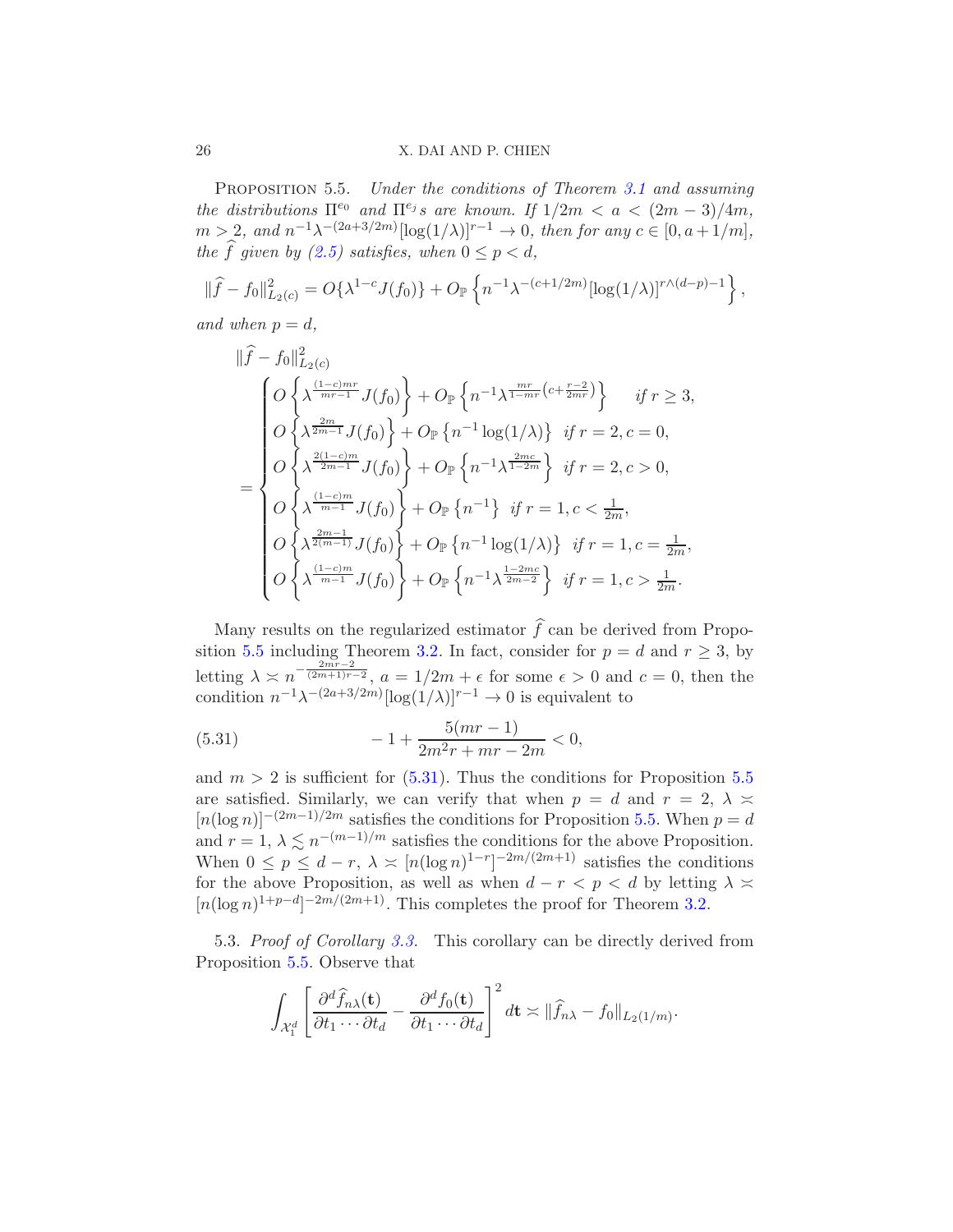If  $d - r < p < d$ , we let  $c = a = 1/m$  and  $\lambda \geq [n(\log n)^{1+p-d}]^{-2m/(2m+1)}$ in Proposition [5.5,](#page-25-0) then the condition  $n^{-1}\lambda^{-(2a+3/2m)}[\log(1/\lambda)]^{r-1} \to 0$  is equivalent to

$$
(5.32) \t\t -1+7/(2m+1) < 0,
$$

and  $m > 3$  is sufficient for  $(5.32)$ . Thus the condition for Proposition [5.5](#page-25-0) are satisfied, and Proposition [5.5](#page-25-0) yields the rate of convergence for  $||f_{n\lambda}$  $f_0\|_{L_2(1/m)}$  is

<span id="page-26-0"></span>
$$
O_{\mathbb{P}}\left( [n(\log n)^{1+p-d}]^{-2(m-1)/(2m+1)} \right).
$$

Similarly, if  $0 \le p \le d-r$ , we let  $\lambda \ge [n(\log n)^{1-r}]^{-2m/(2m+1)}$ ; if  $p = d$ and  $r \geq 3$ , let  $\lambda \geq n^{-2(mr-1)/(2mr+r-2)}$ ; if  $p = d$  and  $r = 2$ , let  $\lambda \geq$  $n^{-(2m-1)/2m}$ ; if  $p = d$  and  $r = 1$ , let  $\lambda \asymp n^{-(2m-2)/(2m-1)}$ , then the conditions for Proposition [5.5](#page-25-0) will be satisfied. This completes the proof for Corollary [3.3.](#page-9-1)

6. Discussion. This paper is the first to study the minimax optimal rates for nonparametric estimation when data from first-order partial derivatives are available. We study the function estimation and partial derivative estimations with functional ANOVA models while there are few existing results in literature concerning the partial derivative estimations.

In Theorem [2.1,](#page-5-1) Theorem [2.2,](#page-6-1) Theorem [3.1](#page-7-1) and Theorem [3.2,](#page-8-0) we assume that all component functions are from a common RKHS  $\mathcal{H}_1$ . We also assume the eigenvalues decay at the polynomial rate, which is true for Sobolev kernels and other widely used kernels. More general settings are also interesting, for example, component RKHS are different, and the eigenvalues decay at different polynomial rates or even exponentially, and the method of regularization in [\(2.5\)](#page-6-0) uses other goodness of fit measures. It would of course be of great interest to extend our results to a broad class of bounded linear functionals and to multivariate function spaces without tensor product structure. We leave these open for future studies.

## ACKNOWLEDGEMENTS

X. Dai would like to thank Yuhua Zhu and Cuize Han for helpful discussions. We thank Grace Wahba for very helpful comments on an early version of the manuscript.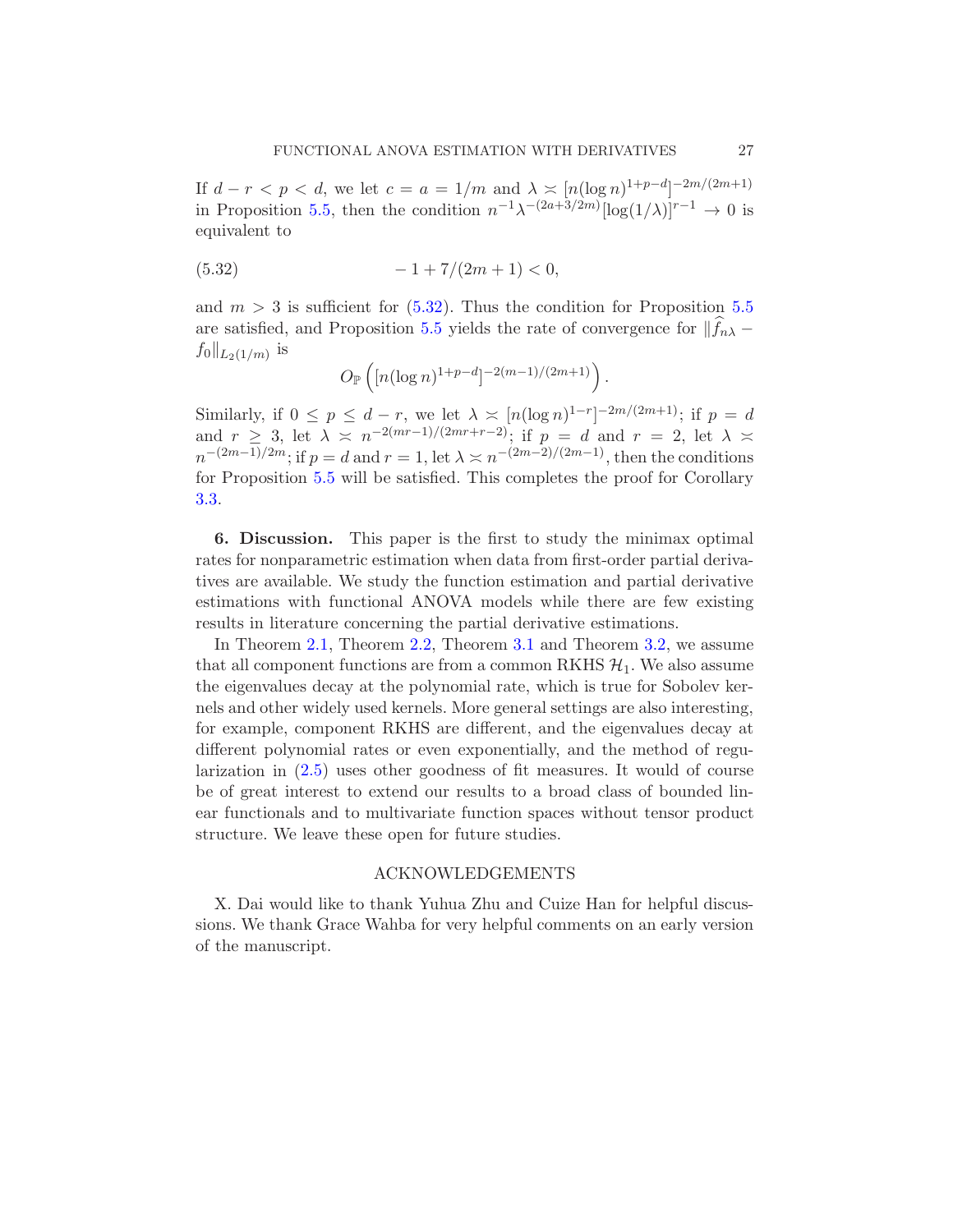#### 28 X. DAI AND P. CHIEN

## APPENDIX A: PROOFS OF TECHNICAL RESULTS

This appendix consists of five parts. In Section [A.1,](#page-27-1) we give a brief review on Fréchet derivative which is used in  $(5.13)$ ,  $(5.14)$ ,  $(5.15)$  and  $(5.16)$  in the main text. In Section  $A.2$ , we give the proofs for results with deterministic designs in Section [2.](#page-4-0) In Section [A.3,](#page-36-1) we prove the results of estimating partial derivatives in Section [4.](#page-10-0) We present some key lemmas used for the proofs in Section [A.4.](#page-41-0) All auxiliary technical lemmas are deferred to Section [A.5.](#page-51-1)

<span id="page-27-1"></span>**A.1.** Fréchet derivative of an operator. Let X and Y be the normed linear spaces. The Fréchet derivative of an operator  $F : X \mapsto Y$  is a bounded linear operator  $DF(a): X \mapsto Y$  with

$$
\lim_{h \to 0, h \in X} \frac{\|F(a+h) - F(a) - DF(a)h\|_Y}{\|h\|_X} = 0.
$$

For illustration, if  $F(a + h) - F(a) = Lh + R(a, h)$  with a linear operator L and  $||R(a, h)||_Y / ||h||_X \to 0$  as  $h \to 0$ , then by the above definition,  $L = DF(a)$  is the Fréchet derivative of  $F(\cdot)$ . The reader is referred to elementary functional analysis textbooks such as Cartan [\[41\]](#page-61-5) for a thorough investigation on Fréchet derivative.

<span id="page-27-0"></span>LEMMA A.1. With the norm  $\lVert \cdot \rVert_R$  in [\(5.7\)](#page-15-2), the first order Fréchet derivative of the functional  $l_n(\cdot)$  for any  $f, g \in \mathcal{H}$  is

$$
Dl_n(f)g = \frac{2}{n(p+1)} \left[ \frac{1}{\sigma_0^2} \sum_{i=1}^n \{ f(\mathbf{t}_i^{e_0}) - y_i^{e_0} \} g(\mathbf{t}_i^{e_0}) + \sum_{j=1}^p \frac{1}{\sigma_j^2} \sum_{i=1}^n \left\{ \frac{\partial f(\mathbf{t}_i^{e_j})}{\partial t_j} - y_i^{e_j} \right\} \frac{\partial g(\mathbf{t}_i^{e_j})}{\partial t_j} \right].
$$

The second order Fréchet derivative of  $l_n(\cdot)$  for any  $f, g, h \in \mathcal{H}$  is

$$
D^{2}l_{n}(f)gh = \frac{2}{n(p+1)} \left[ \frac{1}{\sigma_{0}^{2}} \sum_{i=1}^{n} g(\mathbf{t}_{i}^{e_{0}}) h(\mathbf{t}_{i}^{e_{0}}) + \sum_{j=1}^{p} \frac{1}{\sigma_{j}^{2}} \sum_{i=1}^{n} \frac{\partial g(\mathbf{t}_{i}^{e_{j}})}{\partial t_{j}} \frac{\partial h(\mathbf{t}_{i}^{e_{j}})}{\partial t_{j}} \right].
$$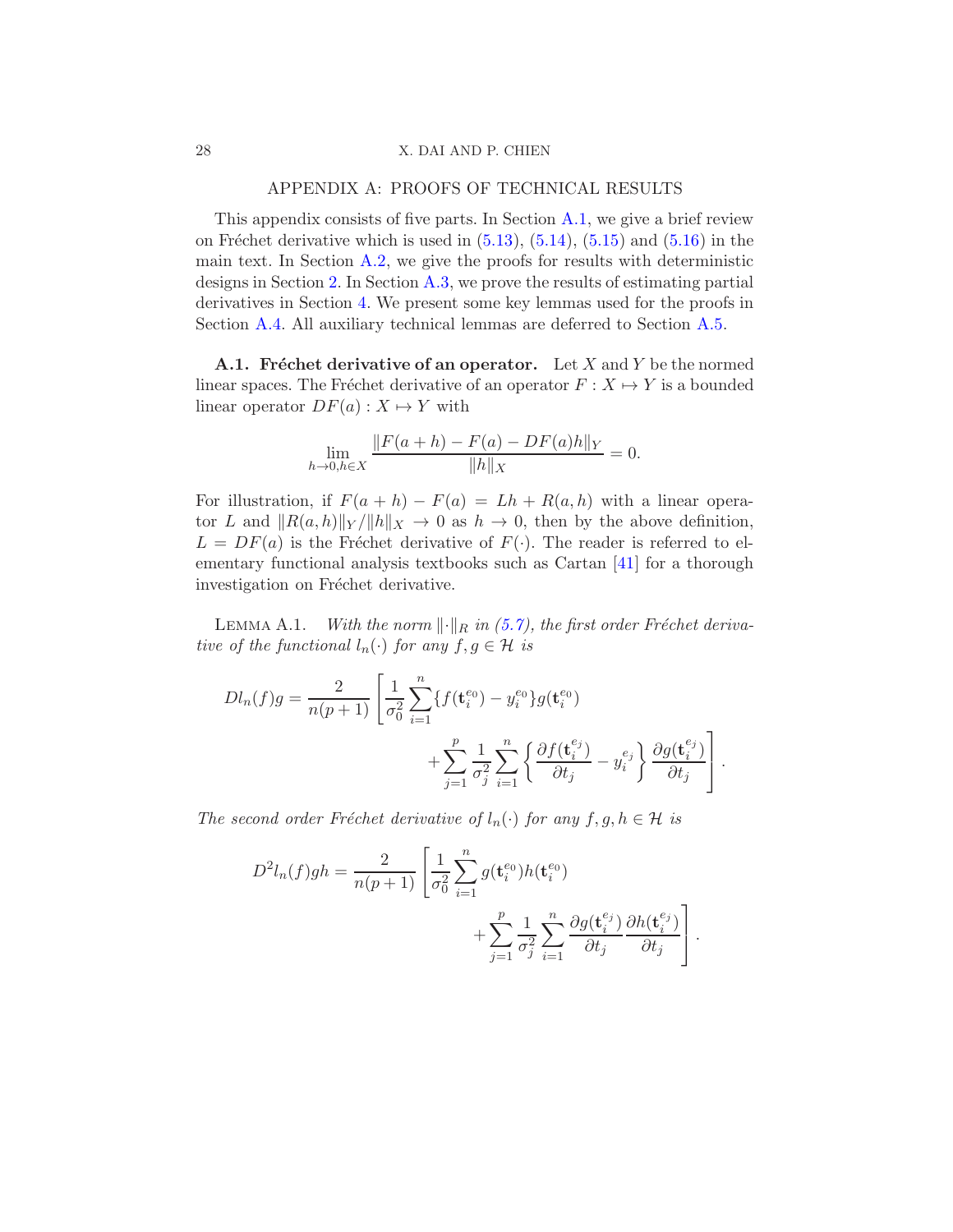PROOF. By direct calculations, we have

$$
l_n(f+g) - l_n(f) = \frac{2}{n(p+1)} \left[ \frac{1}{\sigma_0^2} \sum_{i=1}^n \{ f(\mathbf{t}_i^{e_0}) - y_i^{e_0} \} g(\mathbf{t}_i^{e_0}) + \sum_{j=1}^p \frac{1}{\sigma_j^2} \sum_{i=1}^n \left\{ \frac{\partial f(\mathbf{t}_i^{e_j})}{\partial t_j} - y_i^{e_j} \right\} \frac{\partial g(\mathbf{t}_i^{e_j})}{\partial t_j} \right] + R_n(f,g),
$$

where

$$
R_n(f,g) = \frac{1}{n(p+1)} \left[ \frac{1}{\sigma_0^2} \sum_{i=1}^n g^2(\mathbf{t}_i^{e_0}) + \sum_{j=1}^p \frac{1}{\sigma_j^2} \sum_{i=1}^n \left\{ \frac{\partial g(\mathbf{t}_i^{e_j})}{\partial t_j} \right\}^2 \right]
$$
  
=  $||g||_0^2 + O(n^{-1/2}).$ 

Note that  $|R_n(f, g)|/||g||_R \to 0$  as  $||g||_R \to 0$  and  $n^{1/2}||g||_R \to \infty$ . This proves the form of  $Dl_n(f)g$  in the lemma. For the second order Fréchet derivative, note that

$$
Dl_n(f + h)g - Dl_n(f)g
$$
  
=  $\frac{2}{n(p+1)} \left[ \frac{1}{\sigma_0^2} \sum_{i=1}^n g(\mathbf{t}_i^{e_0}) h(\mathbf{t}_i^{e_0}) + \sum_{j=1}^p \frac{1}{\sigma_j^2} \sum_{i=1}^n \frac{\partial g(\mathbf{t}_i^{e_j})}{\partial t_j} \frac{\partial h(\mathbf{t}_i^{e_j})}{\partial t_j} \right],$ 

which is linear in  $h$ . By definition of Fréchet derivatives, we conclude the form of  $D^2l_n(f)gh$  in the lemma. ◻

We remark that following a similar derivation in the above proof, we can obtain the first and the second order Fréchet derivatives of the functional  $l_{\infty}(\cdot)$  in [\(5.14\)](#page-17-4) and [\(5.16\)](#page-18-0), respectively.

<span id="page-28-0"></span>A.2. Proofs for Section [2:](#page-4-0) regular lattices. For brevity, we shall assume the regular lattice [\(2.1\)](#page-4-1) is  $l_1 = \cdots = l_d = l$  and  $n = l^d$ . The more general case can be showed similarly. Write

<span id="page-28-2"></span>(A.1) 
$$
\psi_1(t) = 1
$$
,  $\psi_{2\nu}(t) = \sqrt{2} \cos 2\pi \nu t$ ,  $\psi_{2\nu+1}(t) = \sqrt{2} \sin 2\pi \nu t$ ,

for  $\nu \geq 1$ . Since  $f_0$  has periodic boundaries on  $\mathcal{X}_1^d$ ,  $\{\psi_\nu(t)\}_{\nu \geq 1}$  forms an orthonormal system in  $L_2(\mathcal{X}_1)$  and an eigenfunction system for K. For a d-dimensional vector  $\vec{\nu} = (\nu_1, \dots, \nu_d) \in \mathbb{N}^d$ , write

<span id="page-28-1"></span>(A.2) 
$$
\psi_{\vec{\boldsymbol{\nu}}}(\mathbf{t}) = \psi_{\nu_1}(t_1) \cdots \psi_{\nu_d}(t_d) \quad \text{and} \quad \lambda_{\vec{\boldsymbol{\nu}}} = \lambda_{\nu_1} \lambda_{\nu_2} \cdots \lambda_{\nu_d},
$$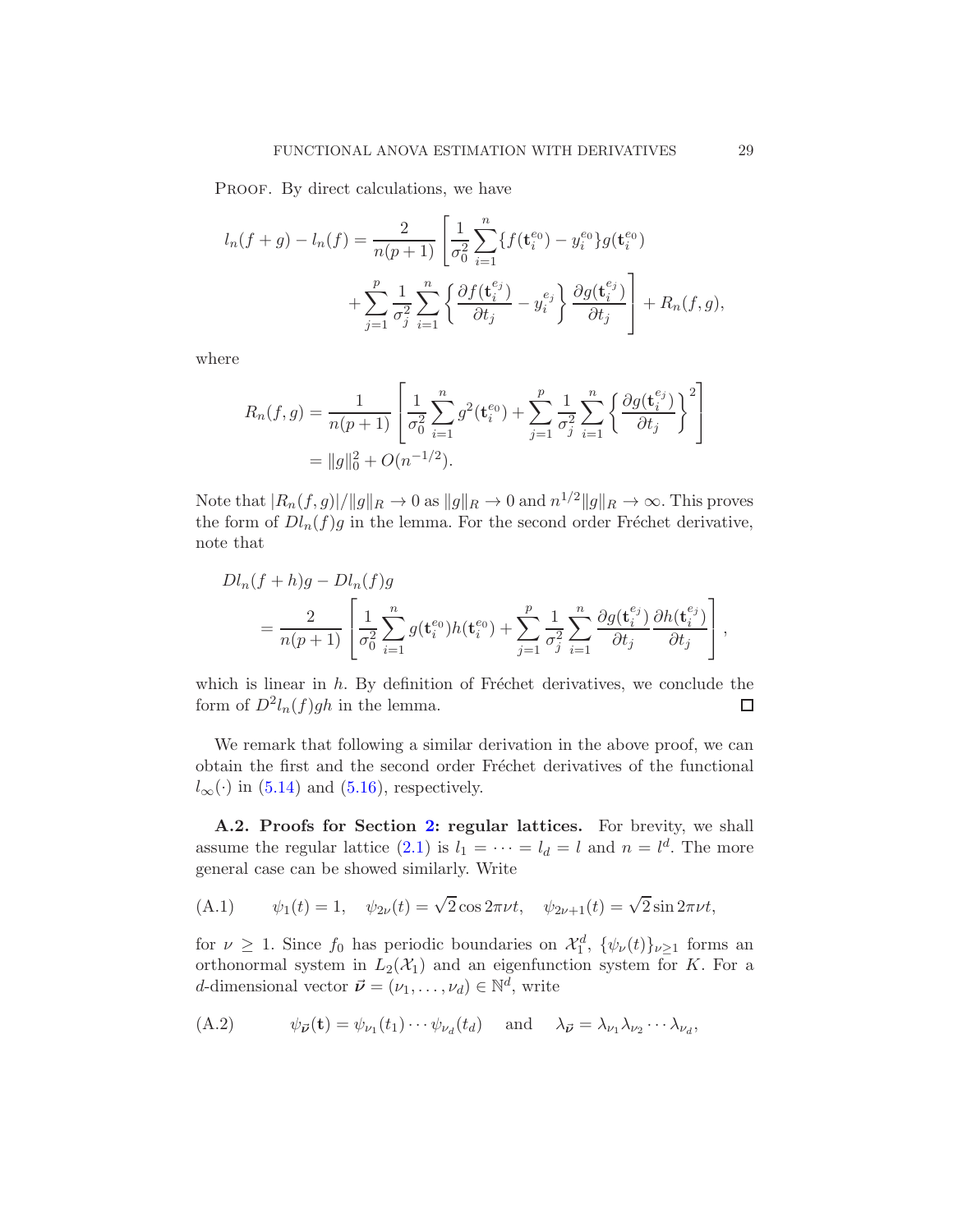where  $\lambda_{\nu_k}$ s and  $\psi_{\nu_k}(t_k)$ s are defined in  $(2.4)$  with  $k = 1, \ldots, d$ . Then, any function  $f(\cdot)$  in H admits the Fourier expansion  $f(\mathbf{t}) = \sum_{\vec{\nu} \in \mathbb{N}^d} \theta_{\vec{\nu}} \psi_{\vec{\nu}}(\mathbf{t}),$ where  $\theta_{\vec{\nu}} = \langle f(\mathbf{t}), \psi_{\vec{\nu}}(\mathbf{t}) \rangle_{L_2}$ , and  $J(f) = \sum_{\vec{\nu} \in \mathbb{N}^d} \lambda_{\vec{\nu}}^{-1} \theta_{\vec{\nu}}^2$ . We also write  $f_0(\mathbf{t}) = \sum_{\vec{\nu} \in \mathbb{N}^d} \theta_{\vec{\nu}}^0 \psi_{\vec{\nu}}(\mathbf{t})$ .  $\vec{\nu} \in \mathbb{N}^d \frac{\theta^0_{\vec{\nu}} \psi_{\vec{\nu}}(\mathbf{t})}{\mathbb{R}^n}$ 

By Page 23 of Wahba [\[45\]](#page-61-0), it is known that

$$
l^{-1} \sum_{i=1}^{l} \psi_{\mu}(i/l) \psi_{\nu}(i/l) = \begin{cases} 1, & \text{if } \mu = \nu = 1, \dots, l, \\ 0, & \text{if } \mu \neq \nu, \mu, \nu = 1, \dots, l. \end{cases}
$$

Define

$$
\vec{\psi}_{\vec{\boldsymbol{\nu}}}=(\psi_{\vec{\boldsymbol{\nu}}}(\mathbf{t}_1),\ldots,\psi_{\vec{\boldsymbol{\nu}}}(\mathbf{t}_n))^{\top},
$$

where  $\{t_1, \ldots, t_n\}$  are design points in [\(2.1\)](#page-4-1). Thus, we have

$$
\langle \vec{\psi}_{\vec{\nu}}, \vec{\psi}_{\vec{\mu}} \rangle_n = \begin{cases} 1, & \text{if } \nu_k = \mu_k = 1, \dots, l; k = 1, \dots, d, \\ 0, & \text{if there exists some } k \text{ such that } \nu_k \neq \mu_k, \end{cases}
$$

where  $\langle \cdot, \cdot \rangle_n$  is the empirical inner product in  $\mathbb{R}^n$ . This implies that  $\{\vec{\psi}_{\vec{\nu}} | \nu_k =$  $1, \ldots, l; k = 1, \ldots, d$  form an orthogonal basis in  $\mathbb{R}^n$  with respect to the empirical norm  $\|\cdot\|_n$ . Denote the observed data vectors by  $\mathbf{y}^{e_0} = (y_1^{e_0}, \dots, y_n^{e_0})^\top$ and  $\mathbf{y}^{e_j} = (y_1^{\ddot{e}_j})$  $\begin{bmatrix} e_j \\ 1 \end{bmatrix}^n, \ldots, y_n^{e_j} \end{bmatrix}^{\top}$ , and write

<span id="page-29-1"></span>(A.3) 
$$
\begin{cases} z_{\vec{\nu}}^{e_0} &= \langle \mathbf{y}^{e_0}, \vec{\psi}_{\vec{\nu}} \rangle_n, \\ z_{\nu_1, \dots, 2\nu_k - 1, \dots, \nu_d}^{e_j} &= (2\pi)^{-1} \langle \mathbf{y}^{e_j}, \vec{\psi}_{\nu_1, \dots, 2\nu_k, \dots, \nu_d} \rangle_n, \\ z_{\nu_1, \dots, 2\nu_k, \dots, \nu_d}^{e_j} &= -(2\pi)^{-1} \langle \mathbf{y}^{e_j}, \vec{\psi}_{\nu_1, \dots, 2\nu_k - 1, \dots, \nu_d} \rangle_n, \end{cases}
$$

for  $\nu_k = 1, \ldots, l$  and  $k = 1, \ldots, d$ . Then  $z_{\vec{\nu}}^{e_0} = \tilde{\theta}_{\vec{\nu}}^0 + \delta_{\vec{\nu}}^{e_0}$  $\frac{e_0}{\vec{\nu}}$  and  $z_{\vec{\nu}}^{e_j} = \nu_j \tilde{\theta}_{\vec{\nu}}^0 + \delta_{\vec{\nu}}^{e_j}$  $\frac{\epsilon_j}{\vec{\nu}},$ where  $\tilde{\theta}^0_{\vec{\nu}} = \theta^0_{\vec{\nu}} + \sum_{\mu_k \geq l, k=1,\dots,d} \theta^0_{\vec{\mu}} \langle \vec{\psi}_{\vec{\nu}}, \vec{\psi}_{\vec{\mu}} \rangle_n$ , and  $\delta^{e_0}_{\vec{\nu}}$  $\overline{\vec{\nu}}^{\,e_0}, \delta^{e_j}_{\vec{\nu}}$  $\vec{v}$  are all independent with mean 0 and variance  $\sigma_0^2/n$  and  $\sigma_j^2/n$ , respectively.

<span id="page-29-0"></span>A.2.1. Proof of minimax lower bound: Theorem [2.1.](#page-5-1) We now prove the lower bound for estimating functions under the regular lattice. By the data transformation  $(A.3)$ , it suffices to show the optimal rate in a special case

(A.4) 
$$
\begin{cases} z_{\vec{\nu}}^{e_0} &= \theta_{\vec{\nu}}^0 + \delta_{\vec{\nu}}^{e_0}, \\ z_{\vec{\nu}}^{e_j} &= \nu_j \theta_{\vec{\nu}}^0 + \delta_{\vec{\nu}}^{e_j}, \quad \text{for } 1 \leq j \leq p, \end{cases}
$$

where  $\delta_{\vec{v}}^{e_j} \sim \mathcal{N}(0, \sigma_j^2/n)$  are independent. For any  $\vec{v} \in \mathbb{N}^d$ , if we have the prior that  $|\tilde{\theta}_{\vec{\nu}}^0| \leq \pi_{\vec{\nu}}$ , then the minimax linear estimator is

<span id="page-29-2"></span>
$$
\widehat{\theta}_{\vec{\nu}}^{L} = \frac{\sigma_0^{-2} z_{\vec{\nu}}^{e_0} + \sum_{j=1}^p \sigma_j^{-2} \nu_j z_{\vec{\nu}}^{e_j}}{n^{-1} \pi_{\vec{\nu}}^{-2} + \sigma_0^{-2} + \sum_{j=1}^p \sigma_j^{-2} \nu_j^2},
$$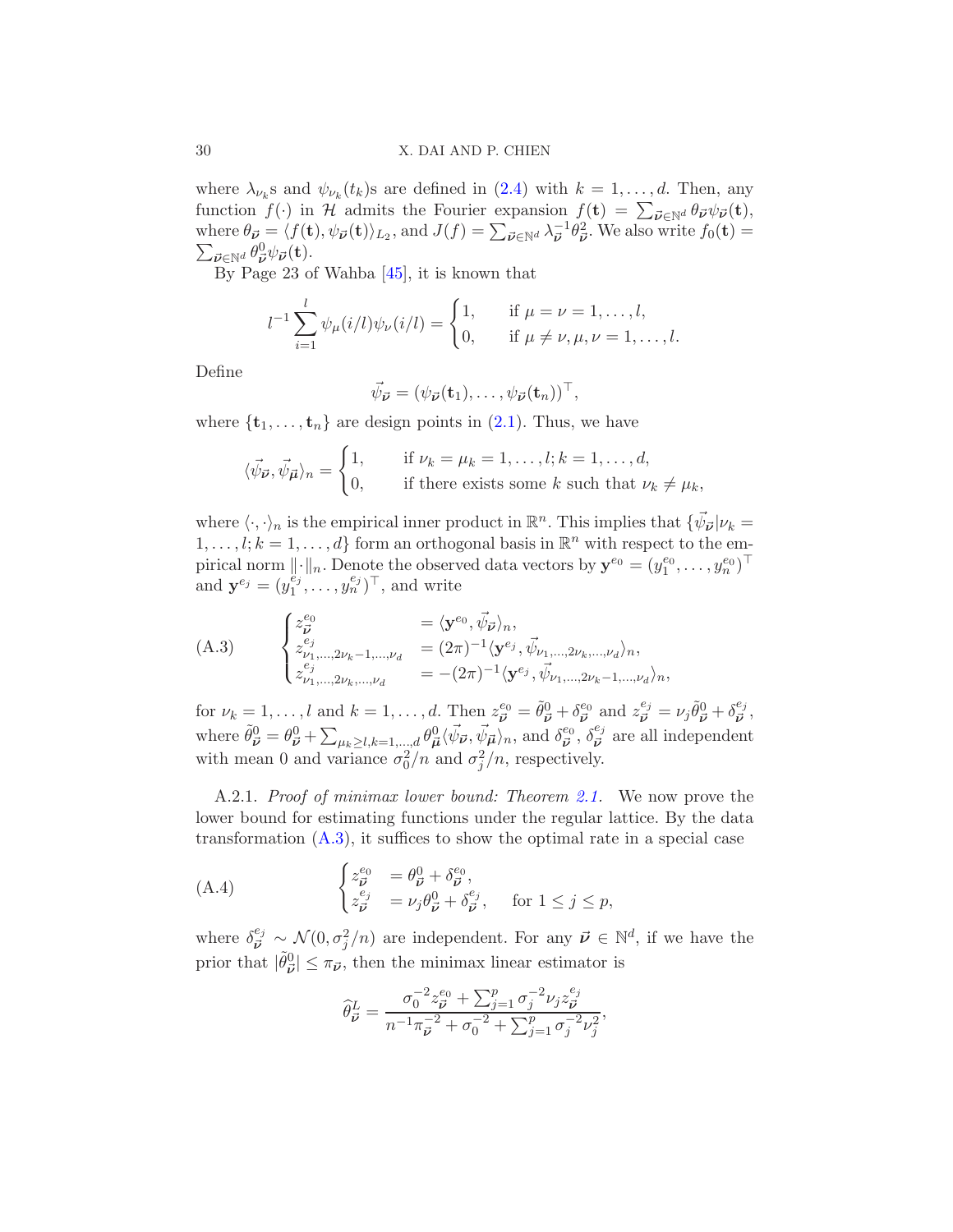and the minimax linear risk is

$$
n^{-1} \left[ n^{-1} \pi_{\vec{\boldsymbol{\nu}}}^{-2} + \sigma_0^{-2} + \sum_{j=1}^p \sigma_j^{-2} \nu_j^2 \right]^{-1}.
$$

By Lemma 6 and Theorem 7 in Donoho, Liu and MacGibbon [\[43](#page-61-6)], if  $\sigma_j^2$ s are known, the minimax risk of estimating  $\theta_{\vec{\nu}}^0$  under the model [\(A.4\)](#page-29-2) is larger than 80% of the minimax linear risk of the hardest rectangle subproblem, and the latter linear risk is

<span id="page-30-0"></span>(A.5) 
$$
R^{L} = n^{-1} \max_{\sum_{\vec{\nu} \in V} (1 + \lambda_{\vec{\nu}}) \pi_{\vec{\nu}}^2 = 1} \sum_{\vec{\nu} \in V} \left[ n^{-1} \pi_{\vec{\nu}}^{-2} + \sigma_0^{-2} + \sum_{j=1}^p \sigma_j^{-2} \nu_j^2 \right]^{-1},
$$

where  $\lambda_{\vec{\nu}}$  is the product of eigenvalues in  $(A.2)$  and recall that the set V is defined in  $(5.1)$ .

We use the Lagrange multiplier method to find  $\pi_{\vec{\nu}}^2$  for solving [\(A.5\)](#page-30-0). Let a be the scalar multiplier and define

$$
L(\pi_{\vec{\nu}}^2, a) = \sum_{\vec{\nu} \in V} \left[ n^{-1} \pi_{\vec{\nu}}^{-2} + \sigma_0^{-2} + \sum_{j=1}^p \sigma_j^{-2} \nu_j^2 \right]^{-1} - a(1 + \lambda_{\vec{\nu}}) \pi_{\vec{\nu}}^2.
$$

Taking partial derivative with respect to  $\pi_{\vec{\nu}}^2$  gives

$$
\frac{\partial L}{\partial \pi_{\vec{\nu}}^2} = n^{-1} \left[ n^{-1} + \left( \sigma_0^{-2} + \sum_{j=1}^p \sigma_j^{-2} \nu_j^2 \right) \pi_{\vec{\nu}}^2 \right]^{-2} - a(1 + \lambda_{\vec{\nu}}) = 0.
$$

This implies

$$
\widehat{\pi}_{\vec{\nu}}^2 = \left(\sigma_0^{-2} + \sum_{j=1}^p \sigma_j^{-2} \nu_j^2\right)^{-1} \left[b(1+\lambda_{\vec{\nu}})^{-1/2} - n^{-1}\right]_+,
$$

where  $b = (na)^{-1/2}$ . On one hand, plugging the above formula into the constraint  $\sum_{\vec{\nu} \in V} (1 + \lambda_{\vec{\nu}}) \pi_{\vec{\nu}}^2 = 1$  gives

$$
\sum_{\vec{\nu} \in V} \prod_{k=1}^d \nu_k^{2m} \left( \sigma_0^{-2} + \sum_{j=1}^p \sigma_j^{-2} \nu_j^2 \right)^{-1} \left[ b \prod_{k=1}^d \nu_k^{-m} - n^{-1} \right]_+ \asymp 1.
$$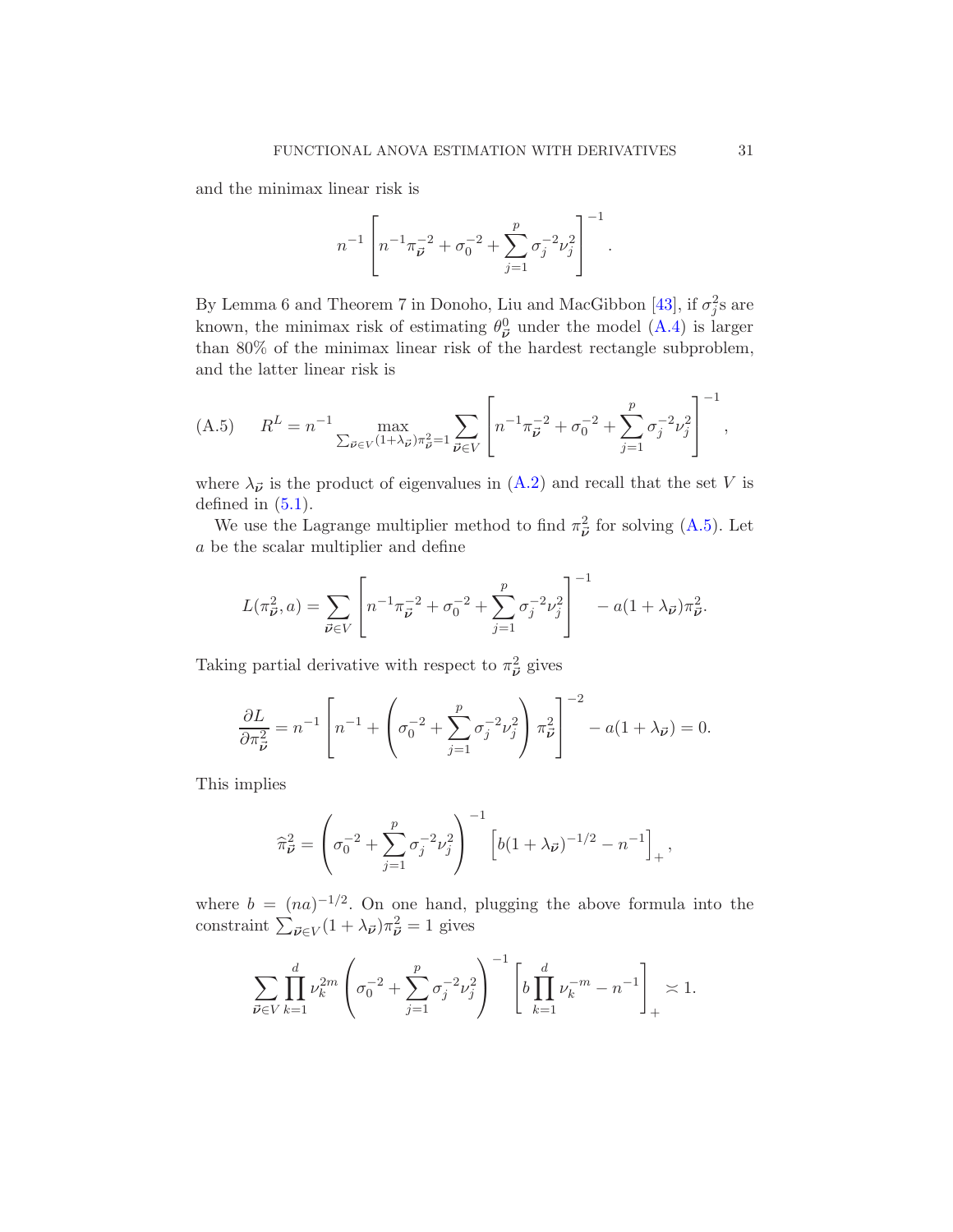By restricting  $\prod_{k=1}^{d} \nu_k \leq (nb)^{1/m}$ , this becomes

<span id="page-31-1"></span>(A.6) 
$$
\overline{\nu} \in V, \prod_{k=1}^{d} \nu_k \leq (nb)^{1/m} \left( \sigma_0^{-2} + \sum_{j=1}^{p} \sigma_j^{-2} \nu_j^2 \right)^{-1} \times \left( b \prod_{k=1}^{d} \nu_k^m - n^{-1} \prod_{k=1}^{d} \nu_k^{2m} \right) \asymp 1.
$$

On the other hand, the linear risk in [\(A.5\)](#page-30-0) can be written as

<span id="page-31-0"></span>
$$
R^{L} \asymp n^{-1} \sum_{\vec{\nu} \in V, \prod_{k=1}^{d} \nu_{k} \le (nb)^{1/m}} \left(1 - \frac{1}{nb} \prod_{k=1}^{d} \nu_{k}^{m}\right) \times \left(\sigma_{0}^{-2} + \sum_{j=1}^{p} \sigma_{j}^{-2} \nu_{j}^{2}\right)^{-1}.
$$

We discuss for  $R^L$  in the above  $(A.7)$  under the condition  $(A.6)$  for three cases with  $0 \le p \le d-r$ ,  $d-r < p < d$  and  $p = d$ .

If  $0 \leq p \leq d-r$ , since  $\vec{\nu} \in V$ , there are at most r of  $\nu_1, \ldots, \nu_d$  not equal to 1, which implies that the number of combinations of non-1 indices being summed in  $(A.6)$  is no greater than  $C_d^1 + C_d^2 + \cdots + C_d^r < \infty$ . Due to the term  $(\sigma_0^{-2} + \sum_{j=1}^p \sigma_j^{-2} \nu_j^2)^{-1}$ , the largest terms of the summation [\(A.6\)](#page-31-1) over  $\vec{\nu} \in V$  correspond to the combinations of indices where as fewer  $\nu_1, \ldots, \nu_p$ being summed as possible, for example,  $v_k \equiv 1$  for  $k \leq p$  and  $k > p + r$ , and  $(\nu_{p+1}, \ldots, \nu_{p+r}) \in \mathbb{N}^r$  are non-1. Thus,  $(A.6)$  is equivalent to

$$
\sum_{\prod_{k=1}^r\nu_{p+k}\le (nb)^{1/m}} \left( b \prod_{k=1}^r \nu_{p+k}^m - n^{-1} \prod_{k=1}^r \nu_{p+k}^{2m} \right) \asymp 1.
$$

Using the integral approximation, we have

$$
\int_{\prod_{k=1}^r x_{p+k} \le (nb)^{1/m}, x_{p+k} \ge 1} \left( b \prod_{k=1}^r x_{p+k}^m - \frac{1}{n} \prod_{k=1}^r x_{p+k}^{2m} \right) dx_{p+1} \cdots dx_{p+r} \asymp 1.
$$

By letting  $z_j = \prod_{1 \leq k \leq j} x_{p+k}, j = 1, 2, \ldots, r$ , we have

$$
\int_1^{(nb)^{1/m}} \left[ \int_1^{z_r} \cdots \int_1^{z_2} \left( b z_r^m - \frac{1}{n} z_r^{2m} \right) z_1^{-1} \cdots z_{r-1}^{-1} dz_1 \cdots dz_{r-1} \right] dz_r \asymp 1,
$$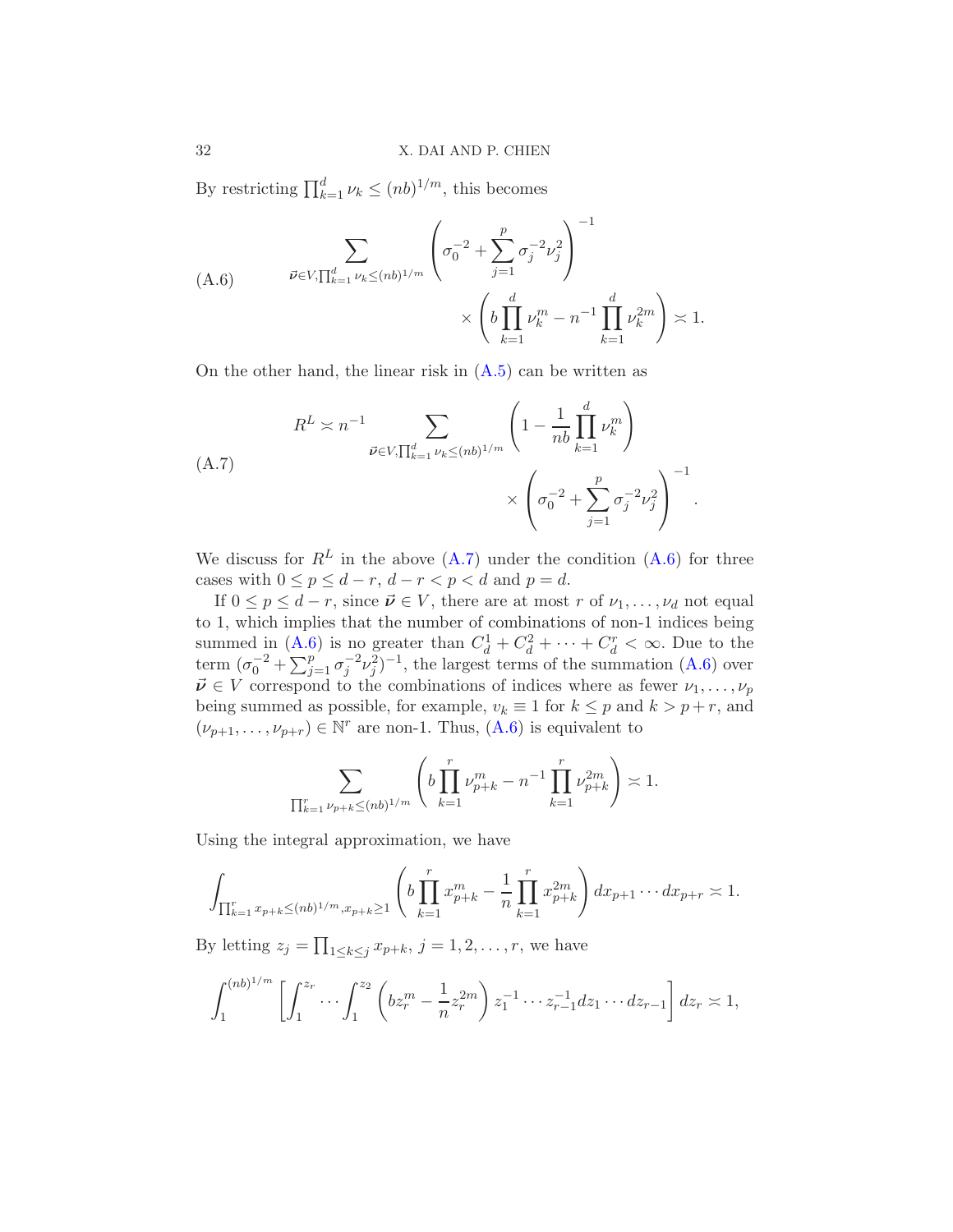where the LHS term is the order of  $n^{(m+1)/m}b^{(2m+1)/m}[\log(nb)]^{r-1}$  and hence

(A.8) 
$$
b \asymp n^{-(m+1)/(2m+1)} (\log n)^{-m(r-1)/(2m+1)}.
$$

The linear risk in [\(A.7\)](#page-31-0) becomes

<span id="page-32-0"></span>
$$
R^{L} \asymp n^{-1} \int_{\prod_{k=1}^{r} x_{p+k} \le (nb)^{1/m}, x_{p+k} \ge 1} \left( 1 - \frac{1}{nb} \prod_{k=1}^{r} x_{p+k}^{m} \right)
$$
  

$$
\asymp [\log(nb)]^{r-1} n^{-1+1/m} b^{1/m} \asymp [n (\log n)^{1-r}]^{-2m/(2m+1)},
$$

where the last step is by  $(A.8)$ .

If  $d - r < p < d$ , as discussed in the previous case, the number of combinations of non-1 indices being summed is finite, and the largest terms of the summation [\(A.6\)](#page-31-1) over  $\vec{\nu} \in V$  correspond to the combinations of indices where as fewer than  $\nu_1, \ldots, \nu_p$  being summed as possible, for example,  $v_k \equiv 1$ for  $k \leq d-r$ , and  $(\nu_{d-r+1}, \ldots, \nu_d) \in \mathbb{N}^r$  are non-1. Thus,  $(A.6)$  is equivalent to

$$
\sum_{\prod_{k=1}^r \nu_{d-r+k} \le (nb)^{1/m}} \left( b \prod_{k=1}^r \nu_{d-r+k}^m - n^{-1} \prod_{k=1}^r \nu_{d-r+k}^{2m} \right) \times \left( 1 + \sum_{j=d-r+1}^p \nu_j^2 \right)^{-1} \asymp 1.
$$

Using the integral approximation, we have

$$
\int_{\prod_{k=1}^r x_{d-r+k} \le (nb)^{1/m}, x_{d-r+k} \ge 1} \left( b \prod_{k=1}^r x_{d-r+k}^m - n^{-1} \prod_{k=1}^r x_{d-r+k}^{2m} \right) \times \left( 1 + \sum_{j=d-r+1}^p x_j^2 \right)^{-1} dx_{d-r+1} \cdots dx_d \asymp 1.
$$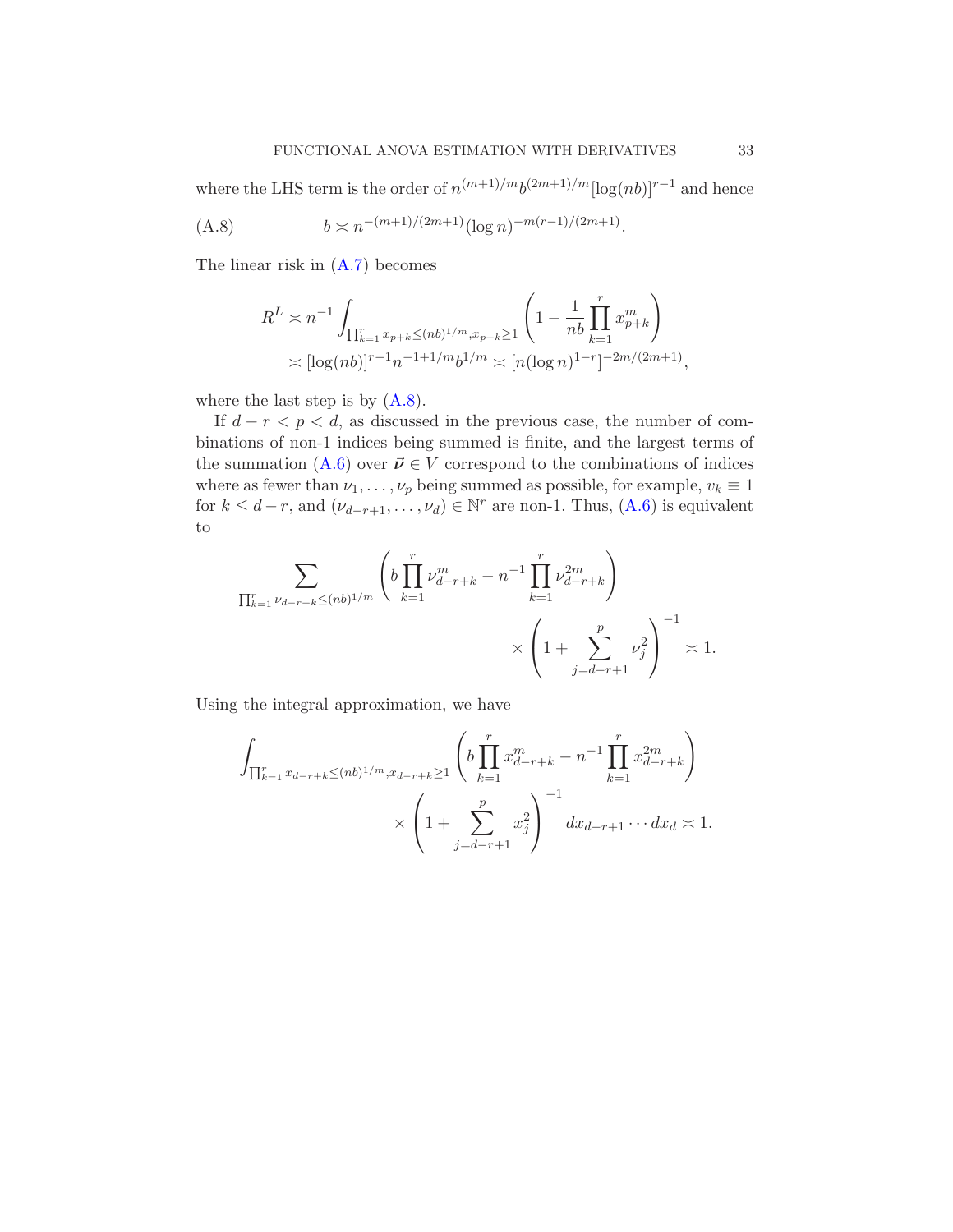By letting  $z_j = x_{p+1}x_{p+2}\cdots x_j, j = p+1, ..., d$ , we get

$$
1 \asymp \int_{x_{d-r+1}\cdots x_p z_d \le (nb)^{1/m}} \left[ \int_1^{z_d} \cdots \int_1^{z_{p+2}} \right]
$$
  
\n
$$
\left( bx_{d-r+1}^m \cdots x_p^m z_d^m - \frac{1}{n} x_{d-r+1}^{2m} \cdots x_p^{2m} z_d^{2m} \right) z_{p+1}^{-1} \cdots z_{d-1}^{-1}
$$
  
\n
$$
\times \left( 1 + x_{d-r+1}^2 + \cdots + x_p^2 \right)^{-1} dz_{p+1} \cdots dz_{d-1} \left] dx_{d-r+1} \cdots dx_p dz_d
$$
  
\n
$$
= \int_{x_{d-r+1}\cdots x_p z_d \le (nb)^{1/m}} bx_{d-r+1}^m \cdots x_p^m z_d^m \left( 1 - \frac{1}{nb} x_{d-r+1}^m \cdots x_p^m z_d^m \right)
$$
  
\n
$$
\times (\log z_d)^{d-p-1} \left( 1 + x_{d-r+1}^2 + \cdots + x_p^2 \right)^{-1} dx_{d-r+1} \cdots dx_p dz_d
$$
  
\n
$$
\asymp [\log(nb)]^{d-p-1} n^{1+1/m} b^{2+1/m},
$$

where the last step is by Lemma [A.13](#page-54-0) in Section [A.5.](#page-51-1) Hence,

(A.9) 
$$
b \asymp n^{-(m+1)/(2m+1)} (\log n)^{-m(d-p-1)/(2m+1)}
$$

The linear risk in [\(A.7\)](#page-31-0) becomes

<span id="page-33-0"></span>
$$
R^{L} \asymp n^{-1} \int_{\prod_{k=d-r+1}^{d} x_k \le (nb)^{1/m}, x_k \ge 1} \left( 1 - \frac{1}{nb} x_{d-r+1}^{m} \cdots x_d^{m} \right)
$$
  

$$
\qquad \qquad \cdot (1 + x_{d-r+1}^{2} + \cdots + x_p^{2})^{-1} dx_{d-r+1} \cdots dx_d
$$
  

$$
\qquad \asymp n^{-1} \int_{x_{d-r+1} \cdots x_p z_d \le (nb)^{1/m}} \left( 1 - \frac{1}{nb} x_{d-r+1}^{m} \cdots x_p^{m} z_d^{m} \right) (\log z_d)^{d-p-1}
$$
  

$$
\qquad \qquad \cdot (1 + x_{d-r+1}^{2} + \cdots + x_p^{2})^{-1} dx_{d-r+1} \cdots dx_p dz_d
$$
  

$$
\asymp [\log(nb)]^{d-p-1} n^{-1+1/m} b^{1/m},
$$

.

where the second step uses the same change of variables by letting  $z_i =$  $x_{p+1}x_{p+2}\cdots x_j$ ,  $j=p+1,\ldots,d$ , and the last step is by Lemma [A.13](#page-54-0) in Section [A.5.](#page-51-1) By  $(A.9)$ , we have

$$
R^{L} \asymp [n(\log n)^{1+p-d}]^{-2m/(2m+1)}.
$$

If  $p = d$ , as discussed in the previous two cases, the number of combinations of non-1 indices being summed is finite, and the largest terms of the summation [\(A.6\)](#page-31-1) over  $\vec{\nu} \in V$  correspond to any combinations of r non-1 indices, for example,  $\nu_k \equiv 1$  for  $k \ge r+1$ , and  $(\nu_1, \ldots, \nu_r) \in \mathbb{N}^r$ . Thus,  $(A.6)$ is equivalent to

$$
\sum_{\prod_{k=1}^r \nu_k \le (nb)^{1/m}} \left( b \prod_{k=1}^r \nu_k^m - n^{-1} \prod_{k=1}^r \nu_k^{2m} \right) \left( 1 + \sum_{k=1}^r \nu_k^2 \right)^{-1} \asymp 1.
$$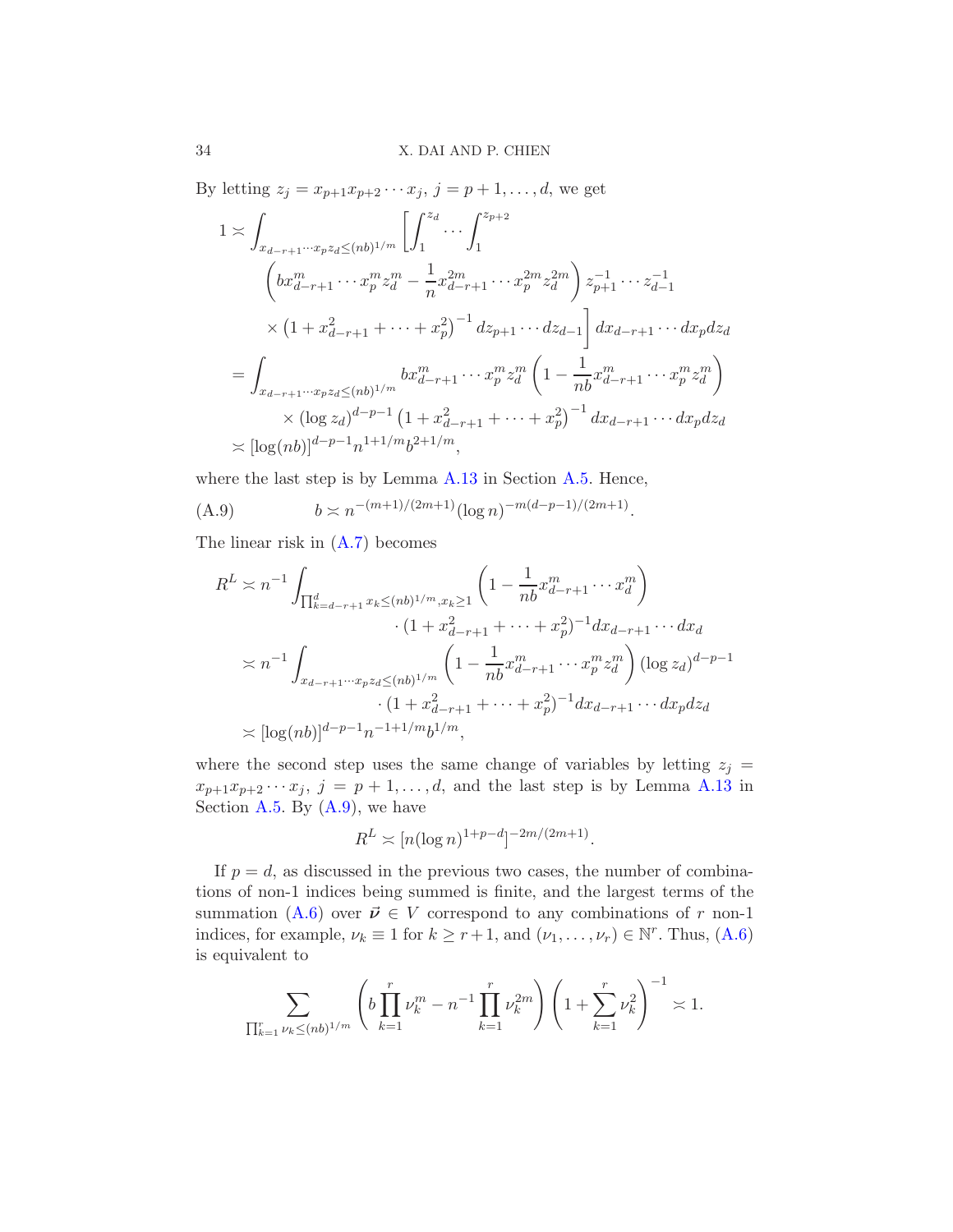Using the integral approximation, we have

$$
1 \asymp \int_{\prod_{k=1}^r x_k \le (nb)^{1/m}, x_k \ge 1} \left( b \prod_{k=1}^r x_k^m - n^{-1} \prod_{k=1}^r x_k^{2m} \right) \left( 1 + \sum_{k=1}^r x_k^2 \right)^{-1} dx_1 \cdots dx_r
$$
  

$$
\asymp \int_{\prod_{k=1}^r x_k \le (nb)^{1/m}, x_k \ge 1} b \prod_{k=1}^r x_k^m \left( 1 + \sum_{k=1}^r x_k^2 \right)^{-1} dx_1 \cdots dx_r
$$

By letting  $\beta = m > 1$  and  $\alpha = 2$  in Lemma [A.14](#page-55-0) in Section [A.5,](#page-51-1) we have for any  $r \geq 1$ ,

(A.10) 
$$
b \asymp n^{-(mr+r-2)/(2mr+r-2)}.
$$

The linear risk in [\(A.7\)](#page-31-0) becomes

<span id="page-34-1"></span>
$$
R^{L} \asymp n^{-1} \int_{\prod_{k=1}^{r} x_k \le (nb)^{1/m}, x_k \ge 1} \left( 1 - \frac{1}{nb} x_1^m \cdots x_r^m \right) \cdot (1 + x_1^2 + \cdots + x_r^2)^{-1} dx_1 \cdots dx_r
$$
  
\n
$$
\asymp n^{-1} \int_{\prod_{k=1}^{r} x_k \le (nb)^{1/m}, x_k \ge 1} (1 + x_1^2 + \cdots + x_r^2)^{-1} dx_1 \cdots dx_r
$$
  
\n
$$
\asymp \left[ n^{-1} (nb)^{(r-2)/(mr)} \right] \mathbb{1}_{r \ge 3} + \left[ n^{-1} \log(nb) \right] \mathbb{1}_{r=2} + (n^{-1}) \mathbb{1}_{r=1},
$$

where the last step uses Lemma [A.14](#page-55-0) in Section [A.5](#page-51-1) by letting  $\beta = 0$  and  $\alpha = 2$ . By [\(A.10\)](#page-34-1), we have

$$
R^{L} \asymp \left[ n^{-(2mr)/[(2m+1)r-2]} \right] \mathbb{1}_{r \geq 3} + \left[ n^{-1} \log(n) \right] \mathbb{1}_{r=2} + n^{-1} \mathbb{1}_{r=1},
$$

where the constant factor only depends on  $\sigma_0^2$ ,  $\sigma_j^2$ , m, r, p and d. This completes the proof.

<span id="page-34-0"></span>A.2.2. Proof of minimax upper bound: Theorem [2.2.](#page-6-1) We now prove the theorem for only  $r = d$  and  $p = d - 1$ . Other cases can be proved similarly with slight changes.

Using the discrete transformed data [\(A.3\)](#page-29-1), the regularized estimator  $f_{n\lambda}$ by [\(2.5\)](#page-6-0) can be obtained through

$$
\widehat{\theta}_{\vec{\nu}} = \underset{\tilde{\theta}_{\vec{\nu}} \in \mathbb{R}}{\arg \min} \left\{ \frac{1}{n(p+1)} \left[ \frac{1}{\sigma_0^2} \sum_{\vec{\nu} \in V, \nu_k \le l} \left( z_{\vec{\nu}}^{e_0} - \theta_{\vec{\nu}} \right)^2 + \sum_{j=1}^p \frac{1}{\sigma_j^2} \sum_{\vec{\nu} \in V, \nu_k \le l} \left( z_{\vec{\nu}}^{e_j} - \nu_j \theta_{\vec{\nu}} \right)^2 \right] + \lambda \sum_{\vec{\nu} \in V, \nu_k \le l} \lambda_{\vec{\nu}} \theta_{\vec{\nu}}^2 \right\}
$$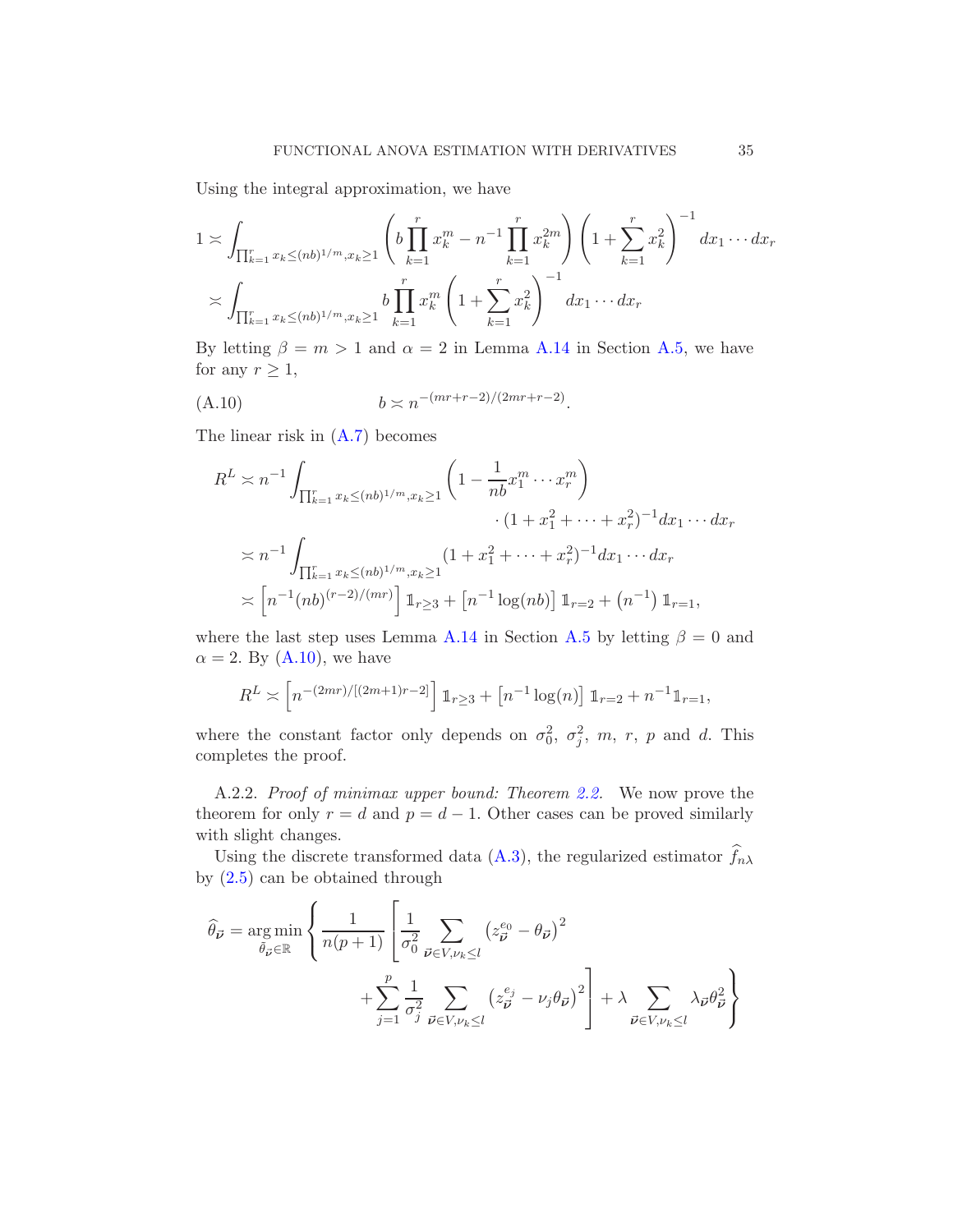and  $\widehat{f}_{n\lambda}(\mathbf{t}) = \sum_{\mathbf{t} \in \mathcal{L}}$  $\vec{\nu} \in V, \nu_k \leq l$  $\theta_{\vec{\nu}}\psi_{\vec{\nu}}(\mathbf{t}),$  where V is defined in [\(5.1\)](#page-11-2). Direct calculations

give

$$
\widehat{\theta}_{\vec{\nu}} = \frac{\sigma_0^{-2} z_{\vec{\nu}}^{e_0} + \sum_{j=1}^p \sigma_j^{-2} \nu_j z_{\vec{\nu}}^{e_j}}{\sigma_0^{-2} + \sum_{j=1}^p \sigma_j^{-2} \nu_j^2 + \lambda \lambda_{\vec{\nu}}^{-1}}.
$$

The deterministic error of  $f_{n\lambda}$  can be analyzed by two parts. On the one hand, since  $f_0 \in \mathcal{H}$  and  $\lambda_{\nu} \approx \nu^{-2m}$ , we know  $\sum_{\vec{\nu} \in V, \nu_k \geq l+1} (\theta_{\vec{\nu}}^0)^2 \approx n^{-2m}$ . This is the truncation error due to  $\theta_{\vec{\nu}} = 0$  for  $\nu_k \ge l + 1, 1 \le k \le d$ . On the other hand, note that  $\langle \vec{\psi}_{\vec{\nu}}, \vec{\psi}_{\vec{\mu}} \rangle_n^2 \leq 1$  and then

$$
\left(\sum_{\vec{\mu}\in V,\mu_k\geq l+1}\theta_{\vec{\mu}}^0\langle\vec{\psi}_{\vec{\nu}},\vec{\psi}_{\vec{\mu}}\rangle_n\right)^2\leq \sum_{\vec{\mu}\in V,\mu_k\geq l+1}(\theta_{\vec{\mu}}^0)^2\asymp n^{-2m}.
$$

Thus,

$$
\sum_{\vec{\nu} \in V, \nu_k \le l} \left( \mathbb{E} \hat{\theta}_{\vec{\nu}} - \theta_{\vec{\nu}}^0 \right)^2
$$
\n
$$
\lesssim \sum_{\vec{\nu} \in V, \nu_k \le l} \left( \frac{\lambda \lambda_{\vec{\nu}}^{-1}}{\sigma_0^{-2} + \sum_{j=1}^p \sigma_j^{-2} \nu_j^2 + \lambda \lambda_{\vec{\nu}}^{-1}} \right)^2 (\theta_{\vec{\nu}}^0)^2 + n^{-2m+1}
$$
\n
$$
\le \lambda^2 \sup_{\vec{\nu} \in V} \frac{\lambda_{\vec{\nu}}^{-1}}{\left( \sigma_0^{-2} + \sum_{j=1}^p \sigma_j^{-2} \nu_j^2 + \lambda \lambda_{\vec{\nu}}^{-1} \right)^2} \sum_{\vec{\nu} \in V} \lambda_{\vec{\nu}}^{-1} (\theta_{\vec{\nu}}^0)^2 + n^{-2m+1}
$$
\n
$$
\asymp \lambda^2 J(f_0) \sup_{\vec{\nu} \in V} \frac{\nu_1^{2m} \cdots \nu_d^{2m}}{(1 + \sum_{j=1}^p \nu_j^2 + \lambda \nu_1^{2m} \cdots \nu_d^{2m})^2} + n^{-2m+1}.
$$

Define that

$$
B_{\lambda}(\vec{\nu}) = \frac{\nu_1^{2m} \cdots \nu_d^{2m}}{(1 + \sum_{j=1}^p \nu_j^2 + \lambda \nu_1^{2m} \cdots \nu_d^{2m})^2}.
$$

For the sup<sub> $\vec{\nu} \in V$ </sub>  $B_{\lambda}(\vec{\nu})$  term above, suppose that  $\prod_{j=1}^{d} \nu_j^{2m} > 0$  is fixed and denoted by  $x^{-1}$ , then  $B_\lambda(\vec{\nu})$  is maximized by letting  $\sum_{j=1}^p \nu_j^2$  be as small as possible, where  $p = d - 1$ . This suggests  $\nu_1 = \nu_2 = \cdots = \nu_p = 1$ , and

<span id="page-35-0"></span>
$$
\sup_{\vec{\boldsymbol{\nu}} \in V} B_{\lambda}(\vec{\boldsymbol{\nu}}) \asymp \sup_{x > 0} \frac{x^{-1}}{(1 + \lambda x^{-1})^2} \asymp \lambda^{-1},
$$

where the last step is achieved when  $x \geq \lambda$ . Combining all parts of bias gives

(A.11) 
$$
\sum_{\vec{\nu}\in V} \left(\mathbb{E}\widehat{\theta}_{\vec{\nu}} - \theta_{\vec{\nu}}^0\right)^2 = O\left\{\lambda J(f_0) + n^{-2m+1} + n^{-2m}\right\},\,
$$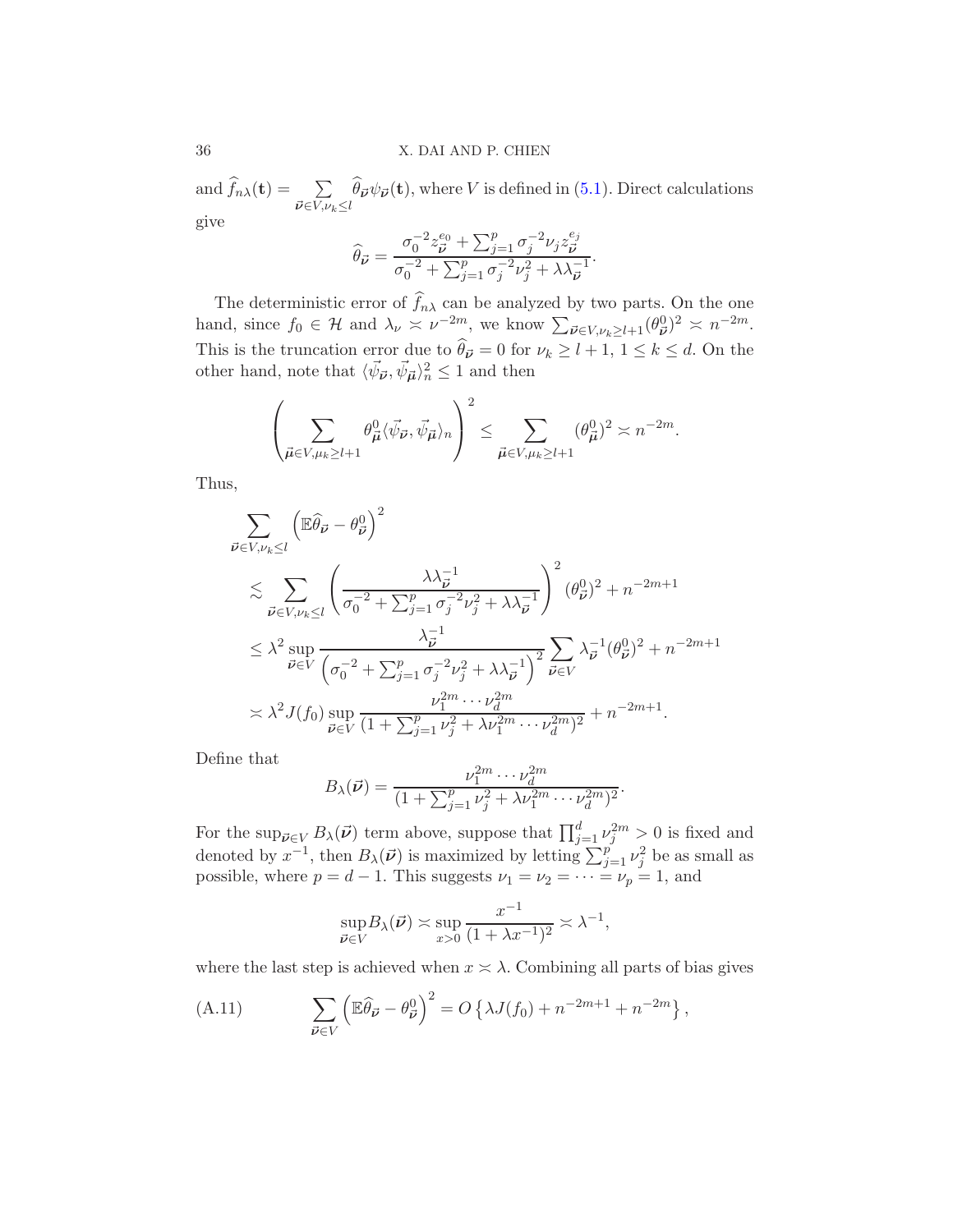where the constant factor only depends on  $\sigma_0^2$ ,  $\sigma_j^2$ , m, r, p and d. The stochastic error is bounded as follows:

$$
\sum_{\vec{\nu} \in V} \left( \hat{\theta}_{\vec{\nu}} - \mathbb{E} \hat{\theta}_{\vec{\nu}} \right)^2 = \sum_{\vec{\nu} \in V, \nu_k \le l} \frac{n^{-1} (\sigma_0^{-2} + \sum_{j=1}^p \sigma_j^{-2} \nu_j^2)}{(\sigma_0^{-2} + \sum_{j=1}^p \sigma_j^{-2} \nu_j^2 + \lambda \lambda_{\vec{\nu}}^{-1})^2} \le \sum_{\vec{\nu} \in V, \nu_k \le l} \frac{1 + \sum_{j=1}^p \nu_j^2}{n(1 + \sum_{j=1}^p \nu_j^2 + \lambda \nu_1^{2m} \cdots \nu_d^{2m})^2}.
$$

Using Lemma [A.7](#page-44-0) in Section [A.4.3](#page-44-1) with  $a = 0$  and  $p = d - 1$ , we have

<span id="page-36-2"></span>(A.12) 
$$
\sum_{\vec{\nu} \in V} \left( \widehat{\theta}_{\vec{\nu}} - \mathbb{E} \widehat{\theta}_{\vec{\nu}} \right)^2 = O \left\{ n^{-1} \lambda^{-1/2m} \right\}.
$$

Combining [\(A.11\)](#page-35-0) and [\(A.12\)](#page-36-2) and letting  $\lambda \approx n^{-2m/(2m+1)}$  completes the proof.

<span id="page-36-1"></span>A.3. Proofs of results in Section [4:](#page-10-0) estimating partial derivatives. We now turn to prove the results for estimating partial derivatives under the random design.

<span id="page-36-0"></span>A.3.1. *Proof of minimax lower bound: Theorem 4.1*. The minimax lower bound will be established by using Fano's lemma but the proof is different from Section [5.1](#page-11-1) in construction details. It suffices to consider a special case that noises  $\epsilon^{e_0}$  and  $\epsilon^{e_j}$ s are Gaussian with  $\sigma_0 = 1$  and  $\sigma_j = 1$ , and  $\Pi^{e_0}$  and  $\Pi^{e_j}$  are uniform, and  $\mathcal{H}_1$  is generated by periodic kernels. For simplicity, we still use the notation introduced in Section [5.1.](#page-11-1) In the rest of this section, without less of generality, we consider estimating  $\partial f_0/\partial t_1(\cdot)$  with  $p \geq 1$ .

First, the number of multi-indices  $\vec{\nu} = (\nu_1, \dots, \nu_r) \in \mathbb{N}^r$  satisfying

$$
\nu_1^{(m-1)/m}\nu_2\cdots\nu_r\leq N
$$

is  $c'_0 N^{m/(m-1)}$ , where  $c'_0$  is some constant. Define a length- $\{c'_0 N^{m/(m-1)}\}$ binary sequence as

$$
b = \{b_{\vec{\nu}} : \nu_1^{(m-1)/m} \nu_2 \cdots \nu_r \le N\} \in \{0,1\}^{c'_0 N^{m/(m-1)}}.
$$

We write

$$
h_b(t_1, \dots, t_r) = N^{-m/2(m-1)} \sum_{\nu_1^{(m-1)/m} \nu_2 \dots \nu_r \le N} b_{\vec{\nu}} \left( 1 + \nu_1^2 + \dots + \nu_r^2 \right)^{-1/2}
$$

$$
\times \left[ \nu_1^{(m-1)/m} \nu_2 \dots \nu_r + N \right]^{-m} \psi_{\nu_1}(t_1) \psi_{\nu_2}(t_2) \dots \psi_{\nu_r}(t_r).
$$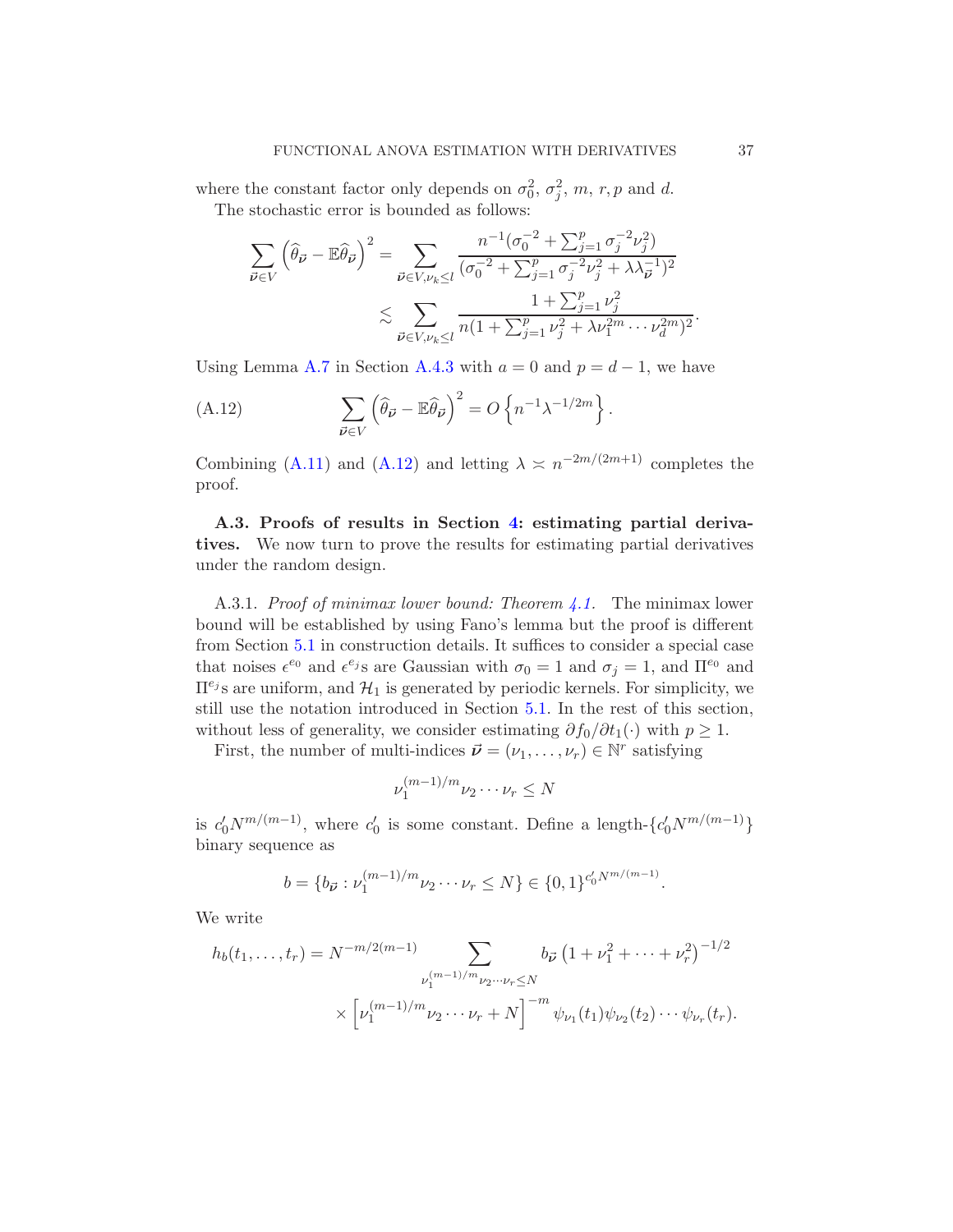where  $\psi_{\nu_k}(t_j)$ s are the trigonometric basis in [\(A.1\)](#page-28-2). Note that

$$
||h_b||_{\mathcal{H}}^2 \lesssim N^{-m/(m-1)} \sum_{\nu_1^{(m-1)/m} \nu_2 \cdots \nu_r \leq N} b_{\vec{\nu}}^2 \nu_1^2 \left(1 + \nu_1^2 + \cdots + \nu_r^2\right)^{-1}
$$
  

$$
\leq N^{-m/(m-1)} \sum_{\nu_1^{(m-1)/m} \nu_2 \cdots \nu_r \leq N} \nu_1^2 \left(1 + \nu_1^2 + \cdots + \nu_r^2\right)^{-1} \asymp 1,
$$

where the last step is by Lemma [A.16](#page-58-0) in Section [A.5.](#page-51-1) Hence,  $h_b(\cdot) \in \mathcal{H}$ .

Then, using the Varshamov-Gilbert bound, there exists a collection of binary sequences  $\{b^{(1)}, \ldots, b^{(M)}\} \subset \{0, 1\}^{c'_0 N^{m/(m-1)}}$  such that

$$
M \ge 2^{c_0' N^{m/(m-1)}/8}
$$

and

$$
H(b^{(l)}, b^{(q)}) \ge c'_0 N^{m/(m-1)}/8, \quad \forall 1 \le l < q \le M.
$$

For  $b^{(l)}, b^{(q)} \in \{0, 1\}^{c'_0 N^{m/(m-1)}},$  we have

$$
\begin{aligned}\n\left\| \frac{\partial h_{b^{(l)}}}{\partial t_1} - \frac{\partial h_{b^{(q)}}}{\partial t_1} \right\|_{L_2}^2 \\
&\ge c' N^{-m/(m-1)} (2N)^{-2m} \sum_{\nu_1^{(m-1)/m} \nu_2 \cdots \nu_r \le N} \nu_1^2 (1 + \nu_1^2 + \cdots + \nu_r^2)^{-1} \left[ b_{\vec{\nu}}^{(l)} - b_{\vec{\nu}}^{(q)} \right]^2 \\
&\ge c' N^{-m/(m-1)} (2N)^{-2m} \sum_{c'_1 \in N/N/8 \le \nu_1^{(m-1)/m} \nu_2 \cdots \nu_r \le N} \nu_1^2 (1 + \nu_1^2 + \cdots + \nu_r^2)^{-1} \\
&= c'_2 N^{-2m}\n\end{aligned}
$$

for some constant  $c'$ ,  $c'_1$  and  $c'_2$ , where the last step is by Lemma [A.16](#page-58-0) in Section [A.5.](#page-51-1) On the other hand, for any  $b^{(l)} \in \{b^{(1)}, \ldots, b^{(M)}\},$ 

$$
||h_{b^{(l)}}||_{L_2}^2 + \sum_{j=1}^p ||\partial h_{b^{(l)}} / \partial t_j||_{L_2}^2
$$
  
\n
$$
\leq N^{-m/(m-1)}N^{-2m} \sum_{\nu_1^{(m-1)/m} \nu_2 \cdots \nu_r \leq N} \left[ b_{\vec{\nu}}^{(l)} \right]^2
$$
  
\n
$$
\leq c'_3 N^{-2m}
$$

with some constant  $c'_3$ , where the last step is a corollary of Lemma [A.16.](#page-58-0)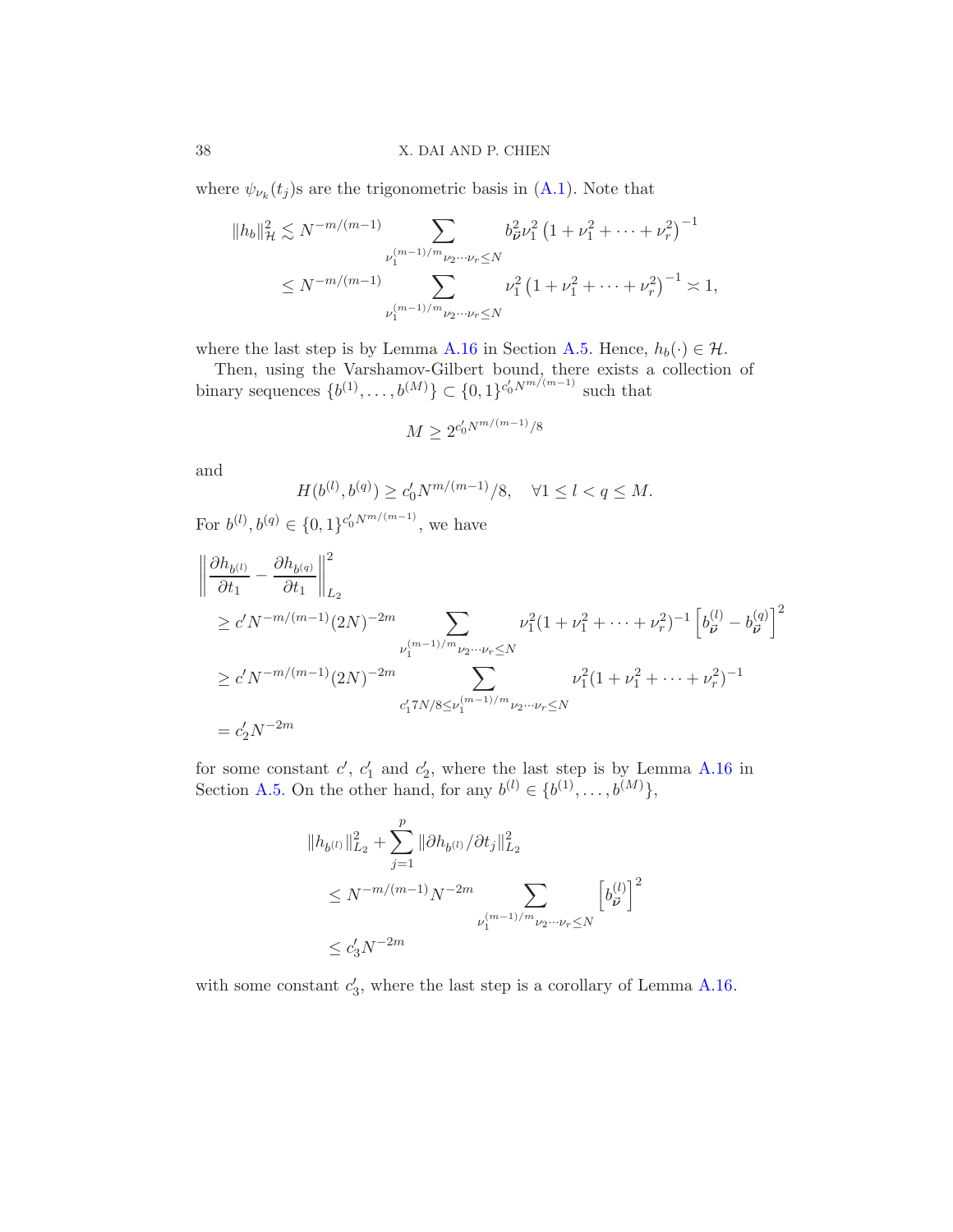Last, by the same argument in  $(5.3)$ ,  $(5.4)$ ,  $(5.5)$  and  $(5.6)$ , we obtain

$$
\inf_{\tilde{f}} \sup_{f_0 \in \mathcal{H}} \mathbb{P} \left\{ \left\| \tilde{f}(\mathbf{t}) - \frac{\partial f_0(\mathbf{t})}{\partial t_1} \right\|_{L_2}^2 \ge \frac{1}{4} c_2' N^{-2m} \right\} \n\ge 1 - \frac{2c_3' n (p+1) N^{-2m} + \log 2}{c_0' (\log 2) N^{m/(m-1)}/8}.
$$

Taking  $N = c_4' n^{(m-1)/(2m^2-m)}$  with an appropriately chosen  $c_4'$ , we have

$$
\limsup_{n\to\infty}\inf_{\tilde{f}}\sup_{f_0\in\mathcal{H}}\mathbb{P}\left\{\left\|\tilde{f}(\mathbf{t})-\frac{\partial f_0(\mathbf{t})}{\partial t_1}\right\|_{L_2}^2\geq C_2n^{-2(m-1)/(2m-1)}\right\}>0,
$$

where the constant factor  $C_2$  only depends on  $\sigma_0^2$ ,  $\sigma_j^2$ , m, and bounded values  $r, p$  and  $d$ . This completes the proof.

<span id="page-38-0"></span>A.3.2. Proof of minimax upper bound: Theorem  $4.2$ . We continue to use the notation and definitions such as the minimizer  $f$ , the Fréchet derivatives  $Dl_n(f)g$ ,  $Dl_\infty(f)g$ ,  $D^2l_n(f)gh$ ,  $D^2l_\infty(f)gh$ , the operator  $G_\lambda^{-1}$  and most importantly  $\tilde{f}^*$  in Section [5.2.](#page-15-3) Unlike Section [5.2,](#page-15-3) here we do not require  $\pi^{e_j}$ s are known nor  $f_0$  has periodic boundaries on  $\mathcal{X}_1^d$  by some transformation.

By the assumption that  $\pi^{e_j}$ s are bounded away from 0 and infinity, we have for any  $1 \leq j \leq p$ ,

$$
\int_{\mathcal{X}_1^d} \left[ \frac{\partial \widehat{f}_{n\lambda}(\mathbf{t})}{\partial t_j} - \frac{\partial f_0(\mathbf{t})}{\partial t_j} \right]^2 d\mathbf{t} \lesssim \| \widehat{f} - f_0 \|_0^2.
$$

Hence, the following lemma is sufficient for proving Theorem [4.2.](#page-10-2)

<span id="page-38-1"></span>LEMMA A.2. Under the conditions of Theorem [4.1,](#page-10-1) then  $f_{n\lambda}$  given by [\(2.5\)](#page-6-0) satisfies

$$
\lim_{D_2 \to \infty} \limsup_{n \to \infty} \sup_{f_0 \in \mathcal{H}} \mathbb{P} \left\{ \| \widehat{f} - f_0 \|_0^2 > D_2 n^{-2(m-1)/(2m-1)} \right\} = 0,
$$

if the tuning parameter  $\lambda$  is chosen by  $\lambda \asymp n^{-2(m-1)/(2m-1)}$ .

A lemma for the proof.. In H, the quadratic form  $\langle f, f \rangle$  is completely continuous with respect to  $\langle f, f \rangle_R$ . By the theory in Section 3.3 of Weinberger [\[46\]](#page-61-3), there exists an eigen-decomposition for the generalized Rayleigh quotient  $\langle f, f \rangle_0 / \langle f, f \rangle_R$  in H, where we denote the eigenvalues are  $\{(1 +$  $(\gamma_{\nu})^{-1}\}_{\nu\geq 1}$  and the corresponding eigenfunctions are  $\{(1+\gamma_{\nu})^{-1/2}\xi_{\nu}\}_{\nu\geq 1}$ . Thus,  $\langle \xi_{\nu}, \xi_{\mu} \rangle_R = (1 + \gamma_{\nu}) \delta_{\nu\mu}$  and  $\langle \xi_{\nu}, \xi_{\mu} \rangle_0 = \delta_{\nu\mu}$ , where  $\delta_{\nu\mu}$  is Kronecker's delta. The following proposition gives the decay rate of  $\gamma_{\nu}$  and its proof is given in Section [A.4.2.](#page-43-0)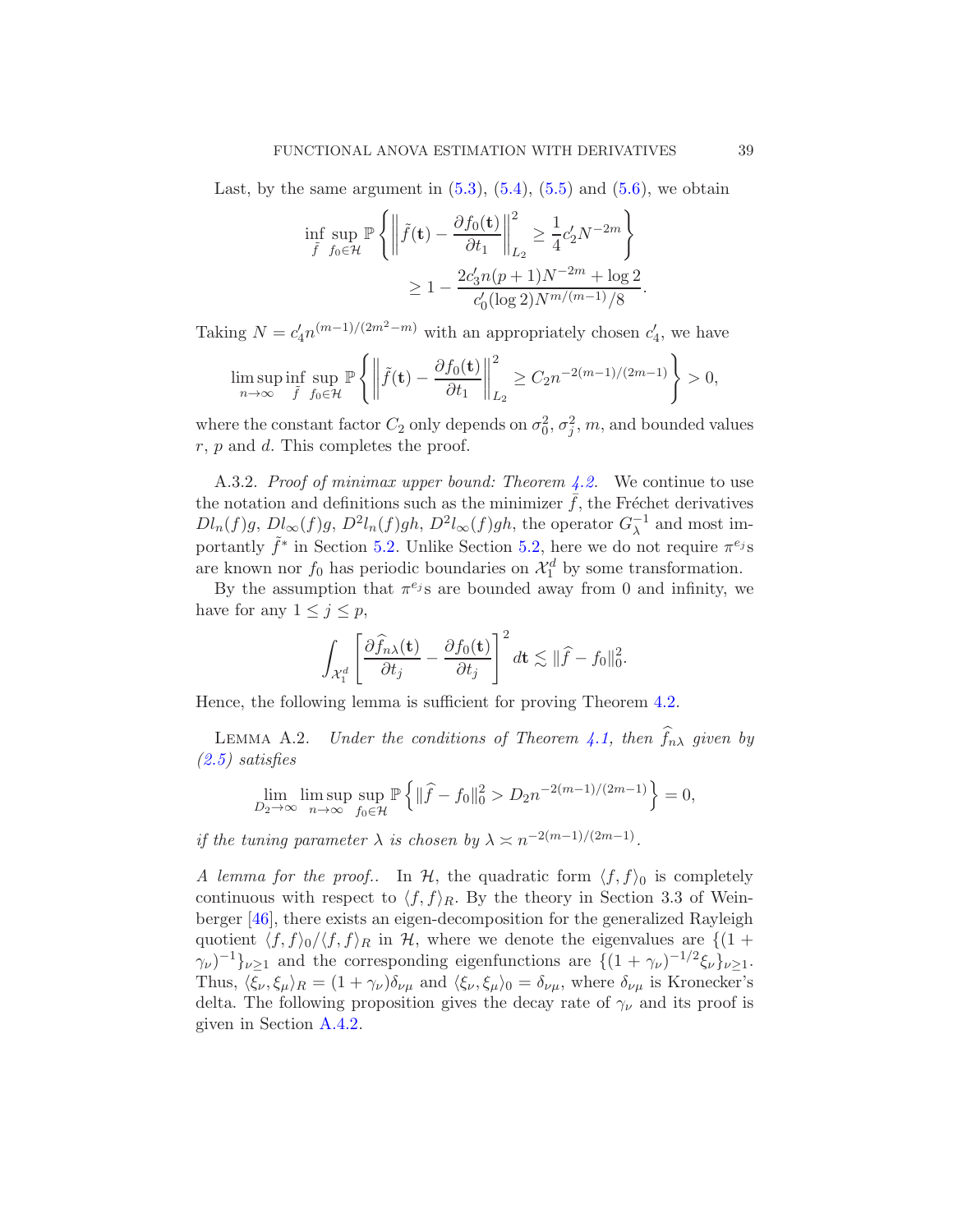<span id="page-39-0"></span>Lemma A.3. By the well-ordering principle, the elements in the set

$$
\left\{ \left( 1 + \sum_{j=1}^p \nu_j^2 \right) \prod_{k=1}^d \nu_k^{-2m} : \vec{\nu} \in V \right\}
$$

can be ordered from large to small, where  $V$  is defined in  $(5.1)$ . Denote by  $\{\gamma'_{\nu}\}_{\nu\geq 1}$  the ordered sequence. Then  $\gamma_{\nu} \asymp (\gamma'_{\nu})^{-1}$ .

The proof of this lemma is delegated to Section [A.4.2.](#page-43-0) The lemma bridges the gap between the proof needed for Lemma  $A.2$  and the proof for Theorem [3.2](#page-8-0) shown in Section [5.2](#page-15-3) since the eigenvalues  $\rho_{\vec{\nu}}$  in Section 5.2 satisfies  $\rho_{\vec{\nu}} \times (1 + \sum_{j=1}^p \nu_j^2)^{-1} \prod_{k=1}^d \nu_k^{2m}$ . Hence in later analysis, we can exchange the use of  $\{\gamma_{\nu}, \nu \in \mathbb{N}\}\$  and  $\{\rho_{\vec{\nu}} : \vec{\nu} \in V\}\$  in some asymptotic calculation settings.

For any function  $f \in \mathcal{H}$ , it can be decomposed as

$$
f(t_1,\ldots,t_d)=\sum_{\nu\in\mathbb{N}}f_{\nu}\xi_{\nu}(t_1,\ldots,t_d),\quad \text{where }f_{\nu}=\langle f(\mathbf{t}),\xi_{\nu}(\mathbf{t})\rangle_0,
$$

and  $J(f) = \langle f, f \rangle_R - \langle f, f \rangle_0 = \sum_{\nu \in \mathbb{N}} \gamma_{\nu} f_{\nu}^2$ .

First, we present an upper bound of the deterministic error  $({\bar f} - f_0)$ .

<span id="page-39-1"></span>Lemma A.4. The deterministic error satisfies

$$
\|\bar{f} - f_0\|_0^2 = O\left\{\lambda J(f_0)\right\}.
$$

PROOF. For any  $0 \le a \le 1$ ,

$$
\|\bar{f} - f_0\|_0^2 = \sum_{\nu=1}^{\infty} \left(\frac{\lambda \gamma_{\nu}}{1 + \lambda \gamma_{\nu}}\right)^2 (f_{\nu}^0)^2
$$
  
\n
$$
\leq \lambda^2 \sup_{\nu \in \mathbb{N}} \frac{\gamma_{\nu}}{(1 + \lambda \gamma_{\nu})^2} \sum_{\nu=1}^{\infty} \gamma_{\nu} (f_{\nu}^0)^2
$$
  
\n
$$
\leq \lambda^2 J(f_0) \sup_{x>0} \frac{x^{-1}}{(1 + \lambda x^{-1})^2}
$$
  
\n
$$
\approx \lambda^2 J(f_0) \lambda^{-1} = \lambda J(f_0),
$$

where the fourth step is achieved when  $x \geq \lambda$ .

Second, we show an upper bound of  $(\tilde{f}^* - \bar{f})$ , which accounts for a part of the stochastic error.

 $\Box$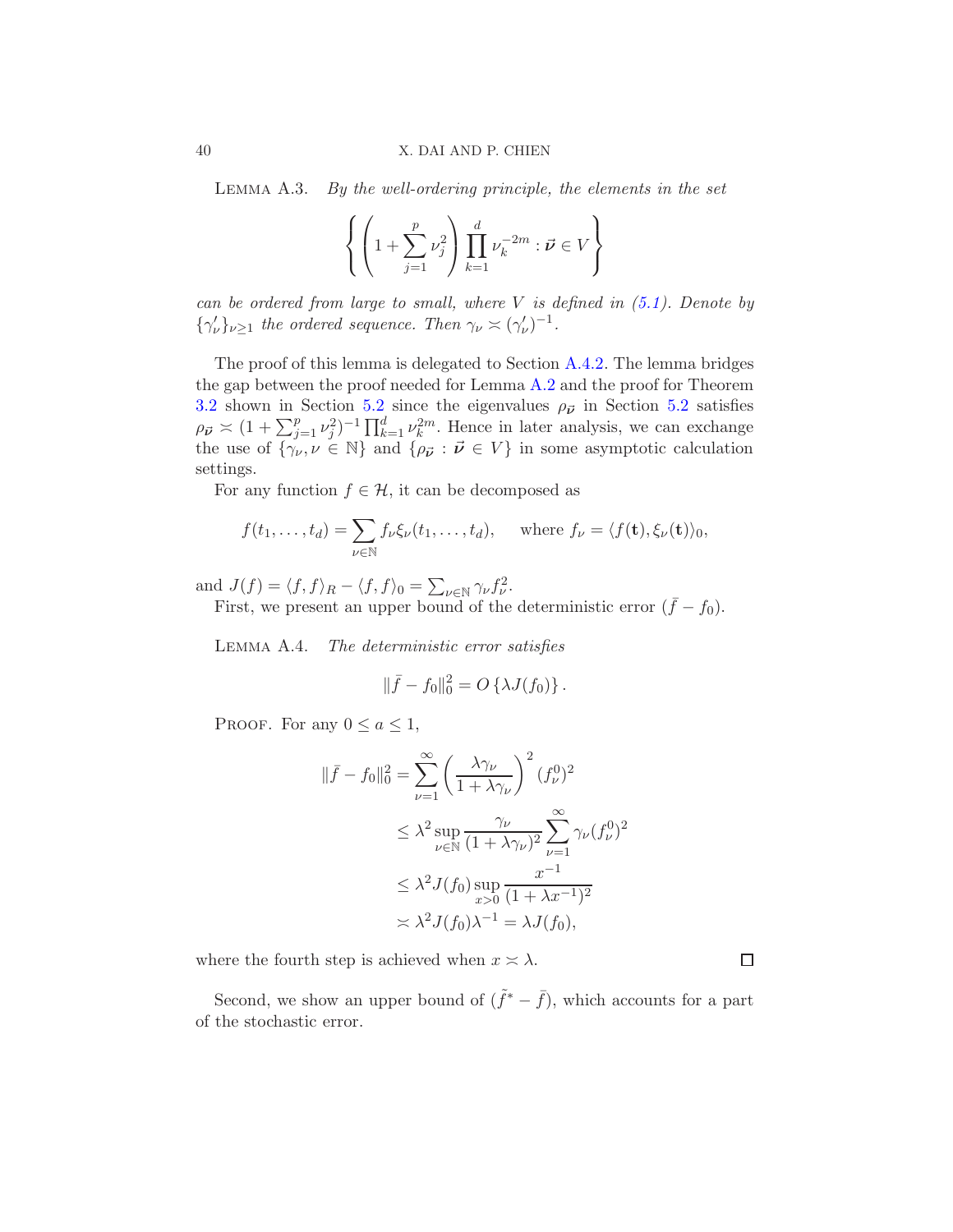<span id="page-40-0"></span>LEMMA A.5. For  $1 \leq p \leq d$ , then if  $m > 5/4$ , we have

$$
\|\tilde{f}^* - \bar{f}\|^2_0 = O_{\mathbb{P}}\left\{n^{-1}\lambda^{-1/(2m-2)}\right\}.
$$

PROOF. As shown in [\(5.22\)](#page-20-1),  $\mathbb{E}[\frac{1}{2}Dl_{n,\lambda}(\bar{f})g]^2 = O\{n^{-1}||g||_0^2\}$ . By the definition of  $G_{\lambda}^{-1}$  in [\(5.17\)](#page-18-1),

$$
||G_{\lambda}^{-1}g||_0^2 = \sum_{\nu=1}^{\infty} (1 + \lambda \gamma_{\nu})^{-2} \langle g, \xi_{\nu} \rangle_R^2, \quad \forall g \in \mathcal{H}.
$$

Thus,

$$
\mathbb{E}\|\tilde{f}^* - \bar{f}\|_0^2 = \frac{1}{4}\mathbb{E}\left[\sum_{\nu=1}^{\infty} (1 + \lambda \gamma_{\nu})^{-2} \langle D l_{n\lambda}(\bar{f}), \xi_{\nu} \rangle_R^2\right]
$$
  

$$
\leq \sum_{\nu=1}^{\infty} (1 + \lambda \gamma_{\nu})^{-2} \mathbb{E}\left[\frac{1}{2} D l_{n\lambda}(\bar{f}) \xi_{\nu}\right]^2
$$
  

$$
\lesssim n^{-1} \sum_{\nu=1}^{\infty} (1 + \lambda \gamma_{\nu})^{-2}
$$
  

$$
\asymp n^{-1} M_0(\lambda),
$$

where the last step is because of Lemma [A.3,](#page-39-0) and  $M_a(\lambda)$  for  $0 \le a \le 1$  is defined in Lemma [A.8](#page-49-0) of Section [A.4.4.](#page-48-0) Hence, we complete the proof by using Lemma [A.8.](#page-49-0)  $\Box$ 

Then, we give an upper bound of  $(\hat{f} - \tilde{f}^*)$ , which accounts for another part of the stochastic error.

<span id="page-40-1"></span>LEMMA A.6. If  $n^{-1}\lambda^{-[a+ma/(m-1)+3/2m]} [\log(1/\lambda)]^{r-1} \to 0$  and  $1/2m <$  $a < (2m-3)/2m$ , we have

$$
\|\widehat{f} - \widetilde{f}^*\|^2_0 = o_{\mathbb{P}}\left\{n^{-1}\lambda^{-1/(2m-2)}\right\}.
$$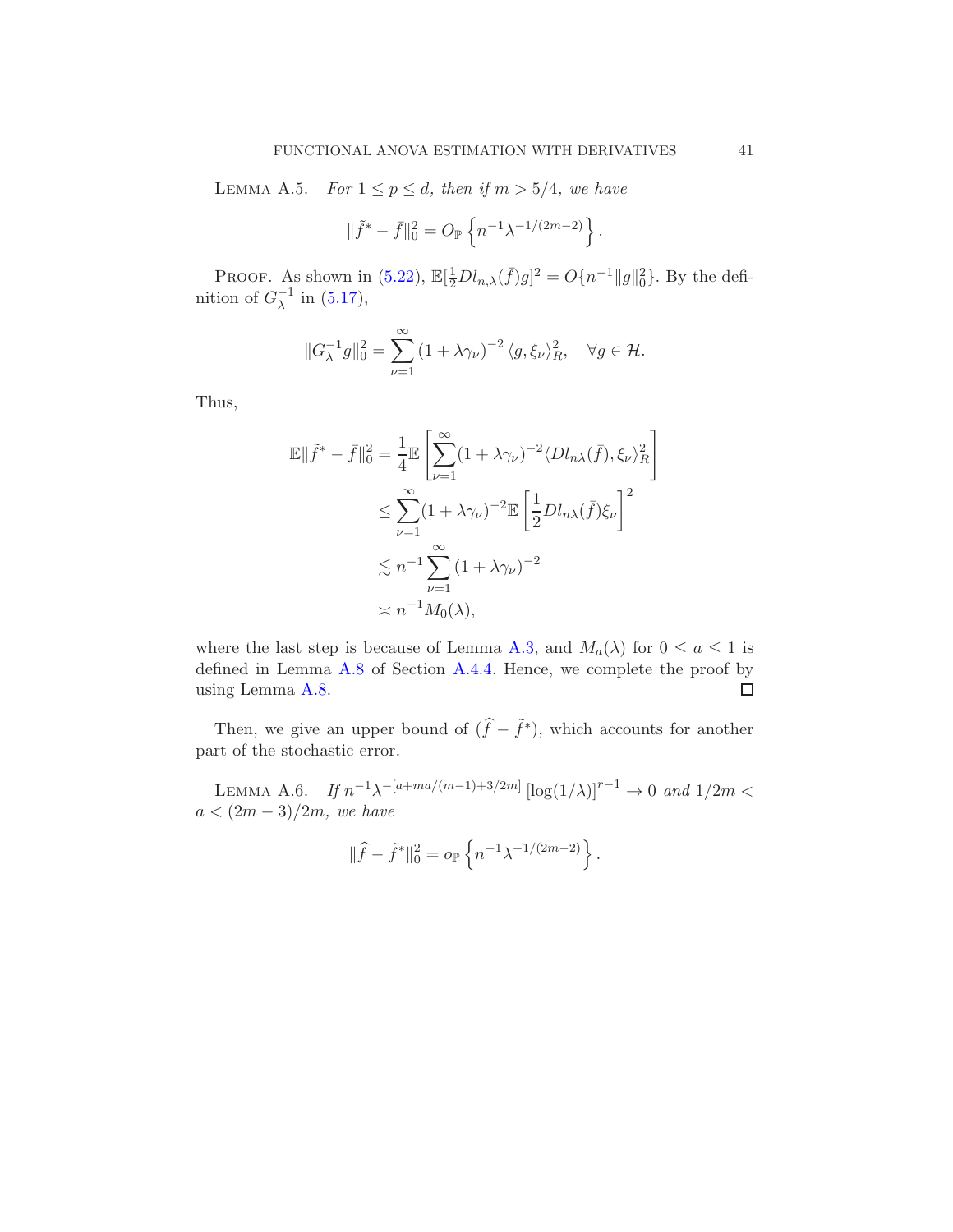PROOF. Observe that  
\n
$$
\mathbb{E} \|\hat{f} - \tilde{f}\|_0^2
$$
\n
$$
\leq \mathbb{E} \sum_{\vec{\nu} \in V} (1 + \lambda \gamma_{\vec{\nu}})^{-2} \left[ \frac{1}{2} D^2 l_{\infty}(\bar{f}) (\hat{f} - \bar{f}) \phi_{\vec{\nu}} - \frac{1}{2} D^2 l_n(\bar{f}) (\hat{f} - \bar{f}) \phi_{\vec{\nu}} \right]^2
$$
\n
$$
\leq \mathbb{E} \sum_{\vec{\nu} \in V} (1 + \lambda \gamma_{\vec{\nu}})^{-2}
$$
\n
$$
\times \frac{1}{p+1} \left\{ \left[ \frac{1}{n\sigma_0^2} \sum_{i=1}^n (\hat{f} - \bar{f}) (\mathbf{t}_i^{e_0}) \phi_{\vec{\nu}} (\mathbf{t}_i^{e_0}) - \frac{1}{\sigma_0^2} \int (\hat{f} - \bar{f}) (\mathbf{t}) \phi_{\vec{\nu}} (\mathbf{t}) \pi^{e_0} (\mathbf{t}) \right]^2 \right\}
$$
\n
$$
+ \sum_{j=1}^p \left[ \frac{1}{n\sigma_j^2} \sum_{i=1}^n \frac{\partial (\hat{f} - \bar{f})}{\partial t_j} (\mathbf{t}_i^{e_0}) \frac{\partial \phi_{\vec{\nu}}}{\partial t_j} (\mathbf{t}_i^{e_0}) - \frac{1}{\sigma_j^2} \int \frac{\partial (\hat{f} - \bar{f}) (\mathbf{t})}{\partial t_j} \frac{\partial \phi_{\vec{\nu}} (\mathbf{t})}{\partial t_j} \pi^{e_0} (\mathbf{t}) \right]^2 \right\}
$$
\n
$$
\lesssim n^{-1} \| \hat{f} - \bar{f} \|_{L_2(a+1/m)}^2 \sum_{\vec{\nu} \in V} \left( 1 + \frac{\rho_{\vec{\nu}}}{\|\phi_{\vec{\nu}}\|_{L_2}^2} \right)^a (1 + \lambda \rho_{\vec{\nu}})^{-2}
$$
\n
$$
= n^{-1} \| \hat{f} - \bar{f} \|_{L_2(a+1/m)}^2 M_a(\lambda)
$$
\n
$$
\leq \left\{ n^{-1} \lambda^{-[a+3/2m + ma/(m-1)]} [\log(1/\lambda)]^{r-
$$

where the first step exchange the use of  $\{\gamma_{\nu}, \nu \in \mathbb{N}\}\$  and  $\{\rho_{\vec{\nu}} : \vec{\nu} \in V\},\$ the third step is by [\(5.30\)](#page-24-1), and the last step is Lemma [5.3,](#page-20-0) Lemma [5.4](#page-22-0) and Lemma [A.8](#page-49-0) in Section [A.4.4.](#page-48-0) The above inequality holds for any  $1/2m <$  $a < (2m-3)/2m$ . This completes the proof.  $\Box$ 

Last, we combine Lemma [A.4,](#page-39-1) Lemma [A.5](#page-40-0) and Lemma [A.6.](#page-40-1) By letting  $\lambda \approx n^{-2(m-1)/(2m-1)}$  and  $a = 1/2m + \epsilon$  for some  $\epsilon > 0$ , then

$$
n^{-1}\lambda^{-(a+3/2m+ma/(m-1))}[\log(1/\lambda)]^{r-1} \to 0
$$

holds as long as  $m > 2$ . Therefore, we conclude that for any  $1 \le p \le d$  and  $m > 2$ ,

$$
\begin{aligned} \|\widehat{f} - f_0\|_0^2 &= O\left\{\lambda J(f_0)\right\} + O_{\mathbb{P}}\left\{n^{-1}\lambda^{-1/(2m-2)}\right\} + o_{\mathbb{P}}\left\{n^{-1}\lambda^{-1/(2m-2)}\right\} \\ &= O_{\mathbb{P}}\left\{n^{-2(m-1)/(2m-1)}\right\} . \end{aligned}
$$

<span id="page-41-0"></span>This completes the proof for Lemma [A.2](#page-38-1) and the proof for Theorem [4.2](#page-10-2) .

A.4. Key lemmas. Now we prove and show some keys lemmas used for the proofs in Section [5,](#page-11-0) Section [A.2](#page-28-0) and Section [A.3.](#page-36-1) We remind the reader that the proofs in this section rely on some lemmas to be stated later in Section [A.5.](#page-51-1)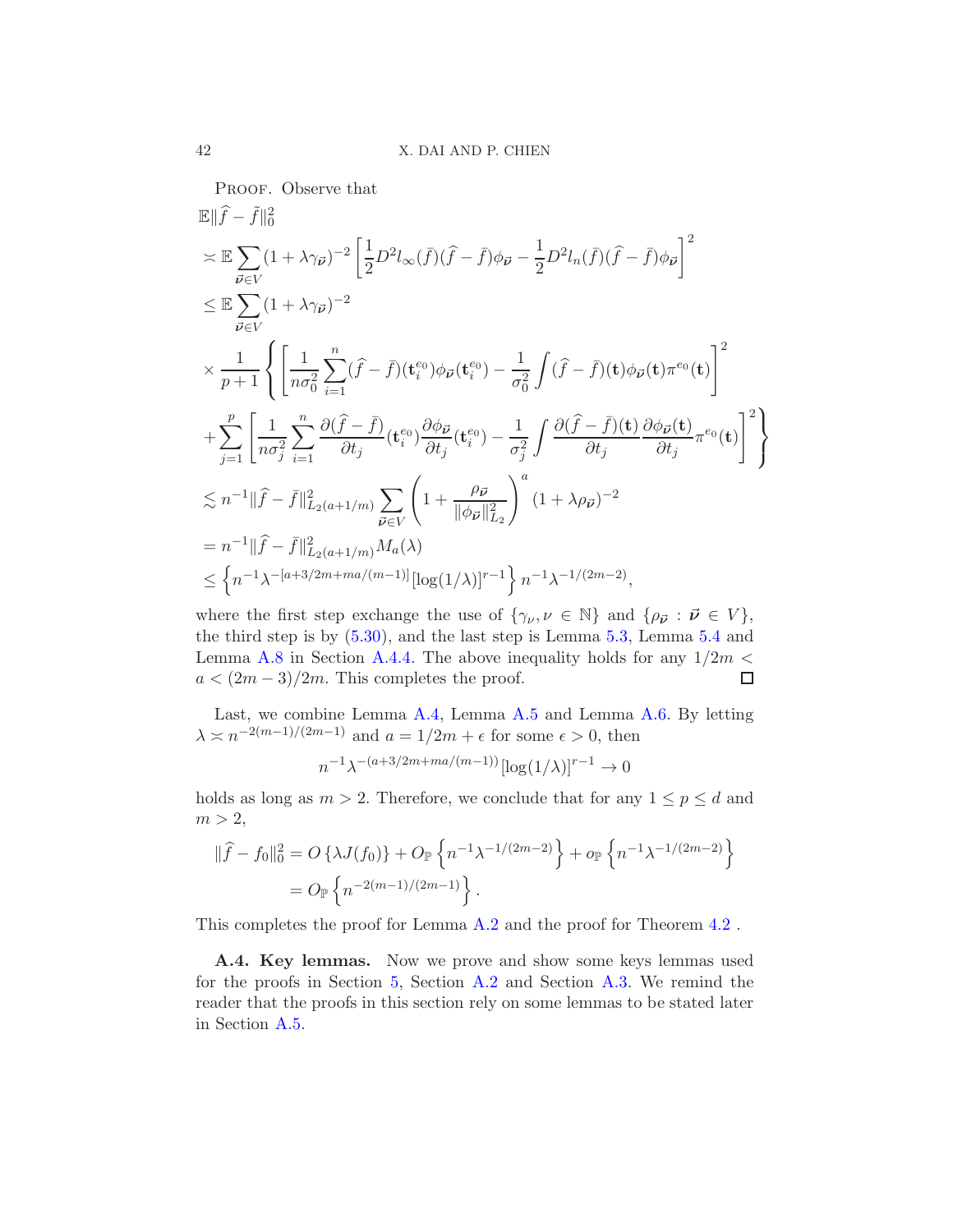<span id="page-42-0"></span>A.4.1. Proof of Lemma [5.1.](#page-15-1)

The norm  $\|\cdot\|_R$  is equivalent to  $\|\cdot\|_{\mathcal{H}}$  in  $\mathcal{H}$ .

PROOF. Observe that for any  $g \in \mathcal{H}$ , by the assumption that  $\pi^{e_0}$  and  $\pi^{e_j}$ s are bounded away from 0 and infinity, we have

$$
\frac{1}{p+1} \left[ \frac{1}{\sigma_0^2} \int g^2(\mathbf{t}) \pi^{e_0}(\mathbf{t}) + \sum_{j=1}^p \frac{1}{\sigma_j^2} \int \left\{ \frac{\partial g(\mathbf{t})}{\partial t_j} \right\}^2 \pi^{e_j}(\mathbf{t}) \right]
$$
  

$$
\leq c_1 \left[ \int g^2(\mathbf{t}) + \sum_{j=1}^p \int \left\{ \frac{\partial g(\mathbf{t})}{\partial t_j} \right\}^2 \right] \leq c_2 \cdot c_K^{2d} \|g\|_{\mathcal{H}}^2,
$$

for some constant  $c_1$  and  $c_2$ , where the last step is by Lemma [A.9.](#page-50-0) Hence

<span id="page-42-2"></span>(A.13) 
$$
||g||_R^2 \le (c_2 c_K^{2d} + 1) ||g||_H^2.
$$

One the other hand, for any  $g \in \mathcal{H}$  we can do the orthogonal decomposition  $g = g^0 + g^1$  where  $\langle g^0, g^1 \rangle_{\mathcal{H}} = 0$ ,  $g^0$  is in the null space of  $J(\cdot)$  and  $g^1$  is in the orthogonal space of the null space of  $J(\cdot)$  in  $H$ . Since the null space of  $J(\cdot)$  has a finite basis which forms a positive definite kernel matrix, we assume the minimal eigenvalue of the kernel matrix is  $\mu'_{\min} > 0$ . Then there exists a constant  $c_3 > 0$  such that

(A.14) 
$$
||g^{0}||_{R}^{2} \geq c_{3}||g^{0}||_{L_{2}}^{2} \geq c_{3}\mu'_{\min}||g^{0}||_{\mathcal{H}}^{2}.
$$

For  $g^1$ , we have  $||g^1||_R^2 \ge J(g^1) = ||g^1||_H^2$ . Thus, for any  $g \in \mathcal{H}$ ,

<span id="page-42-1"></span>
$$
||g||_R^2 \ge c_3 \int (g^0 + g^1)^2 + ||g^1||_H^2
$$
  
\n
$$
\ge c_3 \left\{ ||g^0||_{L_2}^2 + \frac{1+c_3}{c_3} ||g^1||_{L_2}^2 - 2||g^0||_{L_2} ||g^1||_{L_2} \right\}
$$
  
\n
$$
\ge \frac{c_3}{1+c_3} ||g^0||_{L_2}^2,
$$

where the second inequality is by  $||g^1||^2_{\mathcal{H}} \ge ||g^1||^2_{\mathcal{L}_2}$ . Then by  $(A.14)$ , we obtain  $||g||_R^2 \ge (1+c_3)^{-1}c_3\mu'_{\min} ||g^0||_R^2$ . Together with  $||g||_R^2 \ge J(g^1) = ||g^1||_R^2$ , we have

<span id="page-42-3"></span>(A.15) 
$$
||g||_{R}^{2} \ge \left(1 + \frac{1 + c_{3}}{c_{3}\mu'_{\min}}\right)^{-1}||g||_{\mathcal{H}}^{2}.
$$

Combining  $(A.13)$  and  $(A.15)$  completes the proof.

 $\Box$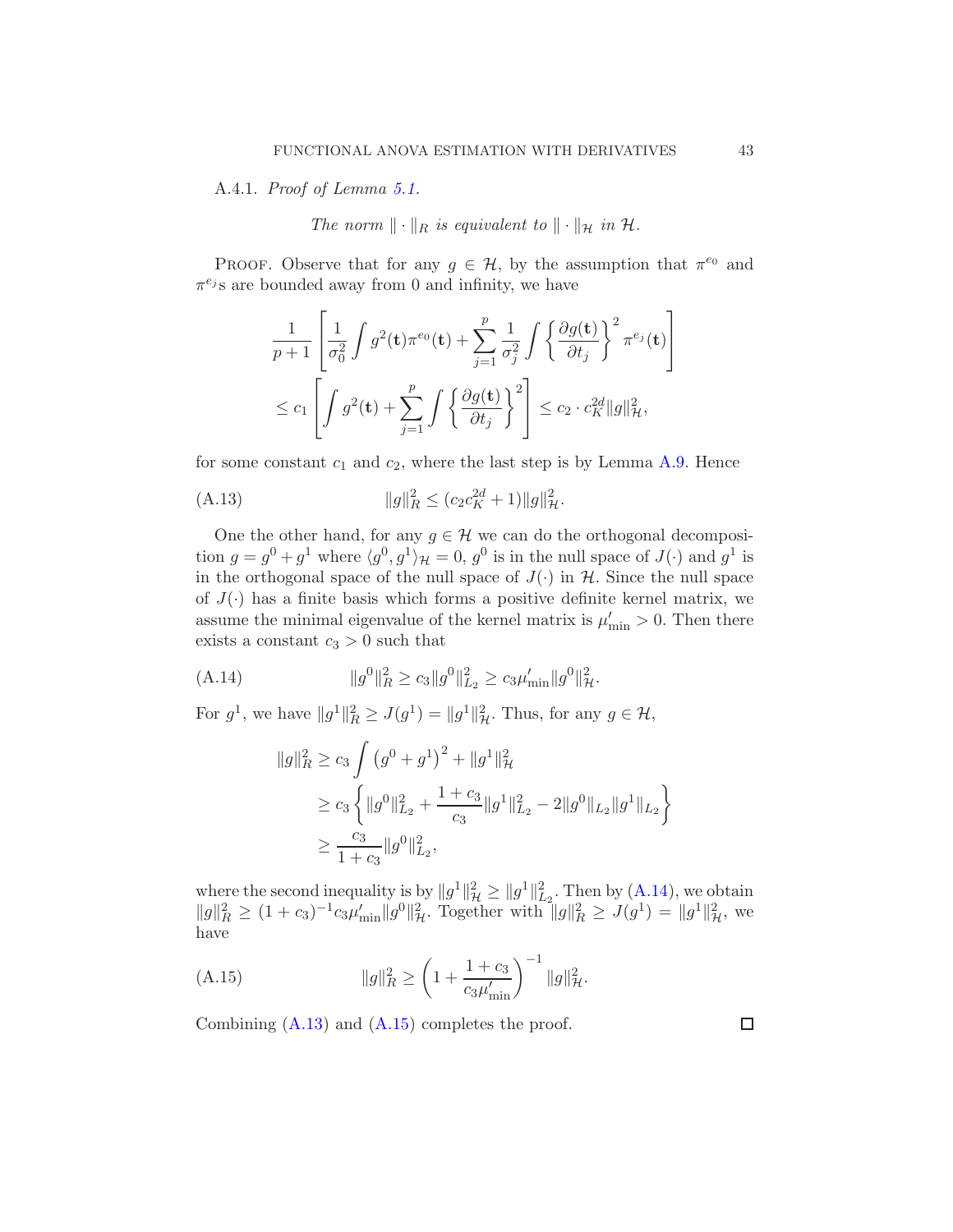A.4.2. Proof of Lemma [A.3.](#page-39-0)

PROOF. When  $d = 1$ , this problem is solved in Cox [\[42](#page-61-2)]. Their method is finding an orthonormal basis in  $L_2(\mathcal{X}_1)$  to simultaneously diagonalize  $\langle f, f \rangle_0$ and  $\langle f, f \rangle_R$ , and then obtain the decay rate of  $\gamma_{\nu}$ . However, their method cannot be applied to our case when  $2 \leq p \leq d$ . Alternatively, we use the Courant-Fischer-Weyl min-max principle to prove the lemma.

Note that for any  $f \in \mathcal{H}$ , the norm  $||f||_0^2$  is equivalent to

<span id="page-43-1"></span>
$$
\int f^2 + \sum_{j=1}^p \int \left(\frac{\partial f(\mathbf{t})}{\partial t_j}\right)^2.
$$

From Lemma [5.1,](#page-15-1) the norm  $\|\cdot\|_R^2$  is equivalent to  $\|\cdot\|_{\mathcal{H}}^2$ . Now by applying the mapping principle [see, e.g., Theorem 3.8.1 in Weinberger [\[46\]](#page-61-3)], we may replace  $\langle f, f \rangle_0$  by  $\int f^2 + \sum_{j=1}^p \int (\partial f / \partial t_j)^2$  and  $\langle f, f \rangle_R$  by  $||f||^2_{\mathcal{H}}$ , and the resulting eigenvalues  $\{\gamma''_v\}_{v\geq 1}$  of  $\{\int f^2 + \sum_{j=1}^p \int (\partial f/\partial t_j)^2\} / \|f\|_{\mathcal{H}}^2$  satisfy

$$
\gamma_{\nu}'' \asymp (1 + \gamma_{\nu})^{-1}.
$$

Thus, we only need to study  $\{\gamma''_{\nu}\}_{\nu \geq 1}$ . Since  $f \in \mathcal{H}$  has the tensor product structure, we denote by  $\lambda_{\vec{\nu}}[\{\int f^2 + \sum_{j=1}^p \int (\partial f/\partial t_j)^2\}/\langle f, f \rangle_{\mathcal{H}}]$  the  $\vec{\nu}$ th eigenvalue of the generalized Rayleigh quotient, where  $\vec{\nu} \in V$  and V is defined in  $(5.1)$ .

Second, by the assumption that  $\lambda_{\nu} \approx \nu^{-2m}$  in [\(2.4\)](#page-5-2),  $\mathcal{H}_1$  is equivalent to a Sobolev space  $\mathcal{W}_2^m(\mathcal{X}_1)$  and the trigonometric functions  $\{\psi_\nu\}_{\nu \geq 1}$  in  $(A.1)$ form an eigenfunction basis of  $\mathcal{H}_1$  up to a m-dimensional linear space of polynomials of order less than  $m$ . See, for example, Wahba [\[45\]](#page-61-0). Denote the latter linear space of polynomials by G. Denote by  $\mathcal{F}_{\mu}$  and  $\mathcal{F}_{\mu}^{\perp}$  the linear spaces spanned by  $\{\psi_{\nu}: 1 \leq \nu \leq \mu\}$  and  $\{\psi_{\nu}: \nu \geq \mu + 1\}$ , respectively. For any  $\vec{\nu} = (\nu_1, \nu_2, \dots, \nu_d) \in V$ , by the Courant-Fischer-Weyl min-max principle,

$$
\lambda_{(\nu_1 - m) \lor 0, (\nu_2 - m) \lor 0, \dots, (\nu_d - m) \lor 0} \left[ \left\{ \int f^2 + \sum_{j=1}^p \int \left( \frac{\partial f}{\partial t_j} \right)^2 \right\} / \langle f, f \rangle_{\mathcal{H}} \right]
$$
\n
$$
\geq \min_{f \in \mathcal{H} \cap \otimes_{k=1}^d \{ \mathcal{F}_{\nu_k} \cap \mathcal{G}^\perp \}} \left[ \left\{ \int f^2 + \sum_{j=1}^p \int \left( \frac{\partial f}{\partial t_j} \right)^2 \right\} / \langle f, f \rangle_{\mathcal{H}} \right]
$$
\n
$$
\geq c_1 \left( 1 + \sum_{j=1}^p \nu_j^2 \right) \prod_{k=1}^d \nu_k^{-2m}
$$

<span id="page-43-0"></span>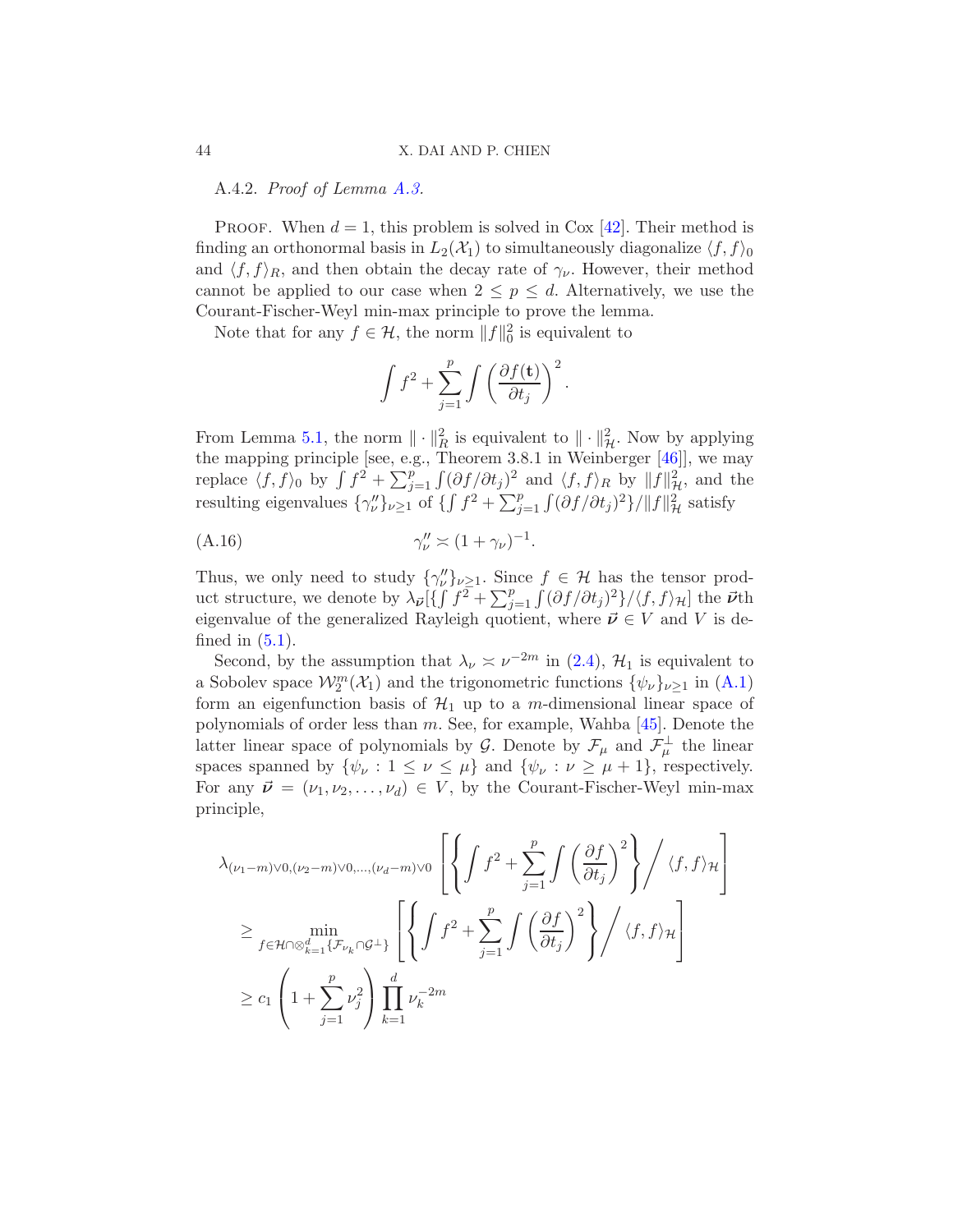for some constant  $c_1 > 0$ , where the last inequality is by the fact that  $d\psi_{2\nu-1}(t)/dt = 2\pi\nu \psi_{2\nu}(t)$  and  $d\psi_{2\nu}(t)/dt = -2\pi\nu \psi_{2\nu-1}(t)$ . On the other hand,

$$
\lambda_{\nu_1+m,\nu_2+m,\dots,\nu_d+m} \left[ \left\{ \int f^2 + \sum_{j=1}^p \int \left( \frac{\partial f}{\partial t_j} \right)^2 \right\} / \langle f, f \rangle_{\mathcal{H}} \right]
$$
  

$$
\leq \max_{f \in \mathcal{H} \cap \otimes^d \{F_{k-1}^{\perp} \cap \mathcal{G}^{\perp} \}} \left[ \left\{ \int f^2 + \sum_{j=1}^p \int \left( \frac{\partial f}{\partial t_j} \right)^2 \right\} / \langle f, f \rangle_{\mathcal{H}} \right]
$$
  

$$
\leq c_2 \left( 1 + \sum_{j=1}^p \nu_j^2 \right) \prod_{k=1}^d \nu_k^{-2m}
$$

for some constant  $c_2 > 0$ . Thus, for any  $\vec{\nu} \in V$ ,

$$
\lambda_{\vec{\nu}}\left[\left\{\int f^2 + \sum_{j=1}^p \int \left(\frac{\partial f}{\partial t_j}\right)^2\right\} \bigg/ \langle f, f \rangle_{\mathcal{H}}\right] \asymp \left(1 + \sum_{j=1}^p \nu_j^2\right) \prod_{k=1}^d \nu_k^{-2m}.
$$

This implies  $\gamma_{\nu}' = \gamma_{\nu}''$ , where  $\gamma_{\nu}'$  is defined in Lemma [A.3.](#page-39-0) Together with [\(A.16\)](#page-43-1), we complete the proof.  $\Box$ 

<span id="page-44-1"></span>A.4.3. Definition of  $N_a(\lambda)$  and its upper bound.

<span id="page-44-0"></span>LEMMA A.7. Recall that V as a family of multi-index  $\vec{\nu}$  is defined in [\(5.1\)](#page-11-2). We let

(A.17) 
$$
N_a(\lambda) = \sum_{\vec{\nu} \in V} \frac{\left(\prod_{k=1}^d \nu_k^{2m}\right)^a \left(1 + \sum_{j=1}^p \nu_j^2\right)}{\left(1 + \sum_{j=1}^p \nu_j^2 + \lambda \prod_{k=1}^d \nu_k^{2m}\right)^2}.
$$

Then, when  $0 \le p < d$ , we have for any  $0 \le a < 1 - 1/2m$ ,

<span id="page-44-2"></span>
$$
N_a(\lambda) = O\left\{\lambda^{-a-1/2m} \left[\log(1/\lambda)\right]^{(d-p)\wedge r-1}\right\},\,
$$

and when  $p = d$ , we have for any  $0 \le a \le 1$ ,

$$
N_a(\lambda) = \begin{cases} O\left\{\lambda^{\frac{mr}{1-mr}(a+\frac{r-2}{2mr})}\right\}, & \text{if } r \ge 3; \\ O\left\{\log(1/\lambda)\right\}, & \text{if } r = 2, a = 0; \\ O\left\{1\right\}, & \text{if } r = 1, a < \frac{1}{2m}; \\ O\left\{\lambda^{\frac{1-2ma}{2m-2}}\right\}, & \text{if } r = 1, a > \frac{1}{2m}. \end{cases} \quad O\left\{\log(1/\lambda)\right\}, & \text{if } r = 1, a = \frac{1}{2m};
$$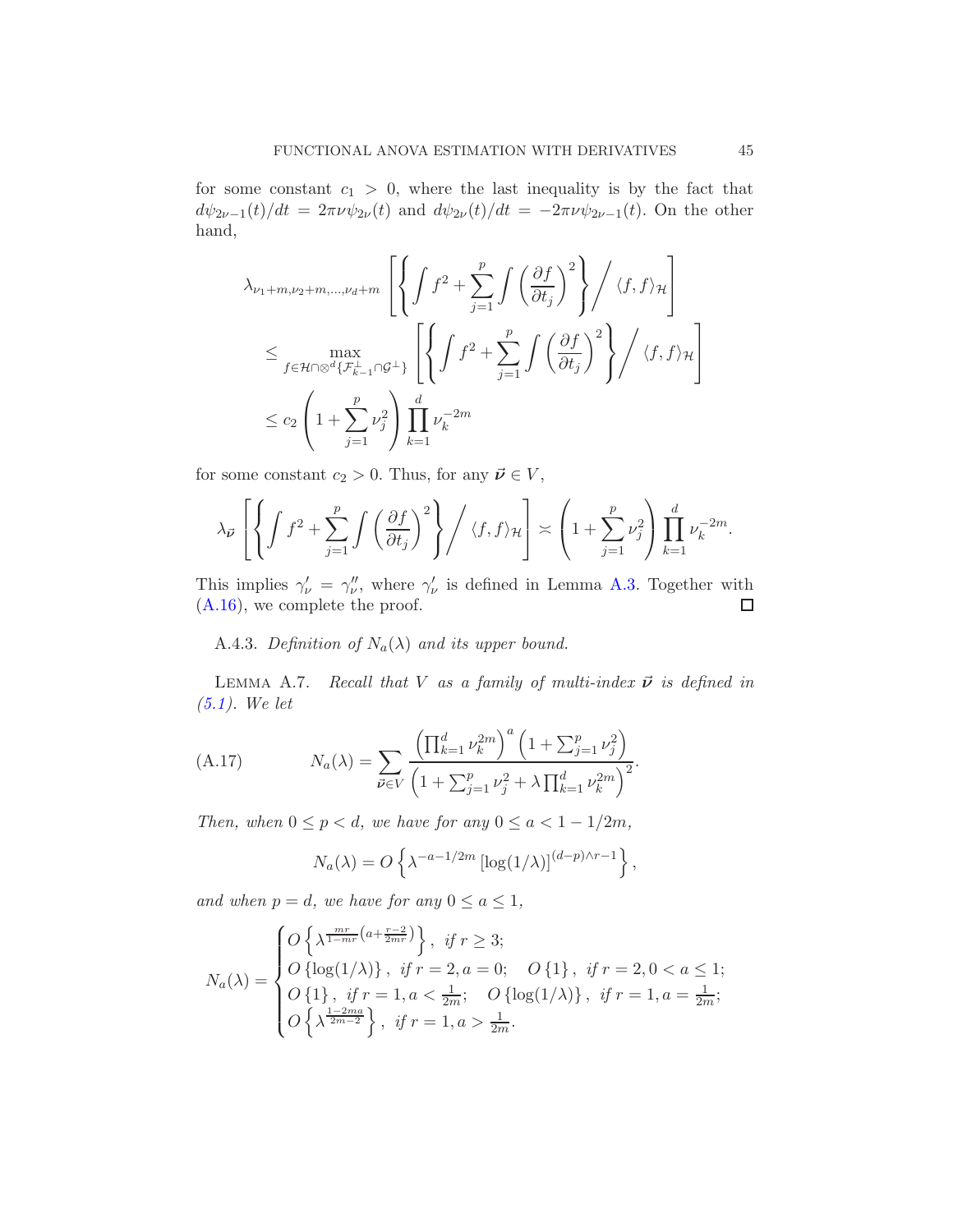PROOF. We will discuss three separate cases for  $0 \le p \le d-r$ ,  $d-r$  $p < d$  and  $p = d$ .

First, consider  $0 \leq p \leq d-r$ . Since  $\vec{\nu} \in V$ , there are at most r of  $\nu_1, \ldots, \nu_d$  not equal to 1, which implies that the number of combinations of non-1 indices being summed in  $(A.17)$  is no greater than  $C_d^1 + C_d^2 + \cdots + C_d^r$  $\infty$ . Due to the appearance of  $(1 + \sum_{j=1}^p \nu_j^2)$  in the denominator of  $(A.17)$ , the largest terms of the summation  $(A.17)$  over  $\vec{\nu} \in V$  correspond to the combinations of r indices where as few  $\nu_1, \ldots, \nu_p$  being summed as possible, which is the indices  $\vec{\nu} = (\nu_{k_1}, \nu_{k_2}, \dots, \nu_{k_r})^\top \in \mathbb{N}^r$  with  $k_1, k_2, \dots, k_r > p$ . Thus, by the integral approximation,

$$
N_a(\lambda)
$$
  
\n
$$
\geq \sum_{\nu_{p+1}=1}^{\infty} \cdots \sum_{\nu_{p+r-1}=1}^{\infty} \sum_{\nu_{p+r}=1}^{\infty} \frac{\prod_{k=p+1}^{p+r} \nu_k^{2ma}}{\left(1+\lambda \prod_{k=p+1}^{p+r} \nu_k^{2m}\right)^2}
$$
  
\n
$$
\geq \int_1^{\infty} \int_1^{\infty} \cdots \int_1^{\infty} \left(1+\lambda x_{p+1}^b \cdots x_{p+r-1}^b x_{p+r}^b\right)^{-2} dx_{p+1} \cdots dx_{p+r-1} dx_{p+r},
$$

where  $b = 2m/(2ma+1)$ . Let  $z_k = x_{p+1}x_{p+2} \cdots x_k$  for  $k = p+1, \ldots, p+r$ . By using the change of variables to replace  $(x_{p+1},...,x_{p+r})$  by  $(z_{p+1},...,z_{p+r})$ and  $z_{p+r}$  by  $x = \lambda^{1/b} z_{p+r}$ ,

$$
N_a(\lambda)
$$
  
\n
$$
\leq \int_1^{\infty} \int_1^{z_{p+r}} \cdots \int_1^{z_{p+2}} \left(1 + \lambda z_{p+r}^b\right)^{-2} z_{p+1}^{-1} \cdots z_{p+r-1}^{-1} dz_{p+1} \cdots dz_{p+r-1} dz_{p+r}
$$
  
\n
$$
\leq \int_1^{\infty} (1 + \lambda z_{p+r}^b)^{-2} (\log z_{p+r})^{r-1} dz_{p+r}
$$
  
\n
$$
\leq \lambda^{-1/b} \int_{\lambda^{1/b}}^{\infty} (1 + x^b)^{-2} (\log x - b^{-1} \log \lambda)^{r-1} dx
$$
  
\n
$$
\leq \lambda^{-a-1/2m} [\log(1/\lambda)]^{r-1},
$$

where the last step follows from the fact that  $2b > 1$  for any  $0 \le a <$  $(2m - 1)/(2m)$ .

Second, we consider  $d - r < p < d$ . As discussed in the previous case, the number of combinations of non-1 indices being summed is finite, and the largest terms of the summation  $(A.17)$  over  $\vec{\nu} \in V$  correspond to the indices  $\vec{\nu} = (\nu_{k_1}, \dots, \nu_{k_{r+p-d}}, \nu_{p+1}, \dots, \nu_d)^\top \in \mathbb{N}^r$ , where the indices  $k_1, \dots, k_{r+p-d} \leq$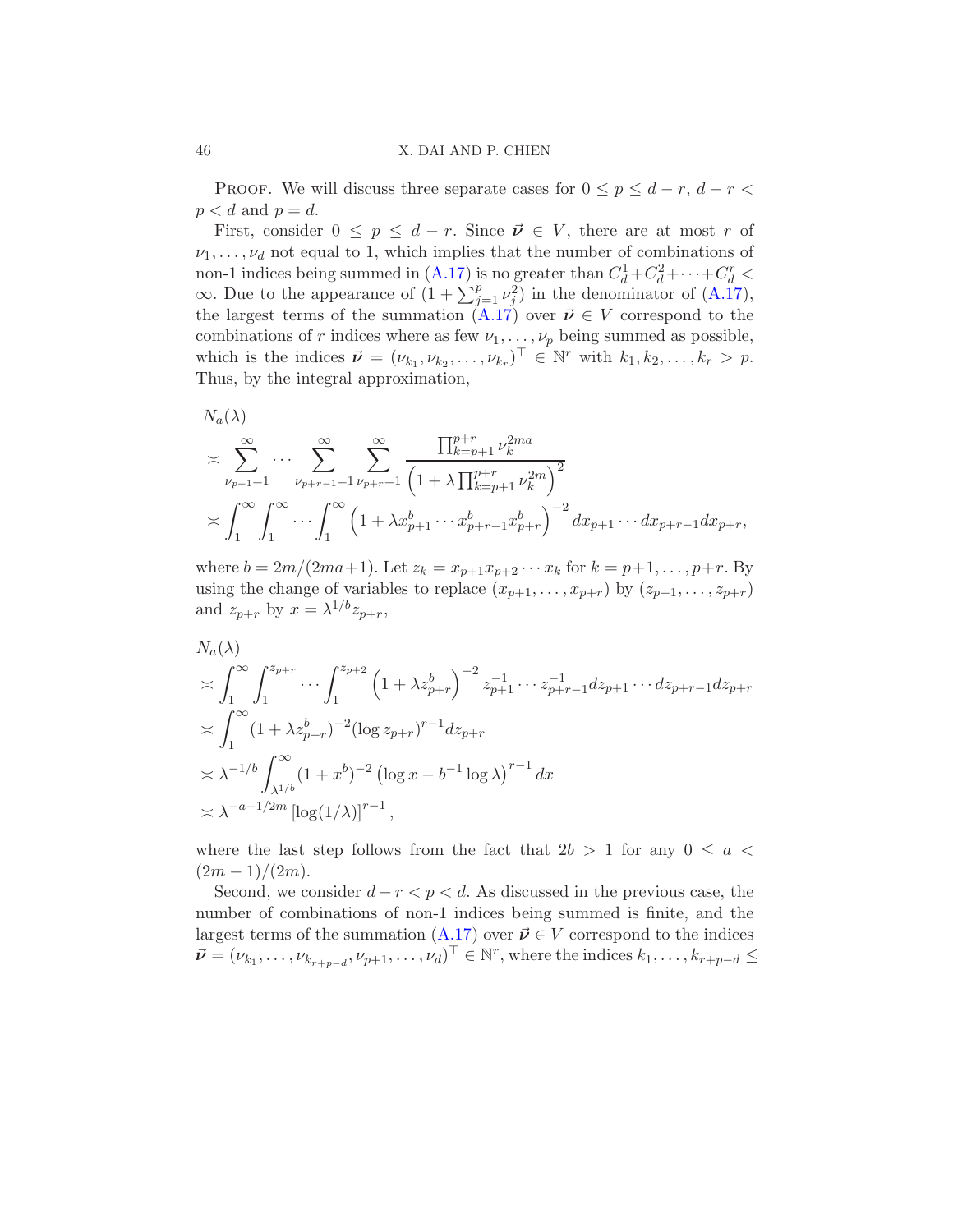p. Thus, by the integral approximation,

$$
N_a(\lambda)
$$
  
\n
$$
\times \sum_{v_{d-r+1}=1}^{\infty} \cdots \sum_{v_d=1}^{\infty} \frac{\prod_{k=d-r+1}^d \nu_k^{2ma} \left(1 + \sum_{k=d-r+1}^p \nu_k^2\right)}{\left(1 + \sum_{k=d-r+1}^p \nu_k^2 + \lambda \prod_{k=d-r+1}^d \nu_k^{2m}\right)^2}
$$
  
\n
$$
\times \int_1^{\infty} \cdots \int_1^{\infty} \frac{1 + x_{d-r+1}^{b/m} + \cdots + x_p^{b/m}}{\left(1 + x_{d-r+1}^{b/m} + \lambda x_p^{b} + \lambda x_{d-r+1}^b \cdots x_q^b\right)^2} dx_{d-r+1} \cdots dx_d,
$$

where  $b = 2m/(2ma + 1)$ . Set  $z_k = x_{p+1}x_{p+2}\cdots x_k$  for  $k = p+1, \ldots, d$ . By using the change the variables to replace  $(x_{p+1},...,x_d)$  by  $(z_{p+1},...,z_d)$ , and  $z_d$  by  $x = \lambda^{1/b} z_d$ , and x by  $u = x_{d-r+1} \cdots x_p \cdot x$ . We have

$$
N_a(\lambda) \asymp \int_1^{\infty} \cdots \int_1^{\infty} \left[ \int_1^{\infty} \int_1^{z_d} \cdots \int_1^{z_{p+2}} \right]
$$
  
\n
$$
x_{d-r+1}^{b/m} \left( 1 + x_{d-r+1}^{b/m} + \cdots x_p^{b/m} + \lambda x_{d-r+1}^b \cdots x_p^b z_d^b \right)^{-2}
$$
  
\n
$$
\cdot z_{p+1}^{-1} \cdots z_{d-1}^{-1} dz_{p+1} \cdots dz_{d-1} dz_d \right] dx_{d-r+1} \cdots dx_p
$$
  
\n
$$
\asymp \lambda^{-1/b} \int_1^{\infty} \cdots \int_1^{\infty} \left[ \int_{\lambda^{1/b}}^{\infty} \left( 1 + x_{d-r+1}^{b/m} + \cdots + x_p^{b/m} + x_p^{b/m} \right) \right] dy_{d-r+1} \cdots dx_p
$$

$$
x_{d-r+1}^{b/m} (1 + x_{d-r+1}^{b/m} + \dots + x_p^{b/m} + x_{d-r+1}^b \dots + x_p^b x^b)^{-2}
$$

$$
\cdot (\log x - b^{-1} \log \lambda)^{d-p-1} dx \bigg] dx_{d-r+1} \dots dx_p
$$

$$
\lesssim \lambda^{-1/b} \int_{\lambda^{1/b}}^{\infty} \left[ \int_{1}^{\infty} \cdots \int_{1}^{\infty} \right]_{1}^{\infty}
$$
  

$$
x_{d-r+1}^{b/m} \left( 1 + x_{d-r+1}^{b/m} + \cdots + x_{p}^{b/m} + u^{b} \right)^{-2} x_{d-r+1}^{-1} \cdots x_{p}^{-1}
$$
  

$$
\cdot \left( \log u - \log x_{d-r+1} - \cdots - \log x_{p} - b^{-1} \log \lambda \right)^{d-p-1} dx_{d-r+1} \cdots dx_{p} \right] du.
$$

By Lemma [A.10,](#page-51-2) then for any  $0 < \tau < 1$ ,

$$
\left(1 + x_{d-r+1}^{b/m} + x_{d-r+2}^{b/m} + \dots + x_p^{b/m} + u^b\right)^{-2}
$$
  
\$\leq \left(1 + x\_{d-r+2}^{b/m} + \dots + x\_p^{b/m} + u^b\right)^{-1+\tau} \cdot \left(x\_{d-r+1}^{b/m}\right)^{-(1+\tau)}\$.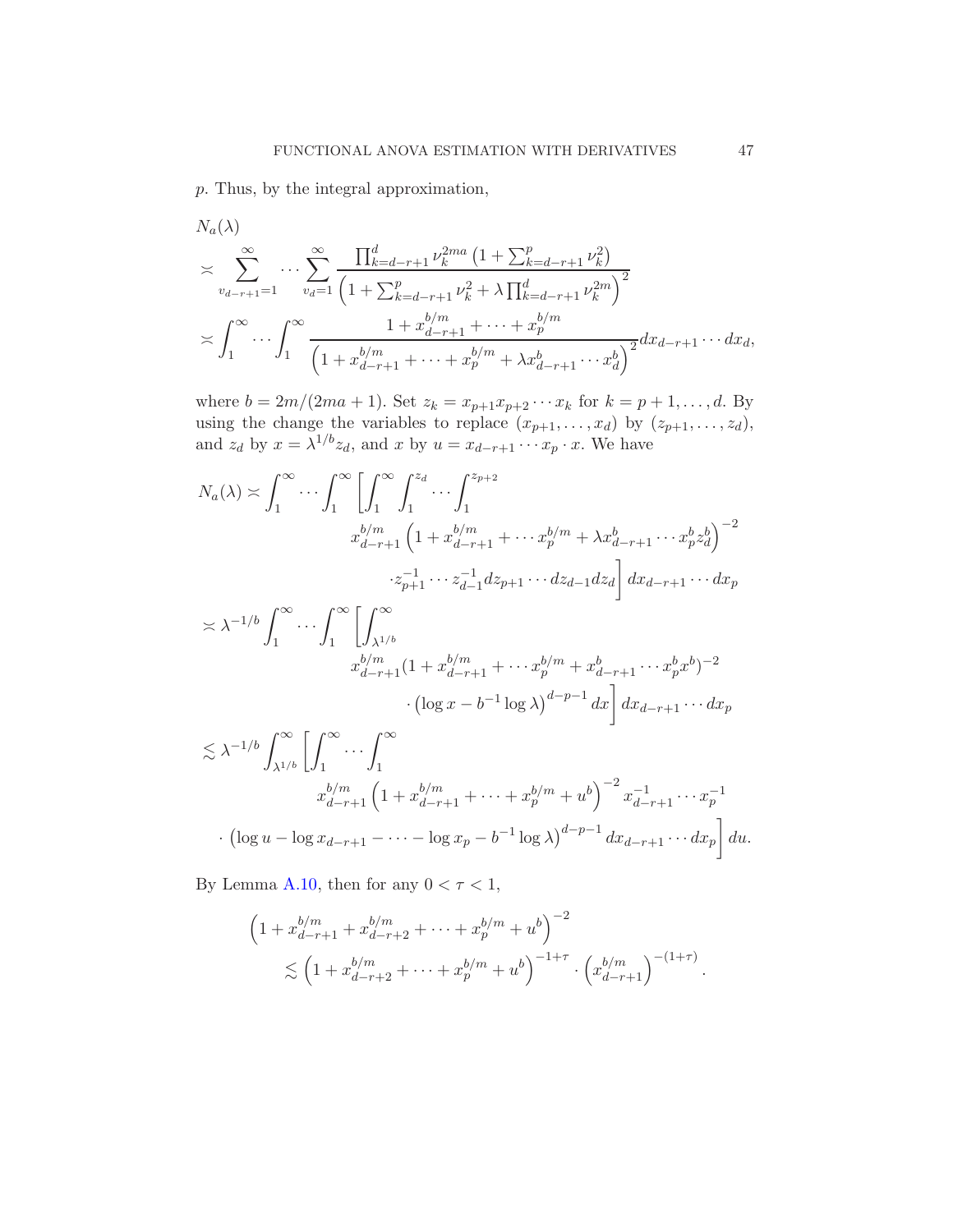Together with the fact  $\int_1^\infty t^{-1-\tau} (\log t)^k dt < \infty$  for any  $k < \infty$ , we have

$$
N_a(\lambda) \lesssim \lambda^{-1/b} \int_{\lambda^{1/b}}^{\infty} \left[ \int_1^{\infty} \cdots \int_1^{\infty} \right]_{\lambda^{1/b}}^{\infty}
$$
  

$$
\left( 1 + x_{d-r+2}^{b/m} + \cdots + x_p^{b/m} + u^b \right)^{-1+\tau} x_{d-r+2}^{-1} \cdots x_p^{-1}
$$
  

$$
\left( \log u - \log x_{d-r+2} - \cdots - \log x_p - b^{-1} \log \lambda \right)^{d-p-1} dx_{d-r+2} \cdots dx_p \right] du.
$$

Continuing this procedure gives

$$
N_a(\lambda) \lesssim \lambda^{-1/b} \int_{\lambda^{1/b}}^{\infty} \left(1 + u^b\right)^{-(1-\tau)^{p-d+r}} \left(\log u - b^{-1}\log\lambda\right)^{d-p-1} du.
$$

Since for any  $\epsilon > 0$  and  $d - r < p < d$ , we know if  $\tau < \epsilon/d$ ,

$$
(1 - \tau)^{p - d + r} \ge 1 - \tau (p - d + r) \ge 1 - \tau (d - 1) > 1 - \epsilon.
$$

Hence, for any  $0 \le a < (2m-1)/(2m)$ , there exists  $\tau$  such that  $(1-\tau)^{p-d+r} >$  $a+1/(2m)=1/b$ . Therefore,

$$
N_a(\lambda) \lesssim \lambda^{-1/b} \left[ \log(1/\lambda) \right]^{d-p-1} = \lambda^{-a-1/2m} \left[ \log(1/\lambda) \right]^{d-p-1}.
$$

Finally, we consider  $p = d$ . As argued in the previous two cases, the number of combinations of non-1 indices being summed is finite. Now since  $p = d$ , by the symmetry of indices, the largest terms of the summation  $(A.17)$  over  $\vec{\nu} \in V$  correspond to any combinations of r non-1 indices, for example, the first  $r$  indices. Thus, by the integral approximation,

$$
N_a(\lambda)
$$
  
\n
$$
\geq \sum_{\nu_1=1}^{\infty} \cdots \sum_{\nu_{r-1}=1}^{\infty} \sum_{\nu_r=1}^{\infty} \frac{\prod_{k=1}^r \nu_k^{2ma} \left(1 + \sum_{k=1}^r \nu_k^2\right)}{\left(1 + \sum_{k=1}^r \nu_k^2 + \lambda \prod_{k=1}^r \nu_k^{2m}\right)^2}
$$
  
\n
$$
\geq \int_1^{\infty} \int_1^{\infty} \cdots \int_1^{\infty} \frac{1 + x_1^{b/m} + \cdots + x_{r-1}^{b/m} + x_r^{b/m}}{\left(1 + x_1^{b/m} + \cdots + x_r^{b/m} + \lambda x_1^b \cdots x_{r-1}^b x_r^b\right)^2}
$$
  
\n $dx_1 \cdots dx_{r-1} dx_r$ 

where  $b = 2m/(2ma+1)$ . Observe that if  $x_1 \cdots x_{r-1} x_r \lesssim \lambda^{mr/[b(1-mr)]}$ , then

$$
\lambda x_1^b \cdots x_{r-1}^b x_r^b \lesssim x_1^{b/m} + \cdots + x_{r-1}^{b/m} + x_r^{b/m}.
$$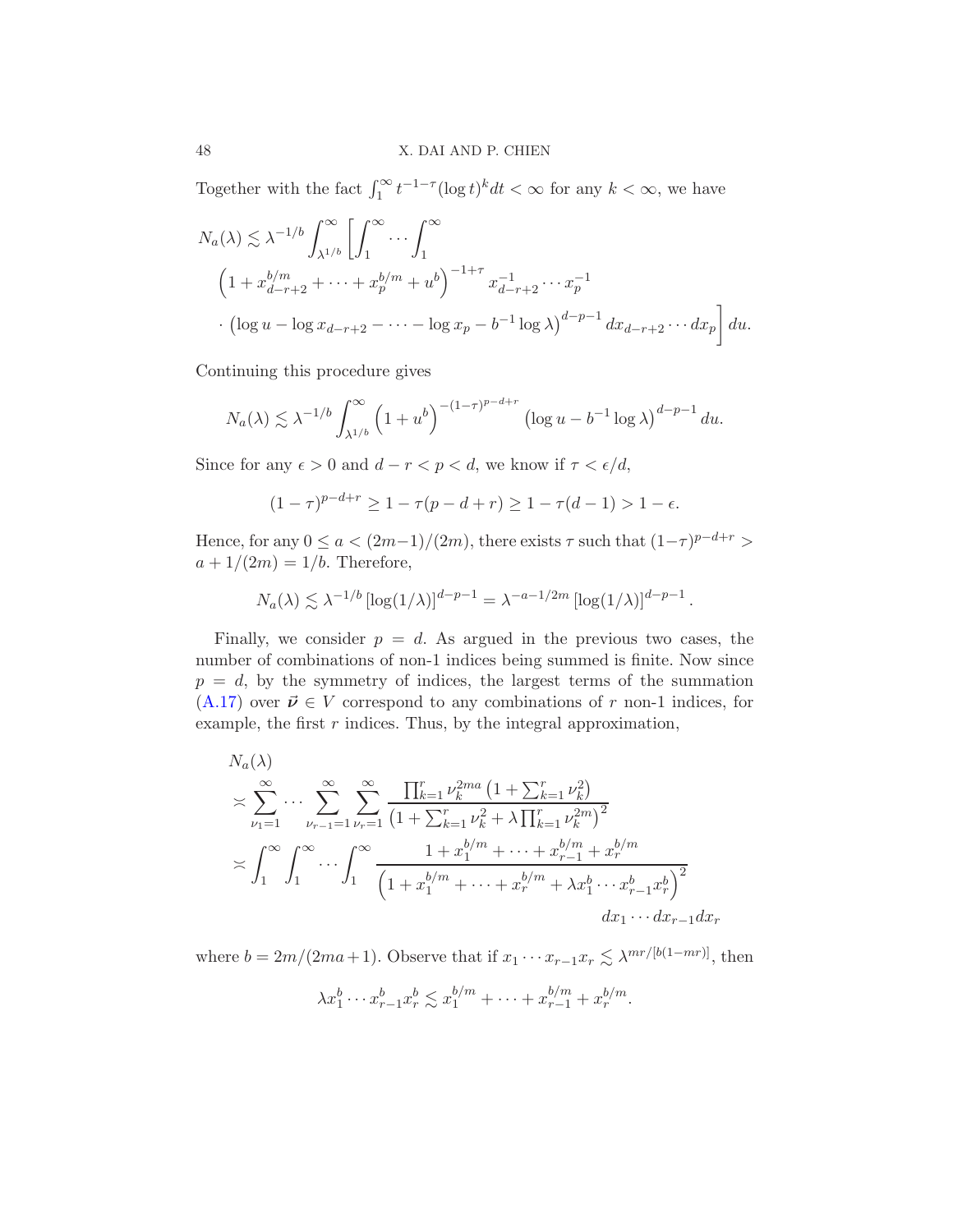By Lemma [A.14](#page-55-0) with  $\beta = 0$  and  $\alpha = b/m \le 2$ , we have

<span id="page-48-1"></span>
$$
N_a(\lambda) \asymp \int_{x_1 \cdots x_{r-1} x_r \lesssim \lambda^{mr/[b(1-mr)]}} \left(1 + x_1^{b/m} + \cdots + x_{r-1}^{b/m} + x_r^{b/m}\right)^{-1} dx_1 \cdots dx_{r-1} dx_r
$$
\n(A.18)\n
$$
\asymp \begin{cases} \lambda^{\frac{mr}{1-mr}(a + \frac{r-2}{2mr})}, \text{ if } r \ge 3; \\ \log(1/\lambda), \text{ if } r = 2, a = 0; \quad \lambda^{\frac{2ma}{1-2m}}, \text{ if } r = 2, 0 < a \le 1; \\ 1, \text{ if } r = 1, a < \frac{1}{2m}; \quad \log(1/\lambda), \text{ if } r = 1, a = \frac{1}{2m}; \\ \lambda^{\frac{1-2ma}{2m-2}}, \text{ if } r = 1, a > \frac{1}{2m}. \end{cases}
$$

On the other hand, if  $\lambda^{mr/[b(1-mr)]}(x_1 \cdots x_{r-1}x_r)^{-1} = o(1)$ , without less of generality, we assume  $x_r = \min\{x_1, \dots, x_r\}$ . Let  $z = \lambda^{1/b} x_1 \dots x_{r-1} x_r$ . By changing  $x_r$  to z, we have

<span id="page-48-2"></span>
$$
N_a(\lambda) \approx \int_{\lambda^{mr/[b(1-mr)]}(x_1\cdots x_{r-1}x_r)^{-1}=o(1)}
$$
  
\n
$$
\left(1+x_1^{b/m}+\cdots+x_r^{b/m}+\lambda x_1^{b}\cdots x_{r-1}^{b}x_r^{b}\right)^{-1}dx_1\cdots dx_{r-1}dx_r
$$
  
\n
$$
\lesssim \lambda^{-1/b}\int_{\lambda^{1/[b(1-mr)]}z^{-1}=o(1),\lambda^{-(r-1)/(br)}z^{(r-1)/r}\leq x_1\cdots x_{r-1}\leq \lambda^{-1/b}z}
$$
  
\n
$$
\left(1+x_1^{b/m}+\cdots+x_{r-1}^{b/m}+z^b\right)^{-1}x_1^{-1}\cdots x_{r-1}^{-1}dx_1\cdots dx_{r-1}dz
$$
  
\n(A.19)  
\n
$$
\lesssim \lambda^{-1/b}\int_{\lambda^{1/[b(1-mr)]}z^{-1}=o(1)}\left[\int_{\lambda^{-(r-1)/(br)}z^{(r-1)/r}\leq x_1\cdots x_{r-1}\leq \lambda^{-1/b}z}\right]z^{b(-1+\tau)}dz
$$
  
\n
$$
\lesssim \lambda^{-1/b}\int_{\lambda^{1/[b(1-mr)]}z^{-1}=o(1)}\lambda^{\tau/(mr)}z^{-\tau b/(mr)}\cdot z^{b(-1+\tau)}dz
$$
  
\n
$$
= o\left[\lambda^{\frac{mr}{1-mr}\left(a+\frac{r-2}{2mr}\right)}\right],
$$

where the third step follows from the Lemma [A.15](#page-58-1) in Section [A.5](#page-51-1) for  $\beta = -1$ and  $\alpha = \tau b/m$ . Combining [\(A.18\)](#page-48-1) and [\(A.19\)](#page-48-2), we complete the proof for  $p = d$  and this lemma.  $\Box$ 

<span id="page-48-0"></span>A.4.4. Definition of  $M_a(\lambda)$  and its upper bound.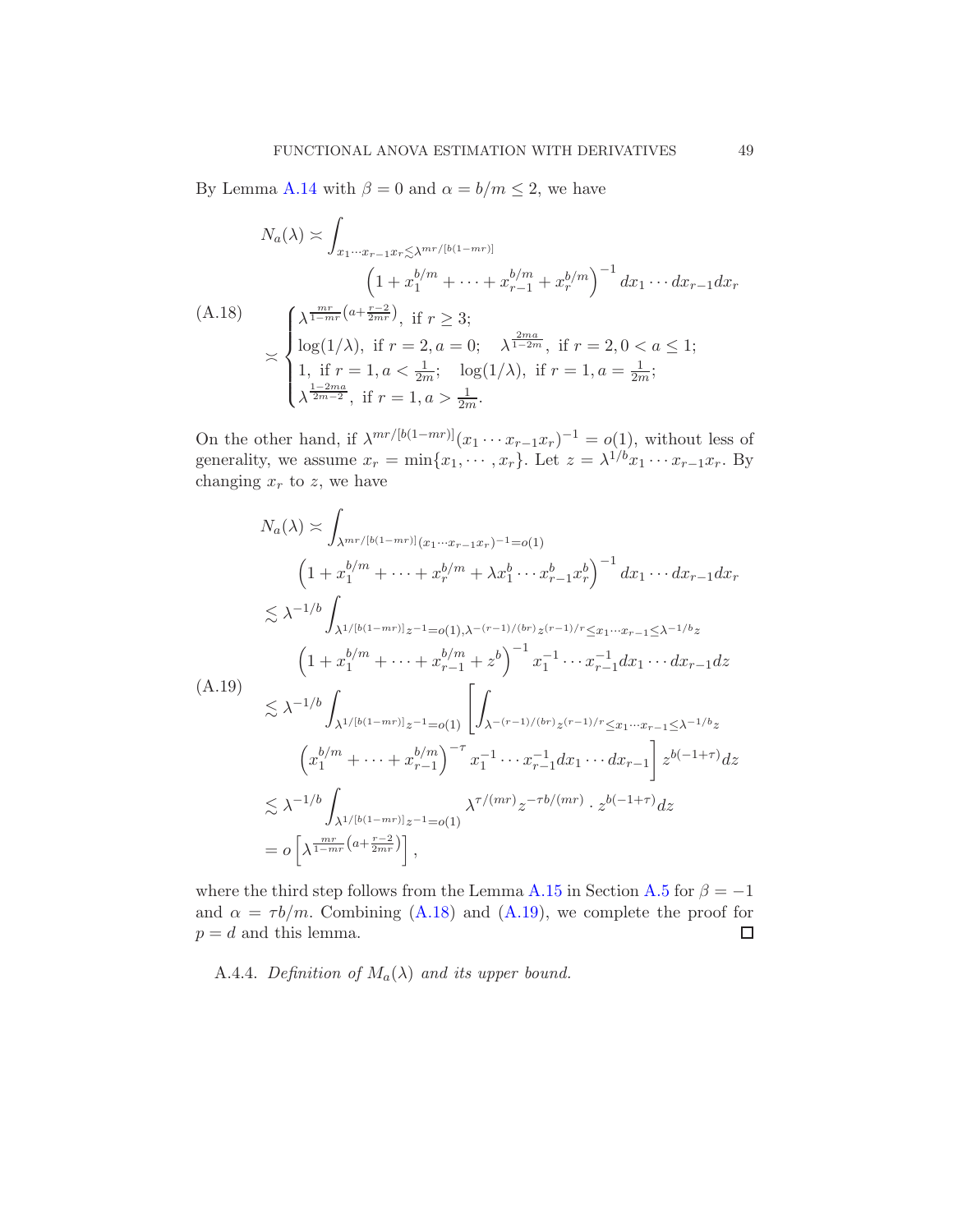<span id="page-49-0"></span>LEMMA A.8. Recall that V as a family of multi-index  $\vec{\nu}$  is defined in [\(5.1\)](#page-11-2). We let

$$
M_a(\lambda) = \sum_{\vec{\nu} \in V} \frac{\left(\prod_{k=1}^d \nu_k^{2m}\right)^a}{\left[1 + \lambda \prod_{k=1}^d \nu_k^{2m} (1 + \sum_{j=1}^p \nu_j^2)^{-1}\right]^2}.
$$

When  $m > 5/(4 - 2a)$ , we have for any  $1 \le p \le d$  and  $0 \le a \le 1$ ,

$$
M_a(\lambda) = O\left\{\lambda^{-(2ma+1)/(2m-2)}\right\}.
$$

PROOF. We first show for any  $1 \leq s \leq r$ ,

<span id="page-49-1"></span>
$$
\sum_{\nu_1=1}^{\infty} \cdots \sum_{\nu_r=1}^{\infty} \frac{\prod_{k=1}^r \nu_k^{2ma}}{\left[1 + \lambda \prod_{k=1}^r \nu_k^{2m} (1 + \sum_{j=1}^s \nu_j^2)^{-1}\right]^2} \times \sum_{\nu_1=1}^{\infty} \cdots \sum_{\nu_r=1}^{\infty} \frac{\prod_{k=1}^r \nu_k^{2ma}}{\left[1 + \lambda \prod_{k=1}^r \nu_k^{2m} (1 + \nu_s^2)^{-1}\right]^2}
$$

Note that in [\(A.20\)](#page-49-1), the LHS is greater than the RHS up to some constant. On the contrary, observe that

.

$$
\sum_{\nu_1=1}^{\infty} \cdots \sum_{\nu_r=1}^{\infty} \frac{\prod_{k=1}^r \nu_k^{2ma}}{\left[1 + \lambda \prod_{k=1}^r \nu_k^{2m} (1 + \sum_{j=1}^s \nu_j^2)^{-1}\right]^2}
$$
\n
$$
\approx \sum_{\nu_1=1}^{\infty} \cdots \sum_{\nu_r=1}^{\infty} \sum_{i=1}^s \frac{(1 + \nu_i^2)^2 \prod_{k=1}^r \nu_k^{2ma}}{\left(1 + \sum_{j=1}^s \nu_j^2 + \lambda \prod_{k=1}^r \nu_k^{2m}\right)^2}
$$
\n
$$
\approx \sum_{\nu_1=1}^{\infty} \cdots \sum_{\nu_r=1}^{\infty} \frac{(1 + \nu_s^2)^2 \prod_{k=1}^r \nu_k^{2ma}}{\left(1 + \sum_{j=1}^s \nu_j^2 + \lambda \prod_{k=1}^r \nu_k^{2ma}\right)^2}
$$
\n
$$
\leq \sum_{\nu_1=1}^{\infty} \cdots \sum_{\nu_r=1}^{\infty} \frac{\prod_{k=1}^r \nu_k^{2ma}}{\left[1 + \lambda \prod_{k=1}^r \nu_k^{2m} (1 + \nu_s^2)^{-1}\right]^2}.
$$

This proves [\(A.20\)](#page-49-1). Moreover, note that

<span id="page-49-2"></span>(A.21)  

$$
\sum_{\nu_1=1}^{\infty} \cdots \sum_{\nu_r=1}^{\infty} \frac{\prod_{k=1}^r \nu_k^{2ma}}{\left[1 + \lambda \prod_{k=1}^r \nu_k^{2m} (1 + \nu_s^2)^{-1}\right]^2} \ge \sum_{\nu_1=1}^{\infty} \cdots \sum_{\nu_r=1}^{\infty} \frac{\prod_{k=1}^r \nu_k^{2ma}}{\left(1 + \lambda \prod_{k=1}^r \nu_k^{2m}\right)^2}.
$$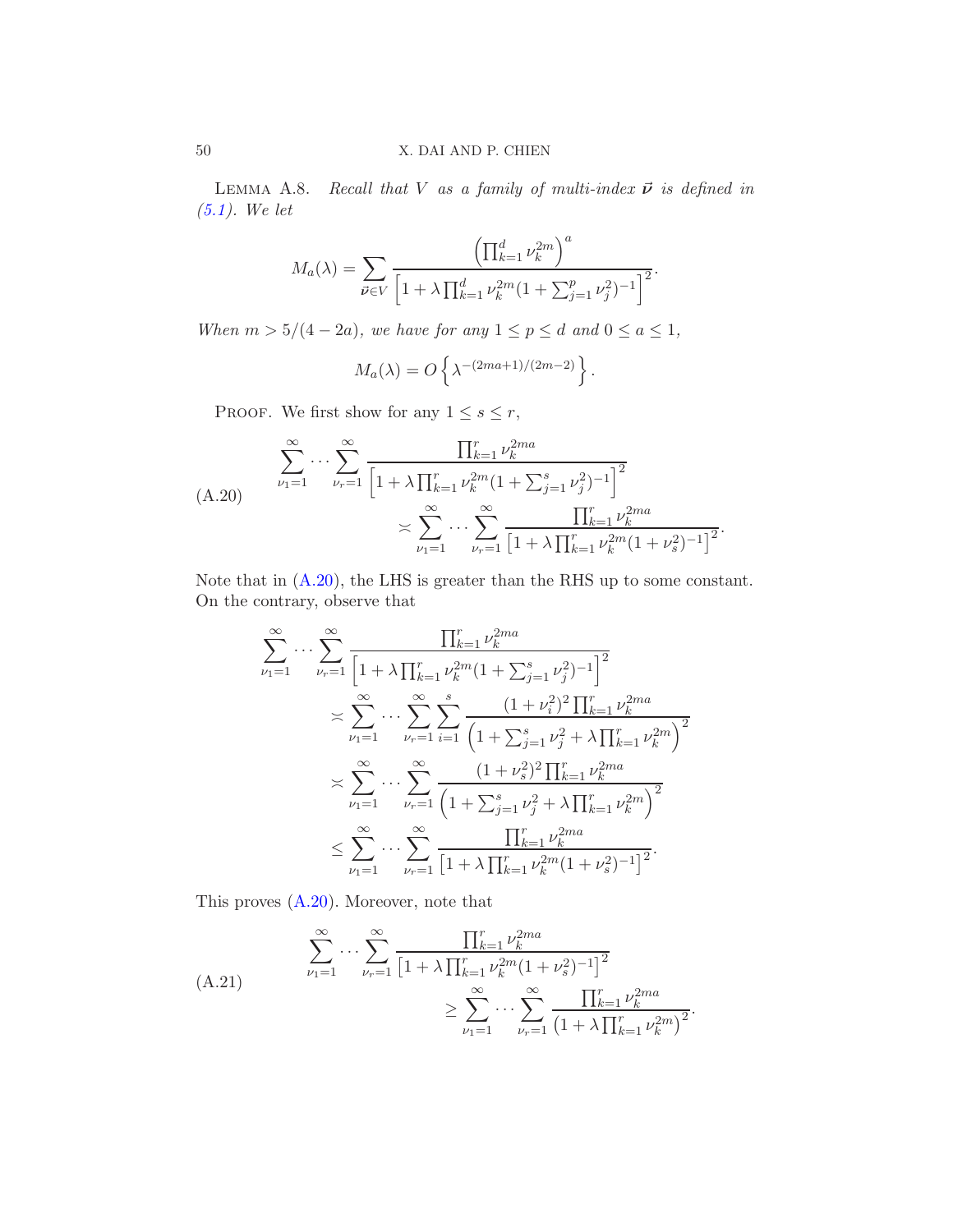Now return to the proof of the lemma. Since  $\vec{\nu} \in V$  and  $1 \leq p \leq d$ , by [\(A.20\)](#page-49-1), [\(A.21\)](#page-49-2) and the integral approximation, we have

$$
M_a(\lambda) \asymp \sum_{\nu_1=1}^{\infty} \cdots \sum_{\nu_r=1}^{\infty} \frac{\prod_{k=1}^r \nu_k^{2ma}}{\left[1 + \lambda \prod_{k=1}^r \nu_k^{2m} (1 + \nu_r^2)^{-1}\right]^2}
$$
  

$$
\asymp \int_1^{\infty} \int_1^{\infty} \cdots \int_1^{\infty} \left[1 + \lambda x_1^b \cdots x_{r-1}^b x_r^{b(m-1)/m}\right]^{-2} dx_1 \cdots dx_{r-1} dx_r,
$$

where  $b = 2m/(2ma + 1)$ . Let  $z = \lambda^{m/[b(m-1)]} x_1^{m/(m-1)} \cdots x_{r-1}^{m/(m-1)}$  $\binom{m}{r-1}x_r$  and change  $x_r$  to z. Then,

$$
M_a(\lambda)
$$
  
\n
$$
\times \lambda^{-m/[b(m-1)]} \int_{\lambda^{-m/[b(m-1)]}}^{\infty} \int_{1}^{\infty} \cdots \int_{1}^{\infty}
$$
  
\n
$$
\left[1 + z^{b(m-1)/m}\right]^{-2} x_{1}^{-m/(m-1)} \cdots x_{d-1}^{-m/(m-1)} dx_{1} \cdots dx_{d-1} dz
$$
  
\n
$$
\times \lambda^{-m/[b(m-1)]} \int_{\lambda^{-m/[b(m-1)]}}^{\infty} \left[1 + z^{b(m-1)/m}\right]^{-2} dz
$$
  
\n
$$
\leq \lambda^{-m/[b(m-1)]} \int_{0}^{\infty} \left[1 + z^{b(m-1)/m}\right]^{-2} dz
$$
  
\n
$$
= O\left\{\lambda^{-(2ma+1)/(2m-2)}\right\},
$$

where the second step is because  $m/(m-1) > 1$  and the last step holds for any  $m > 5/(4-2a)$ . any  $m > 5/(4 - 2a)$ .

A.4.5. Boundedness of functions in the RKHS H.

<span id="page-50-0"></span>LEMMA A.9. For any  $g \in \mathcal{H}$ , there exists a constant  $c_K$  which is independent of g such that

$$
\sup_{\mathbf{t}\in\mathcal{X}_1^d} |g(\mathbf{t})| \le c_K^d \|g\|_{\mathcal{H}},
$$

and

$$
\sup_{\mathbf{t}\in\mathcal{X}_1^d} |\partial g/\partial t_j(\mathbf{t})| \le c_K^d \|g\|_{\mathcal{H}}, \quad \forall 1\le j\le d.
$$

PROOF. Since we assume that  $K$  is continuous in the compact domain  $\mathcal{X}_1$  and satisfies [\(2.2\)](#page-5-3), there exists some constant  $c_K$  such that

$$
\sup_{t \in \mathcal{X}_1} |K(t,t)| \leq c_K \quad \text{ and } \quad \sup_{t \in \mathcal{X}_1} \left| \frac{\partial^2 K(t,t)}{\partial t \partial t'} \right| \leq c_K.
$$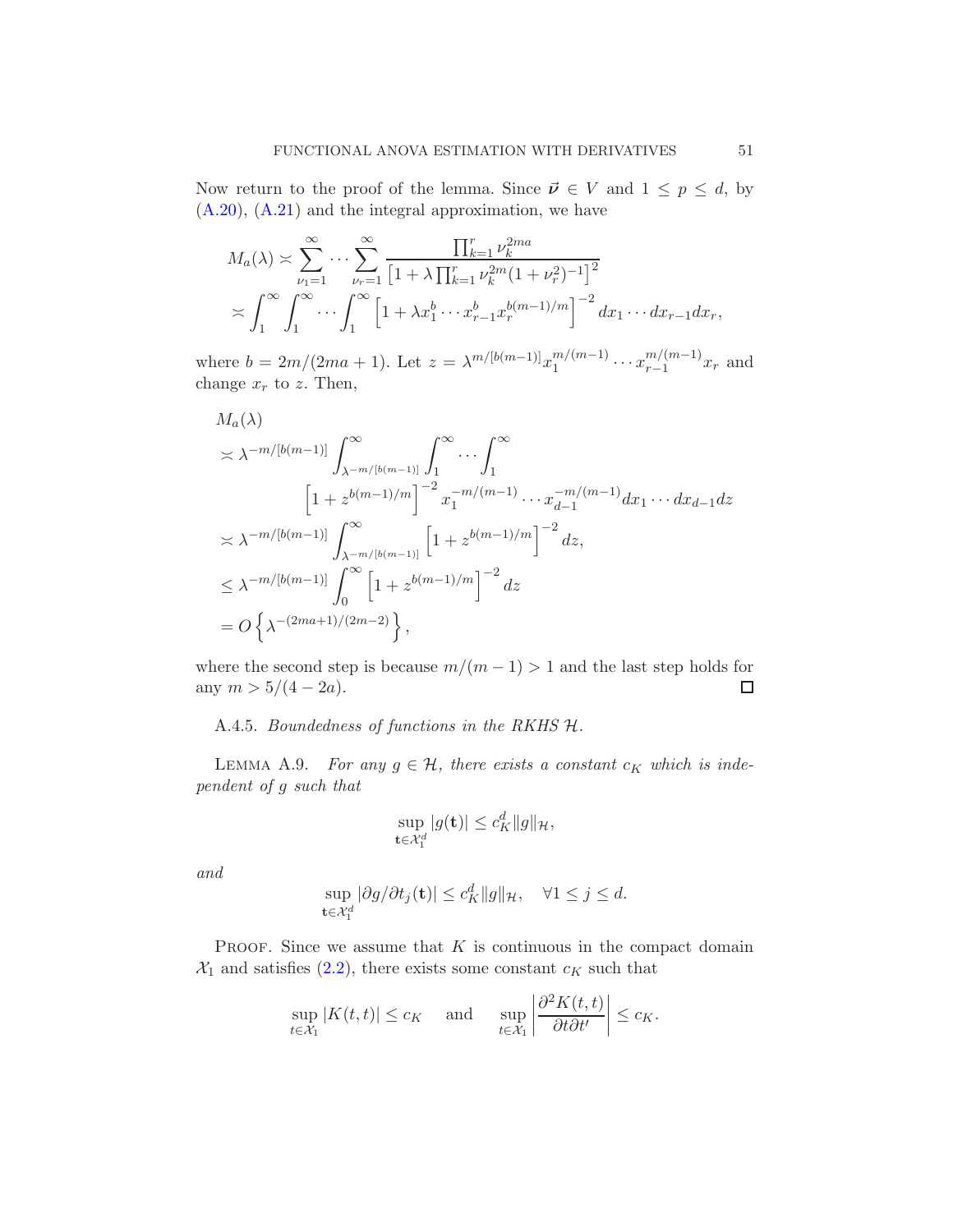This implies for any  $\mathbf{t} \in \mathcal{X}_1^d$ ,

$$
\left\|\frac{\partial K_d(\mathbf{t},\cdot)}{\partial t_j}\right\|_{\mathcal{H}}^2 = \left|\frac{\partial^2 K(t_j,t_j)}{\partial t_j \partial t'_j}\right| \prod_{l\neq j} |K(t_l,t_l)| \leq c_K^d.
$$

Thus, for any  $g \in \mathcal{H}$ , by the Cauchy-Schwarz inequality,

$$
\sup_{\mathbf{t}\in\mathcal{X}_1^d}\left|\frac{\partial g(\mathbf{t})}{\partial t_j}\right|\leq \sup_{\mathbf{t}\in\mathcal{X}_1^d}\left\|\frac{\partial K_d(\mathbf{t},\cdot)}{\partial t_j}\right\|_{\mathcal{H}}\|g\|_{\mathcal{H}}\leq c_K^d\|g\|_{\mathcal{H}},\quad\forall 1\leq j\leq d.
$$

Similarly, we can show that  $\sup_{\mathbf{t}} |g(\mathbf{t})| \leq c_K^d ||g||_{\mathcal{H}}.$ 

# <span id="page-51-1"></span>A.5. Auxiliary technical lemmas.

<span id="page-51-2"></span>LEMMA A.10 (A variant of Young's inequality). For any  $a, b \geq 0$  and  $0 < \tau < 1$ , we have

<span id="page-51-3"></span>(A.22) 
$$
(a+b)^{-2} \le \frac{(1-\tau)^{1-\tau}(1+\tau)^{1+\tau}}{4}a^{-(1+\tau)}b^{-(1-\tau)}.
$$

When  $\tau$  is small, the coefficient  $(1 - \tau)^{1-\tau}(1 + \tau)^{1+\tau}/4$  is close to 1/4.

PROOF. To prove  $(A.22)$ , it is sufficient to show

$$
a + b \ge 2(1 - \tau)^{-(1 - \tau)/2} (1 + \tau)^{-(1 + \tau)/2} a^{(1 + \tau)/2} b^{(1 - \tau)/2}.
$$

Letting  $p = 2/(1 + \tau)$ ,  $a' = a^{1/p}$ ,  $b' = [b/(p-1)]^{(p-1)/p}$ , the above formula is equivalent to

$$
\frac{a'}{p} + \frac{(b')^{p/(p-1)}}{p/(p-1)} \ge a'b',
$$

which holds by Young's inequality. This completes the proof.

<span id="page-51-0"></span>LEMMA A.11 (Bounding the norm of product of functions). For any  $f, g \in \otimes^d \mathcal{H}_1$ ,  $a > 1/2m$ , and  $1 \leq p \leq d$ , we have that

$$
\begin{split} \sum_{\vec{\nu} \in \mathbb{N}^d} \left(1+\frac{\rho_{\vec{\nu}}}{\|\phi_{\vec{\nu}}\|_{L_2}^2}\right)^a & \|\phi_{\vec{\nu}}\|_{L_2}^2 \left\langle \frac{\partial f(\mathbf{t})}{\partial t_j} \frac{\partial g(\mathbf{t})}{\partial t_j}, \phi_{\vec{\nu}}(\mathbf{t}) \right\rangle_0^2 \\ & \lesssim \|f\|_{L_2(a+1/m)}^2 \left[ \sum_{\vec{\nu} \in \mathbb{N}^d} \left(1+\frac{\rho_{\vec{\nu}}}{\|\phi_{\vec{\nu}}\|_{L_2}^2}\right)^a \|\phi_{\vec{\nu}}\|_{L_2}^2 \left\langle \frac{\partial g(\mathbf{t})}{\partial t_j}, \phi_{\vec{\nu}}(\mathbf{t}) \right\rangle_0^2 \right]. \end{split}
$$

 $\Box$ 

 $\Box$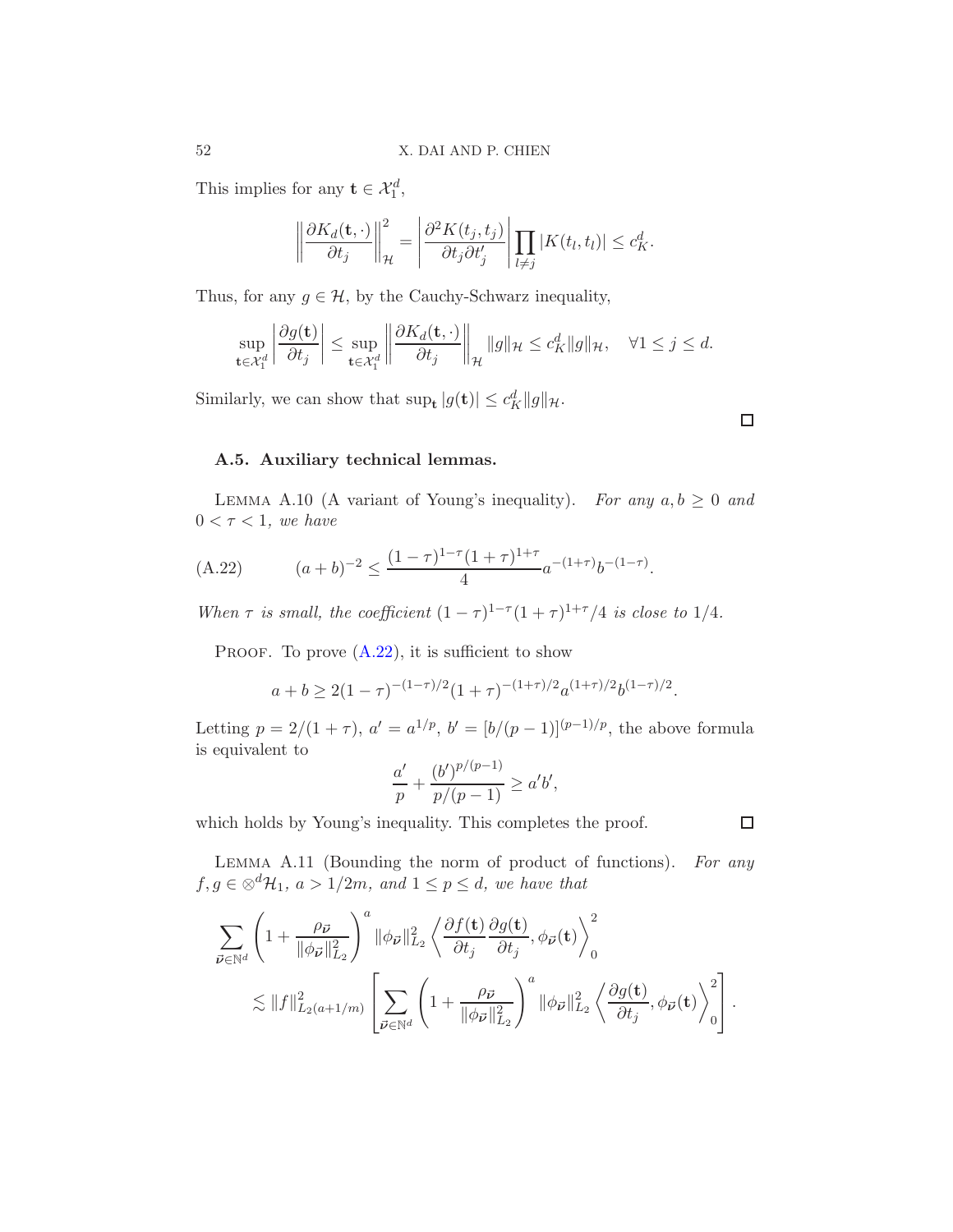PROOF. Recall that  $\{\psi_{\nu}(t)\}_{\nu\geq 1}$  is the trigonometrical basis on  $L_2(\mathcal{X}_1)$ and  $\phi_{\vec{\nu}}(\cdot)$  is defined in [\(5.9\)](#page-16-0). Write  $\psi_{\vec{\nu}}(\mathbf{t}) = \psi_{\nu_1}(t_1)\psi_{\nu_2}(t_2)\cdots\psi_{\nu_d}(t_d)$ . Note that

$$
\sum_{\vec{\nu}\in\mathbb{N}^d}\left(1+\frac{\rho_{\vec{\nu}}}{\|\phi_{\vec{\nu}}\|_{L_2}^2}\right)^a\|\phi_{\vec{\nu}}\|_{L_2}^2\langle f,\phi_{\vec{\nu}}\rangle_0^2=\sum_{\vec{\nu}\in\mathbb{N}^d}\left(1+\frac{\rho_{\vec{\nu}}}{\|\phi_{\vec{\nu}}\|_{L_2}^2}\right)^a\left(\int_{\mathcal{X}_1^d}f\psi_{\vec{\nu}}\right)^2.
$$

By Theorem A.2.2 and Corollary A.2.1 in Lin [\[44](#page-61-7)], if  $a > 1/2m$ , then for any  $f, g \in \otimes^d \mathcal{H}_1$ ,

$$
\sum_{\vec{\nu} \in \mathbb{N}^d} (1 + \rho_{\vec{\nu}})^a \left( \int_{\mathcal{X}_1^d} fg \psi_{\vec{\nu}} \right)^2 \n\lesssim \left[ \sum_{\vec{\nu} \in \mathbb{N}^d} \left( 1 + \frac{\rho_{\vec{\nu}}}{\|\phi_{\vec{\nu}}\|_{L_2}^2} \right)^a \left( \int_{\mathcal{X}_1^d} f \psi_{\vec{\nu}} \right)^2 \right] \left[ \sum_{\vec{\nu} \in \mathbb{N}^d} \left( 1 + \frac{\rho_{\vec{\nu}}}{\|\phi_{\vec{\nu}}\|_{L_2}^2} \right)^a \left( \int_{\mathcal{X}_1^d} g \psi_{\vec{\nu}} \right)^2 \right].
$$

Thus,

$$
\sum_{\vec{\nu} \in \mathbb{N}^d} \left( 1 + \frac{\rho_{\vec{\nu}}}{\|\phi_{\vec{\nu}}\|_{L_2}^2} \right)^a \|\phi_{\vec{\nu}}\|_{L_2}^2 \left\langle \frac{\partial f(t)}{\partial t_j} \frac{\partial g(t)}{\partial t_j}, \phi_{\vec{\nu}}(t) \right\rangle_0^2
$$
\n
$$
= \sum_{\vec{\nu} \in \mathbb{N}^d} \left( 1 + \frac{\rho_{\vec{\nu}}}{\|\phi_{\vec{\nu}}\|_{L_2}^2} \right)^a \left( \int_{\mathcal{X}_1^d} \frac{\partial f(t)}{\partial t_j} \frac{\partial g(t)}{\partial t_j} \psi_{\vec{\nu}}(t) \right)^2
$$
\n
$$
\lesssim \left[ \sum_{\vec{\nu} \in \mathbb{N}^d} \nu_j^2 \left( 1 + \prod_{k=1}^d \nu_k^{2m} \right)^a \left( \int_{\mathcal{X}_1^d} f(t) \psi_{\vec{\nu}}(t) \right)^2 \right]
$$
\n
$$
\times \left[ \sum_{\vec{\nu} \in \mathbb{N}^d} \left( 1 + \frac{\rho_{\vec{\nu}}}{\|\phi_{\vec{\nu}}\|_{L_2}^2} \right)^a \left( \int_{\mathcal{X}_1^d} \frac{\partial g(t)}{\partial t_j} \psi_{\vec{\nu}}(t) \right)^2 \right]
$$
\n
$$
\leq \left\{ \sum_{\vec{\nu} \in \mathbb{N}^d} \left[ 1 + \prod_{k=1}^d \nu_k^{2m} \right]^{a + \frac{1}{m}} \left( \int_{\mathcal{X}_1^d} f(t) \psi_{\vec{\nu}}(t) \right)^2 \right\}
$$
\n
$$
\times \left[ \sum_{\vec{\nu} \in \mathbb{N}^d} \left( 1 + \frac{\rho_{\vec{\nu}}}{\|\phi_{\vec{\nu}}\|_{L_2}^2} \right)^a \left( \int_{\mathcal{X}_1^d} \frac{\partial g(t)}{\partial t_j} \psi_{\vec{\nu}}(t) \right)^2 \right]
$$
\n
$$
\asymp ||f||_{L_2(a+1/m)}^2 \left[ \sum_{\vec{\nu} \in \mathbb{N}^d} \left( 1 + \frac{\rho_{\vec{\nu}}}{\
$$

This completes the proof.

 $\Box$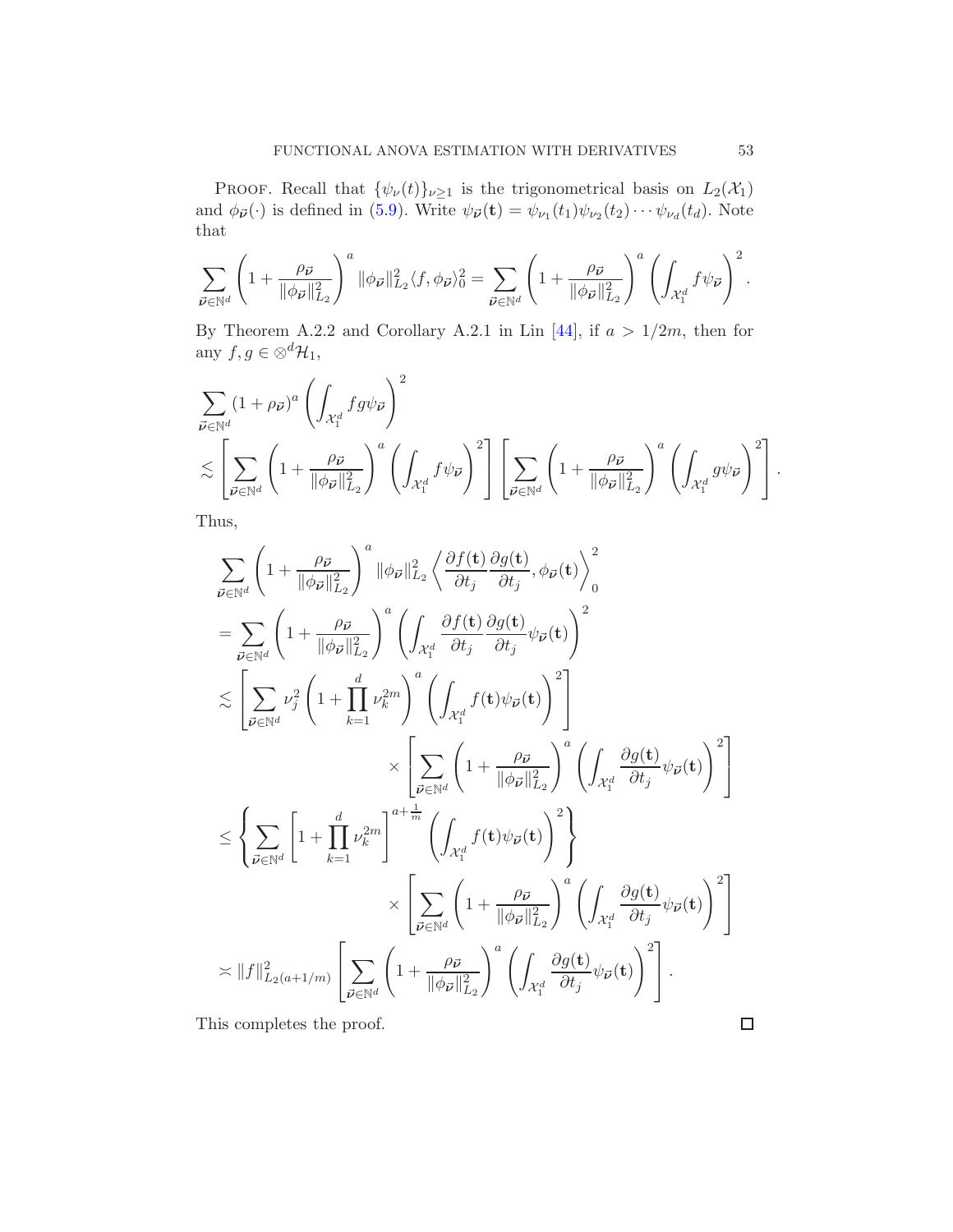#### 54 X. DAI AND P. CHIEN

<span id="page-53-0"></span>LEMMA A.12 (Inverse transformation). Assume that design points  $\mathbf{t}^{e_j} s$ have known density  $\pi^{e_j} s$  which are supported on  $\mathcal{X}_1^d$ . Then, there exists a linear transformation to data  $(\mathbf{t}^{e_j}, Y^{e_j})$  such that transformed design points  $\mathbf{x}^{e_j}$ s are independently uniformly distributed on  $\mathcal{X}_1^d$  and the transformed responses  $Z^{e_j}$ s are the jth first-order partial derivative data of some function.

PROOF. As remarked after  $(3.1)$ , the design under our consideration has the following structure: different types design points can be grouped to some sets, where within the sets different types design points are drawn identically and across the sets the design points are drawn independently. We give the proof for two cases as follows for the illustration.

First, we consider that function observations and partial derivatives data share a common design, i.e.,  $\mathbf{t}_{i}^{e_j} = \mathbf{t}_{i}^{e_k}$ ,  $\forall 1 \leq i \leq n, 0 \leq j < k \leq p$ . Write  ${\bf t}^{e_j} = (t^{e_j}_1$  $\mathbf{f}_1^{e_j}, \ldots, \mathbf{f}_d^{e_j} \in \mathcal{X}_1^d$ . We allow covariates of  $\mathbf{t}^{e_j}$  can be correlated, that is the density of  $\mathbf{t}^{e_j}$  is decomposed as:

$$
\pi^{e_j}(t_1,\ldots,t_d)=\pi_d^{e_j}(t_d)\pi_{d-1}^{e_j}(t_{d-1}|t_d)\cdots\pi_1^{e_j}(t_1|t_d,t_{d-1},\ldots,t_2).
$$

Denote by  $\Pi_q^{e_j}$  the CDF corresponding to  $\pi_q^{e_j}$ ,  $1 \le q \le d$ . Let

$$
x_d^{e_j} = \Pi_d^{e_j}(t_d^{e_j}), x_{d-1}^{e_j} = \Pi_{d-1}^{e_j}(t_{d-1}^{e_j}|t_d^{e_j}), \dots, x_1^{e_j} = \Pi_1^{e_j}(t_1^{e_j}|t_d^{e_j}, t_{d-1}^{e_j}, \dots, t_2^{e_j}).
$$

Then,  $\mathbf{x}^{e_j} = (x_1^{e_j})$  $^{e_j}_{1}, x^{e_j}_{2}$  $x_2^{e_j}, \ldots, x_d^{e_j}$  $\mathcal{H}_d^{(e)}$  is uniformly distributed on  $\mathcal{X}_1^d$ . Define that

$$
h(x_1, x_2,..., x_d)
$$
  
=  $f\left(\{\Pi_1^{e_j}\}^{-1}(x_1|x_d,..., x_2), \{\Pi_2^{e_j}\}^{-1}(x_2|x_d,..., x_3),..., \{\Pi_d^{e_j}\}^{-1}(x_d)\right).$ 

Thus,

$$
\frac{\partial h(\mathbf{x})}{\partial x_j} = \sum_{k=1}^j \frac{\partial f(\mathbf{t})}{\partial t_k} \cdot \frac{\partial t_k}{\partial x_j} = \sum_{k=1}^{j-1} \frac{\partial f}{\partial t_k} \cdot \frac{\partial t_k}{\partial x_j} + \frac{\partial f}{\partial t_j} \cdot \frac{1}{\pi_j^{e_j}(t_j|t_d,\ldots,t_{j+1})}.
$$

With the design  $\mathbf{x}^{e_j}$  defined, we transform the responses  $Y^{e_j}$ s to  $Z^{e_j}$ s by letting  $Z^{e_0} = Y^{e_0}$  and for any  $j = 1, \ldots, p$ ,

$$
Z^{e_j} = \sum_{k=1}^{j-1} Y^{e_k} \frac{\partial t_k^{e_j}(x_d^{e_j}, x_{d-1}^{e_j}, \dots, x_k^{e_j})}{\partial x_j} + \frac{Y^{e_j}}{\pi_j^{e_j}(t_j^{e_j}|t_d^{e_j}, \dots, t_{j+1}^{e_j})}.
$$

Write

$$
\tilde{\sigma}_j^2 = \sum_{k=1}^{j-1} \sigma_k^2 \left[ \frac{\partial t_k^{e_j}}{\partial x_j} (x_d^{e_j}, x_{d-1}^{e_j}, \dots, x_k^{e_j}) \right]^2 + \frac{\sigma_j^2}{\left[ \pi_j^{e_j} (t_j^{e_j} | (t_d^{e_j}, \dots, t_{j+1}^{e_j}) \right]^2}.
$$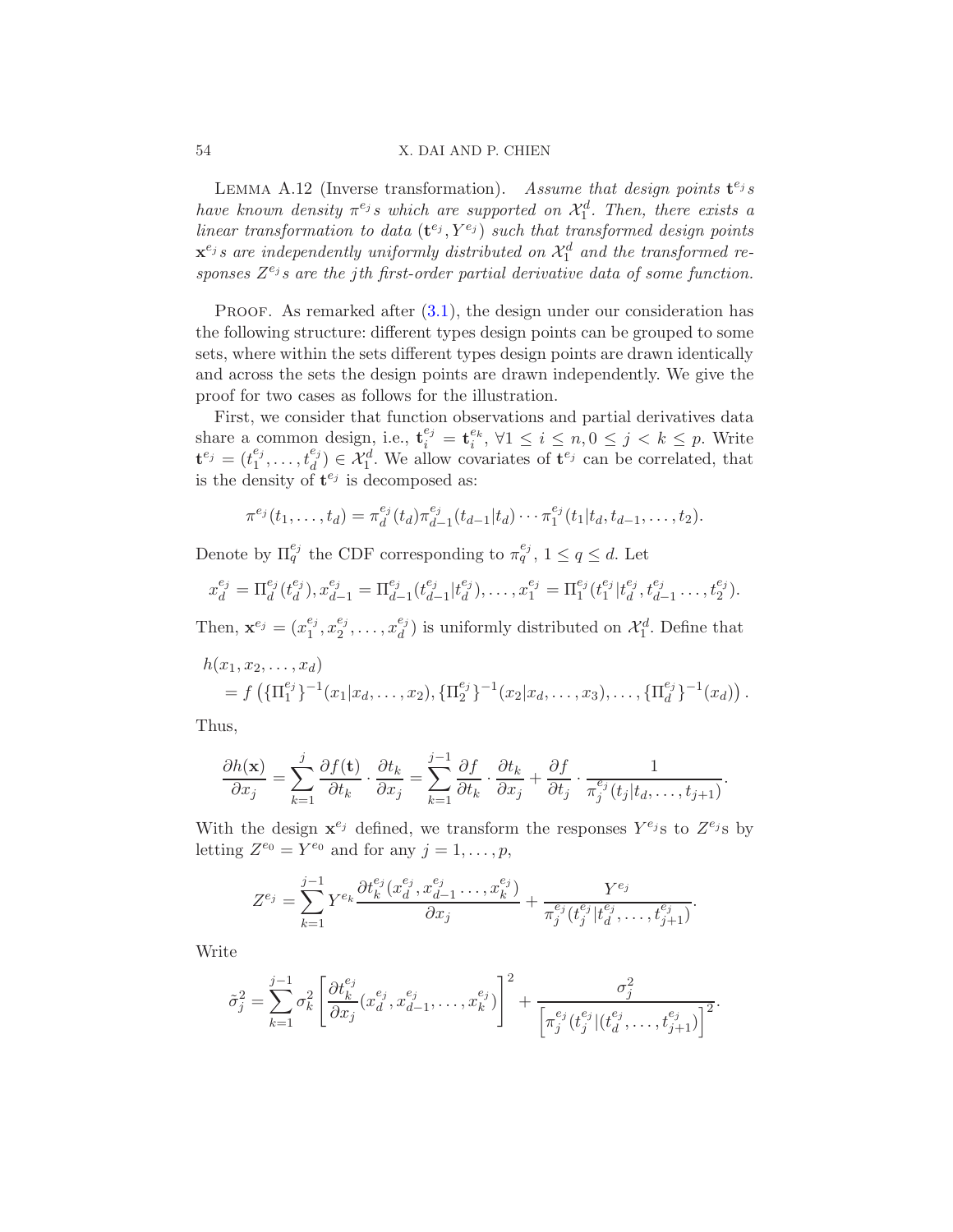Then, it is clear that  $Z^{e_j} = \partial h / \partial x_j (\mathbf{x}^{e_j}) + \widetilde{\epsilon^{e_j}}$ , where the errors  $\widetilde{\epsilon^{e_j}}$ s are independent centered noises with variance  $\tilde{\sigma}_j^2$ s.

Second, we consider that not all types of function observations and partial derivatives data share a common design, i.e.,  $\exists 0 \leq j \neq k \leq p$  and  $1 \leq i \leq n$ such that  $\mathbf{t}_{i}^{e_j}$  $e_j^{e_j} \neq \mathbf{t}_i^{e_k}$ . We require the covariates of each  $\mathbf{t}^{e_j}$  are independent, that is the density of  $\mathbf{t}^{e_j}$  can be decomposed as:

$$
\pi^{e_j}(t_1,\ldots,t_d)=\pi_1^{e_j}(t_1)\pi_2^{e_j}(t_2)\cdots\pi_d^{e_j}(t_d)
$$

Now let

$$
x_1^{e_j} = \Pi_1^{e_j}(t_1^{e_j}), \quad x_2^{e_j} = \Pi_2^{e_j}(t_2^{e_j}), \quad \ldots, \quad x_d^{e_j} = \Pi_d^{e_j}(t_d^{e_j}).
$$

Then  $\mathbf{x}^{e_j} = (x_1^{e_j})$  $^{e_j}_{1}, x_2^{e_j}$  $x_2^{e_j}, \ldots, x_d^{e_j}$  $\binom{e_j}{d}$  is uniformly distributed on  $\mathcal{X}_1^d$ . Define the function

$$
h(x_1,\ldots,x_d)=f\left(\{\Pi_1^{e_j}\}^{-1}(x_1),\{\Pi_2^{e_j}\}^{-1}(x_2),\ldots,\{\Pi_d^{e_j}\}^{-1}(x_d)\right).
$$

Thus, we have

$$
\frac{\partial h(\mathbf{x})}{\partial x_j} = \frac{\partial f(\mathbf{t})}{\partial t_j} \cdot \frac{\partial t_j(x_j)}{\partial x_j} = \frac{\partial f(\mathbf{t})}{\partial t_j} \cdot \frac{1}{\pi_j^{e_j}(t_j)}.
$$

Correspondingly, the responses  $Y^{e_j}$  is transformed to  $Z^{e_j}$ ,  $0 \le j \le p$ , by letting  $Z^{e_0} = Y^{e_0}$  and  $Z^{e_j} = Y^{e_j}/\pi_j^{e_j}(t_j^{e_j})$  $j^{e_j}$ ) for  $1 \leq j \leq d$ , and write the transformed variance  $\tilde{\sigma}_j^2 = \sigma_j^2 / [\pi_j^{e_j}]$  $_{j}^{e_{j}}(t_{j}^{e_{j}}% ,\epsilon_{j}^{e_{j}})(t_{j}^{e_{j}}% ,\epsilon_{j}^{e_{j}}))$  $\binom{e_j}{j}$ ]<sup>2</sup>.  $\Box$ 

<span id="page-54-0"></span>LEMMA A.13. Suppose that  $s \geq 1$ ,  $\beta \geq 0$  and  $\beta \neq 1$ , and  $r \geq 1$ . Then

$$
\int_{x_1 \cdots x_r \cdot z \le \Xi, x_k \ge 1, z \ge 1} x_1^{\beta} \cdots x_r^{\beta} z^{\beta} (\log z)^s (x_1^2 + \cdots + x_r^2)^{-1} dx_1 \cdots dx_r dz
$$
  

$$
\asymp \Xi^{\beta+1} (\log \Xi)^s, \quad \text{as } \Xi \to \infty.
$$

PROOF. For any  $\tau \geq 1$ , we have  $\{1 \leq z \leq \Xi \tau^{-r}, 1 \leq x_k \leq \tau, k =$  $1, \ldots, r$ }  $\subset \{x_1 \cdots x_r \cdot z \leq \Xi, z \geq 1, x_k \geq 1, k = 1, \ldots, r\}$ . Thus, if  $\Xi \to \infty$ ,

$$
\int_{x_1\cdots x_r\cdot z \le \Xi, x_k \ge 1, z \ge 1} x_1^{\beta} \cdots x_r^{\beta} z^{\beta} (\log z)^s (x_1^2 + \cdots + x_r^2)^{-1} dx_1 \cdots dx_r dz
$$
\n
$$
\ge \int_1^{\Xi \tau^{-r}} \int_1^{\tau} \cdots \int_1^{\tau} z^{\beta} (\log z)^s x_1^{\beta-2} \cdots x_r^{\beta-2} dx_1 \cdots dx_r dz
$$
\n
$$
\asymp \Xi^{\beta+1} \tau^{-r(\beta+1)} (\log \Xi - r \log \tau)^s \tau^{r(\beta-1)}.
$$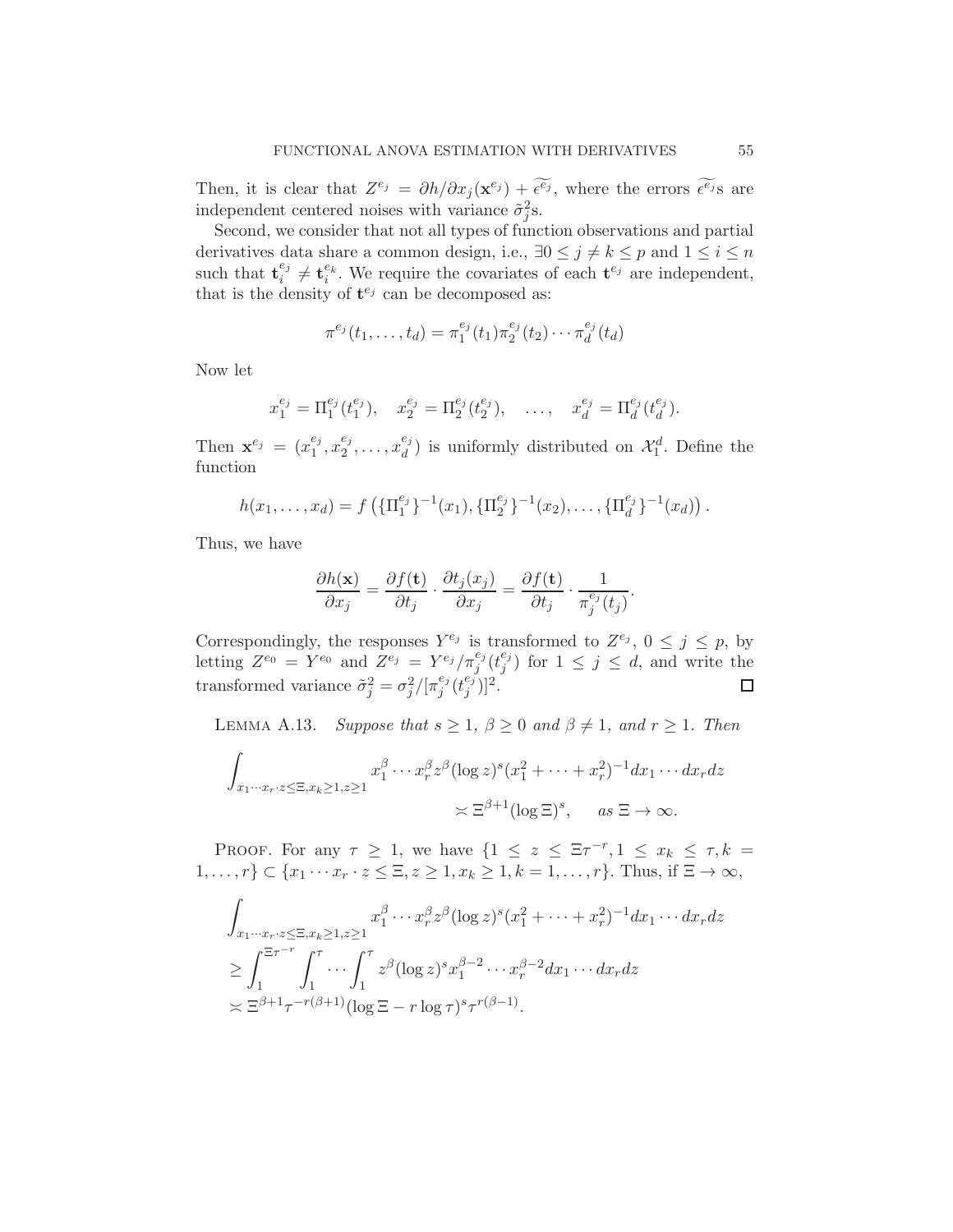## 56 X. DAI AND P. CHIEN

Let  $\tau \to 1$ , we have  $\int_{x_1 \cdots x_r : z \le \Xi, x_k \ge 1, z \ge 1} (\log z)^s (x_1^2 + \cdots + x_r^2)^{-1} dx_1 \cdots dx_r dz \gtrsim$  $\Xi^{\beta+1}(\log \Xi)^s$ .

On the other hand, define  $u = x_1 \cdots x_r \cdot z$  and change the variable z to u. We have that as  $\Xi \to \infty$ ,

$$
\int_{x_1 \cdots x_r \cdot z \le \Xi, x_k \ge 1, z \ge 1} x_1^{\beta} \cdots x_r^{\beta} z^{\beta} (\log z)^s (x_1^2 + \cdots + x_r^2)^{-1} dx_1 \cdots dx_r dz
$$
\n
$$
= \int_1^{\Xi} \int_1^u \int_1^{u/x_r} \cdots \int_1^{u/(x_r x_{r-1} \cdots x_2)} u^{\beta} (\log u - \log x_r - \cdots - \log x_1)^s
$$
\n
$$
\cdot (x_1^2 + \cdots + x_{r-1}^2 + x_r^2)^{-1} x_1^{-1} \cdots x_{r-1}^{-1} x_r^{-1} dx_1 \cdots dx_{r-1} dx_r du
$$
\n
$$
\lesssim \int_1^{\Xi} \int_1^u \int_1^{u/x_r} \cdots \int_1^{u/(x_r x_{r-1} \cdots x_2)} u^{\beta} (\log u - \log x_r - \cdots - \log x_1)^s
$$
\n
$$
\cdot x_1^{-1-2/r} \cdots x_{r-1}^{-1-2/r} x_r^{-1-2/r} dx_1 \cdots dx_{r-1} dx_r du
$$
\n
$$
\lesssim \int_1^{\Xi} u^{\beta} (\log u)^s du \asymp \Xi^{\beta+1} (\log \Xi)^s,
$$

where the second step is by Lemma [A.10.](#page-51-2) This completes the proof.

 $\Box$ 

<span id="page-55-0"></span>LEMMA A.14. Suppose that  $\beta \geq 0$  and  $0 < \alpha \leq 2$ . Then, as  $\Xi \to \infty$ ,

$$
\int_{x_1\cdots x_r \le \Xi, x_k \ge 1} \prod_{k=1}^r x_k^{\beta} (x_1^{\alpha} + x_2^{\alpha} + \cdots + x_r^{\alpha})^{-1} dx_1 \cdots dx_r
$$
\n
$$
\le \begin{cases}\n\Xi^{\beta+1-\alpha/r}, & \text{if } r \ge 3; \\
\log(\Xi), & \text{if } r = 2, \beta = \alpha/2 - 1; \\
1, & \text{if } r = 1, \beta < \alpha - 1; \\
\Xi^{\beta-\alpha+1} & \text{if } r = 1, \beta > \alpha - 1.\n\end{cases} \quad \text{log}(\Xi) \text{ if } r = 1, \beta = \alpha - 1;
$$

PROOF. By the symmetry of covariates,

$$
\int_{x_1\cdots x_r \leq \Xi, x_k \geq 1} \prod_{k=1}^r x_k^{\beta} (x_1^{\alpha} + x_2^{\alpha} + \cdots + x_r^{\alpha})^{-1} dx_1 \cdots dx_r
$$
\n
$$
\asymp \int_{x_1\cdots x_r \leq \Xi, x_1 \geq x_2 \geq \cdots \geq x_r \geq 1} \prod_{k=1}^r x_k^{\beta} (x_1^{\alpha} + x_2^{\alpha} + \cdots + x_r^{\alpha})^{-1} dx_r \cdots dx_1
$$
\n
$$
:= \mathcal{E}.
$$

First we prove when  $r \geq 3$ , as  $\Xi \to \infty$ , we have

<span id="page-55-1"></span>(A.23)  $\mathcal{E} \lesssim \Xi^{\beta+1-\alpha/r}$ .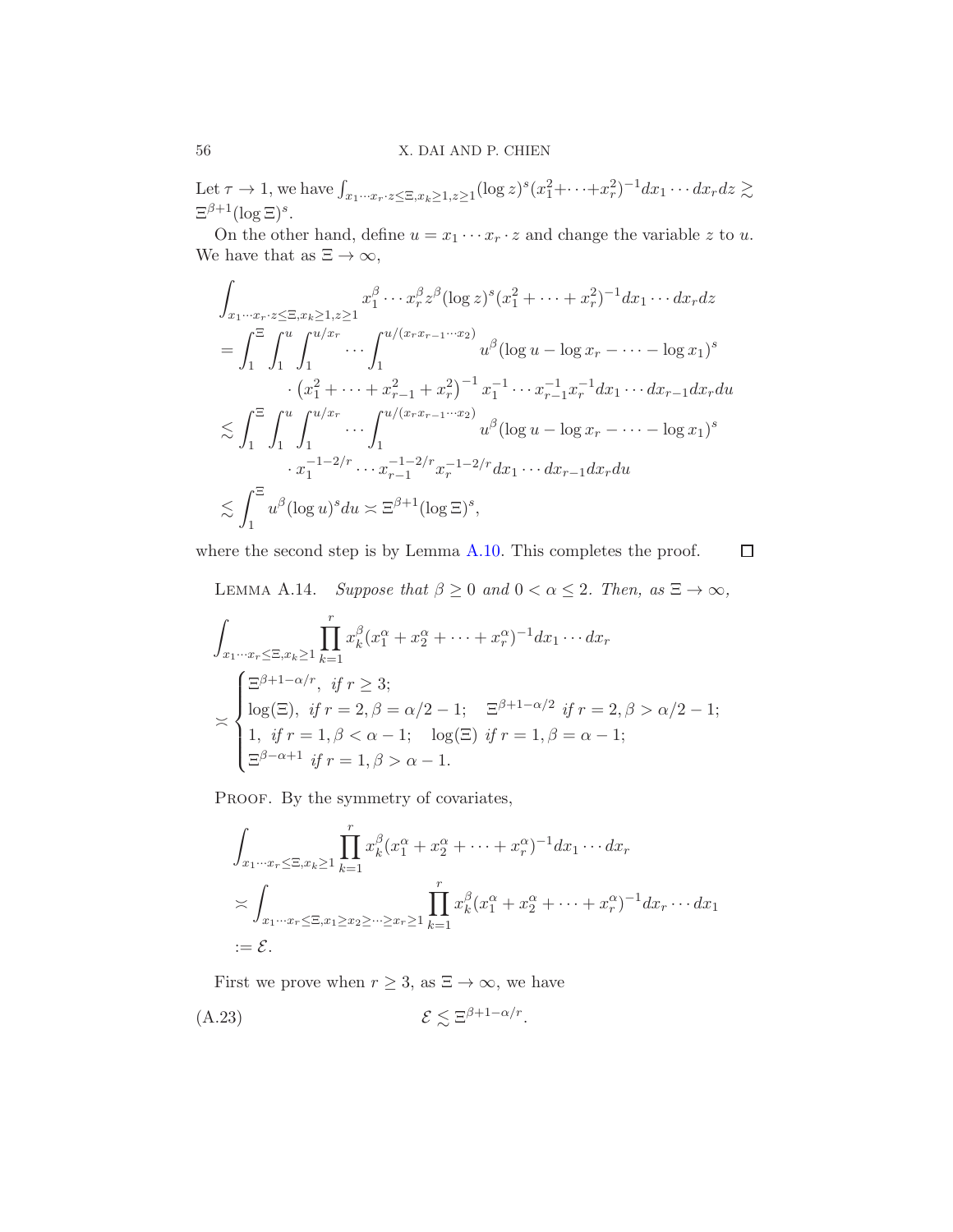For this, define the set  $\mathcal{K} =$  $\left\{0 \leq k \leq r-2 : \left(\frac{\Xi}{x_1 \cdots x_r}\right)$  $x_1\cdots x_{r-k-1}$  $\big)^{1/(k+1)} \leq x_{r-k-1}$  $\mathcal{L}$ . If K is not empty, we denote the smallest element in K by  $k^*$ . Then  $0 \leq$  $k^*$  ≤ r − 2. For any  $(x_1, ..., x_r)$  ∈ { $(x_1, ..., x_r)$  :  $x_1 \cdots x_r$  ≤  $\Xi, x_1 \ge x_2$  ≥  $\cdots \geq x_r \geq 1, x_r \leq x_{r-1} \leq \frac{\Xi}{x_1 \cdots x_r}$  $\frac{z}{x_1 \cdots x_{r-1}}\},$  we have

<span id="page-56-0"></span>
$$
(A.24) \begin{cases} 1 \leq x_{r-k} \leq x_{r-k-1} & \text{for } 0 \leq k \leq k^* - 1, \\ 1 \leq x_{r-k^*} \leq \left(\frac{\Xi}{x_1 \cdots x_{r-k^*-1}}\right)^{1/(k^*+1)} & \text{for } k = k^*, \\ x_{r-k} \geq \left(\frac{\Xi}{x_1 \cdots x_{r-k-1}}\right)^{1/(k+1)} & \text{for } k^* + 1 \leq k \leq r - 2, \\ x_1 \geq \Xi^{1/r} & \text{for } k = r - 1. \end{cases}
$$

Thus, as  $\Xi \to \infty$ ,

<span id="page-56-1"></span>
$$
\mathcal{E} \lesssim \int_{x_1 \cdots x_r \leq \Xi, x_1 \geq x_2 \geq \cdots \geq x_r \geq 1} \left\{ (x_1)^{\beta - \alpha/(r-1)} \cdots (x_{r-k^*-1})^{\beta - \alpha/(r-1)} \right\} x_{r-k^*}^{\beta}
$$

$$
\times \int_{x_1 \cdots x_r \leq \Xi, x_1 \geq x_2 \geq \cdots \geq x_r \geq 1} \left\{ (x_1)^{\beta - \alpha/(r-1)} \cdots (x_{r-k^*-1})^{\beta - \alpha/(r-1)} \right\} dx
$$

$$
\times \int_{x_1 \cdots x_r \leq \Xi, x_1 \geq x_2 \geq \cdots \geq x_r \geq 1} \left\{ (x_1)^{\beta + 1 - \alpha/(r-1)} | k^* + \beta dx_{r-k^*} dx_{r-k^*-1} \cdots dx_1 \right\}
$$

$$
\times \int_{x_1 \cdots x_r \leq \Xi, x_1 \geq x_2 \geq \cdots \geq x_r \geq 1} \left\{ (x_1)^{-1 - \alpha/[(r-1)(k^*+1)]} \cdots (x_{r-k^*-1})^{-1 - \alpha/[(r-1)(k^*+1)]} \right\}
$$

$$
\cdot \Xi^{\beta + 1 - \alpha k^* / [(r-1)(k^*+1)]} dx_{r-k^*-1} \cdots dx_1
$$

$$
= \Xi^{\beta + 1 - \alpha/r},
$$

where the first step uses  $x_{r-k^*} \geq 1$  and Lemma [A.10,](#page-51-2) the second step uses  $x_{r-k} \leq x_{r-k-1}$  for all  $k \leq k^* - 1$  in [\(A.24\)](#page-56-0), the third step uses the upper bound on  $x_{r-k^*}$  in [\(A.24\)](#page-56-0), the fourth step uses the lowers bounds on  $x_{r-k}$  for all  $k^* + 1 \leq k \leq r-2$  in [\(A.24\)](#page-56-0). If K is empty, then for any  $(x_1, \ldots, x_r) \in \{(x_1, \ldots, x_r) : x_1 \cdots x_r \leq \Xi, x_1 \geq x_2 \geq \cdots \geq x_r \geq 1, x_r \leq \Xi\}$  $x_{r-1} \leq \Xi/(x_1 \cdots x_{r-1})\},$  it satisfies

$$
1 \le x_k \le x_{k-1} \text{ for any } 2 \le k \le r, \quad \text{ and } \quad 1 \le x_1 \le \Xi^{1/r}.
$$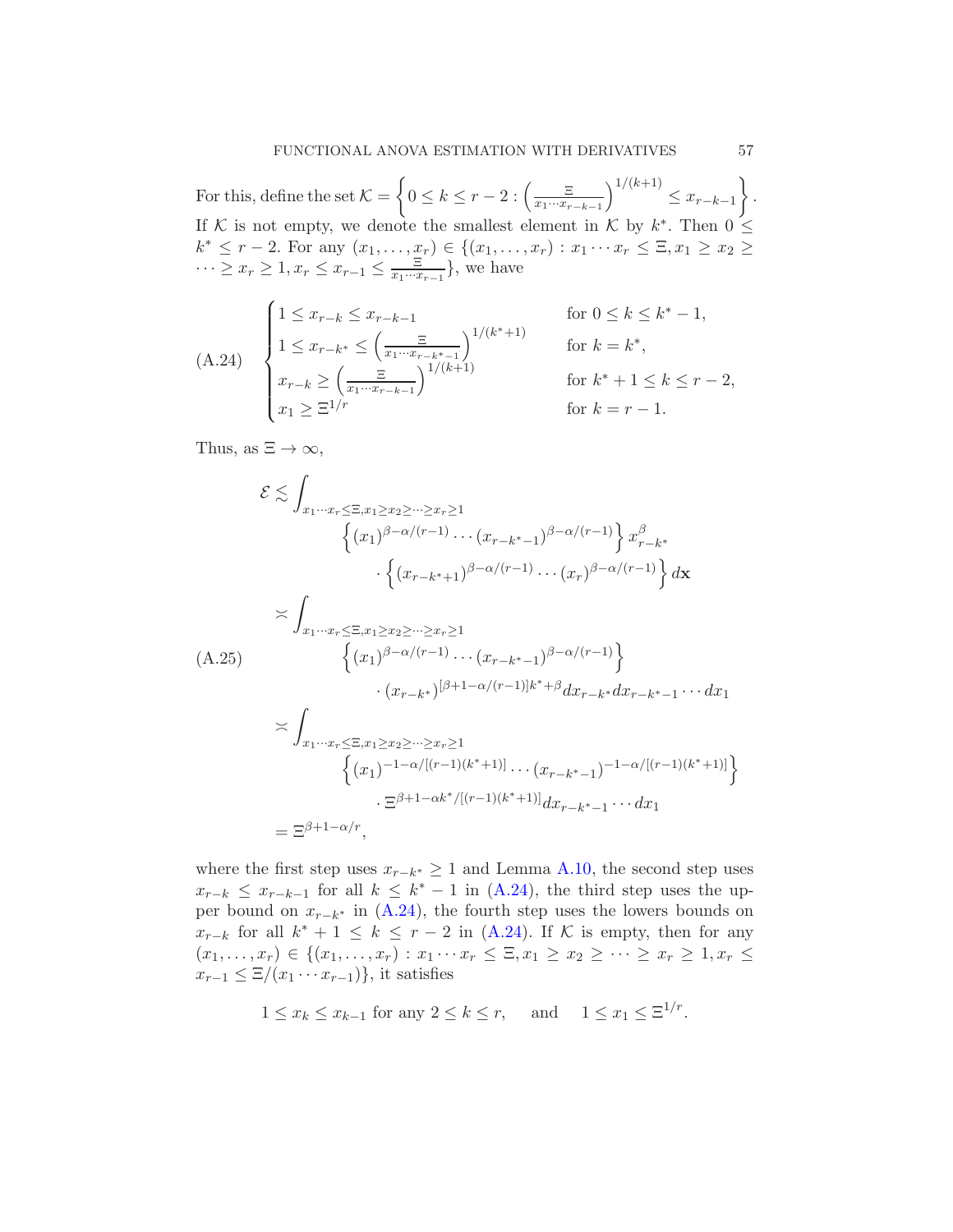Thus, as  $\Xi \to \infty$ ,

<span id="page-57-0"></span>
$$
\mathcal{E} = \int_{1}^{\Xi^{1/r}} \cdots \int_{1}^{x_{r-2}} \int_{1}^{x_{r-1}} \cdots \int_{1}^{x_{r-2}} \int_{1}^{x_{r-1}} dx_{k}^{2} (x_{1}^{\alpha} + x_{2}^{\alpha} + \cdots + x_{r-1}^{\alpha} + x_{r}^{\alpha})^{-1} dx_{r} dx_{r-1} \cdots dx_{1}
$$
\n
$$
\lesssim \int_{1}^{\Xi^{1/r}} \cdots \int_{1}^{x_{r-2}} \int_{1}^{x_{r-1}} dx_{r}^{2} dx_{r} dx_{r-1} \cdots dx_{1} \asymp \Xi^{\beta+1-\alpha/r}.
$$
\n
$$
x_{1}^{\beta-\alpha/r} \cdots x_{r-1}^{\beta-\alpha/r} x_{r}^{\beta-\alpha/r} dx_{r} dx_{r-1} \cdots dx_{1} \asymp \Xi^{\beta+1-\alpha/r}.
$$

Combining [\(A.25\)](#page-56-1) and [\(A.26\)](#page-57-0) completes the proof for [\(A.23\)](#page-55-1). On the other hand, when  $r \geq 3$  and as  $\Xi \to \infty$ ,

<span id="page-57-1"></span>
$$
\mathcal{E} \ge \int_{1}^{\Xi^{1/r}} \cdots \int_{1}^{x_{r-2}} \int_{1}^{x_{r-1}} \cdots \int_{1}^{x_{r-2}} \int_{1}^{x_{r-1}} dx_{r} dx_{r-1} \cdots dx_{1}
$$
\n(A.27)\n
$$
\ge \int_{1}^{\Xi^{1/r}} \cdots \int_{1}^{x_{r-2}} \int_{1}^{x_{r-1}} \cdots \int_{1}^{x_{r-2}} \int_{1}^{x_{r-1}} dx_{r} dx_{r-1} \cdots dx_{1} \asymp \Xi^{\beta+1-\alpha/r}.
$$

Therefore, combining [\(A.23\)](#page-55-1) and [\(A.27\)](#page-57-1) completes the proof of the lemma for  $r \geq 3$ .

Then we consider for  $r = 2$ . For  $0 < \alpha \leq 2$ ,

$$
\mathcal{E} \le 2 \int_1^{\sqrt{\Xi}} \int_1^{x_1} x_1^{\beta-\alpha} x_2^{\beta} dx_2 dx_1 + 2 \int_{\sqrt{\Xi}}^{\Xi} \int_1^{\Xi/x_1} x_1^{\beta-\alpha} x_2^{\beta} dx_2 dx_1
$$
  
(A.28) 
$$
\approx \begin{cases} \log(\Xi) & \text{when } 2\beta+2-\alpha=0\\ \Xi^{\beta+1-\alpha/2} & \text{when } 2\beta+2-\alpha>0 \end{cases} \text{ as } \Xi \to \infty.
$$

<span id="page-57-2"></span>On the other hand, we have

<span id="page-57-3"></span>
$$
\mathcal{E} \ge \int_1^{\sqrt{\Xi}} \int_1^{x_1} x_1^{\beta} x_2^{\beta} (x_1^{\alpha} + x_2^{\alpha})^{-1} dx_2 dx_1
$$
  
\n(A.29)  
\n
$$
\ge 2^{-1} \int_1^{\sqrt{\Xi}} \int_1^{x_1} x_1^{\beta - 2} x_2^{\beta} dx_2 dx_1
$$
  
\n
$$
\ge \begin{cases} \log(\Xi) & \text{when } 2\beta + 2 - \alpha = 0 \\ \Xi^m & \text{when } 2\beta + 2 - \alpha > 0 \end{cases} \text{ as } \Xi \to \infty.
$$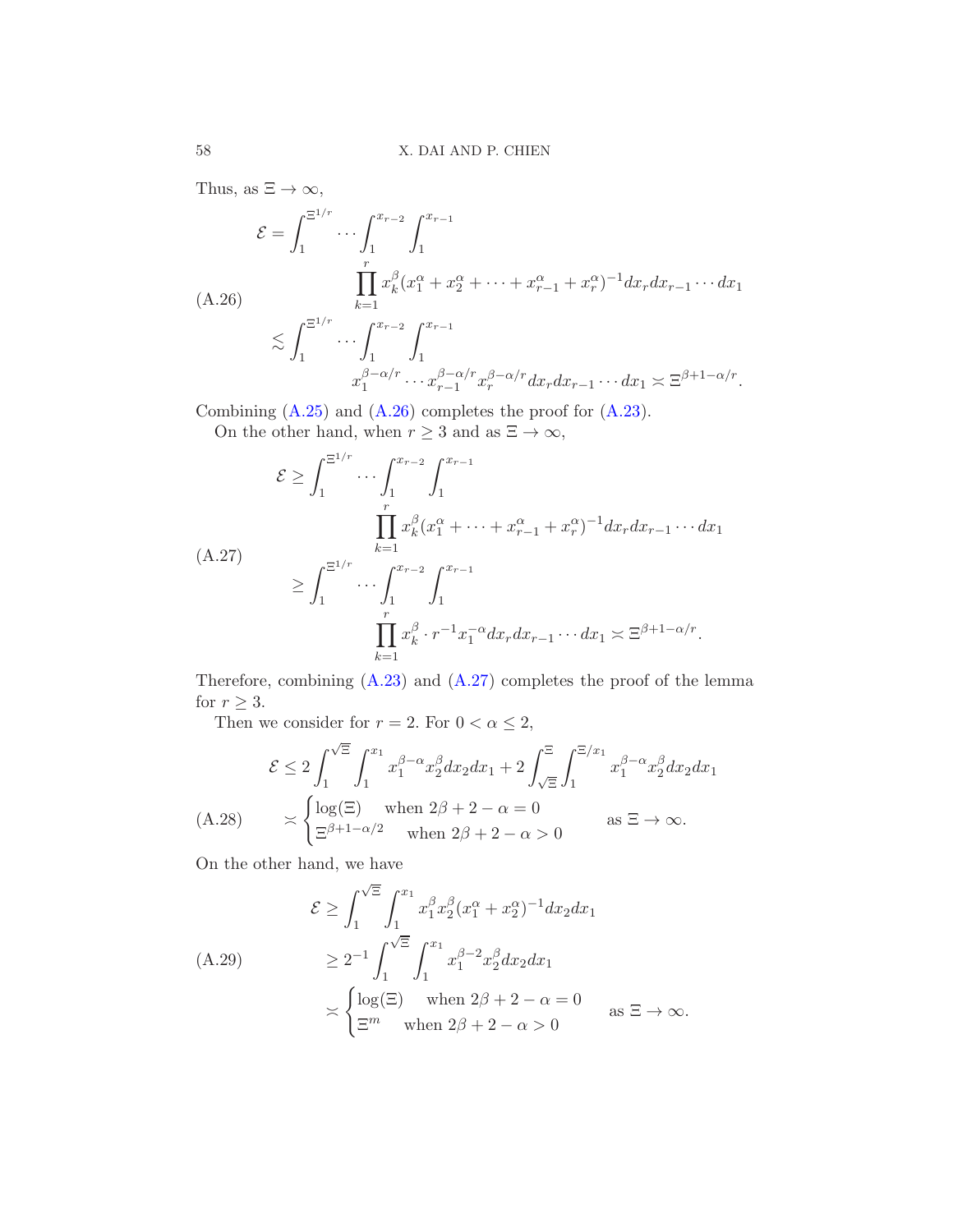Combining  $(A.28)$  and  $(A.29)$  completes the proof of the lemma for  $r = 2$ .

Finally, we consider for  $r = 1$ . Note that  $\int_1^{\Xi} x_1^{\beta}$  $\int_1^{\beta} x_1^{-\alpha} dx_1 \asymp 1$  when  $0 \le \beta <$  $\alpha - 1$ , and  $\int_1^{\Xi} x_1^{\beta}$  $\int_1^{\beta} x_1^{-\alpha} dx_1 \asymp \log(\Xi)$  when  $\beta = \alpha - 1$ , and  $\int_1^{\Xi} x_1^{\beta} dx_1$  $\int_1^\beta x_1^{-\alpha} dx_1 \approx$  $\Xi^{\beta-\alpha+1}$  when  $\beta > \alpha - 1$ . This complete the proof.

<span id="page-58-1"></span>LEMMA A.15. Suppose that  $\beta \leq -1$  and  $\alpha > 0$ . Then, as  $\Xi \to \infty$ ,

$$
\int_{x_1\cdots x_r\geq \Xi, x_k\geq 1} \prod_{k=1}^r x_k^{\beta} (x_1^{\alpha}+x_2^{\alpha}+\cdots+x_r^{\alpha})^{-1} dx_1\cdots dx_r \asymp \Xi^{\beta+1-\alpha/r}.
$$

PROOF. The proof is similar to the proof for Lemma [A.14.](#page-55-0) We omit the details here. □

<span id="page-58-0"></span>LEMMA A.16. Suppose that  $m > 1$ . Then, as  $\Xi \to \infty$ ,

$$
\int_{x_1^{(m-1)/m}x_2\cdots x_r \leq \Xi, x_k \geq 1} (x_1^2 + x_2^2 + \cdots + x_r^2)^{-1} x_1^2 dx_1 \cdots dx_r \asymp \Xi^{m/(m-1)}.
$$

PROOF. When  $r = 1$ , the lemma can be verified by direct calculations. In what follows, assume  $r \geq 2$ . First, we show that LHS of the formula above is larger than the RHS up to some constant. It suffices to consider a subset of  $(x_1, x_2, \ldots, x_r)$  which satisfy  $x_1^{(m-1)/m} \ge x_2 \ge \cdots \ge x_r \ge 1$ . Let  $u_1 = x_1^{(m-1)/m}$ , and  $u_j = u_1 x_2 \cdots x_j$  for  $2 \le j \le r$ . By changing variables  $(x_1, x_2, \ldots, x_r)$  to  $(u_1, u_2, \ldots, u_r)$ , the LHS in the lemma satisfies

$$
\int_{x_1^{(m-1)/m}x_2\cdots x_r \le \Xi, x_k \ge 1} (x_1^2 + x_2^2 + \cdots + x_r^2)^{-1} x_1^2 dx_1 \cdots dx_r
$$
\n
$$
\ge \int_{x_1^{(m-1)/m}x_2\cdots x_r \le \Xi, x_k \ge 1} (rx_1^2)^{-1} x_1^2 dx_1 \cdots dx_r
$$
\n
$$
= r^{-1} \int_1^{\Xi} \int_{u_r^{(r-1)/r}}^{u_r} \cdots \int_{u_2^{1/2}}^{u_2} u_1^{1/(m-1)} u_1^{-1} \cdots u_{r-1}^{-1} du_1 \cdots du_{r-1} du_r
$$
\n
$$
\asymp \Xi^{m/(m-1)}.
$$

Second, we show that RHS of the formula above is larger than the LHS up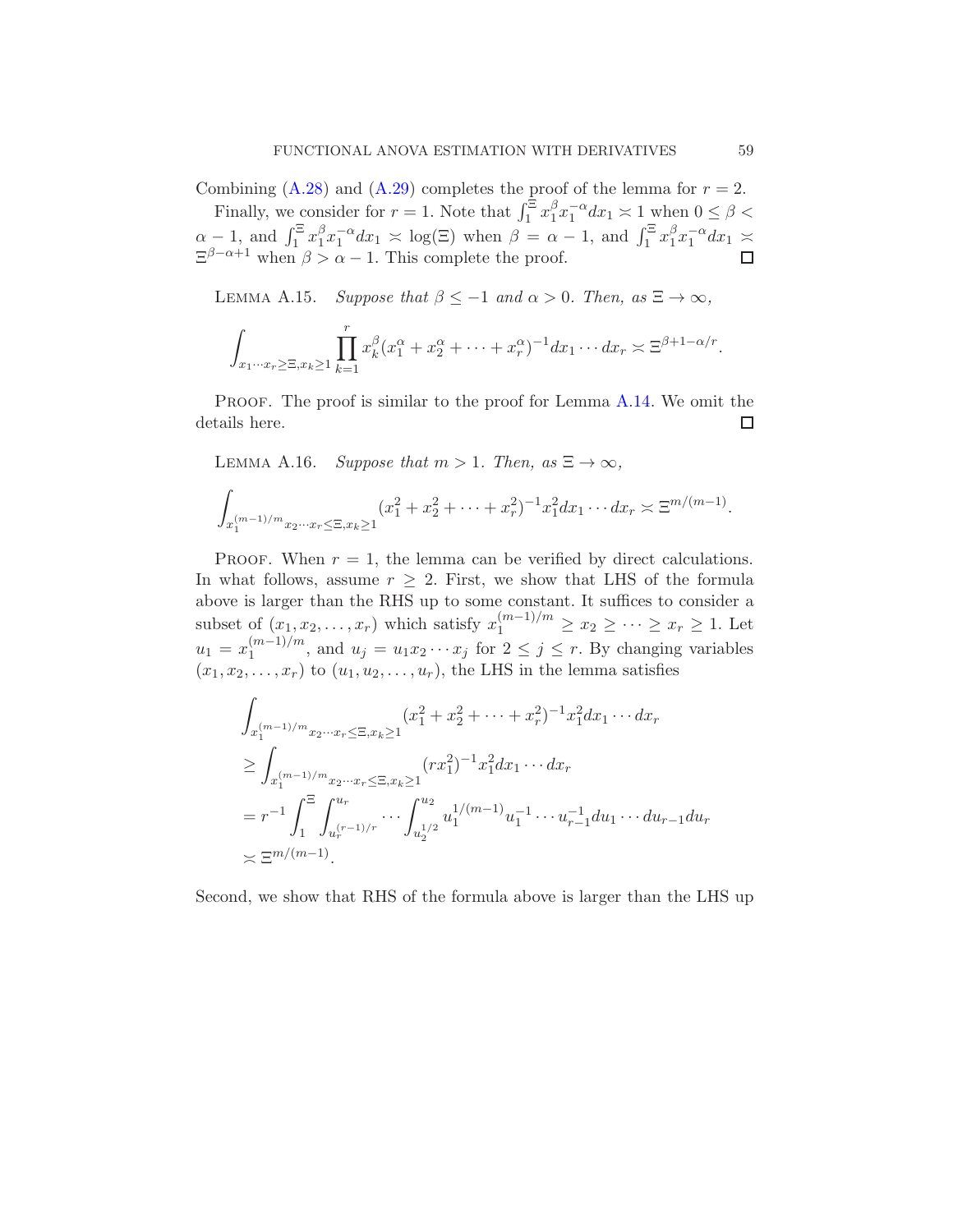to some constant. Note that  $(x_1^2 + x_2^2 + \cdots + x_r^2)^{-1} x_1^2 \le 1$ , so the LHS satisfies

$$
\int_{x_1^{(m-1)/m}x_2\cdots x_r \le \Xi, x_k \ge 1} (x_1^2 + x_2^2 + \cdots + x_r^2)^{-1} x_1^2 dx_1 \cdots dx_r
$$
\n
$$
\le \int_{x_1^{(m-1)/m}x_2\cdots x_r \le \Xi, x_k \ge 1} 1 dx_1 \cdots dx_r
$$
\n
$$
= r^{-1} \int_1^{\Xi} \int_{u_r^{(r-1)/r}}^{u_r} \cdots \int_{u_2^{1/2}}^{u_2} u_1^{1/(m-1)} u_1^{-1} \cdots u_{r-1}^{-1} du_1 \cdots du_{r-1} du_r
$$
\n
$$
\asymp \Xi^{m/(m-1)}.
$$

This completes the proof.

#### REFERENCES

- <span id="page-59-8"></span>[1] Aronszajn, N. (1950). Theory of reproducing kernels. Trans. Amer. Math. Soc. 68 337–404. [MR0051437](http://www.ams.org/mathscinet-getitem?mr=0051437)
- <span id="page-59-9"></span>[2] Bates, R. A., Buck, R. J., Riccomagno, E. and Wynn, H. P. (1996). Experimental design and observation for large systems. J. Roy. Statist. Soc. Ser. B. 58 77–94. [MR1379235](http://www.ams.org/mathscinet-getitem?mr=1379235)
- <span id="page-59-4"></span>[3] Breckling, J. (1989). The Analysis of Directional Time Series: Applications to Wind Speed and Direction 61. Springer-Verlag, Berlin. [MR1027836](http://www.ams.org/mathscinet-getitem?mr=1027836)
- <span id="page-59-7"></span>[4] Buja, A., Hastie, T. and Tibshirani, R. (1989). Linear smoothers and additive models. Ann. Statist. 17 453–555. [MR0994249](http://www.ams.org/mathscinet-getitem?mr=0994249)
- <span id="page-59-10"></span>[5] Carr, J. C., Beatson, R. K., Cherrie, J. B., Mitchell, T. J., Fright, W. R., McCallum, B. C. and Evans, T. R. (2001). Reconstruction and representation of 3D objects with radial basis functions. In Proceedings of the 28th Annual Conference on Computer Graphics and Interactive Techniques 67–76. ACM, New York.
- <span id="page-59-11"></span>[6] Cover, T. M. and Thomas, J. A. (2006). Elements of Information Theory, 2nd ed. John Wiley & Son, New York. [MR2239987](http://www.ams.org/mathscinet-getitem?mr=2239987)
- [7] Cox, D. D. (1988). Approximation of method of regularization estimators. Ann. Statist. 16 694–712. [MR0947571](http://www.ams.org/mathscinet-getitem?mr=0947571)
- <span id="page-59-12"></span>[8] Cox, D. D. and O'Sullivan, F. (1990). Asymptotic analysis of penalized likelihood and related estimators. Ann. Statist. 18 1676–1695. [MR1074429](http://www.ams.org/mathscinet-getitem?mr=1074429)
- <span id="page-59-5"></span>[9] Forreste, A., Keane, A. and Sobester, A. (2008). Engineering Design via Surrogate Modeling: A Practical Guide. John Wiley & Son, New York.
- <span id="page-59-1"></span>[10] FREES, E. W. and VALDEZ, E. A. (1998). Understanding relationships using copulas. N. Am. Actuar. J. 2 1–25. [MR1988432](http://www.ams.org/mathscinet-getitem?mr=1988432)
- <span id="page-59-3"></span>[11] Golub, G. H. and Ortega, J. M. (2014). Scientific Computing and Differential Equations: an Introduction to Numerical Methods. Academic Press, Cambridge. [MR1133393](http://www.ams.org/mathscinet-getitem?mr=1133393)
- <span id="page-59-2"></span>[12] Griewank, A. and Walther, A. (2008). Evaluating Derivatives: Principles and Techniques of Algorithmic Differentiation, 2nd ed. SIAM, Philadelphia. [MR2454953](http://www.ams.org/mathscinet-getitem?mr=2454953)
- <span id="page-59-6"></span>[13] Gu, C. (2013). Smoothing Spline ANOVA Models, 2nd ed. Springer, New York. [MR3025869](http://www.ams.org/mathscinet-getitem?mr=3025869)
- <span id="page-59-0"></span>[14] HALL, P. and YATCHEW, A. (2007). Nonparametric estimation when data on derivatives are available. Ann. Statist. 35 300–323. [MR2332277](http://www.ams.org/mathscinet-getitem?mr=2332277)

 $\Box$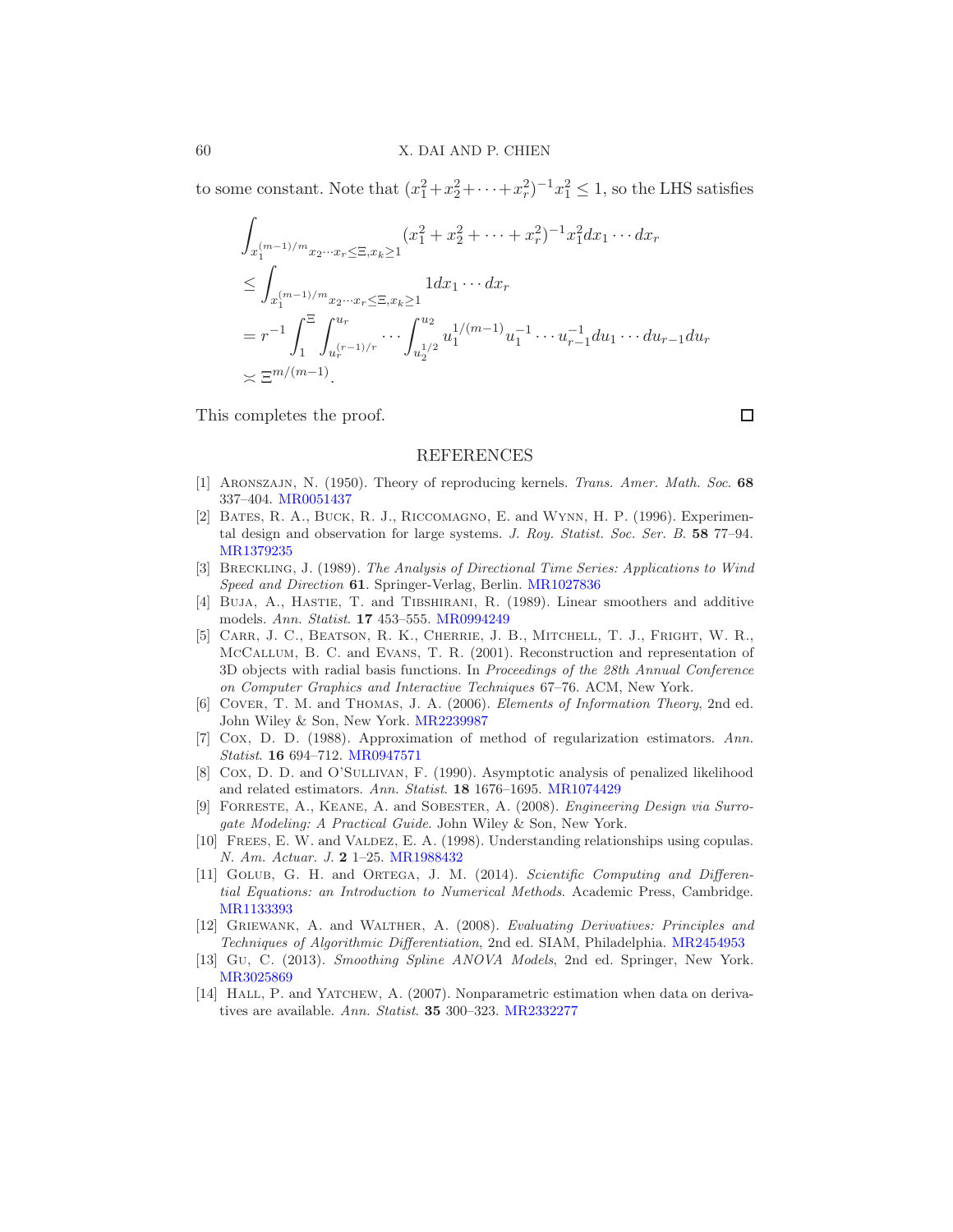- <span id="page-60-5"></span>[15] HALL, P. and YATCHEW, A. (2010). Nonparametric least squares estimation in derivative families. J. Econometrics. 157 362-374. [MR2661608](http://www.ams.org/mathscinet-getitem?mr=2661608)
- <span id="page-60-6"></span>[16] Hansen, E. and Walster, G. W. (2003). Global Optimization Using Interval Analysis: Revised and Expanded 264. CRC Press, Boca Raton. [MR2025041](http://www.ams.org/mathscinet-getitem?mr=2025041)
- <span id="page-60-11"></span>[17] HASTIE, T. J. and TIBSHIRANI, R. J. (1990). *Generalized Additive Models*. Chapman and Hall, London. [MR1082147](http://www.ams.org/mathscinet-getitem?mr=1082147)
- <span id="page-60-4"></span>[18] Jorgenson, D. W. (1986). Econometric methods for modeling producer behavior. Handbooks in Econom. 3 1841–1915. [MR0858551](http://www.ams.org/mathscinet-getitem?mr=0858551)
- <span id="page-60-18"></span>[19] Kiefer, J. and Wolfowitz, J. (1959). Optimum designs in regression problems. Ann. Math. Statist. 30 271–294. [MR0104324](http://www.ams.org/mathscinet-getitem?mr=0104324)
- <span id="page-60-10"></span>[20] Lin, Y. (2000). Tensor product space ANOVA models. Ann. Statist. 28 734–755. [MR1792785](http://www.ams.org/mathscinet-getitem?mr=1792785)
- <span id="page-60-16"></span>[21] MITCHELL, T. J., MORRIS, M. D. and YLVISAKER, D. (1994). Asymptotically optimum experimental designs for prediction of deterministic functions given derivative information. J. Statist. Plann. Inference. 41 377–389. [MR1309620](http://www.ams.org/mathscinet-getitem?mr=1309620)
- <span id="page-60-17"></span>[22] Morris, M. D., Mitchell, T. J.and Ylvisaker, D. (1993). Bayesian design and analysis of computer experiments: use of derivatives in surface prediction. Technometrics. 35 243–255. [MR1234641](http://www.ams.org/mathscinet-getitem?mr=1234641)
- <span id="page-60-0"></span>[23] Murray-Smith, R. and Sbarbaro, D. (2002). Nonlinear adaptive control using non-parametric Gaussian process prior models. IFAC Proceedings Volumes. 35 325– 330.
- <span id="page-60-21"></span> $[24]$  ODEN, J. T. and REDDY, J. N.  $(2012)$ . An Introduction to the Mathematical Theory of Finite Elements. John Wiley & Sons, New York. [MR0461950](http://www.ams.org/mathscinet-getitem?mr=0461950)
- <span id="page-60-8"></span>[25] Plessix, R-E. (2006). A review of the adjoint-state method for computing the gradient of a functional with geophysical applications. Geophys. J. Int. 167 495–503.
- <span id="page-60-9"></span>[26] Ramsay, J. O., Hooker, G., Campbell, D. and Cao, J. (2007). Parameter estimation for differential equations: a generalized smoothing approach. J. Roy. Statist. Soc. Ser. B. 69 741–796. [MR2368570](http://www.ams.org/mathscinet-getitem?mr=2368570)
- <span id="page-60-1"></span>[27] Rasmussen, C. E. and Williams, C. K. I. (2006). Gaussian Processes for Machine Learning. MIT Press, Cambridge. [MR2514435](http://www.ams.org/mathscinet-getitem?mr=2514435)
- <span id="page-60-12"></span>[28] Riccomagno, E., Schwabe, R. and Wynn, H. P. (1997). Lattice-based D-optimum design for Fourier regression. Ann. Statist. 25 2313-2327. [MR1604453](http://www.ams.org/mathscinet-getitem?mr=1604453)
- <span id="page-60-19"></span>[29] Riesz, F. and Sz.-Nagy, B. (1955). Functional Analysis. Dover Publications, New York. [MR1068530](http://www.ams.org/mathscinet-getitem?mr=1068530)
- <span id="page-60-7"></span>[30] SCHWARZ, K. P. (1979). Geodetic improperly posed problems and their regularization. Bolletino di Geodesia e Scienze Affini. 38 389–416.
- <span id="page-60-3"></span>[31] Shepherd, R. W. (2015). Theory of Cost and Production Functions. Princeton University Press, Princeton. [MR0414052](http://www.ams.org/mathscinet-getitem?mr=0414052)
- <span id="page-60-2"></span>[32] Solak, E., Murray-Smith, R., Leithead, W. E., Leith, D. J. and Rasmussen, C. E. (2003). Derivative observations in Gaussian process models of dynamic systems. In Advances in neural information processing systems. 1057–1064.
- <span id="page-60-14"></span>[33] Stone, C. J. (1980). Optimal rates of convergence for nonparametric estimators. Ann. Statist. 8 1348–1360. [MR0594650](http://www.ams.org/mathscinet-getitem?mr=0594650)
- <span id="page-60-15"></span>[34] Stone, C. J. (1982). Optimal global rates of convergence for nonparametric regression. Ann. Statist. 10 1040–1053. [MR0673642](http://www.ams.org/mathscinet-getitem?mr=0673642)
- <span id="page-60-13"></span>[35] Stone, C. J. (1985). Additive regression and other nonparametric models. Ann. Statist. 13 689–705. [MR0790566](http://www.ams.org/mathscinet-getitem?mr=0790566)
- <span id="page-60-20"></span>[36] TSYBAKOV, A. B. (2009). Introduction to Nonparametric Estimation. Springer, New York. [MR724359](http://www.ams.org/mathscinet-getitem?mr=724359)
- [37] Wahba, G. (1990). Spline Models for Observational Data. SIAM, Philadelphia.